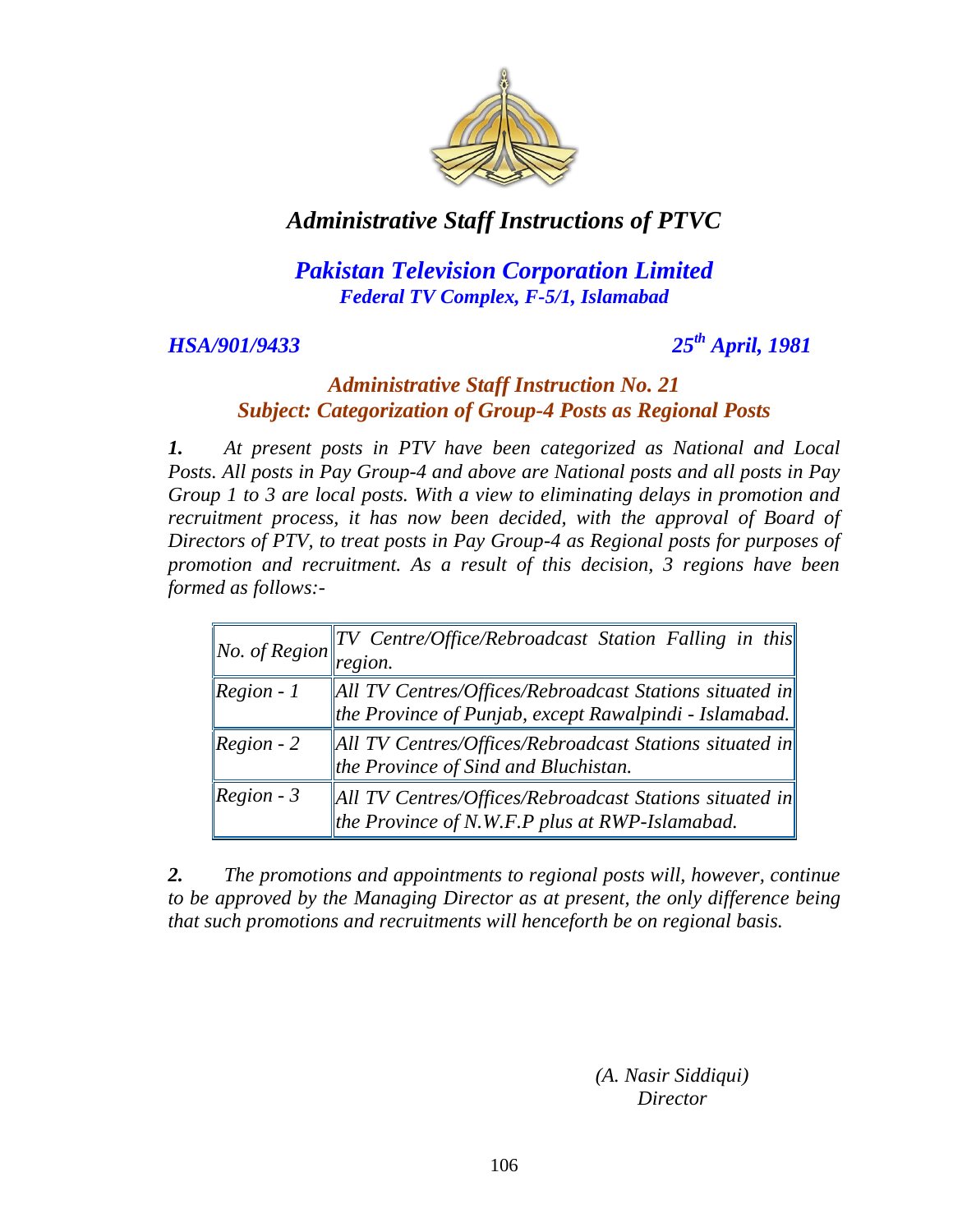

*Administration & Personnel*

## *Pakistan Television Corporation Limited Federal TV Complex, F-5/1, Islamabad*

*HSA/901/148 25th August, 1981*

#### *Administrative Staff Instruction No. 22 Transfer Orders/ Confirmation Orders/ Leave with Leave Grant Orders*

*1. In accordance with PTV Service Rules and current procedures, the following orders are issued, as and when necessary, from PTV Headquarters Office, with the approval of the Competent Authority:-*

- *a) Transfer orders.*
- *b) Confirmation orders*
- *c) Leave with leave grant orders.*

*2. It has been observed that the orders issued from PTV Headquarters Office are retained, by the Administration and Personnel Department of TV Centres /Offices, and fresh orders are issued locally. This is duplication of work and should cease forthwith. The original copies of the orders should be handed over to the incumbents, and copies retained in the Administration & Personnel Departments. In case of transfers, only relieving order should be issued with the approval of Administrative Heads concerned, endorsing copies of the same to PTV Headquarters Office, for the attention of Assistant Controller Administration & Personnel.*

*3. In future 3 copies of the office orders listed in Para 1 will be sent to TV Centres / Offices, one for the individual employee concerned, one for Administration and Personnel Department and one for the Accounts Department.*

*4. Please acknowledge receipt of this Administrative staff Instruction.*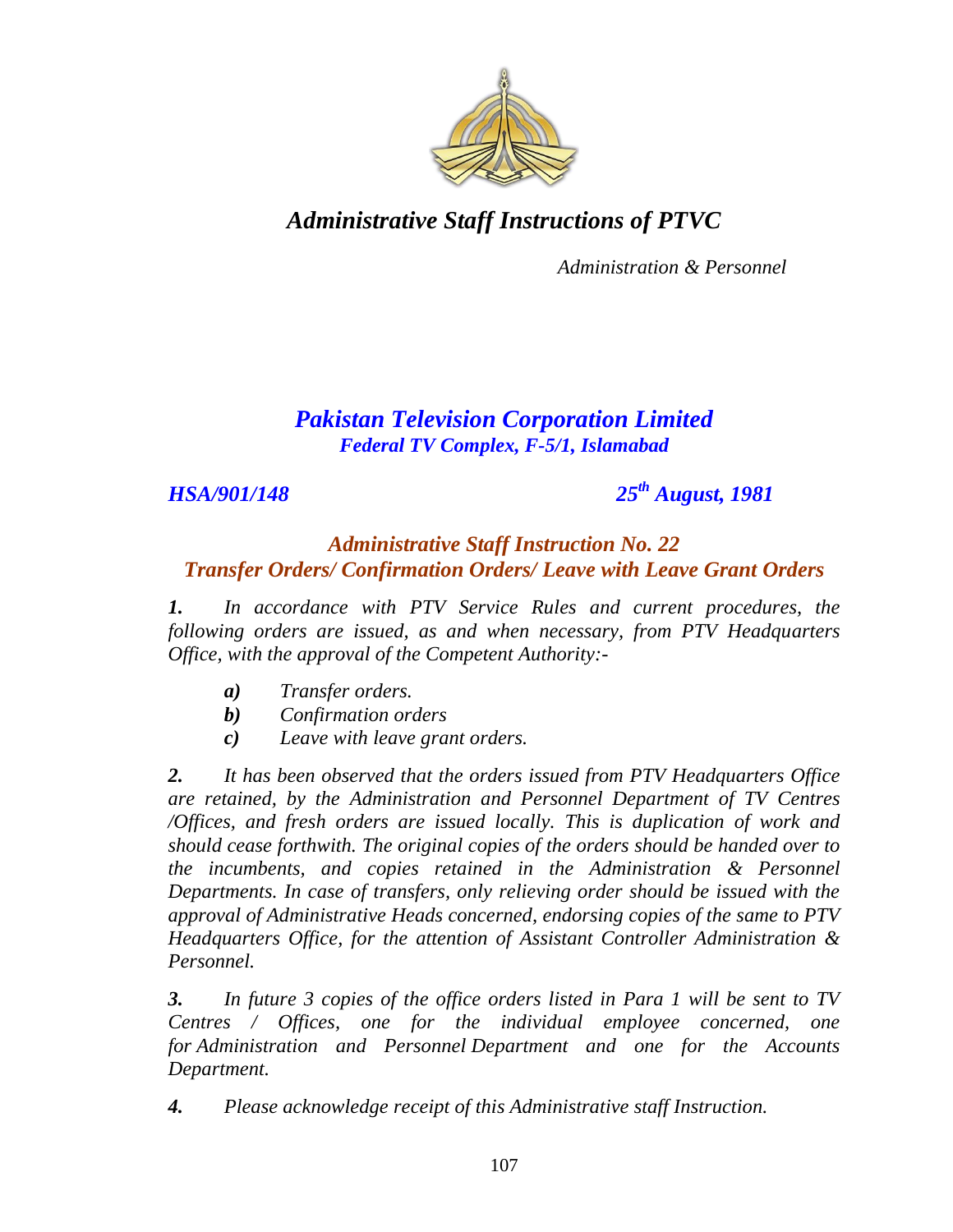

*(A. Nasir Siddiqui) Director Administration & Personnel*

*Pakistan Television Corporation Limited Federal TV Complex, F-5/1, Islamabad*

*HSA/901/149 25th August, 1981*

### *Administrative Staff Instruction No. 23 Subject: Leave Record*

*1. At present leave record of all employees in Pay Groups 1 to 6 is maintained at Television Centres/Offices as per Service Rules No.10.64. Since discrepancies have been lately noted in the maintenance of this record, it has been decided that a duplicate record will also b e maintained at PTV Headquarters Office. A t the TV Centre/Office level, the leave record will be part of personal files of concerned employees. A leave register is also to be maintained at each TV Centre/Office.*

*2. With immediate effect, therefore, leave including casual leave, should be authorized through an office order, as per specimen attached, and copies of these office orders should be marked to Assistant Controller Administration & Personnel, PTV Headquarters Office. The Engineering Incharge at Rebroadcast Stations shall mark copies to both Admin. & Personnel Manager, PTV Headquarters Unit, and Assistant Controller Administration & Personnel, PTV Headquarters Office.*

*3. On the first of January every year, beginning from 01-01-1982, a complete record of leave entitlement of all employees, individually, at all TV Centres*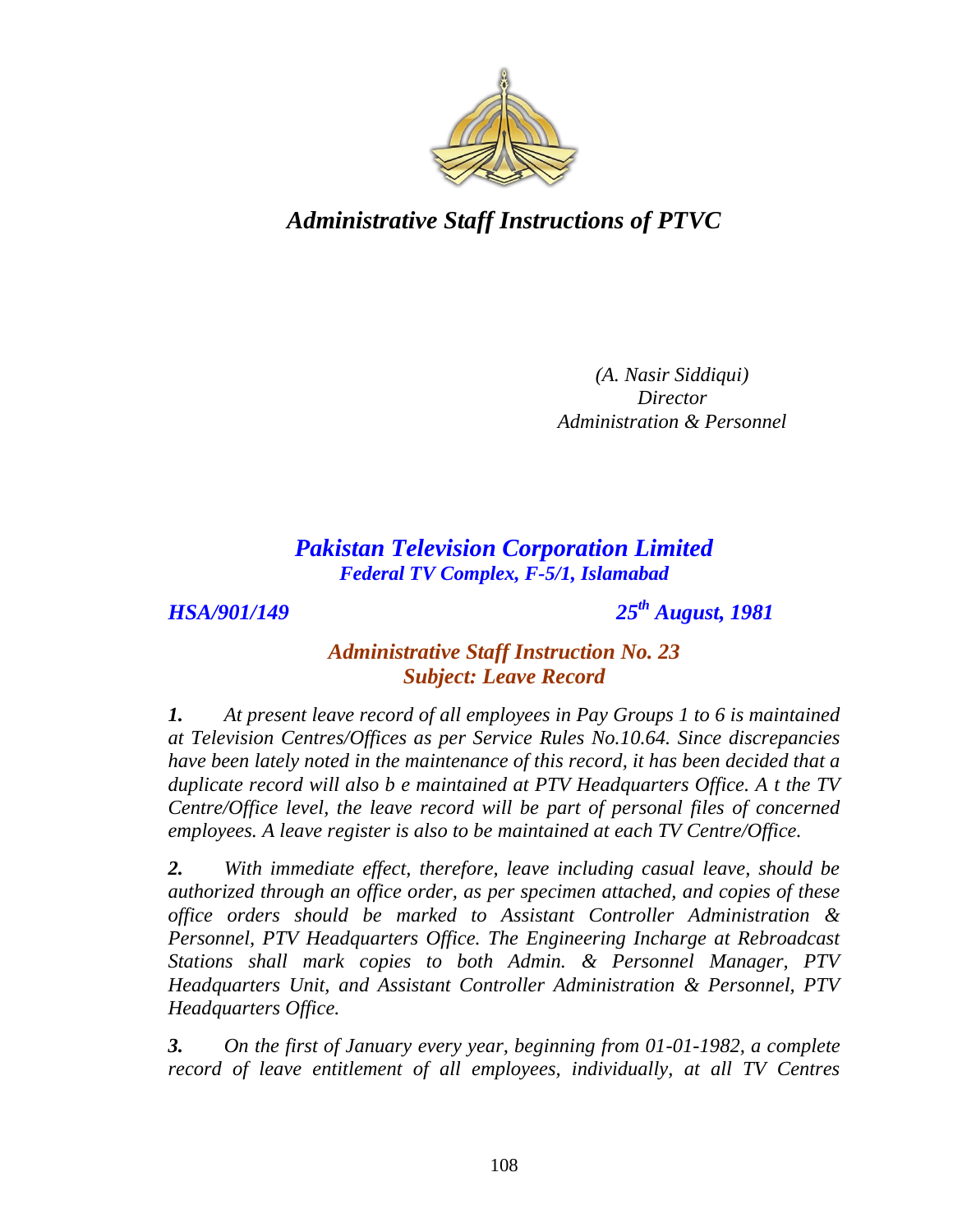

*/Offices is to be sent to Assistant Controller Administration & Personnel. Marking of copies of office orders as per Para 2 above will continue.*

*4. The leave record of officers in pay Group 7 and above will continue to be maintained by Assistant Company Secretary at PTV Headquarters Office, as at present, in accordance with PTV Service Rules NO.10.63.*

*5. All employees should be informed of their privilege leave status each year, beginning from 1982, on the date of their joining the Corporation on the attached Proforma. The duplicate copy of the Proforma is to be signed by the individual and returned to Administration & Personnel Department for record.*

> *(A. Nasir Siddiqui) Director Administration & Personnel*

*Amendments:*

|  | HSA/901/1450 17-01-1982 Amendment No.1 to ASI No. 23    |
|--|---------------------------------------------------------|
|  | HSA/901/1861   15-2-1988   Amendment No.2 to ASI No. 23 |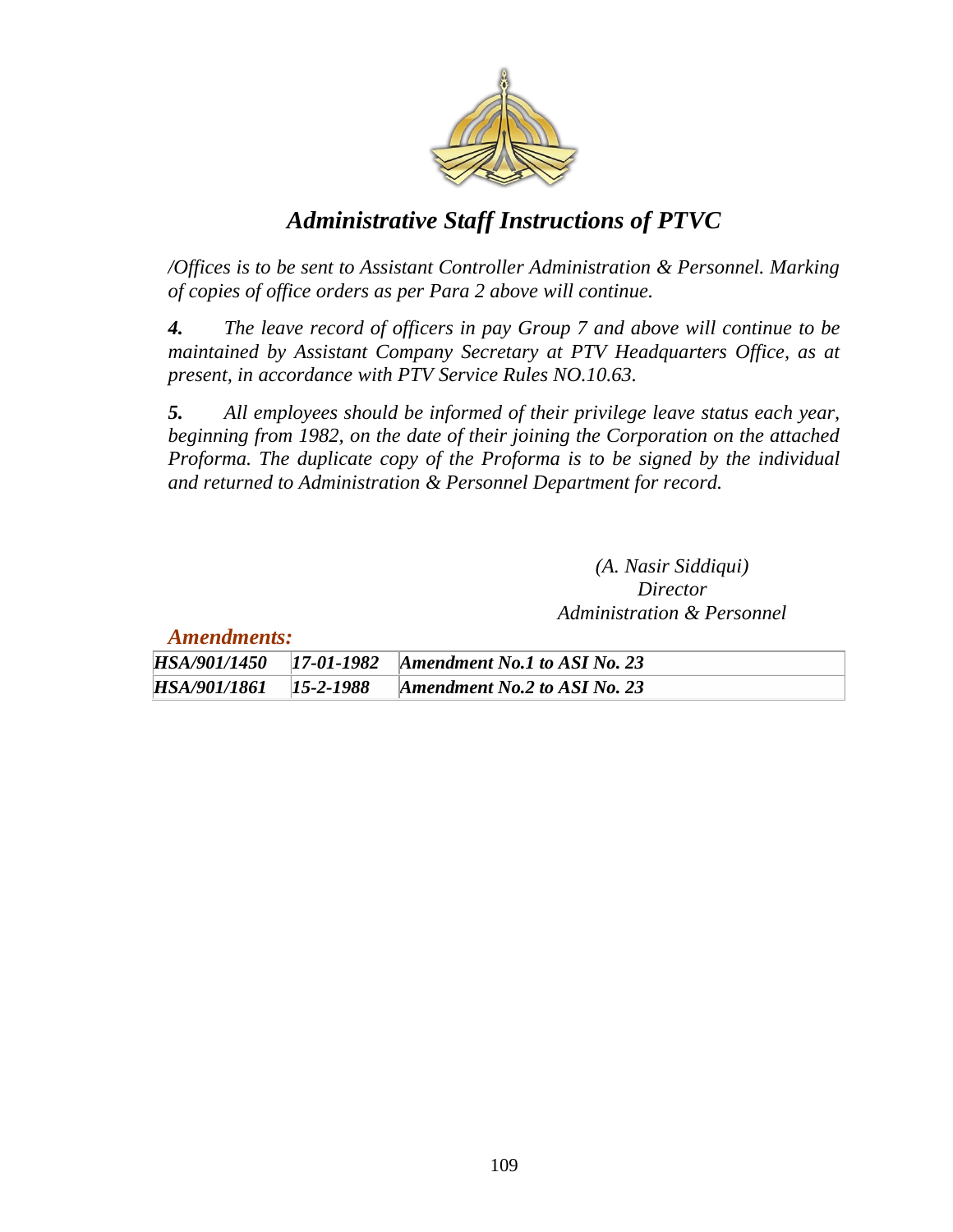

108

# PAKISTAN TELEVISION CORPORATION LIMITED

Television Centre

Ref. No.

## Dated

## **OFFICE ORDER**

|                   | Mr/Miss/Mrs.                                                                                                                |                                     |
|-------------------|-----------------------------------------------------------------------------------------------------------------------------|-------------------------------------|
|                   | $of$ and $\overline{a}$                                                                                                     |                                     |
|                   |                                                                                                                             | has been granted leave as follows:- |
| $\left( i\right)$ | Privilege Leave with pay from, to $\_\_$ ( _days)                                                                           |                                     |
| (ii)              | Medical Leave with pay from, to $\underline{\hspace{1cm}}$ to $\underline{\hspace{1cm}}$ ( $\underline{\hspace{1cm}}$ days) |                                     |
| (iii)             | Medical Leave with half pay from, $\_\_$ to $\_\_$ ( $\_\_$ days)                                                           |                                     |
| (iv)              | Casual Leave with pay from, $\qquad \qquad$ to $\qquad \qquad$ ( ___ days)                                                  |                                     |
| (v)               | Leave without pay from. _________to ____(_____days)                                                                         |                                     |

Sd/-Admn. & Personnel Manager/ Admn.Officer/Engineer Incharge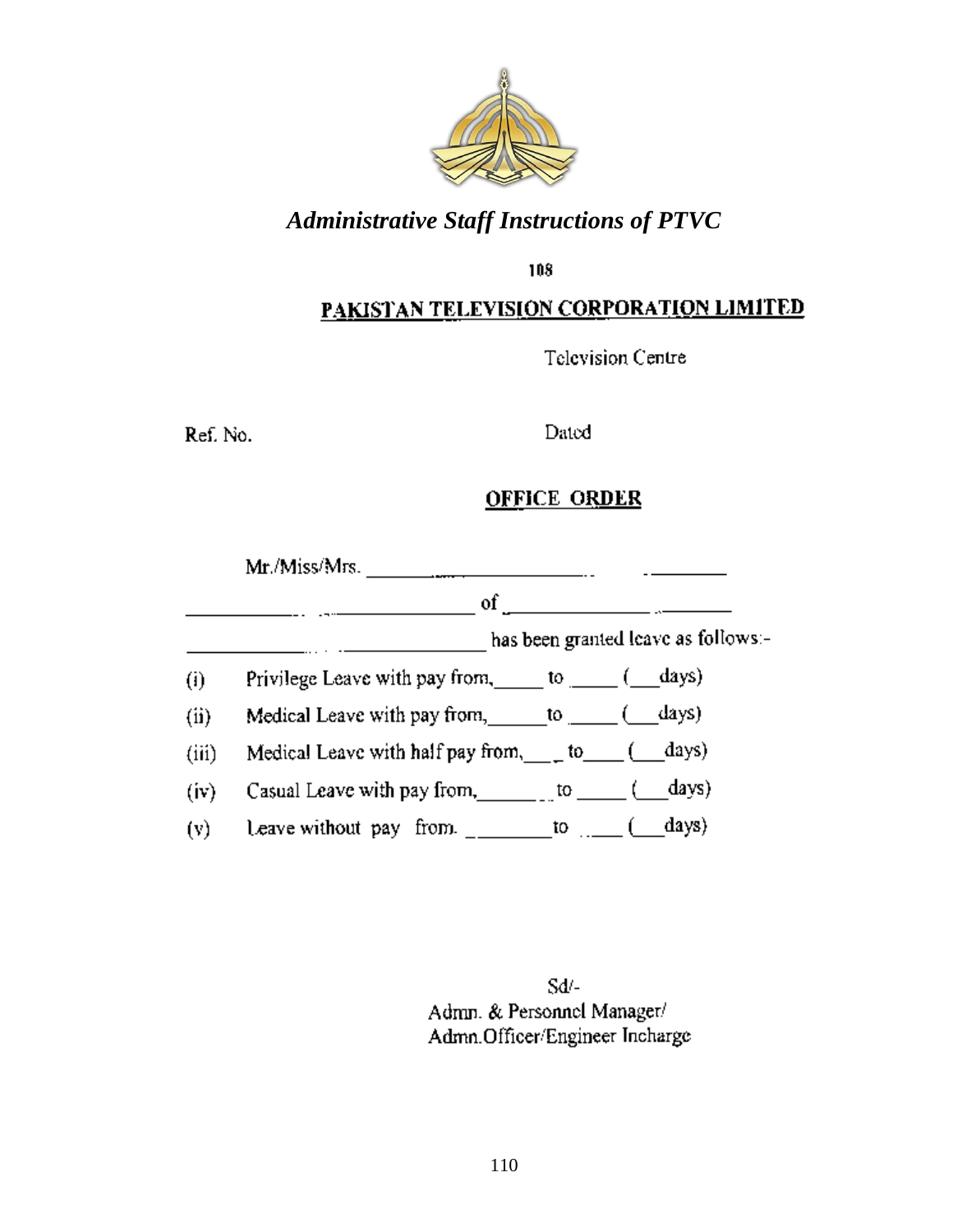

## *Pakistan Television Corporation Limited Federal TV Complex, F-5/1, Islamabad*

# *"Proforma"*

*This is to inform you that according to leave records maintained in this office, you had earned\_\_\_\_\_\_\_\_\_ days privilege leave since you joined the Corporation on \_\_\_\_\_\_\_\_\_. You have availed \_\_\_\_\_\_\_\_\_days privilege leave so far leaving the balance of \_\_\_\_\_\_\_\_\_\_\_\_days in your privilege leave account.*

*Admin & Personnel Manager*

*The above leave status is correct.*

| Name        |  |
|-------------|--|
| Designation |  |
| Department  |  |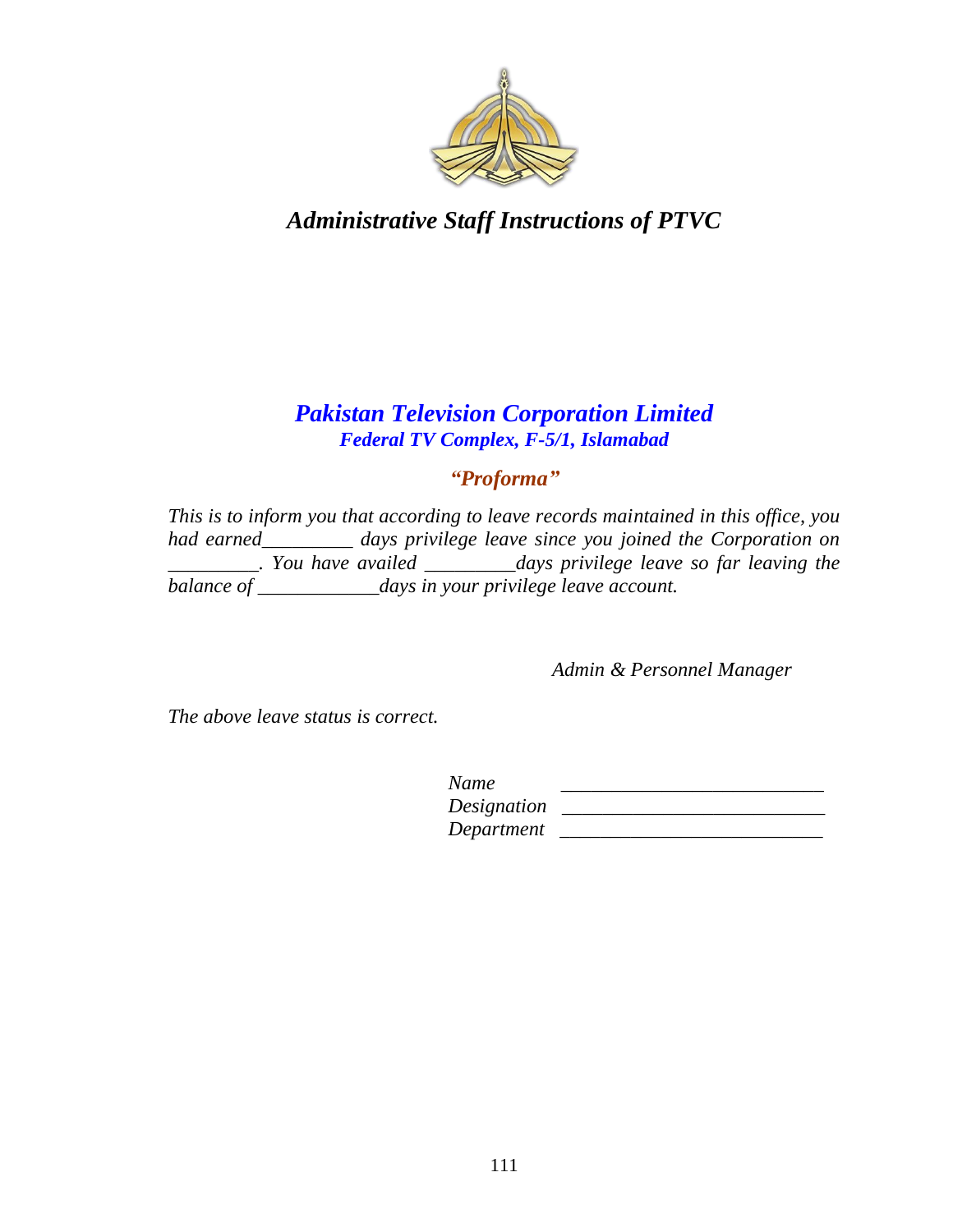

## *Pakistan Television Corporation Limited Federal TV Complex, F-5/1, Islamabad*

*HSA/901/1450 17th January, 1982*

*Amendment No.1 to ASI No. 23 Subject: "Leave Record"*

*1. The words "including casual leave" are hereby deleted from Para 2 of ASI No. 23 circulated vide No. HSA/901/149 of 25th August, 1981.*

> *(A. Nasir Siddiqui) Director Administration & Personnel*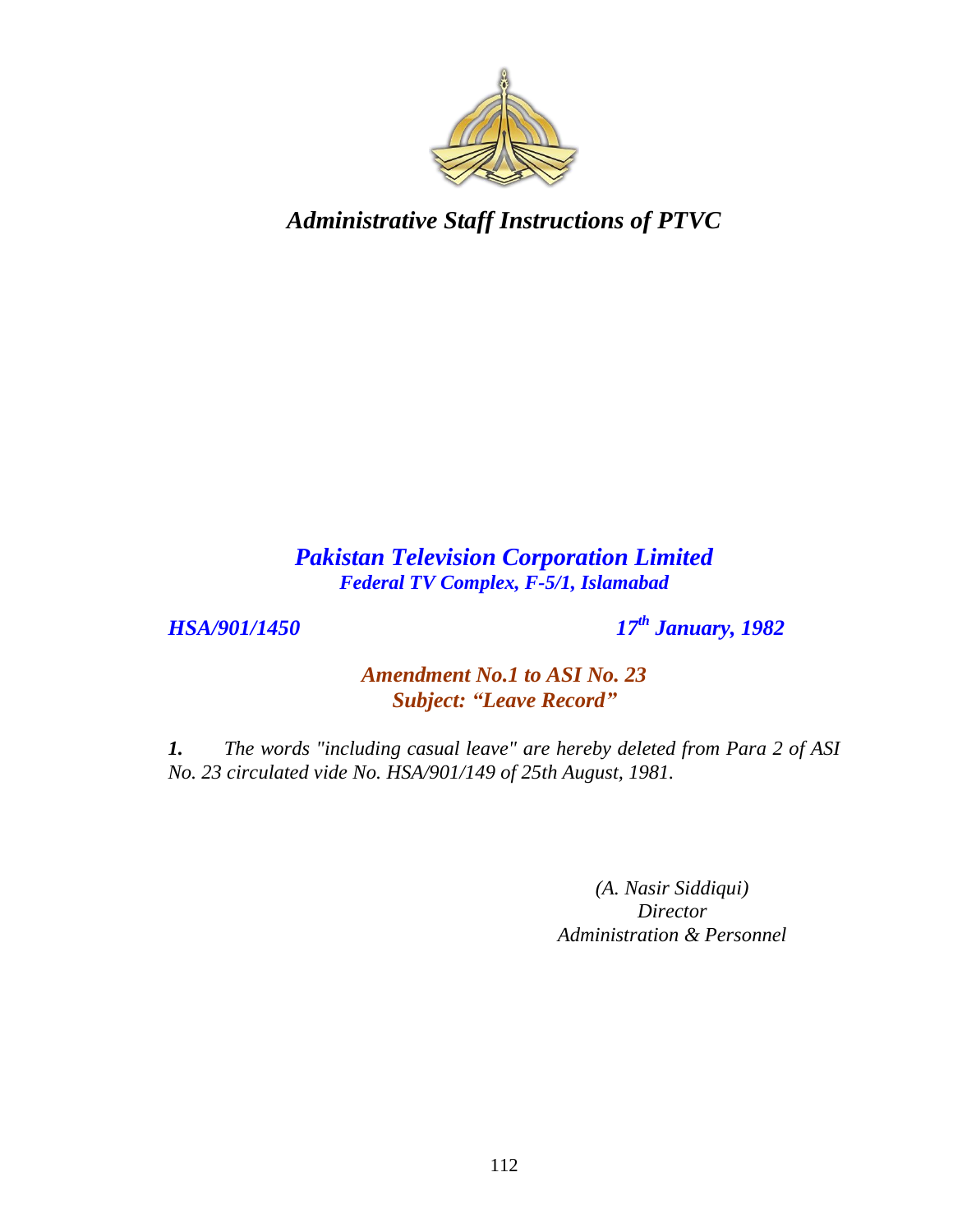

*Pakistan Television Corporation Limited Federal TV Complex, F-5/1, Islamabad*

*HSA/901/1861* 

*th February, 1988*

#### *Amendment No. 2 to ASI No. 23 Sub: Leave Record*

*1. In partial modification of Para 2 of ASI-23 issued vide No. HSA/901/149 dated 30.08.1981, copies of office orders granting casual leave to employees should, henceforth not be marked to Headquarters Office, Islamabad.*

> *(Burhanuddin Hasan) Director*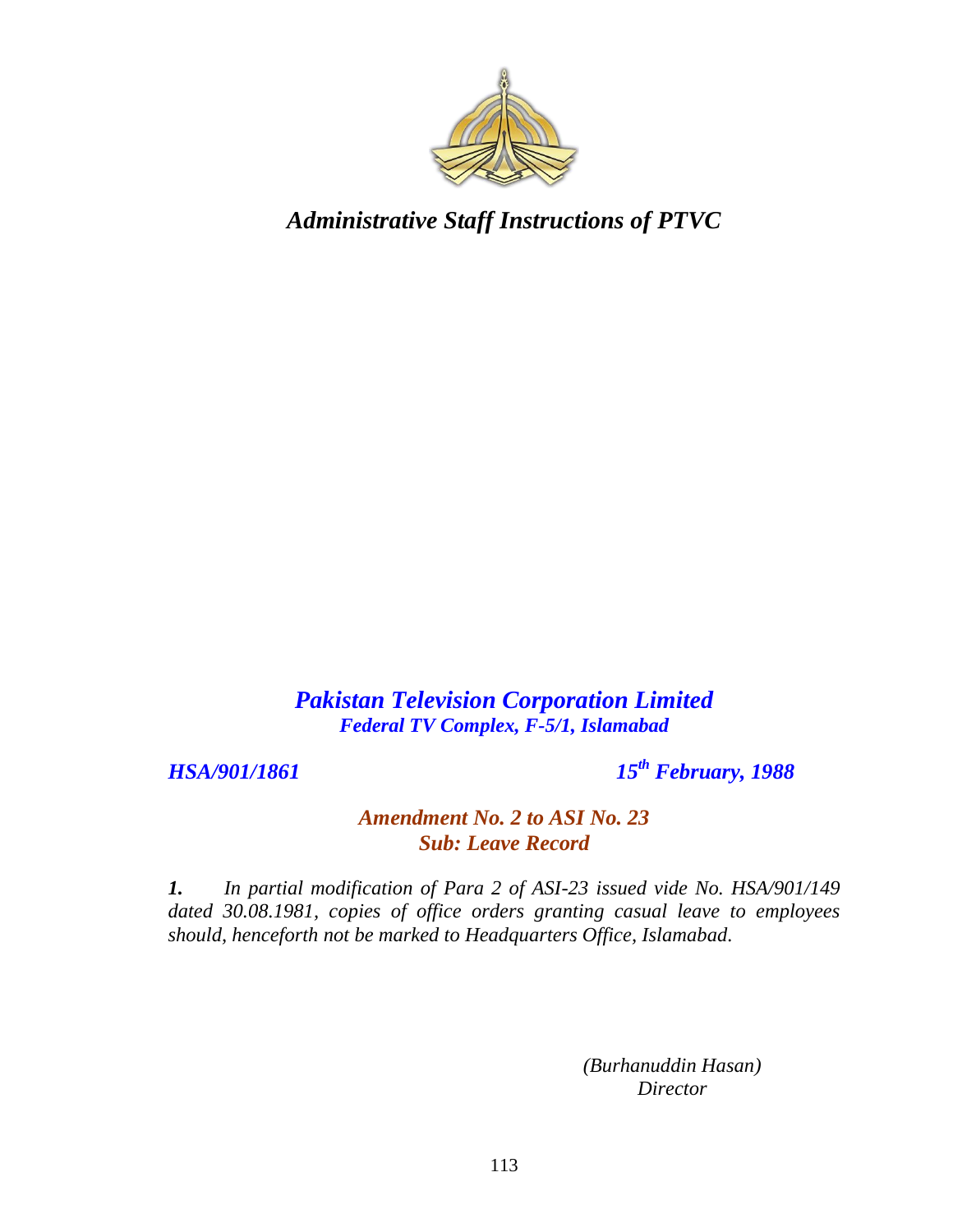

*Administration & Personnel*

*Pakistan Television Corporation Limited Federal TV Complex, F-5/1, Islamabad*

*HSA/901/630 21st October, 1981*

#### *Administrative Staff Instruction No. 24 Subject: Entitlement of Travelling Allowance - Journey by Road*

*1. PTV Service Rule No.19 .17 lays down the Mileage Allowances admissible to PTV Employees, when they undertake journeys by road. This ASI is being issued to supplement the above rule in the light of Government travelling allowance rules promulgated vide Government of Pakistan, Finance Division*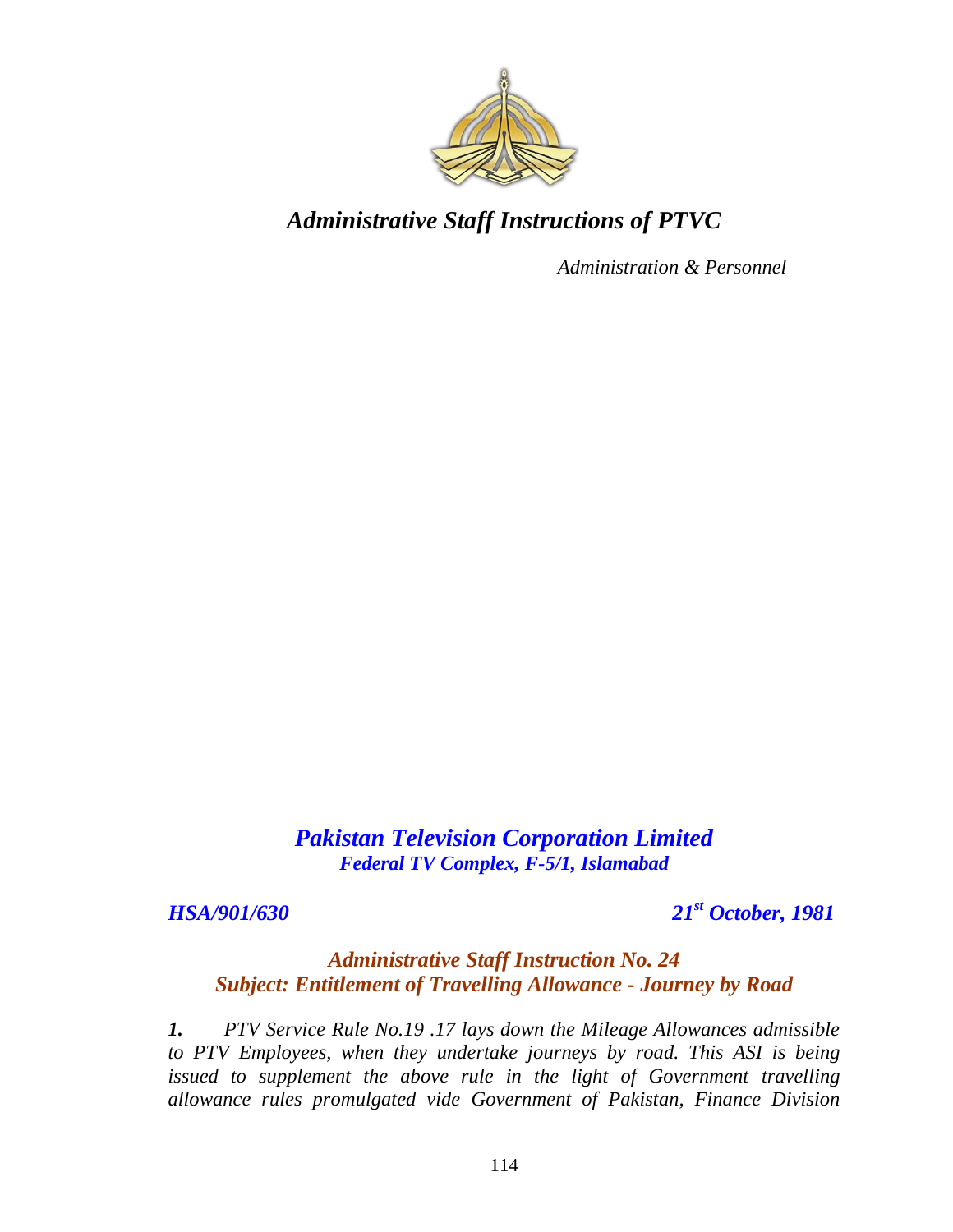

*(Regulation 9 Section), Islamabad's O.M. No.F.2 (1)-R9/80 dated 28-07-1980. This ASI will be effective from 01-11-1981.*

*2. When PTV Employees, including PTV Directors, are authorized to perform official journeys by road, they may claim Mileage Allowances at the following rates:-* 

|    | $\boldsymbol{i}$ | When journey is performed by<br>personal car or by engaging full taxi,                                                          | Rs. 1.20 per kilometre |
|----|------------------|---------------------------------------------------------------------------------------------------------------------------------|------------------------|
|    | ii)              | When journey is performed by<br>borrowed car.                                                                                   | Paisa 60 per Kilometre |
|    | <i>iii</i> )     | When journey is performed by a<br>Motor Cycle Scooter                                                                           | Paisa 40 per Kilometre |
|    | iv)              | When journey is performed by Bicycle,<br>on an animal back or on foot,                                                          | Paisa 30 Per Kilometre |
|    | $\nu)$           | When journey is performed by<br>employees in Pay Groups 1 to 4,<br>by public transport plying for hire<br>on single seat basis, | Paisa 20 per Kilometre |
| 3. |                  | Please acknowledge receipt                                                                                                      |                        |

*(A. Nasir Siddiqui) Director Administration & Personnel*

*Amendments: HSA/901/3853 30-09-1986 Entitlement of Travelling allowance journey by road vide ASI No-54 Pakistan Television Corporation Limited Federal TV Complex, F-5/1, Islamabad*

*HSA/901/1030 10th December, 1981*

*Administrative Staff Instruction No. 25*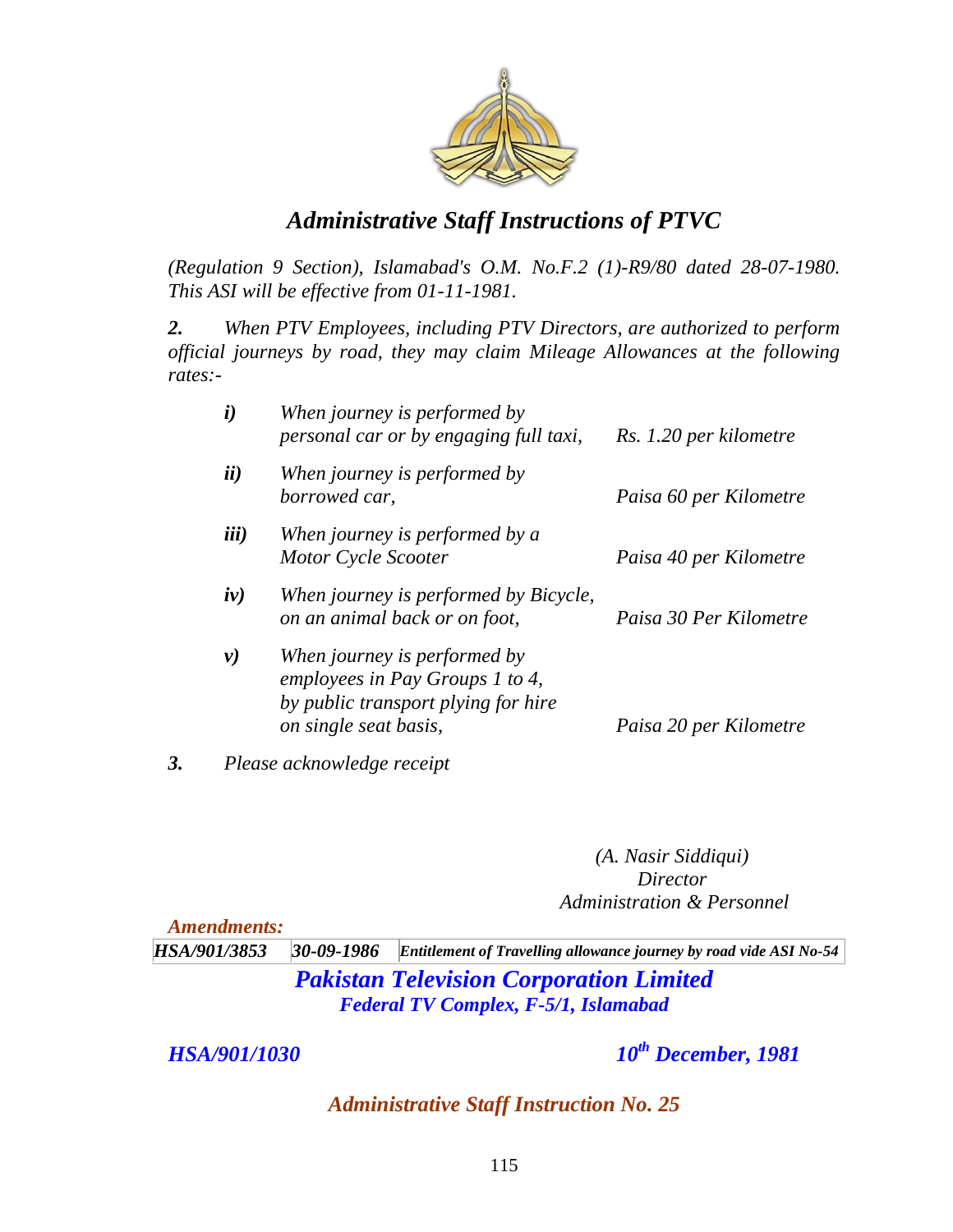

# *Sub: Use of Official Transport for Private Purpose*

*1. Official transport is provided to employees, at their request, for private use @ Rs.1/-per mile. Consequent upon issuance of ASI No.24 in respect of entitlement of mileage allowance, it has been decided that with immediate effect Rs.1.20 per K.M. will be charged from the employees who use the official vehicle for private purposes.*

*2. It may, however, also be clarified that the use of official vehicle for private purposes is only admissible when such a vehicle can be easily spared from official duties.*

*3. Please acknowledge receipt.*

*(A. Nasir Siddiqui) Director Administration & Personnel*

*Amendments:*

*HSA/901/1155 10-04-1996 Amendment No. 1 to ASI No. 25*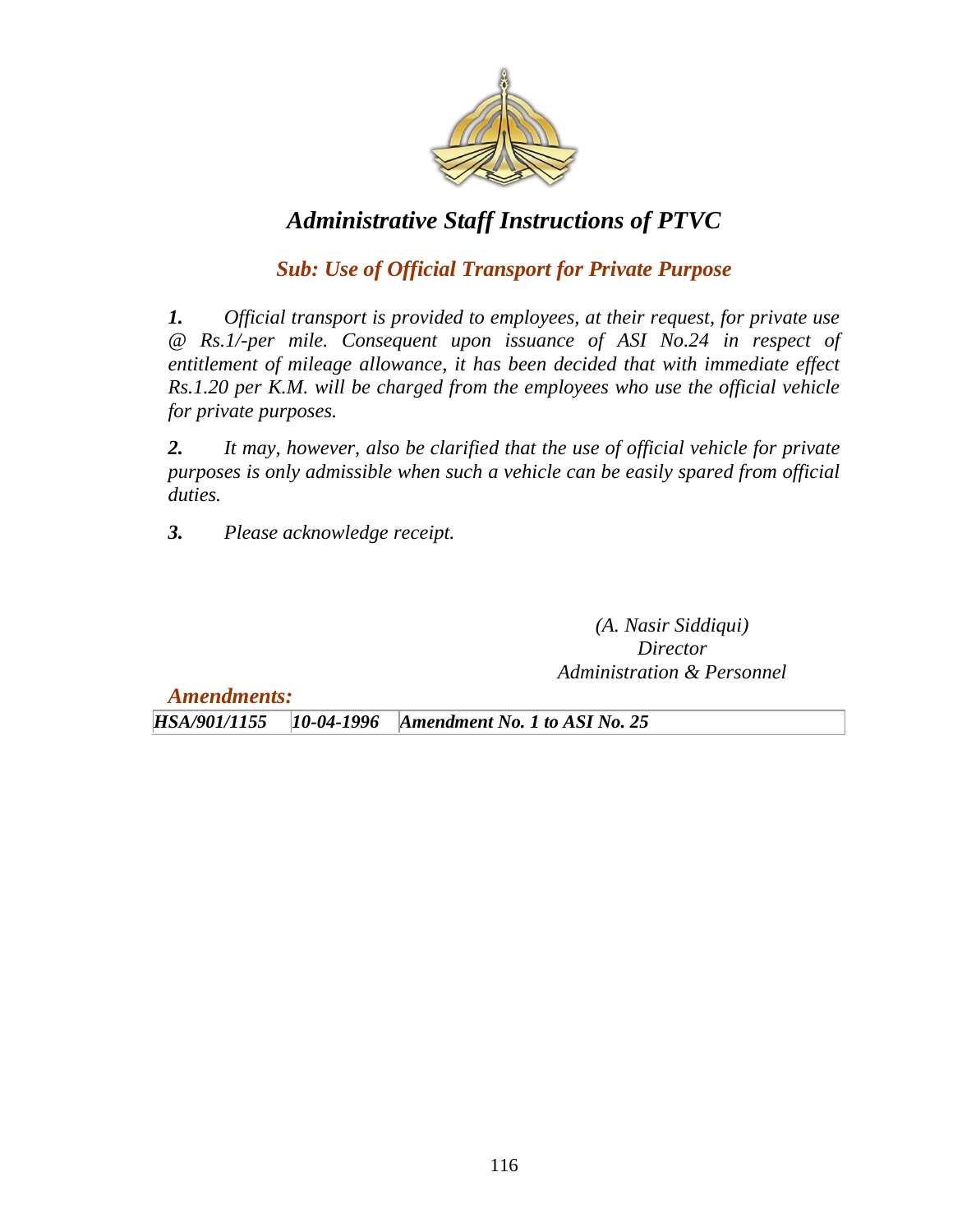

*Pakistan Television Corporation Limited Federal TV Complex, F-5/1, Islamabad*

*HSA/901/1155 10th April, 1996*

## *Amendment No.1 to ASI-25 Subject: Private Use of Official Transport by PTV Employees*

*1. The following amendment be carried out in ASI-25 issued under No. HSA/901/1030 dated 10-12-1981 on the subject captioned above:*

> *In para-1 line 5 the words "Rs.1/20 per K.M" be substituted with the words "Rs.2/50 per K.M"*

*2. Please acknowledge receipt.*

*(A. Nasir Siddiqui) Director Administration & Personnel*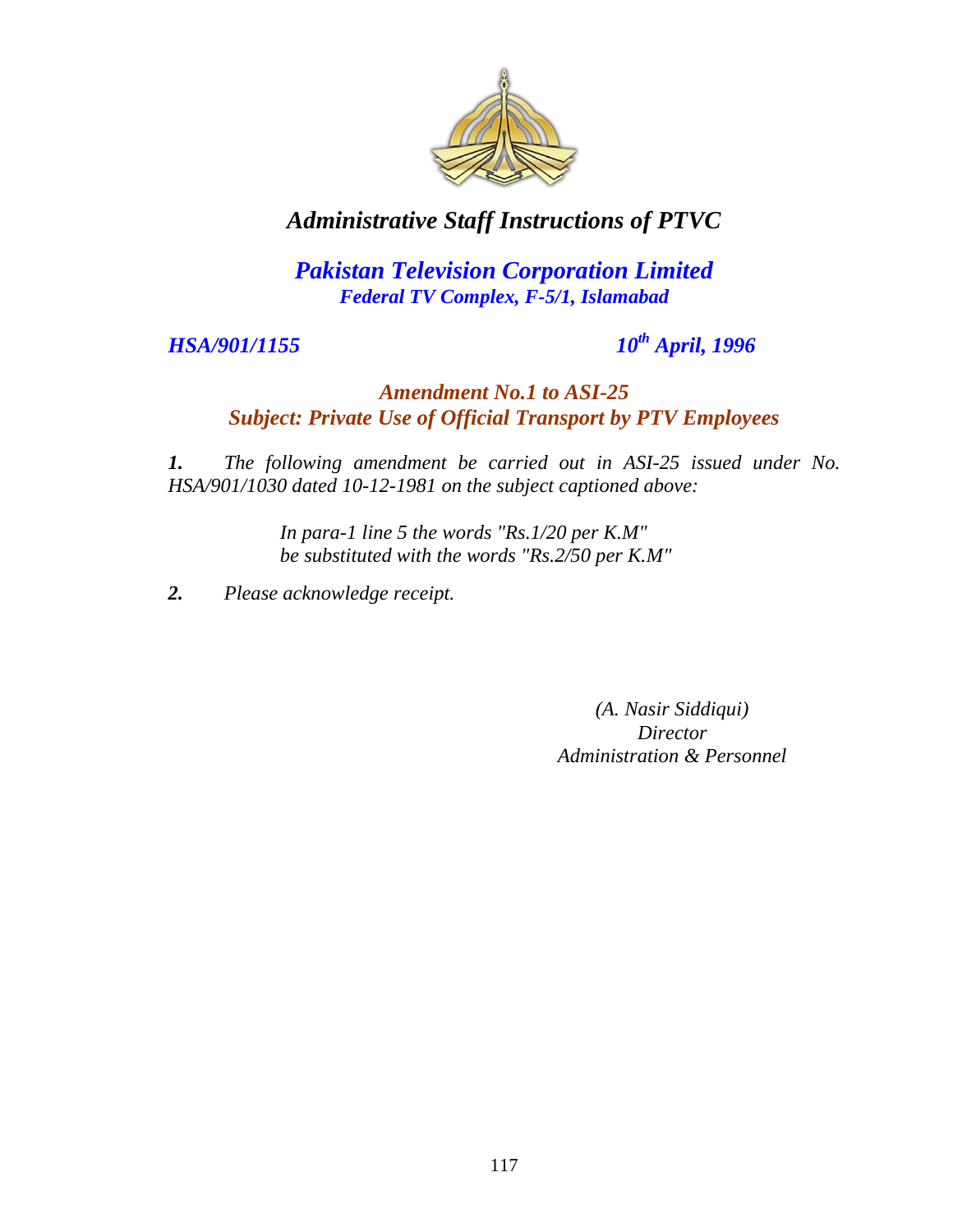

## *Pakistan Television Corporation Limited Federal TV Complex, F-5/1, Islamabad*

*HSA/901/1238 22nd December, 1981*

### *Administrative Staff Instruction No. 26 Sub: Guide-Lines for Conducting Enquiries*

*1. It has been noticed that finalization and submission of enquiry reports in matters pertaining to disciplinary actions are generally delayed, and in most cases numerous reminders have to be sent. This is in spite of the fact that PTV Service Rule No.13.09 clearly states that the enquiry proceedings shall take precedence over normal duties". The following guidelines, therefore, are issued for compliance by all concerned:-*

- *i) Whenever an enquiry is ordered, a deadline or time limit must be prescribed for the completion of the enquiry and submission of it's report by the Enquiry Officer/Committee. The time limit can be extended for a limited period by the officer ordering an enquiry, only under extremely exceptional circumstances.*
- *ii) The officers appointed as Enquiry Officers or as members of an Enquiry Committee should be carefully selected on the basis of their fairness, competence and knowledge of PTV Service Rules & Enquiry Procedures.*
- *iii) Until the enquiry is completed, the Enquiry Officer, the accused, as well as the witnesses concerned, should not be permitted to proceed either on leave or on training, or on transfer.*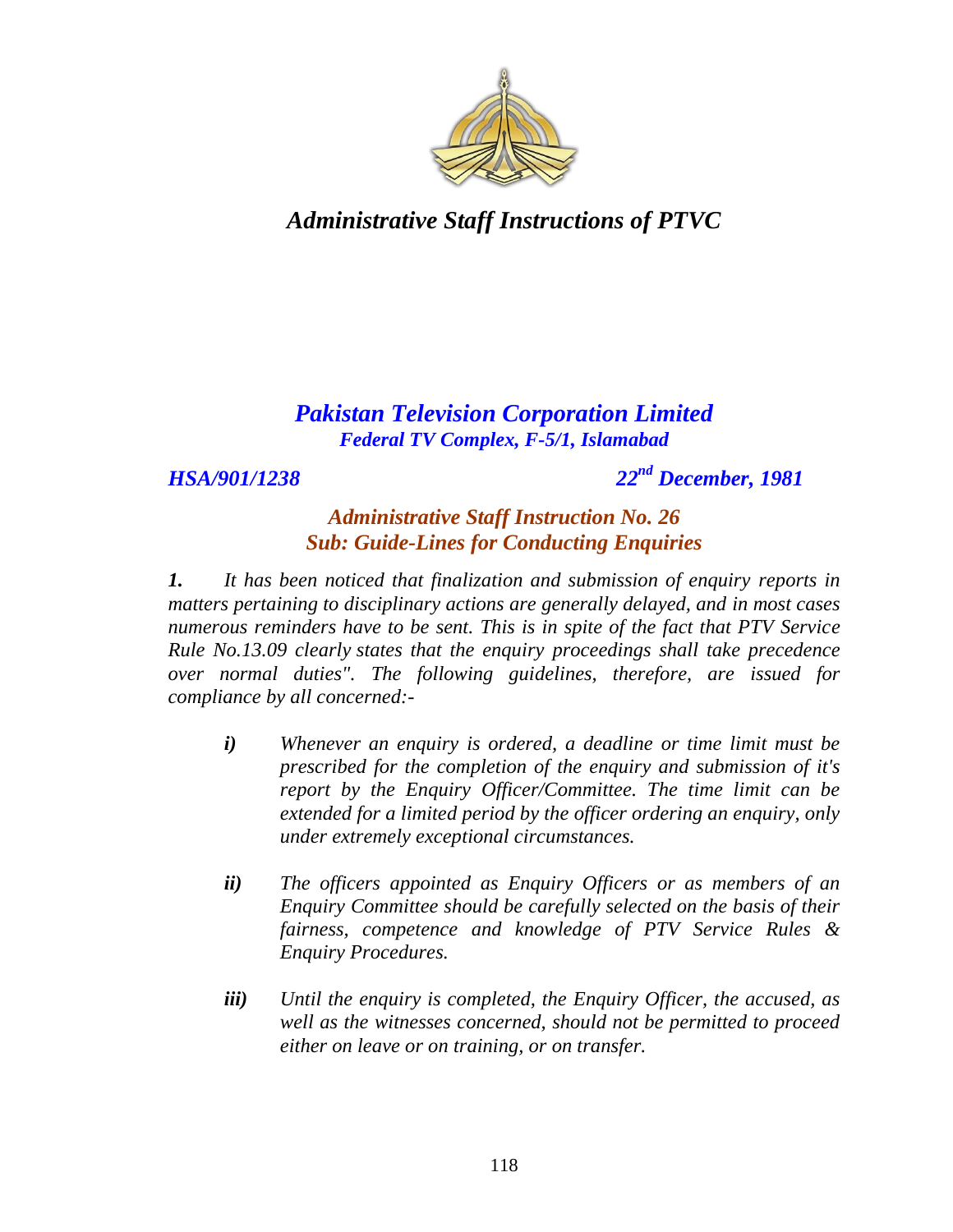

- *iv) A check-sheet, recording the day-to-day progress, should be maintained by the Inquiry Officer and attached to the enquiry report.*
- *v) The enquiry proceedings, once started, should, as far as possible, be held without interruption, on a day-to-day basis.*
- *vi) On receipt of the enquiry report, the case should be processed expeditiously by the concerned officials. No undue delay should occur at this stage also.*
- *vii) The quality of work produced by the Enquiry Officer/Committee will reflect on their efficiency which will be recorded in their Annual Performance Appraisals.*
- *viii) The Officer concerned should record the assessment of an Enquiry 0fficer's performance and send it to Controller Administration and Personnel at PTV Headquarters Office, for record.*
- *2. Please acknowledge receipt of this ASI.*

*(A. Nasir Siddiqui) Director Administration & Personnel*

*Amendments:*

*HSA/901/3701 02-10-1982 Enquiry vide ASI No. 31*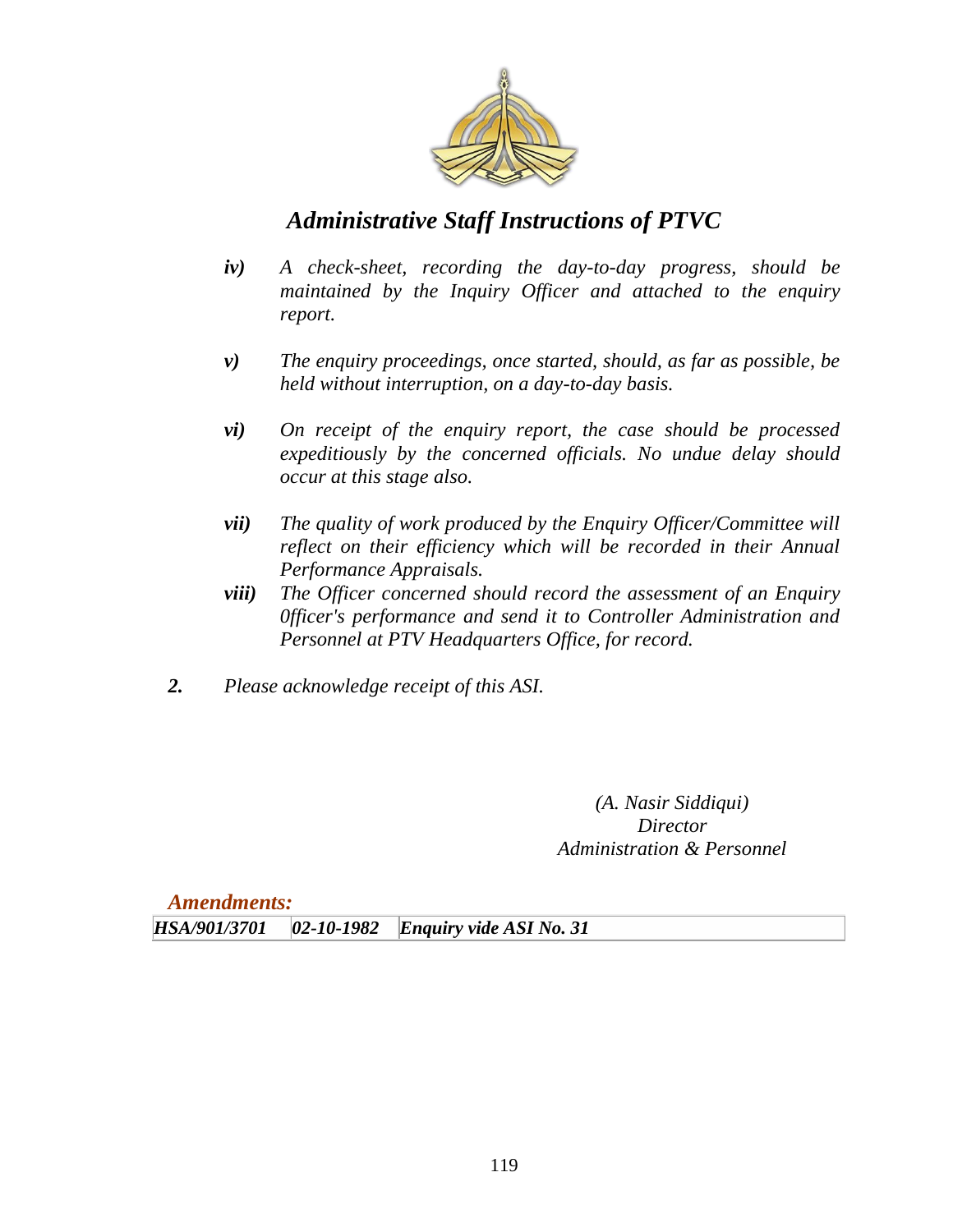

*Pakistan Television Corporation Limited Federal TV Complex, F-5/1, Islamabad*

*HSA/901/2077 24th March, 1982*

### *Administrative Staff Instruction No. 27 Subject: Intimation of Death of Employees or Artists*

*1. In the event of the death of a PTV employee or a PTV artiste, the same must be immediately intimated to the Chairman, PTV & PTV Headquarter office.*

*2. Please acknowledge receipt*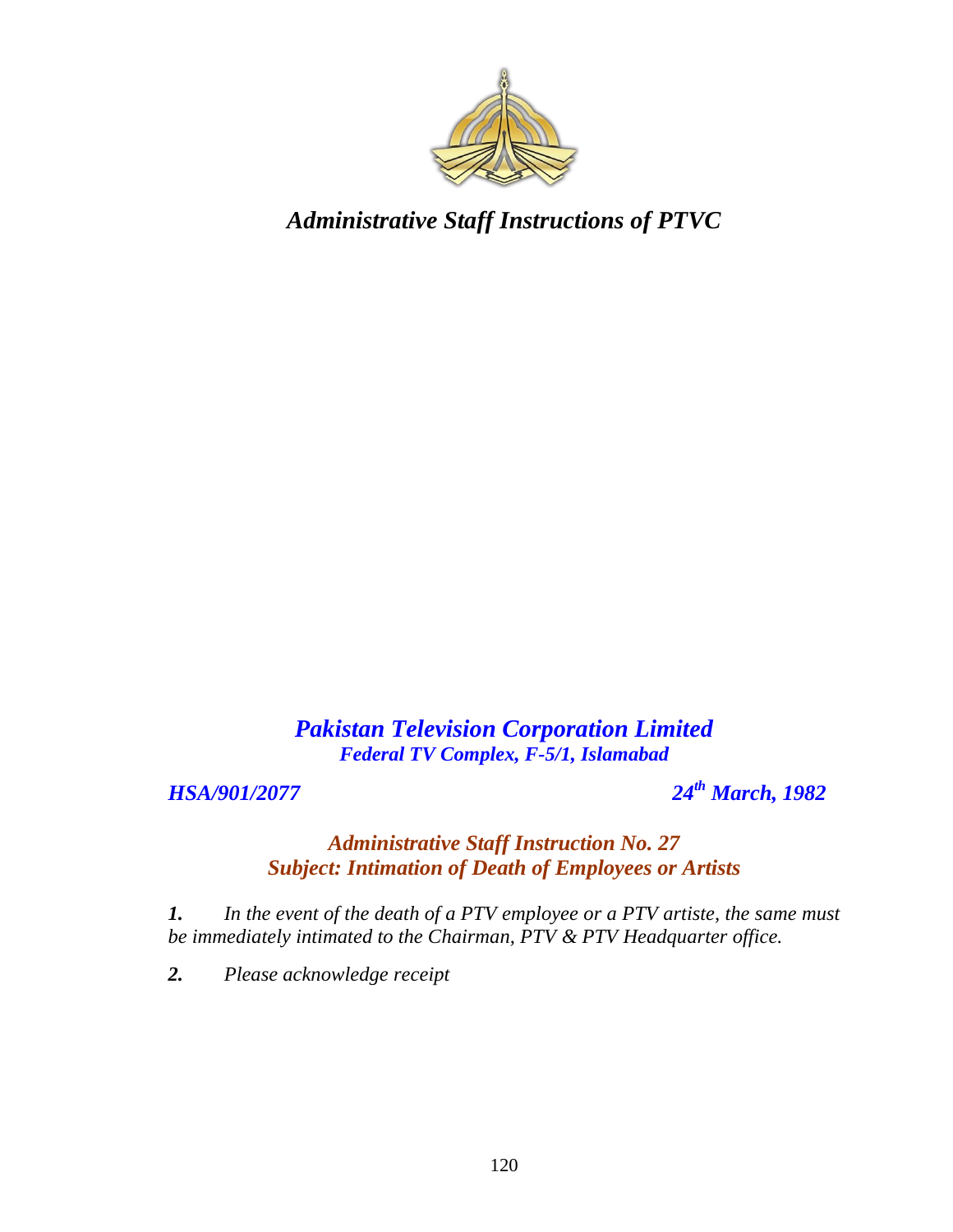

*(A. Nasir Siddiqui) Director Administration & Personnel*

# *Pakistan Television Corporation Limited Federal TV Complex, F-5/1, Islamabad*

*HSA/901/2526 11th May, 1982*

*Administrative Staff Instruction No. 28 Sub: Delegation of Administrative Powers to the Administrative Heads*

*1. Administrative Heads of all the Television Centres/Offices had, some time ago, proposed delegation of certain administrative powers to them. Their*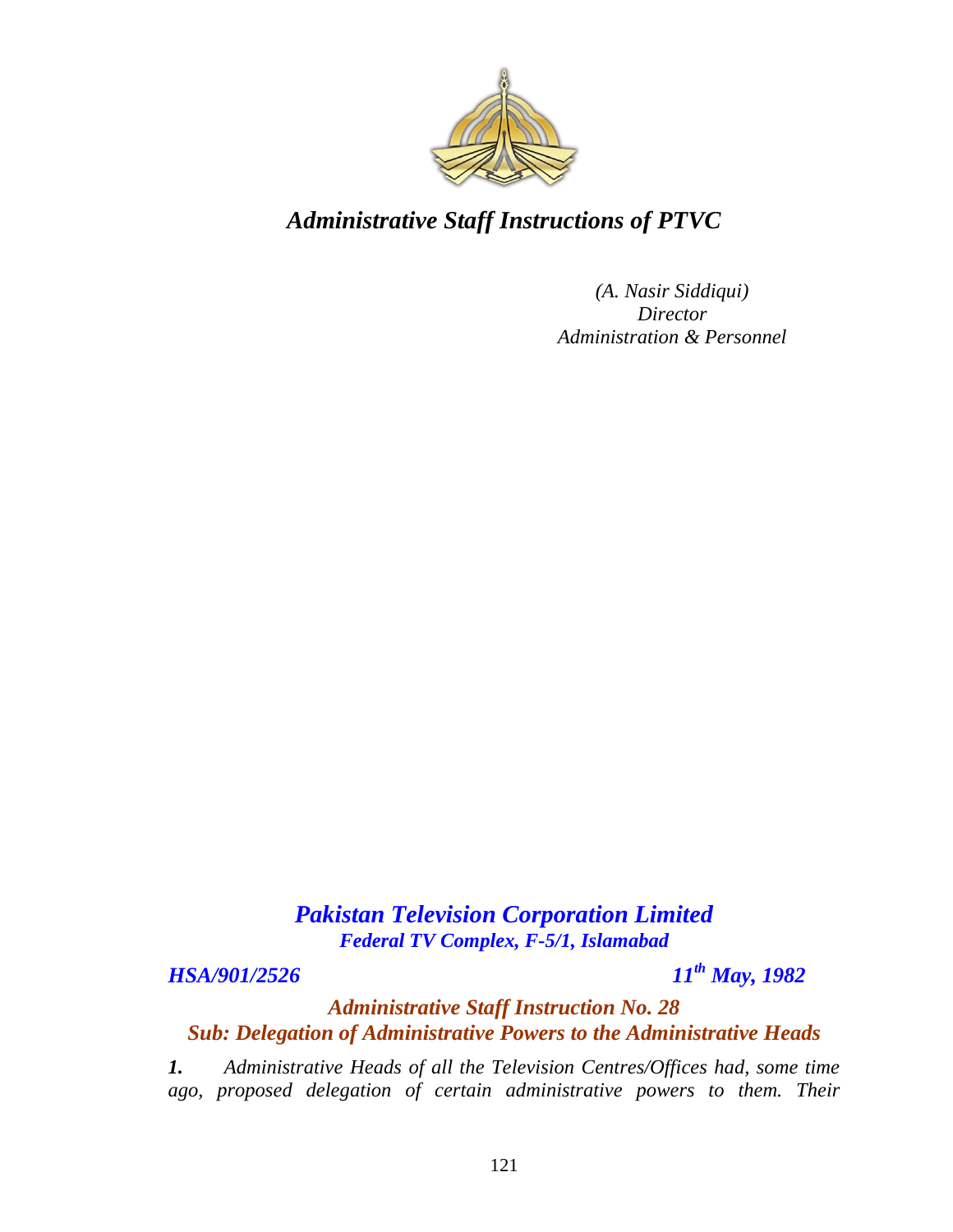

*proposals were examined by the respective Directors and were then discussed in the Directors meeting at PTV Headquarters Office. The decisions taken regarding Administrative Powers to be delegated to the Administrative Heads of TV Centres /Offices are given below:-*

### *i) Employment*

*Administrative Heads have been authorized to employ suitable persons to fill vacancies in Pay Group-l to 3, after following laid down procedure. However, till such time that there are surpluses in certain categories, Administrative Heads, for t he time being, may continue to refer cases to PTV Headquarters Office for permission to fill the local vacancies. The regional vacancies will continue to be filled by PTV Headquarters Office.* 

#### *ii) Approval of Overtime Beyond 50% of the Basic Pay of an Employee.*

*It has been decided to continue the present practice of seeking MD's approval for payment of overtime beyond 50% of basic pay of PTV employees.*

#### *iii) Daily Allowance Authorization beyond 30 Days.*

*It has been decided to continue the present procedure that MD alone can authorize daily allowance to PTV employees who proceeds on outstation tour for period beyond 30 days.*

#### *iv) Grant of Allowances on Re-Designation Etc. to Employees in Group-1-3*

*It has been decided that Administrative Heads may approve redesignation of employees in Group-l to 3, serving at their Centres/Offices, to fill clear vacancies, after following the laid down procedure. If the re-designation entails granting of an admissible allowance or discontinuance of an allowance, they may also authorize the same.*

#### *v) Conversion of Group-4 posts into local posts*

*The proposal to convert Group-4 posts into local posts has not been accepted.*

*vi) Sanction of recreation Leave and Ex-Pakistan Leave*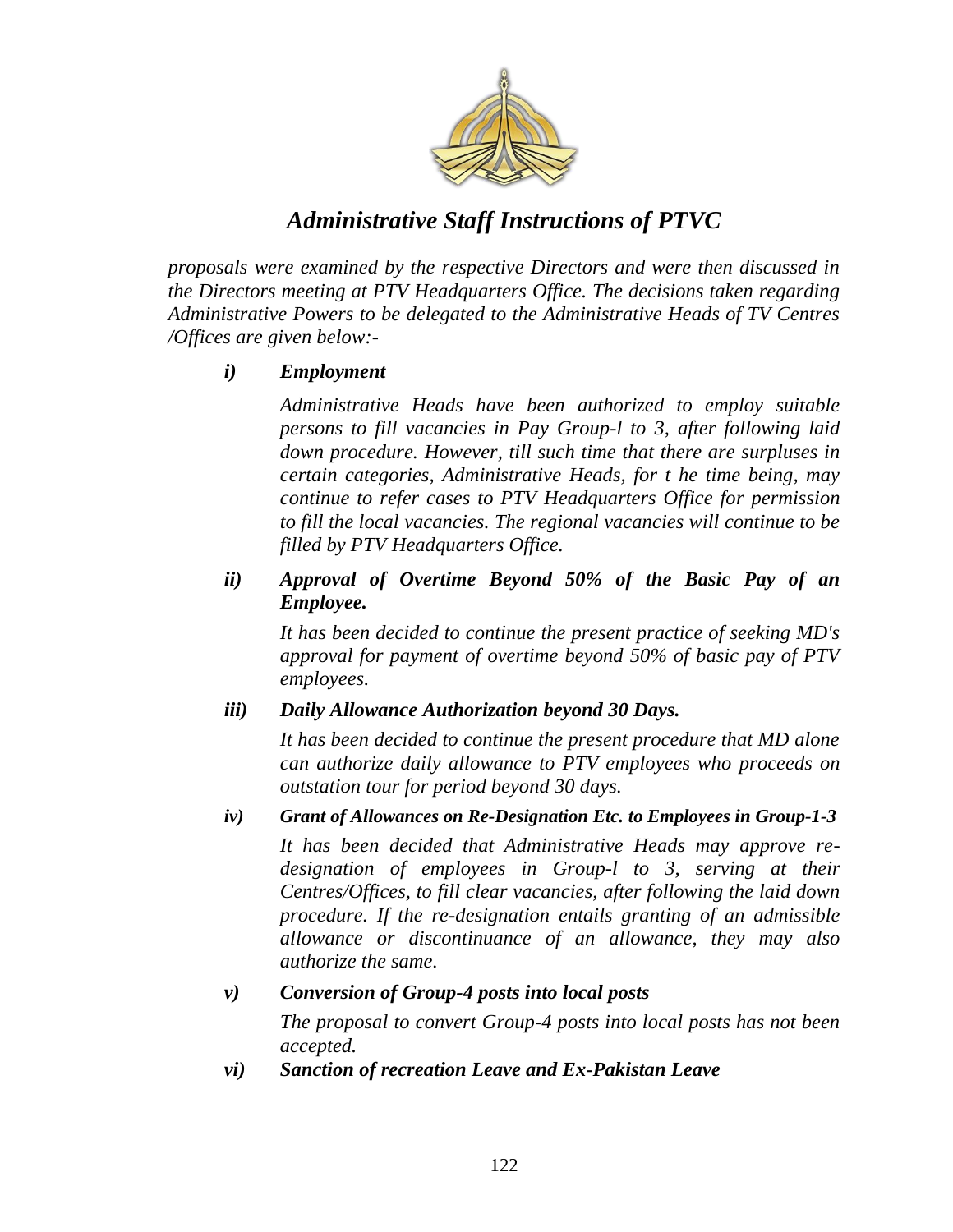

*It has been decided that recreation leave and ex-Pakistan Leave should continue to be authorized by PTV Headquarters Office.*

#### *vii) Conversion of Compensatory Leave into Privilege Leave.*

*It has been decided to continue the present practice of approval of conversion of Compensatory Leave in to Privilege Leave by PTV Headquarters Office.*

#### *viii) Reimbursement of Expense on Account of Cost of Books / Examination Fees*

*It has been decided to allow Administrative Heads to approve reimbursement of cost of books and examination fees to those employees of their Centres/Offices who pass higher educational examination after obtaining official permission to do so. However, Administrative Heads are required not to allow any employee to get admission in any College or Institute as a regular student.*

#### *ix) Confirmation Cases*

*It has been decided to authorize Administrative Heads to approve confirmation of Group-1 to 3 employees of their Centres/Offices in accordance with the rules.* 

#### *x) Promotion Cases*

*It has been decided to authorize Administrative Heads to promote employees of their Centres/Offices, from Group-l to 2 and Group-2 to 3, provided there are clear vacancies, channels of promotion, and provided that proper Selection Boards are constituted which recommend such promotions.*

#### *xi) Permission to Appear in Examination*

*It has been decided to authorize Administrative Heads to grant permission to employees of their Centres/Offices to appear in higher educational examination, as private candidates.*

#### *xii) Encashment of Leave*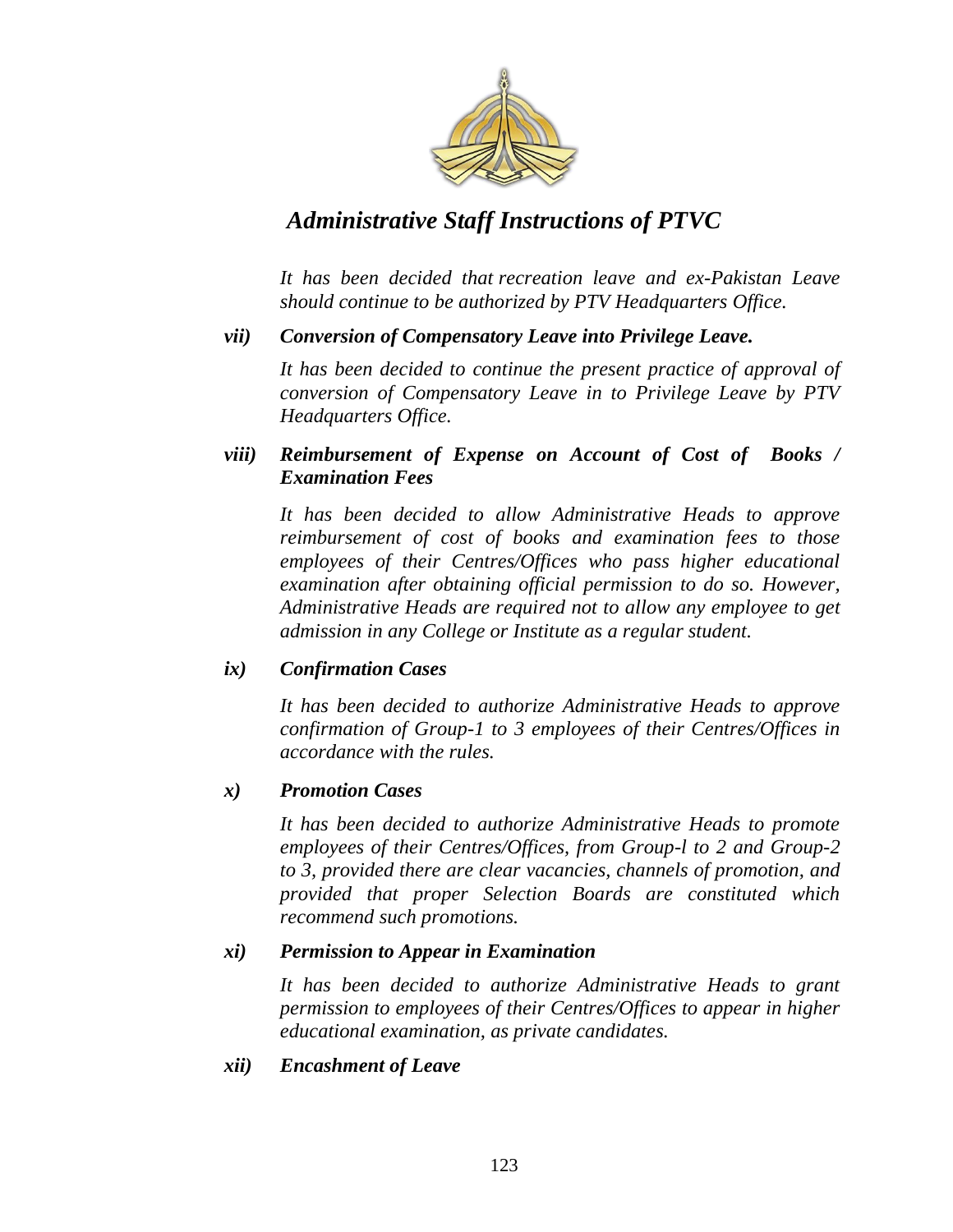

*It has been decided not to authorize .Administrative Heads' to allow encashment of Leave.*

#### *xiii) Travelling*

*It has been decided to continue the present practice that MD alone can authorize air travel by non-entitled employees.*

#### *xiv) Booking of PTV Employees.*

*It has been decided that the instructions laid down in Fee Structure and Booking Policy should continue as it is.*

#### *xv) Authorization of Outstation Tour.*

*It has been decided to authorize Administrative Heads to approve outstation tours of employees working at their Centres/Offices, in accordance with PTV Service Rules.*

#### *xvi Payments in Anticipations of Approved PBEs*

*It has been decided not to make any changes in the current procedure.*

#### *xvii) Transfer of Employees.*

*It has been decided to continue to follow the procedure laid down in ASI No.16. Administrative Heads may, however, be consulted before transferring employees serving at their Centres/Offices.*

#### *xviii) Transfer within Regions.*

*It has been decided to continue to follow the current transfer procedures.*

#### *xix) Over-entitlement of Hospital Accommodation.*

*It has been decided to continue that current procedure of obtaining MD's prior approval for allowing employees to occupy accommodation in hospitals over and above their entitlement.*

#### *xx) Ad-hoc Payment for Pilot Programmes.*

*It has been decided to continue to follow the current procedure about payments for pilot Programmes.*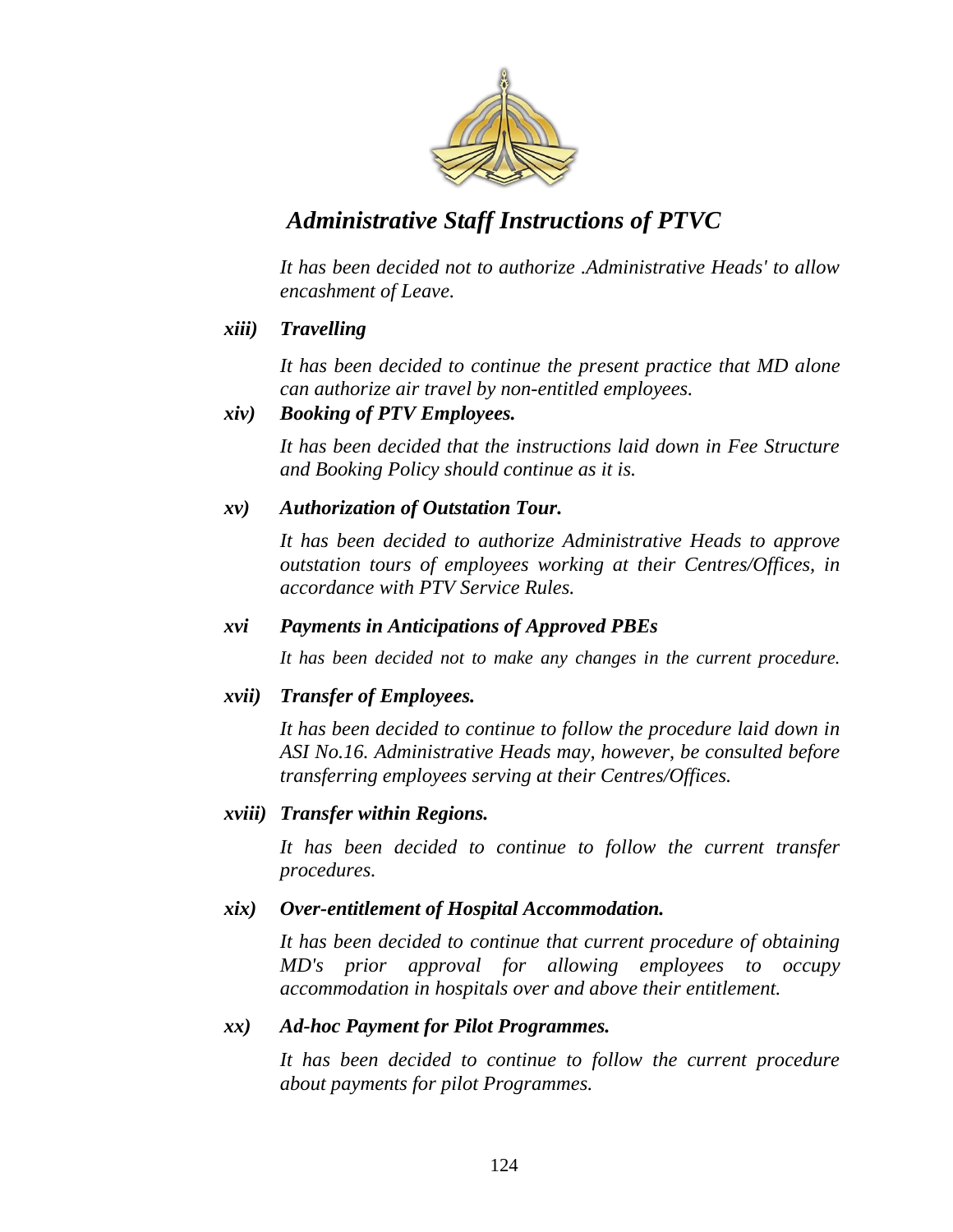

#### *xxi) Applications for Employment in the Departments/ Organizations*

*It has been decided to authorize Administrative Heads to forward applications of employees serving at their Centres/Offices, when they apply for jobs in other organizations but not more than once a year in each individual case. However, while forwarding such applications, Administrative Heads should inform the employees that in case they succeed in getting employment, they will neither be sent on deputation, nor will they be given a lien on their posts in PTV.*

#### *xxii) Grant of LCA*

*It has been decided to authorize General Manager, Television Centre, Rawalpindi to grant LCA to employees of PTV Centre, Rawalpindi, who are residing at Islamabad or at Rawalpindi, as the case may be. No change in this respect is needed at other TV Centres/Offices.*

#### *xxiii) Minor Repair Allowance to Drivers*

*Since Minor Repair Allowance has been discontinued for the Drivers appointed on or after 12-08-1981, no action needs to be taken in this regard.*

#### *xxiv) 10% Charge Pay.*

*It has been decided to continue the present practice of allowing officiating arrangements only with prior written approval of the Managing Director.*

#### *xxv) Acceptance of Resignation*

*It has been decided to authorize Administrative Heads to accept resignation of employees in Group-1 to 3 serving at their Centres/Offices.*

#### *xxvi) PA Allowance Authorization*

*It has been decided to authorize Administrative Heads to grant PA Allowance to Secretaries serving at their Centres/Offices in accordance with the laid down Rules.*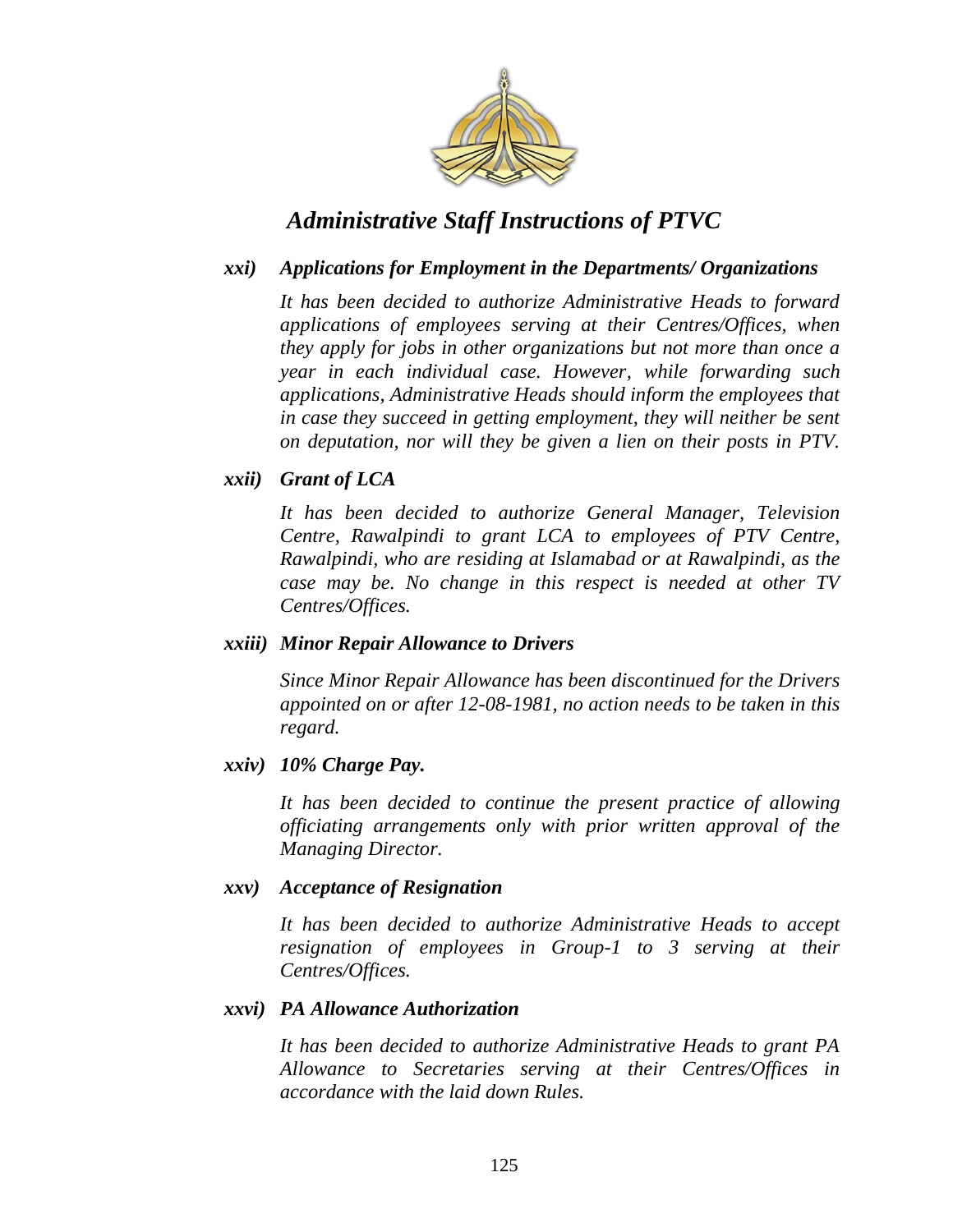

*2. The matters relating to the financial implications are being sent to you in shape of Office Orders by the Finance Division separately.*

*3. Please acknowledge receipt of this ASI.*

*(A. Nasir Siddiqui) Director Administration & Personnel*

*Amendments:*

| HSA/901/1666 | 21-05-1987 Delegation of Powers to CAP/DAP Vide ASI No. 57                    |
|--------------|-------------------------------------------------------------------------------|
|              | HSA/901/6781 22-08-1991 Rebroadcast Transmitter Station Head of Unit --ASI-67 |
|              | HSA/901/15232 13-10-1992 Delegation of Powers Vide ASI No. 69                 |

# *Pakistan Television Corporation Limited Federal TV Complex, F-5/1, Islamabad*

## *HSA/901/2598 22nd May, 1982*

## *Administrative Staff Instruction No. 29 Subject: Acceptance of Resignation*

*1. According to PTV's Service Rules, Clause No.12.08, confirmed employees can resign from the service of PTV by submitting a letter of resignation, giving one month's notice or pay in lieu thereof. PTV, being an essential service, no employee can leave it unless his resignation is accepted, in writing, by the Competent Authority. It has been observed that certain PTV employees, who tender their resignations with the so called "24 hours notice", are relieved of their duties by their respective Administrative Heads without waiting for the acceptance of the resignations. This is highly irregular, against the provision of the above mentioned PTV Service Rule, and detrimental to the discipline of the Corporation. Also, Administrative Heads, doing so, are acting beyond their authority.*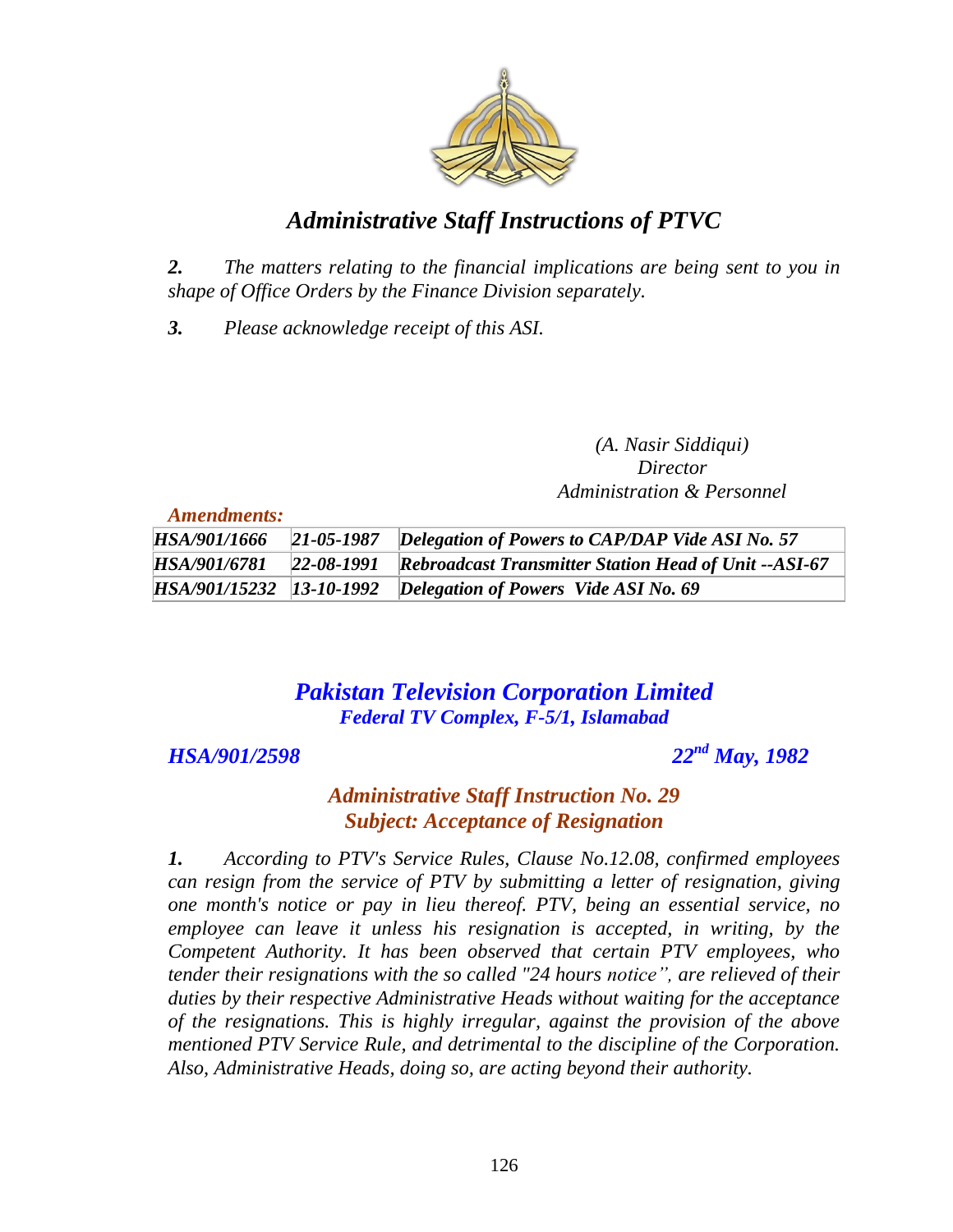

*2. All Administrative Heads of TV Centres/Offices/Units/Rebroadcast Stations, are to note that an employee, who has rendered his resignation with 24 hours notice, is not to be relieved of his duties unless and until the resignation is formally approved by the Competent Authority and notified in writing. Employees who absent themselves after submitting their resignations and without waiting for acceptance thereof, are to be treated as absent without leave, and are to be charge sheeted, in the normal manner, after 10 days of absence.*

> *(A. Nasir Siddiqui) Director Administration & Personnel*

## *Pakistan Television Corporation Limited Federal TV Complex, F-5/1, Islamabad*

*HSA/901/3229 31st July, 1982*

### *Administrative Staff Instruction No. 30 Sub: Ex-Pakistan Leave*

*1. Ex-Pakistan Leave to PTV employees in all Pay Groups is sanctioned at PTV Headquarters Office. The authority to grant Ex-Pakistan Leave at PTV Headquarters Office rests with:*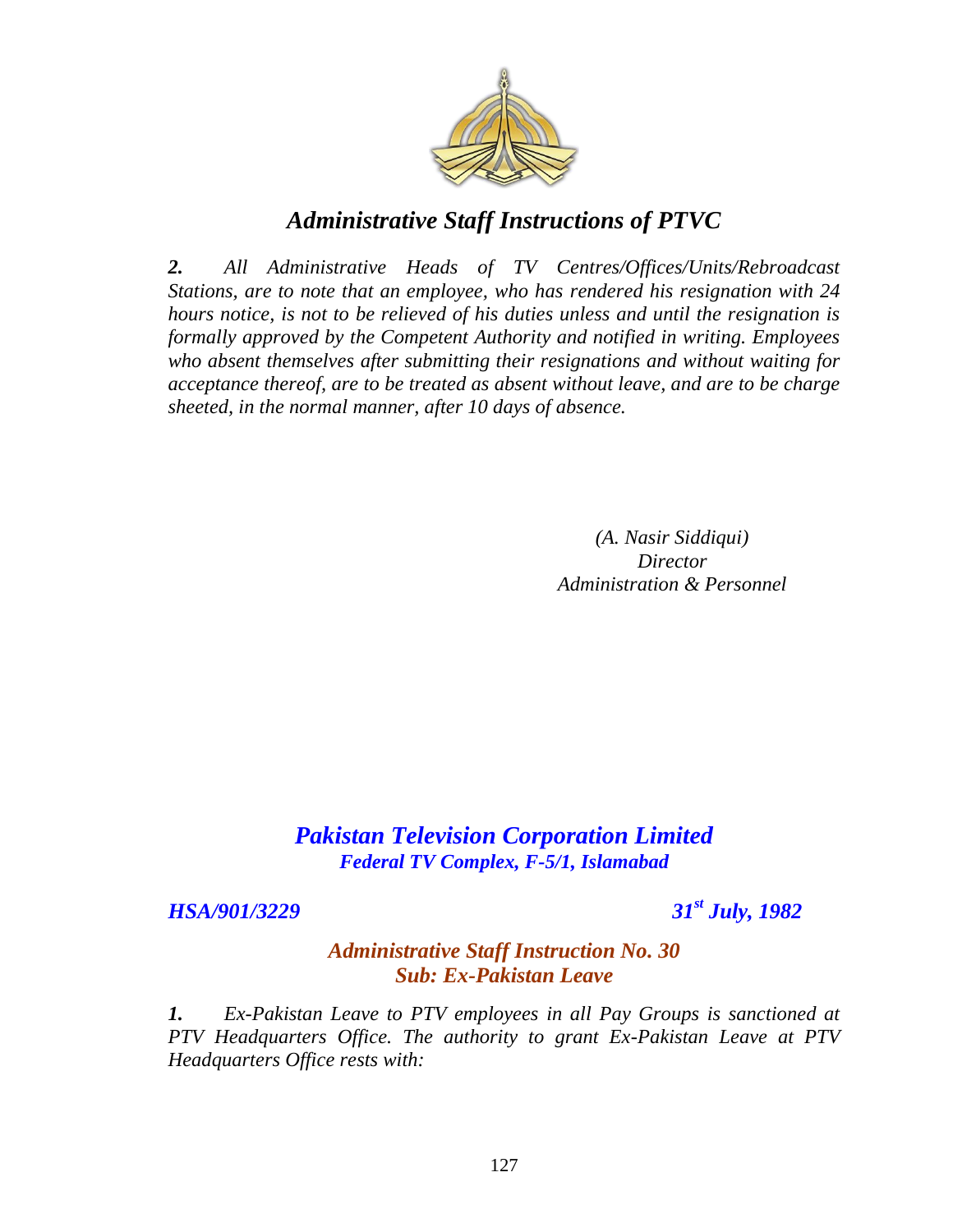

- *i) Managing Director -for employees in Pay Group-8 and above*
- *ii) Director Administration & Personnel-for employees in Group-1to Group-7*

*2. It has been observed that after Ex-Pakistan Leave was sanctioned by the Competent Authorities, and Office Order were issued by PTV Headquarters Office, in quite a few cases requests came from Administrative Heads of Units for cancellation or postponement of such leave, on the plea that the employees concerned did not actually proceed on Ex-Pakistan leave as sanctioned, or came back from abroad earlier than the expiry of such leave. In almost all such cases, the Administrative Heads had, on their own authority, allowed such employees either to continue to work or to rejoin without first obtaining permission from the PTV Headquarters Office to do so, as per PTV Service Rule No.10.10.* 

*3. It has, therefore, been decided that if a PTV employee is sanctioned Ex-Pakistan Leave by PTV Headquarters Office, he is not to be allowed to cancel his*  leave or to rejoin his duties earlier than the expiry date of his Ex-Pakistan leave, *unless specific permission to do so is first obtained from the Competent Authority.* 

*4. Please acknowledge receipt of this ASI.*

*(A. Nasir Siddiqui) Director Administration & Personnel*

*Pakistan Television Corporation Limited Federal TV Complex, F-5/1, Islamabad*

*HSA/901/3701 2*

*nd October, 1982*

*Administrative Staff Instruction No. 31*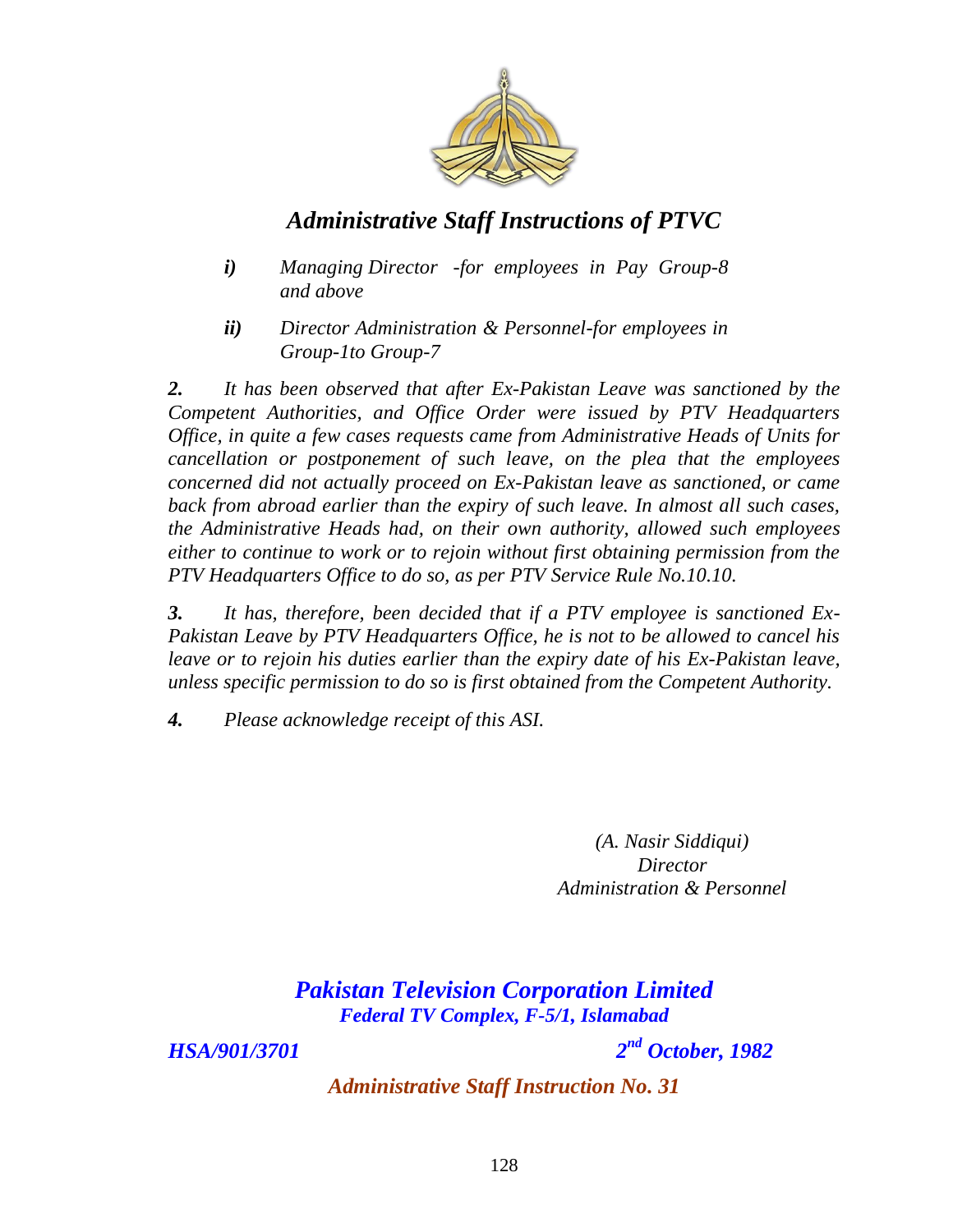

## *Sub: Enquiry*

*1. It has been noticed that most of the enquiries, in connection with disciplinary action against employees, are not conducted properly, and suffer from many procedural defects. The following guidelines are, therefore, issued to help Enquiry Officers:-*

- *i) Whenever an officer is detailed as Enquiry Officer to conduct an enquiry against an employee, he should, in consultation with the officer ordering the enquiry and the Administration & Personnel Department, prepare a list of prosecution witnesses" and of the documents, if any, which are to be presented before him by the prosecution witnesses.*
- *ii) He should, then, send a note to the accused employee, in writing, informing him of the time, date and the place where the enquiry is to be held, and asking him to present himself before the Enquiry Officer at the given time, date and place. If the accused employee is not present at the TV Centre/Office/Rebroadcast Station, the note should be sent to him through registered post A.D.*
- *iii) When the accused employee presents himself before the Enquiry Officer, the Enquiry Officer should read out the charge(s) of misconduct, as contained in the Charge Sheet, and ask the accused whether he has fully understood the charge(s) of misconduct levelled against him. The question by the Enquiry Officer and the answer of the accused employee should be properly recorded in the proceedings of the enquiry.*
- *iv) After ascertaining that the accused employee has understood the charge(s) of misconduct alleged against him, the Enquiry Officer should ask the accused employee whether he pleads "guilty" or "not guilty". The question by the Enquiry Officer and the answer of the accused employee should be properly recorded in the proceedings of the enquiry.*
- *v) If the accused employee pleads "guilty", the enquiry should be closed, the Enquiry Officer should declare the accused guilty of the misconducts(s) alleged against him, and send the enquiry*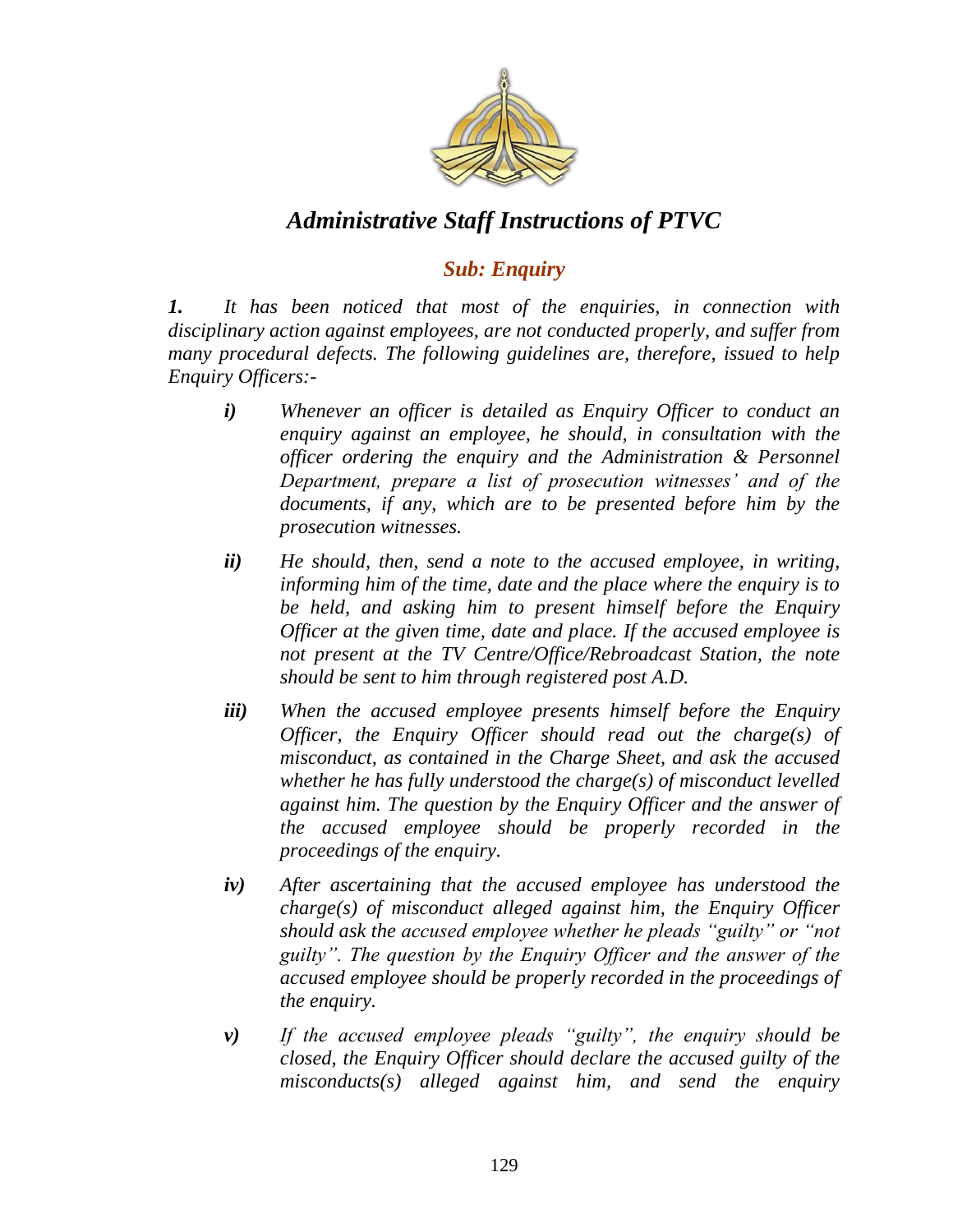

*proceedings to the officer named in the enquiry office order, under cover of a written note.*

- *vi) If the accused employee pleads "not guilty" of misconduct(s) alleged against him, the Enquiry Officer should ask the accused employee whether he wants to be assisted in the enquiry by another employee. The question by the Enquiry Officer and the answer of the accused employee should be properly recorded in the proceedings of the enquiry.*
- *vii) If the accused employee wants to be assisted, and names the employee who should assist him, the enquiry may be adjourned for sometime, and the enquiry officer should call the employee named by the accused employee, and ask him to sit with the accused employee during the enquiry.*
- *viii) The enquiry should then commence. The Enquiry Officer should brief the employee, who has been called in to assist the accused employee, to the effect that he can advise the accused employee, but cannot, himself, make any statement or ask any questions from the witnesses.*
- *ix) Then the prosecution witnesses should be called in, one by one, and their statements recorded in the presence of the accused employee. If any prosecution witness produces any documents, the same should be made part of the enquiry proceedings after these have been seen and examined by the accused employee.*
- *x) If need be, the Enquiry Officer may ask questions from the prosecution witnesses. These questions and answers of the witnesses should be properly recorded in the proceedings of the enquiry.*
- *xi) Then the accused employee should be allowed to cross examine the prosecution witnesses, and the questions by the accused employee and the answers given by the prosecution witnesses should be properly recorded in the proceedings of the enquiry.*
- *xii) After the statements of all prosecution witnesses are recorded, and the cross examination of the prosecution witnesses by the accused*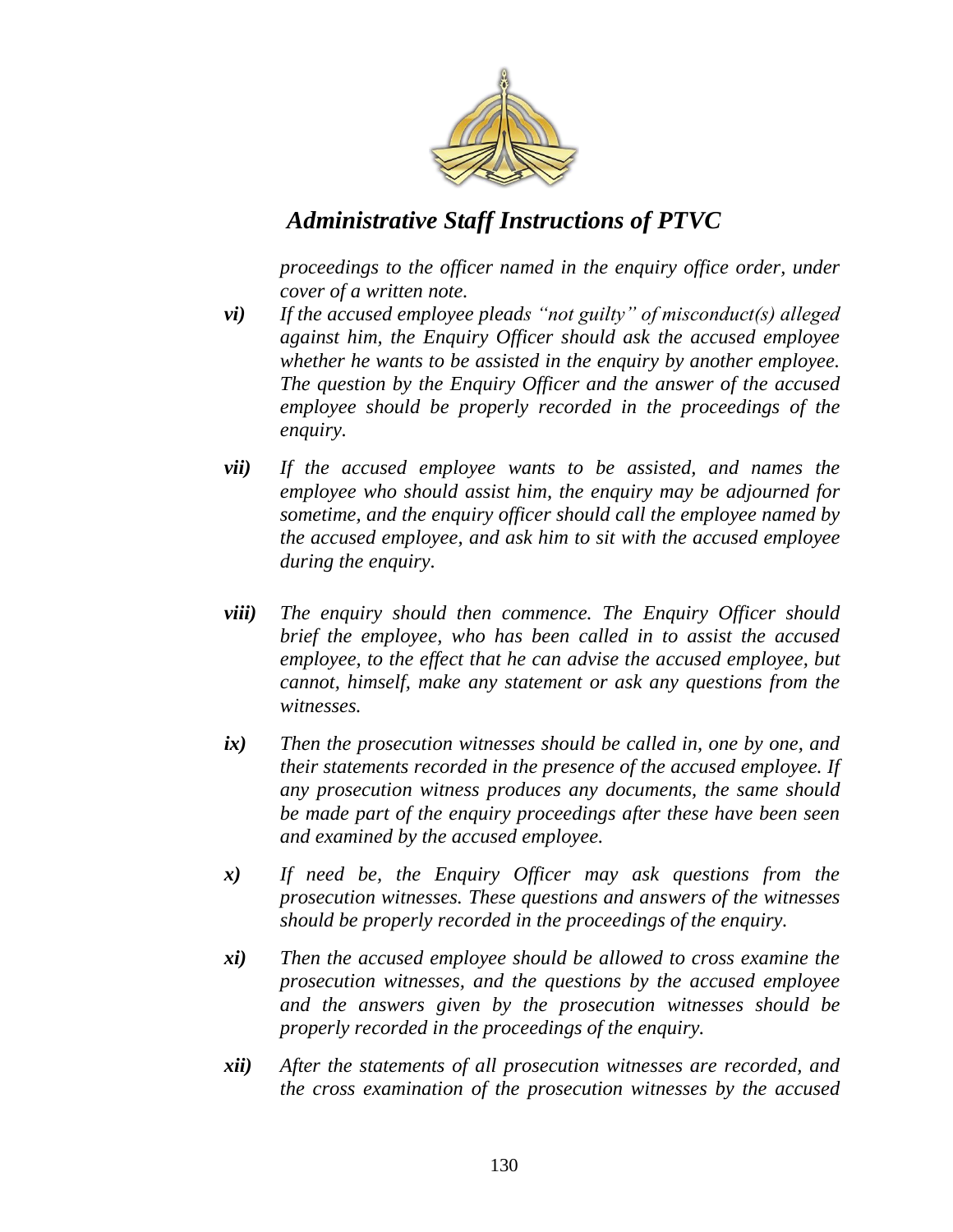

*employee has been recorded, and after all necessary documents have been made part of the enquiry proceedings, the accused employee should be asked whether he wants to make a statement in his own behalf. The question by the Enquiry Officer and the answer of the accused employee should be properly recorded in the proceedings of the enquiry.*

- *xiii) If the accused employee wants to make a statement, it should be recorded, and, if need be, the Enquiry Officer may ask questions from the accused employee. The questions, if any, by the Enquiry Officer and the answers given by the accused employee should be properly recorded in the proceedings of the enquiry.*
- *xiv) The accused employee should then be asked whether he wants to produce any defence witnesses or documents in his defence. The question by the Enquiry Officer and the answer given by the accused employee should be properly recorded in the proceedings of the enquiry.*
- *xv) The statements of the defence witnesses, if any, may then be recorded, and, if need be, the Enquiry Officer may ask questions from them. The questions by the Enquiry Officer and the answers of the defence witnesses should be properly recorded in the proceedings of the enquiry.*
- *xvi) Likewise, the documents, if any, produced by the accused employee, should be made part of the enquiry, and, if need be, the Enquiry Officer may ask questions about them. The questions by the Enquiry Officer and the answers given by the accused employee should be properly recorded in the proceedings of the Enquiry.*
- *xvii) At this stage, the proceedings of the enquiry should be declared closed, and the accused employee and the employee who assisted the accused employee, should be allowed to leave.*
- *xviii) The Enquiry Officer should then thoroughly study all statements, documents etc., on record and should record his findings declaring the accused guilty or not guilty on each misconduct alleged against him.*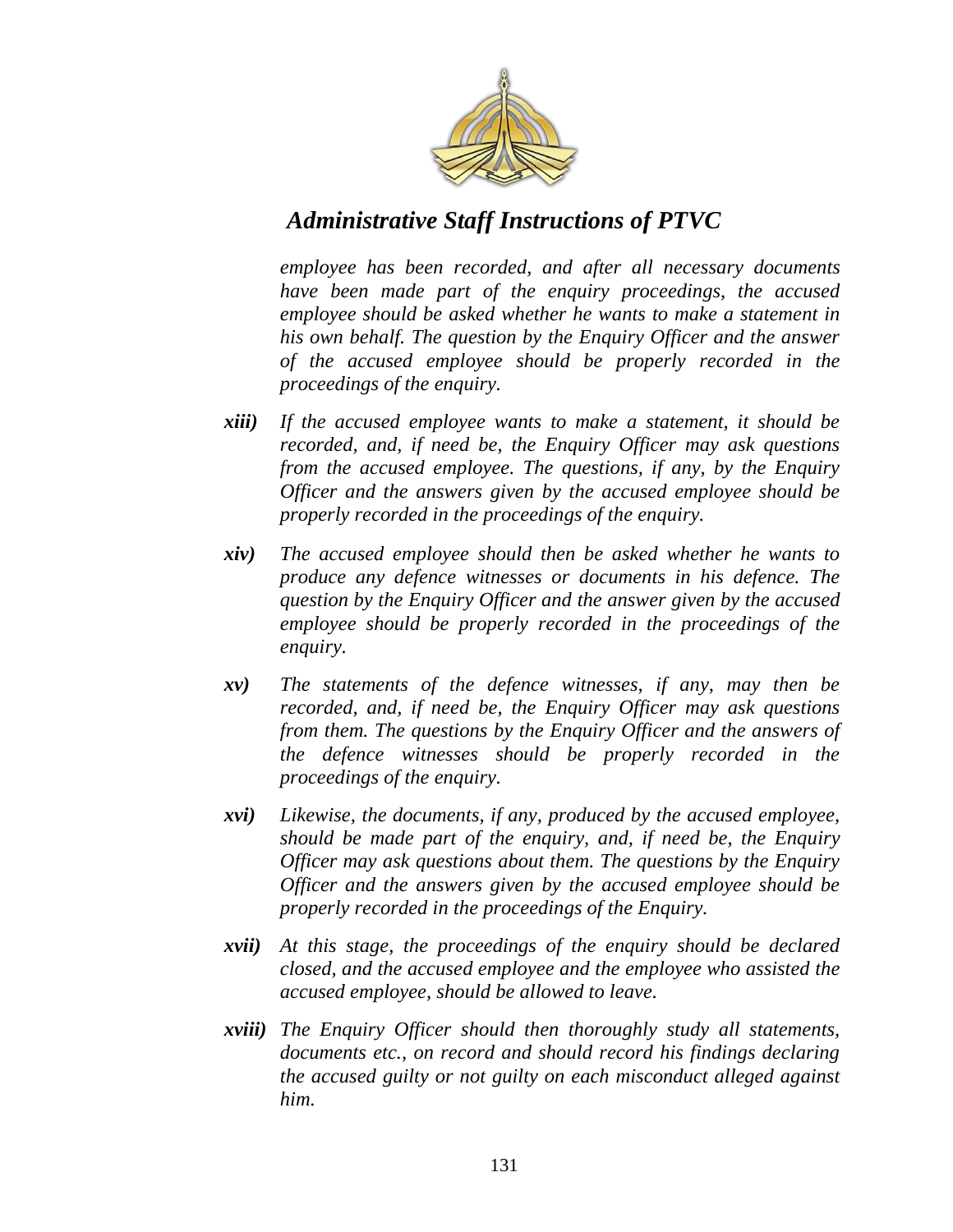

*xix) The Enquiry Officer should then send the enquiry proceedings to the officer named in the enquiry office order, under cover of a written note.*

*2. If the accused employee does not present himself before the Enquiry Officer at the given time, date and place, without any intimation to the Enquiry Officer, the Enquiry Officer should conduct and Ex-parte enquiry, making a specific note in the enquiry proceedings to the effect that since the accused employee has failed to present himself before the Enquiry Officer an Ex-Parte enquiry is being held against him. In such an enquiry all prosecution witnesses should be called in, their statements recorded, questions, if any, asked, and questions/answers recorded in the proceedings of the enquiry in the manner described earlier. Likewise, documents, if any, should be made part of the enquiry, proceedings in the manner described earlier. The Enquiry Officer should then thoroughly study the statements, documents etc. on record and should record his findings declaring the accused guilty or not guilty on each misconduct alleged against him. The Enquiry Officer should then send the enquiry proceedings to the officer named in the enquiry office order, under cover of a written note.*

*3. In addition to following the above procedure, the Enquiry Officer should ensure that;*

- *i) Each page of the enquiry proceedings, and each document forming part of the enquiry proceedings, is signed by the accused employee.*
- *ii) Any cuttings or corrections in the enquiry proceedings are initialled by the Enquiry Officer as well as by the accused employee.*
- *iii) Each witness, giving a statement or producing a document, should sign at the end of his/her statement, and if the statement is spread over more than one page, he should sign each page.*
- *iv) Each page of the enquiry proceedings should be serially numbered.*
- *v) The documents if any, produced during the enquiry should be called exhibits and should be serially numbered.*
- *vi) The Enquiry Officer should initial each page of the proceedings of the enquiry, and should sign the last page as well as all exhibits.*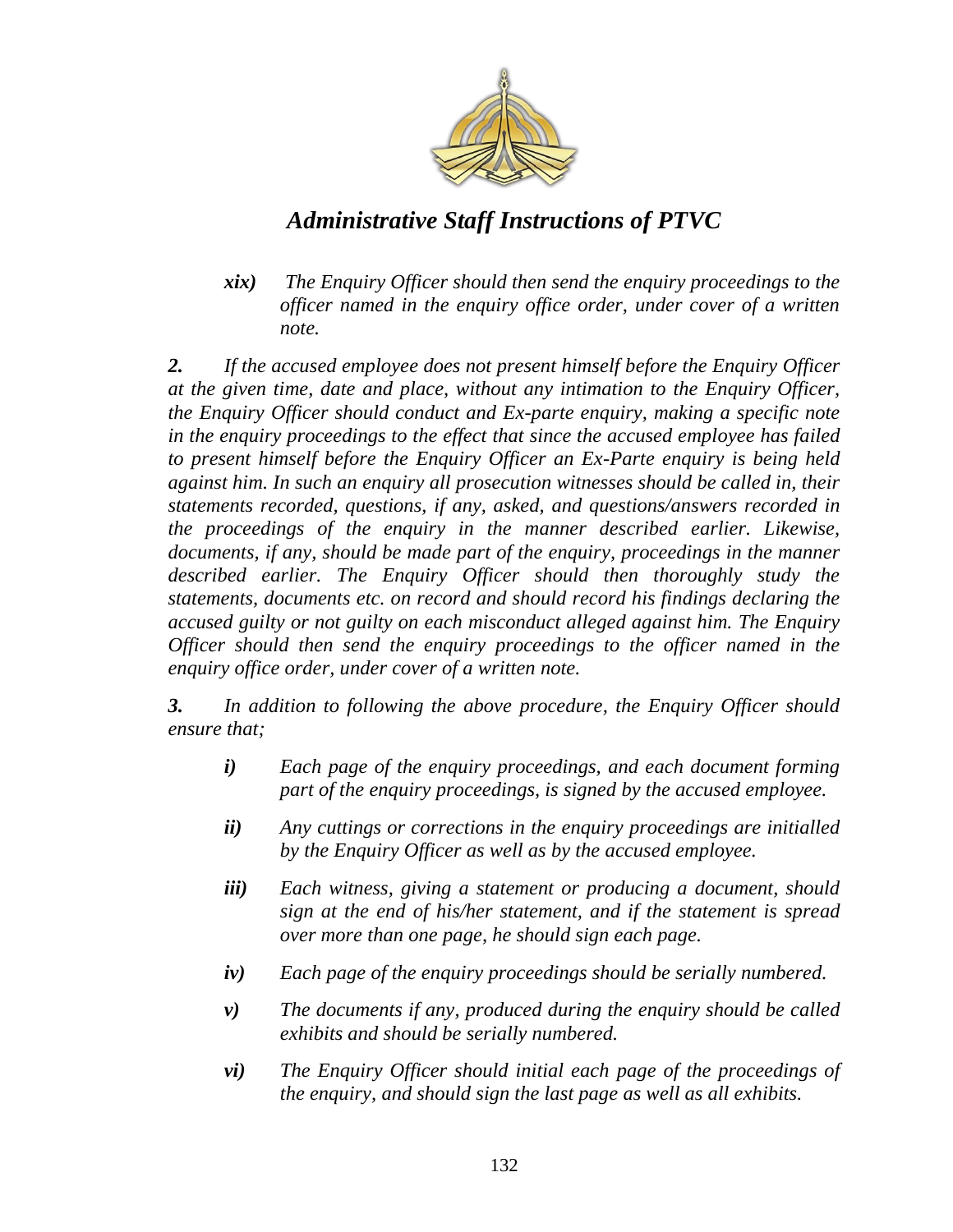

*vii) The Enquiry Officer, in his findings, should confine himself to declaring the accused employee guilty or not guilty on each charge of misconduct, and to giving reasons for his conclusion. He should, under no circumstances, suggest any punishment or any other course of action.*

*4. In future whenever an officer is appointed as Enquiry Officer to conduct enquiry against an employee charged with a misconduct, a copy of this ASI is to be given to him alongwith the office order appointing him as Enquiry Officer.*

*5. Please acknowledge receipt.*

*(A. Nasir Siddiqui) Director Administration & Personnel*

## *Pakistan Television Corporation Limited Federal TV Complex, F-5/1, Islamabad*

*HSA/901/3777 11th October, 1982*

## *Administrative Staff Instruction No. 32 Sub: Entitlement of Hotel Accommodation*

*1. The entitlement of hotel accommodation for the employees in Pay Group-1 to 9 is laid down in PTV Service Rule 19.07, read with letter No. HP/467-1/208 dated 1st September, 1981. Instances have, however, come to notice where PTV employee, while on outstation tours, have stayed in hotels above their entitlement, and have then requested for ex-post facto approvals from the Managing Director.*

*2. It is to be brought to the notice of all PTV employees that they must not stay in hotels above their entitlement/ceiling, without prior written approval of the Managing Director. If anyone does so, the difference of amount between his entitlement and actual rent of the hotel room, will have to be borne by the*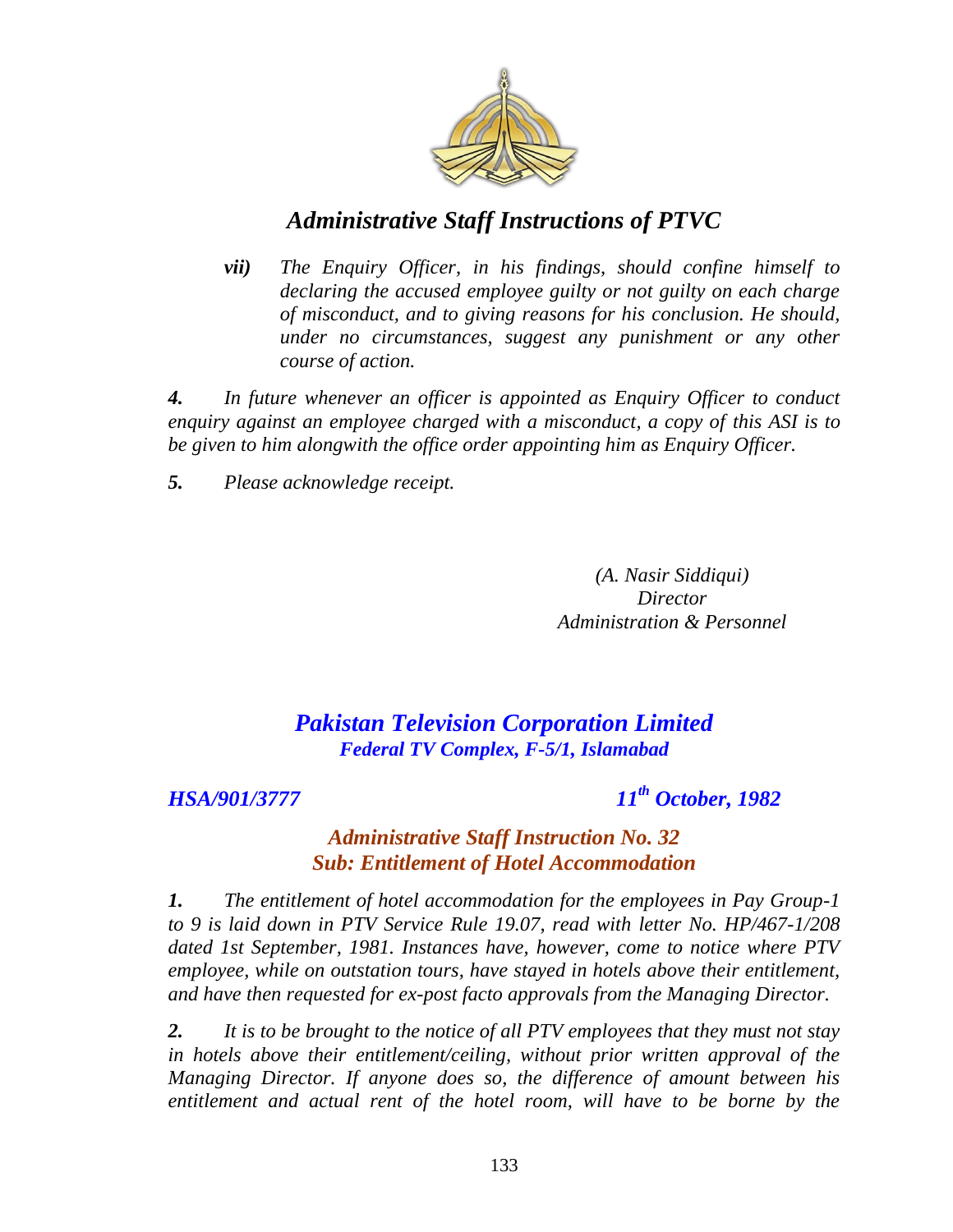

*concerned employee himself, as the Managing Director has issued orders that no requests for ex-post-facto sanctions in such cases are to be sent to him in future.* 

*3. Please acknowledge receipt of this ASI.*

*(A. Nasir Siddiqui) Director Administration & Personnel*

*Amendments:*

*HSA/901/1484 17-04-1995 Entitlement of hotel accommodation Vide ASI No. 72*

# *Pakistan Television Corporation Limited Federal TV Complex, F-5/1, Islamabad*

*HSA/901/3826 18th October, 1982*

### *Administrative Staff Instruction No. 33 Sub: Grant of Annual Increment*

*1. PTV Service Rules No. 7.01 to 7.07 governs the grant of annual increments to PTV employees. PTV Rule No.7.02 states that annual increments will be awarded only on 1st July of each year, and that a employee joining the service of the Corporation in one Calendar Year will be entitled to receive his first annual*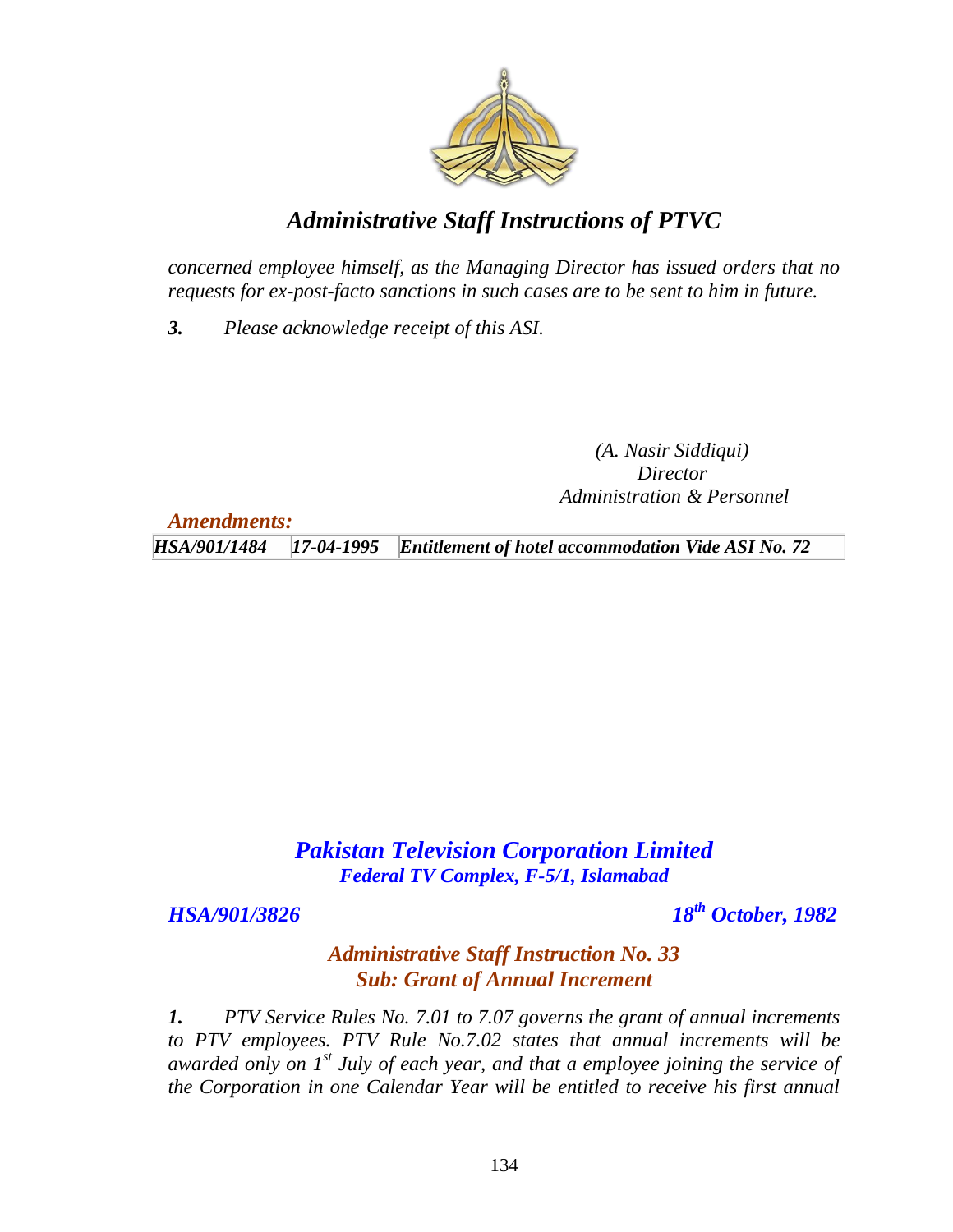

*increment on 1st July of the next Calendar Year. PTV Rule No.7.03 stated that only those employees who are confirmed in their posts on or before 1st July of that year, will be entitled to an annual increment, PTV Rule No.7.04 states that if an employee is not granted an annual increment on 1st July of a year due to his still being on probation, he will be subsequently awarded an annual increment with effect from the 1st July of the year on which he would have earned an increment in the normal course, if he is confirmed on due date. However, those employees whose probation periods are extended are entitled to receive their annual increments on the 1st July following the date of their confirmation.*

*2. Some misunderstanding seems to exist with regard to grant of annual increments to those serving PTV employees who are promoted or appointed to higher posts between 1st January and 30th June of a Calendar year. It is, therefore, clarified that the rule applicable to those who are appointed to a post in PTV for the first time is equally applicable to serving PTV employees who are promoted or appointed to higher posts, namely that if a serving PTV employee is promoted or appointed to a higher post in one Calendar Year, he will be entitled to his first annual increment in his new post on 1st July of the next Calendar Year, provided that he is confirmed in his new post on due date.*

*3. This may be brought to the notice of all employees of your centre/office/ Rebroadcast Station.*

> *(A. Nasir Siddiqui) Director Administration & Personnel*

*Amendments:*

|  | HSA/901/4785 22-12-1986 Grant of annual increments to PTV employees ASI-55 |
|--|----------------------------------------------------------------------------|
|  | HSA/901/9944   04-08-1987   Grant of annual increment vide ASI No. 60      |
|  | HSA/901/1439   17-04-1989   Amendment No. 1 to ASI No. 60                  |

*Pakistan Television Corporation Limited Federal TV Complex, F-5/1, Islamabad*

*HSA/901/6200 27th November, 1982*

*Administrative Staff Instruction No. 34*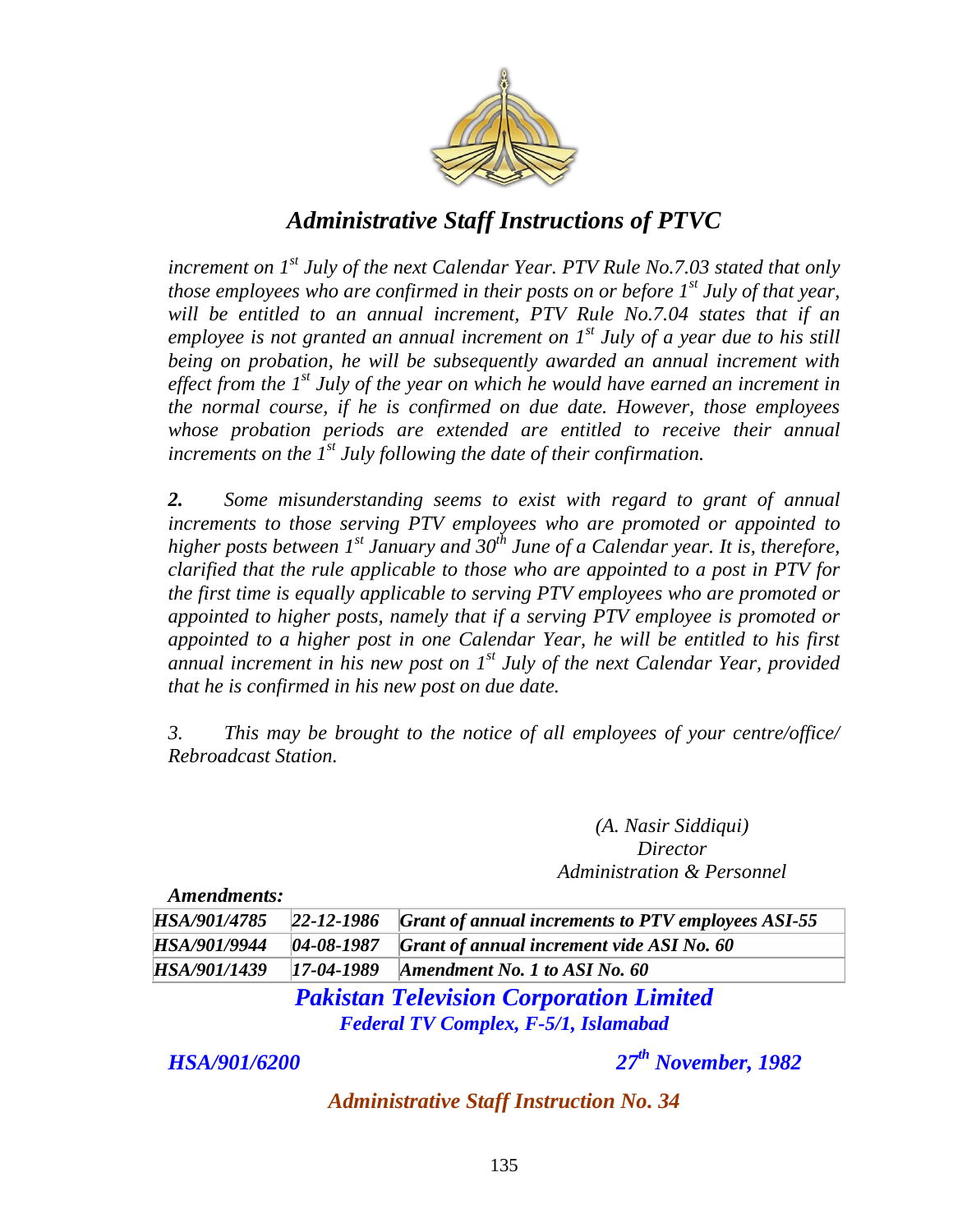

## *Subject: Availing of Privilege Leave by PTV Employees*

*1. It has been noticed that a properly worked out leave schedule does not exist at any PTV Centre/Office/RBS for systematic availing of privilege leave by all PTV employees evenly distributed over all months of the year. As a result, too many applications for privilege leave are received in the last quarter of the year all of which cannot, obviously, be sanctioned. This necessitates granting of permission to a large number of employees to accumulate their leave, to be availed during the next year, and the same process is repeated again and again.*

*2. This chaotic state of affairs has to be remedied. All authorities on Personnel are emphatic that an employee must avail at least 4 weeks leave in a year, if he hopes to maintain his efficiency at an optimum level, and remain mentally and physically healthy. That is why PTV allows 30 days privilege leave to its employees after every 11 months service.* 

*3. Heads of Divisions at PTV-HQ Office, General Managers at TV Centres, Controller Sales at CSO and EICs at RBSs are, therefore, to ensue that heads of departments/sections working under them must prepare leave charts for 1983 in respect of all their staff showing the dates on which each individual employee is to avail leave due to him. As stated earlier, leave to individual employees are to be so scheduled that all employees whose leave has been refused and allowed to be availed in the year 1983 are enabled to avail their privilege leave by the end of December 1983, and that equal number of employees avail leave during each of the 12 months of the year. There may be some difficulties in making leave schedules as it would not be possible to accommodate the wishes of all employees regarding their choice of the period of leave, but it should not be impossible as an organization has the right to determine the period during which it can spare its employees to avail leave due to them. If this was not so, the organizations will never be able to send all their employees on leave.* 

*4. The leave charts for 1983, in the manner explained above, must be prepared and approved by Administrative Heads of TV Centres/Offices/RBSs by the 3rd week of December 1982, and should then be followed as planned. Only in very exceptional cases should any changes be subsequently made in the leave charts. One copy of each leave chart is to be sent to PTV-HQ, marked for the attention of CAP, for information.*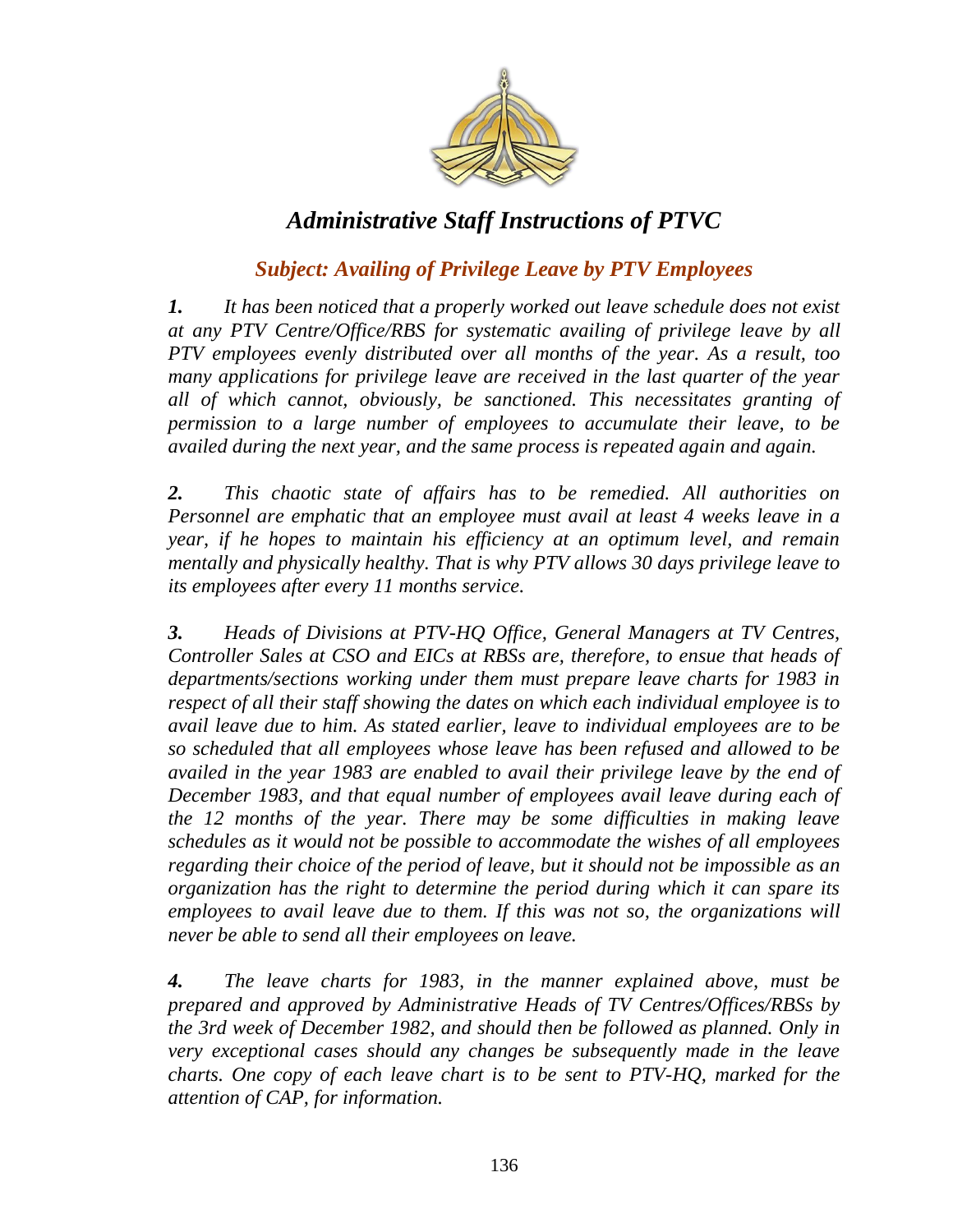

*5. The same procedure is to be repeated every year.* 

*6. Please acknowledge the receipt of this ASI and confirm that instructions contained in it are being strictly implemented.*

> *(A. Nasir Siddiqui) Director Administration & Personnel*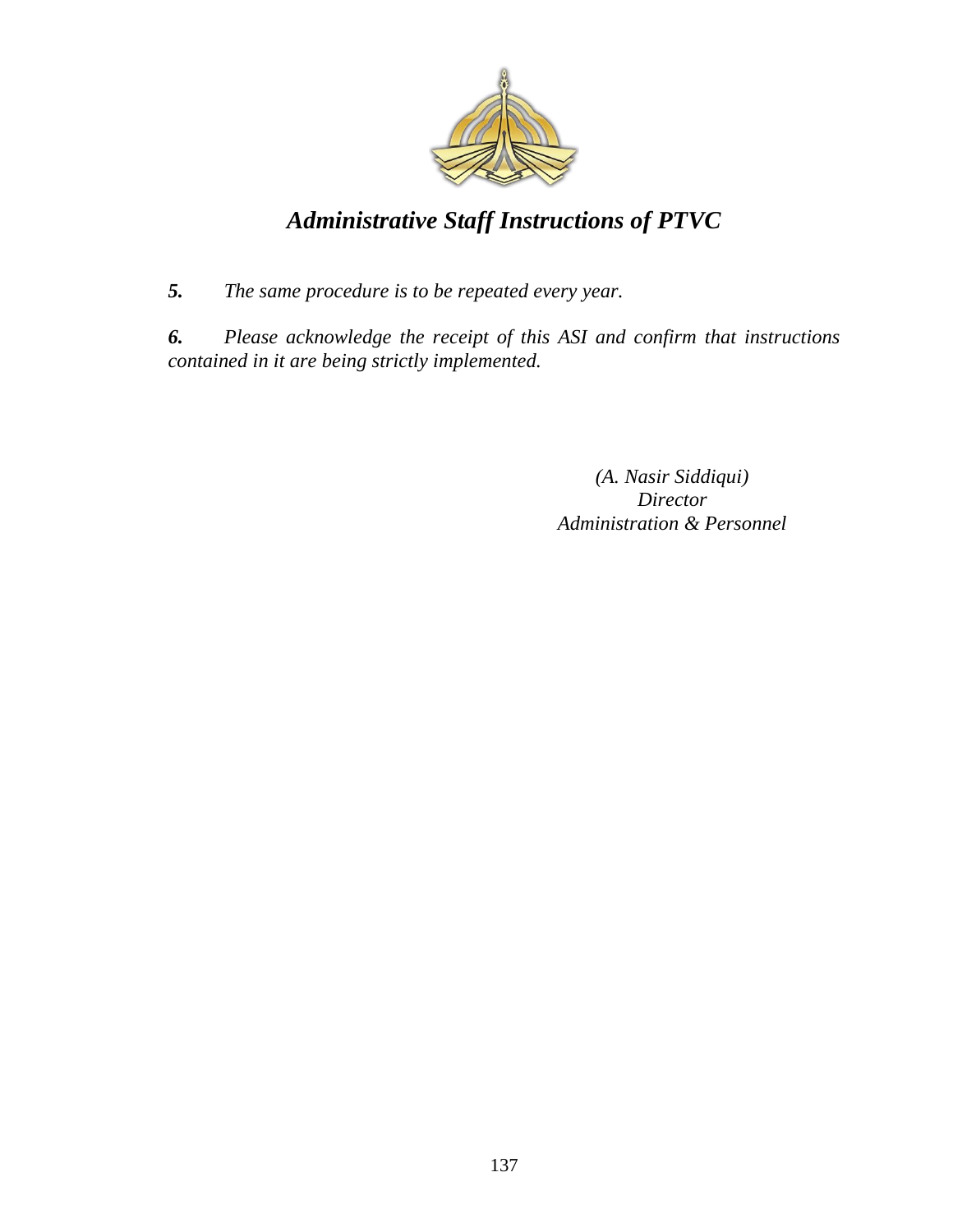

## *Pakistan Television Corporation Limited Federal TV Complex, F-5/1, Islamabad*

*HSA/901/362 17th February, 1983*

*Administrative Staff Instruction No. 35 Subject: Accidents to PTV Vehicles*

*1. It has been noticed that accidents to PTV Vehicles are on the increase. It has also been noticed that whenever a PTV vehicle meets with an accident, its causes are not investigated properly till instructions to do so are issued from PTV Headquarters Office. Also, personal files of the PTV drivers involved in accidents do not contain any record of the accidents done by them. This is a highly unsatisfactory state of affairs which needs to be remedied.* 

- *2. In this regard the following instructions are to be observed scrupulously:* 
	- *i) Whenever a PTV vehicle is involved in an accident, the Administrative Head of the Unit concerned must inform DAP about it through TP indicating particulars of the accident, of the vehicle and the name of the PTV driver.*
	- *ii) The Administrative Head of the Unit concerned should also order an enquiry to determine the exact circumstances and the causes of the accident, and to apportion blames, if any. A responsible officer, not belonging to Administration Department, should be detailed as the Enquiry Officer with instructions to complete the Enquiry in the shortest possible time.*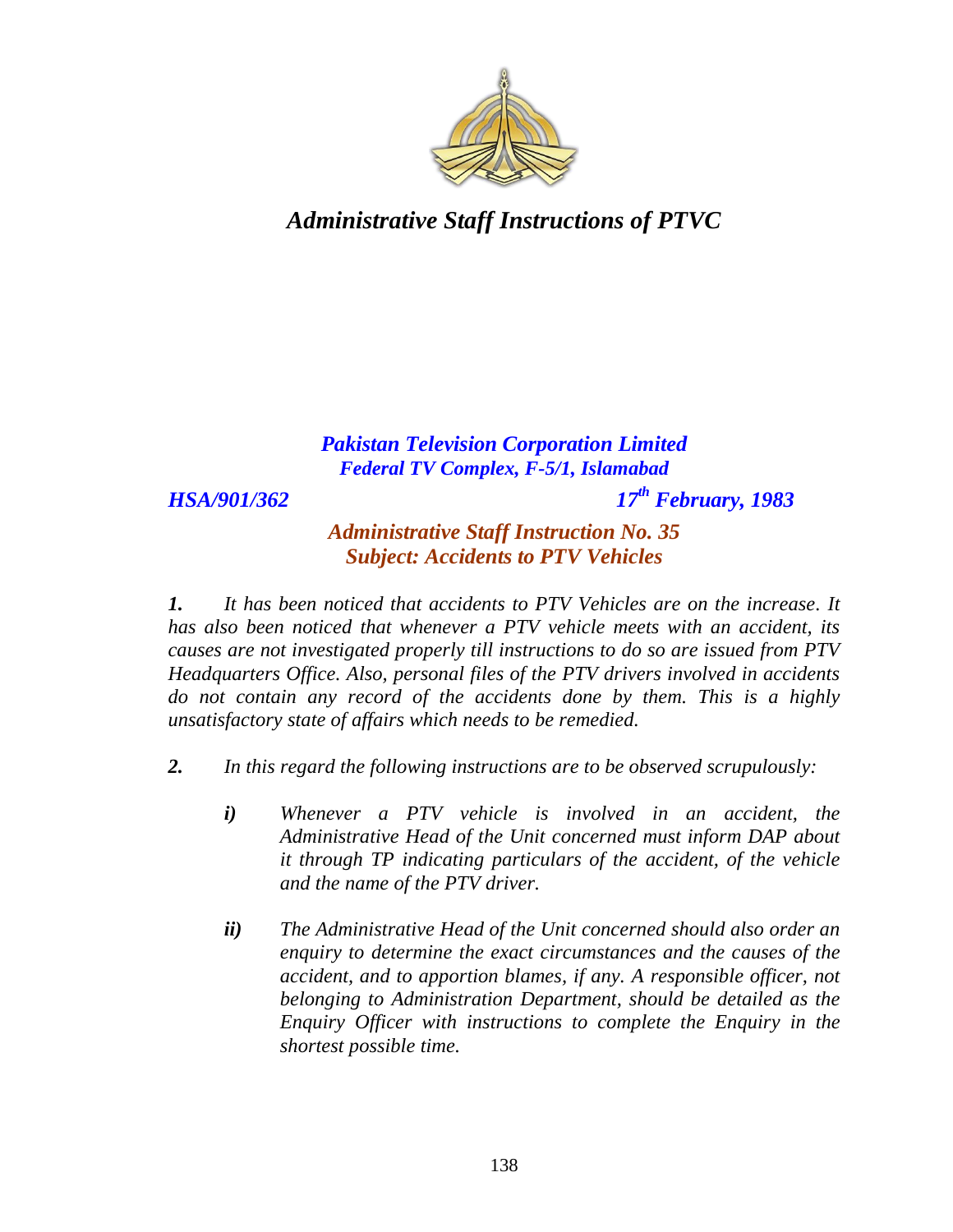

- *iii) A copy of the fact finding enquiry, irrespective of the fact whether the driver concerned was or was not responsible for the accident, must be placed on the personal file of the driver.*
- *iv) A copy of the fact finding enquiry with the remarks and recommendations of the Administrative Head of the Unit must be sent to the PTV Headquarters Office for record and further action, if necessary.*
- *v) In case the fact finding enquiry reveals that the driver of the vehicle was responsible for the accident, or had, in some measure, contributed to it immediate disciplinary action should be initiated against him under intimation to PTV Headquarters Office.*
- *vi) A register should be kept in the Administration Department at all PTV Units, showing details of all accidents to PTV vehicles belonging to the Units.*

*3. In case of damage to PTV vehicles, the matter must immediately be taken up with the Insurance Corporation, in the normal manner.*

> *( A. Nasir Siddiqui ) Director Administration & Personnel*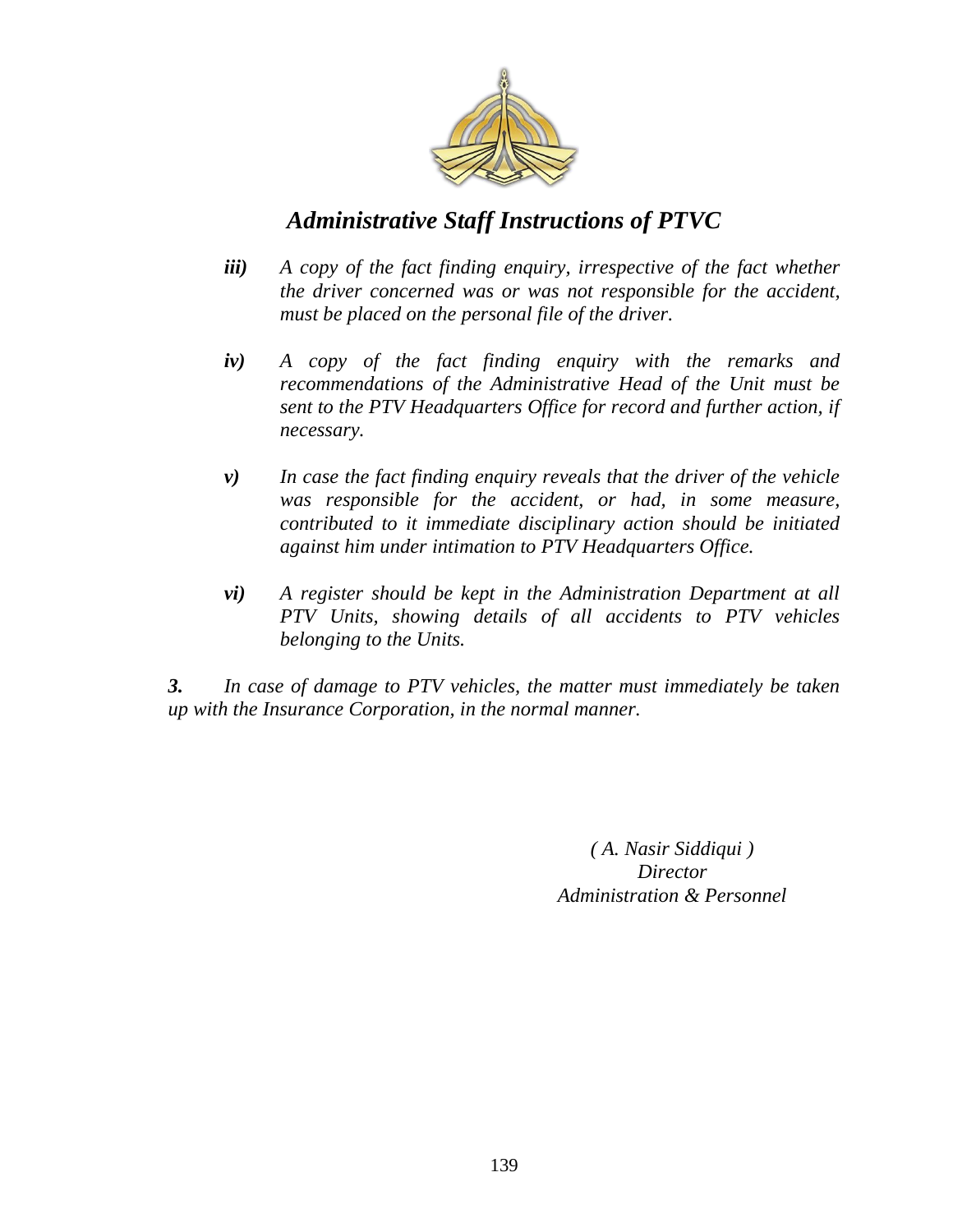

*Pakistan Television Corporation Limited Federal TV Complex, F-5/1, Islamabad*

*HSA/901/492 6*

*th March, 1983*

#### *Administrative Staff Instruction No. 36 Sub: Residential Accommodation*

*1. In super session of ASI No. 8 issued vide HSA/901/14368 dated 05-09- 1979, revised ASI No. 8, circulated vide No. HSA/901/25335 dated 06-05-1982 as well as other office orders issued on the subject, as mentioned therein, this new ASI is being issued to supplement the rules relating to the entitlement of residential accommodation or the House Rent Allowance to employees in pay group 7 and above.*

*2. PTV employees in Group- 7 and above are entitled either to House Rent Allowance @ 45% of their basic pay, or to residential accommodation, on*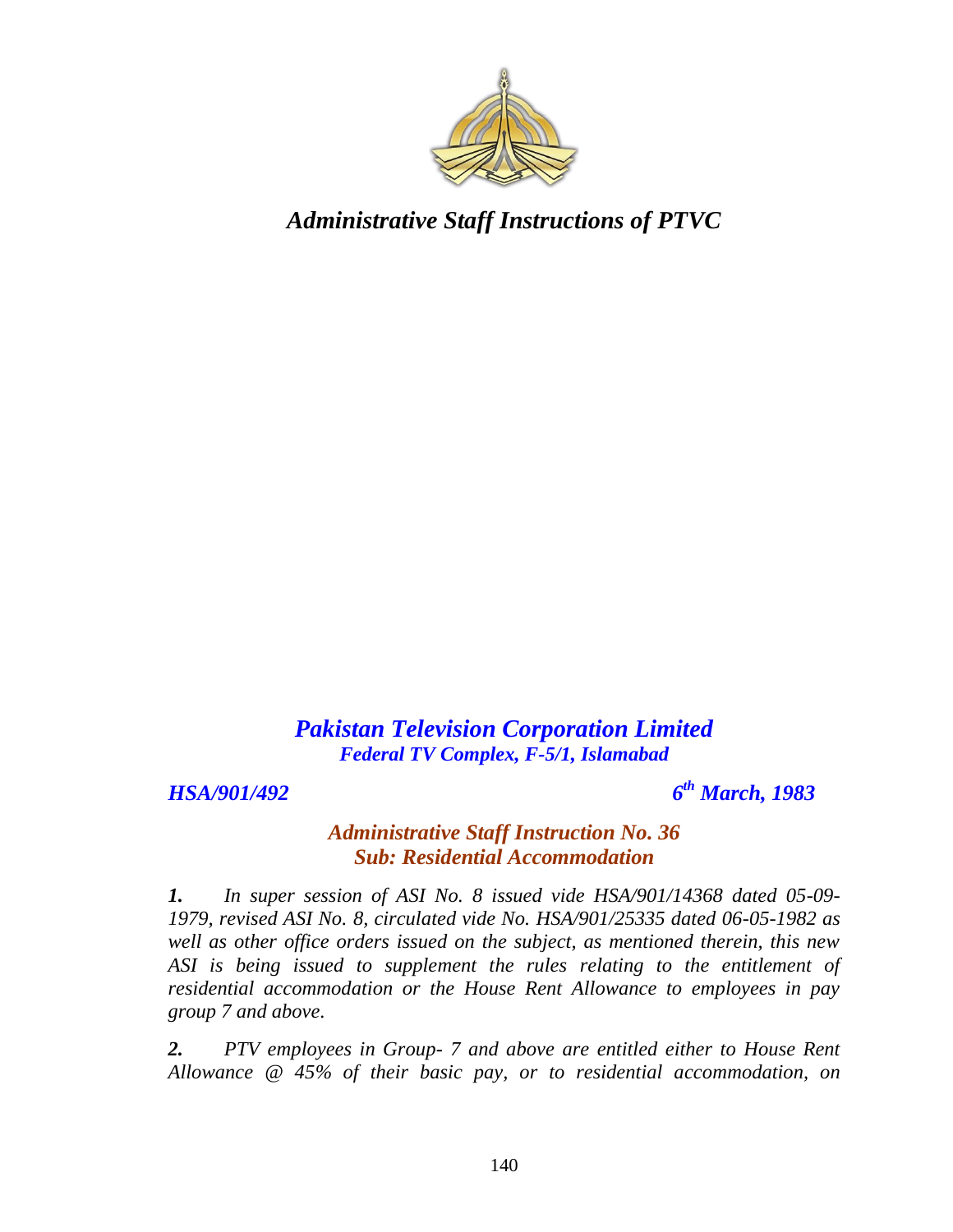

*deduction of 5% of their basic pay. The entitlement of rent ceilings is given below:-*

| <b>Employee in Pay Groups</b> | At all places                             |
|-------------------------------|-------------------------------------------|
|                               | Up to a maximum of $Rs.1250.00$ per month |
| 8                             | Up to a maximum of $Rs.1750.00$ per month |
| o                             | Up to a maximum of $Rs.2250.00$ per month |
| <b>Directors</b>              | Up to a maximum of $Rs.2500.00$ per month |

*3. Employees who are entitled to residential accommodation can select a house for their residence themselves or through an Estate Agent, who can be paid a maximum of 15 days rent as his commission.* 

*4. Requests from entitled employees for hiring residential accommodation will invariably be accompanied by:-*

- *a) Approved plan of the house*
- *b) Year of construction of the house*
- *c) Covered area*
- *d) Amenities available*
- *e) Total area of the plot*
- *f) Any other information which will help and making a fair assessment of the rent of the house.*

*5. A committee comprising the following will then assess the rent of the selected house, and will make a recommendation whether or not the house should be hired:*

#### *At Rawalpindi - Islamabad*

- *a) Deputy Controller Admin. & Personnel*
- *b) Deputy Controller Accounts Development*
- *c) Administrative & Personnel Manager, PTV-RI*
- *d) Quantity Surveyor.*

*At Karachi*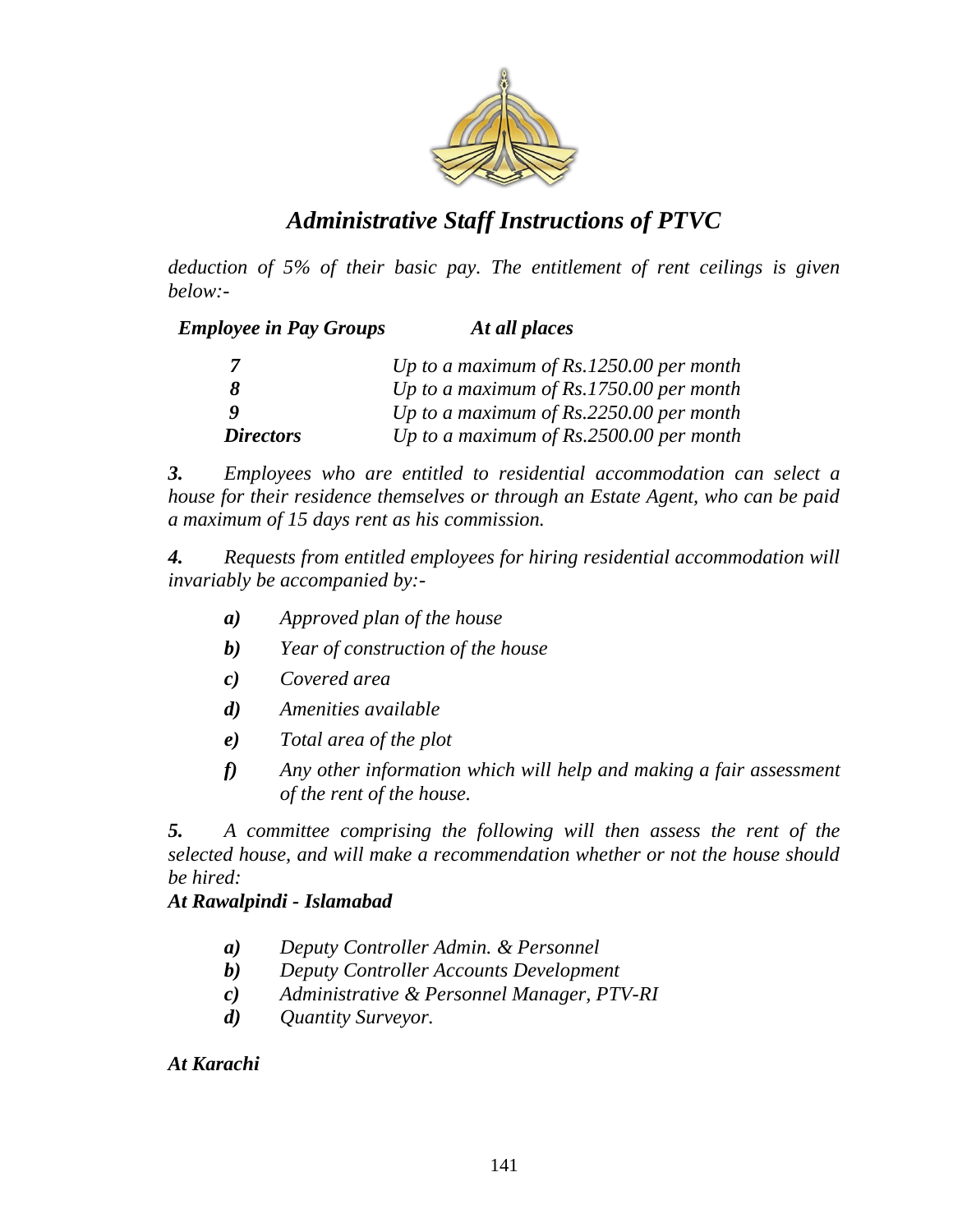

- *a) Engineering Manager, PTV -K*
- *b) Administrative & Personnel Manager, PTV-K*
- *c) Accounts Manager, CSO-Karachi*

#### *At Lahore, Peshawar & Quetta*

- *a) Engineering Manager*
- *b) Admin. & Personnel Manager/Admin. Officer*
- *c) Accounts Manager/Accounts Officer*

*6. Engineering Incharges of Rebroadcast Stations are to forward their requests for hiring residential accommodation, along with the details mentioned in para-4 above, to Controller Administration and Personnel at PTV Headquarters Office for approval.* 

*7. The lease deeds of the approved house will be between PTV and the owners of the houses. Advance rent for 6 months, 12 months and 24 months can be paid provided the period of the lease is one year, two years or three years, respectively.* 

*8. Before leasing the house, an employee for whose residence the house is hired, will give a written undertaking, as per specimen at Annex-I, that he will himself be responsible for any breakages or damages to or loss of fixture and fittings etc of the house, stating that in case of any dispute in this respect, PTV will pay the costs of such damages/losses and recover the amount so paid from the salary of the employee concerned in lump sum. The employee will also give an undertaking in writing to the effect that he will clear electricity, water and gas bills at the time of vacating the house, and if he does not do so, PTV will pay the same and recover the amount so paid from the salary of the employee concerned, in lump sum.* 

*9. All PTV employees who are not provided with a house by PTV will be entitled to receive full House Rent Allowance as admissible to them even if their spouses are provided with residential accommodation by PTV. This provision will be effected from 05-02-1983 the date on which this was approved by the Board of Directors of PTV.* 

*10. Please acknowledge the receipt of this ASI.*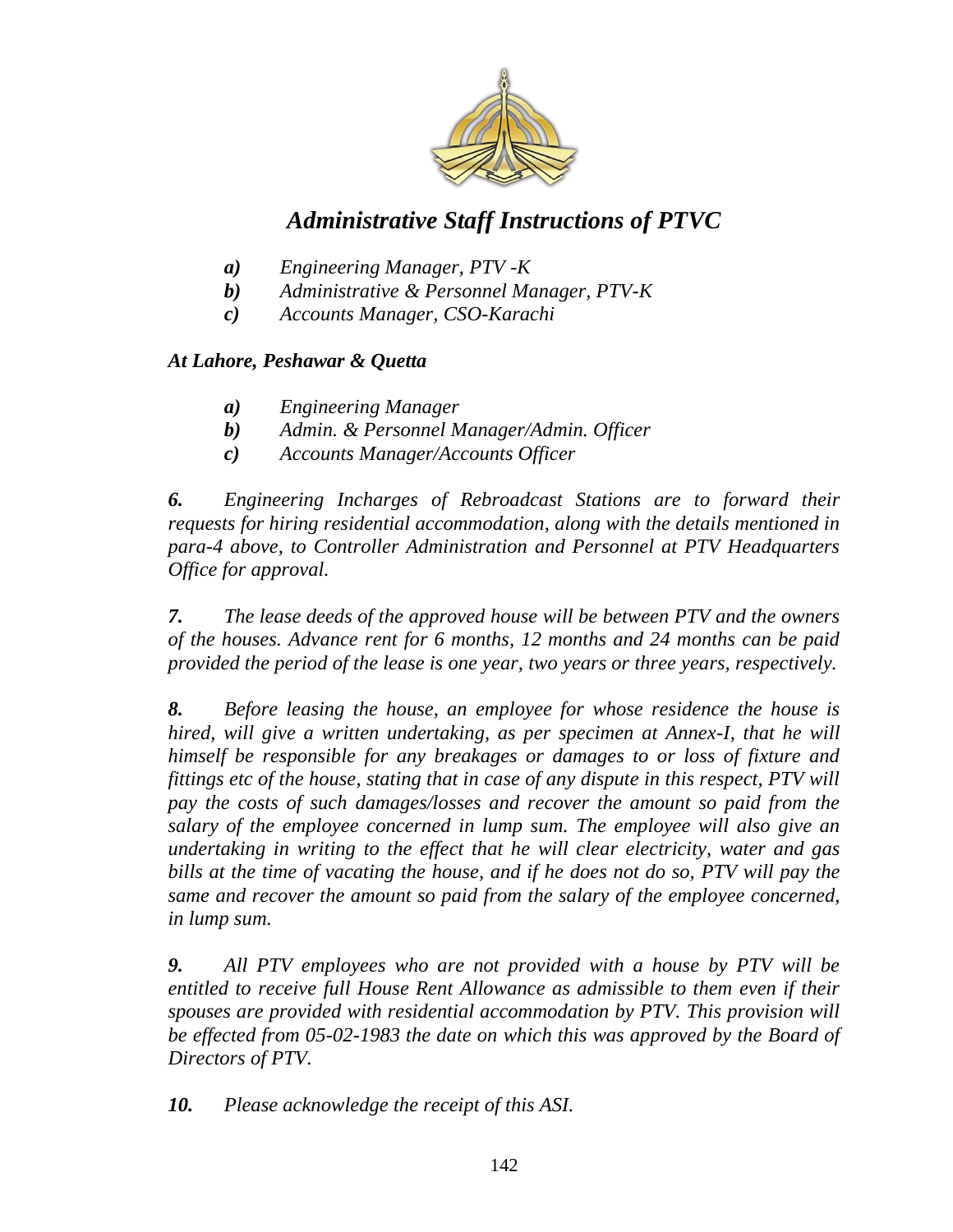

#### *(A. Nasir Siddiqui) Director Administration & Personnel*

#### *Amendments:*

| <b>HSA/609/882</b> | 06.03.1989 | <b>Residential Accommodation-Order for Junior Survey</b><br>Committee Office Order on ASI No. 36 |  |
|--------------------|------------|--------------------------------------------------------------------------------------------------|--|
|                    |            | HSA/901/10726 20-04-1992 Amendment No. 1 to ASI No. 36                                           |  |
|                    |            | HSA/901/4210 27-09-1993 Amendment No. 2 to ASI No. 36                                            |  |
|                    |            | HSA/901/1256 31-03-1994 Amendment No. 3 to ASI No. 36                                            |  |
|                    |            | HSA/901/2454 17-09-1996 Accommodation Hiring Rules vide ASI-74                                   |  |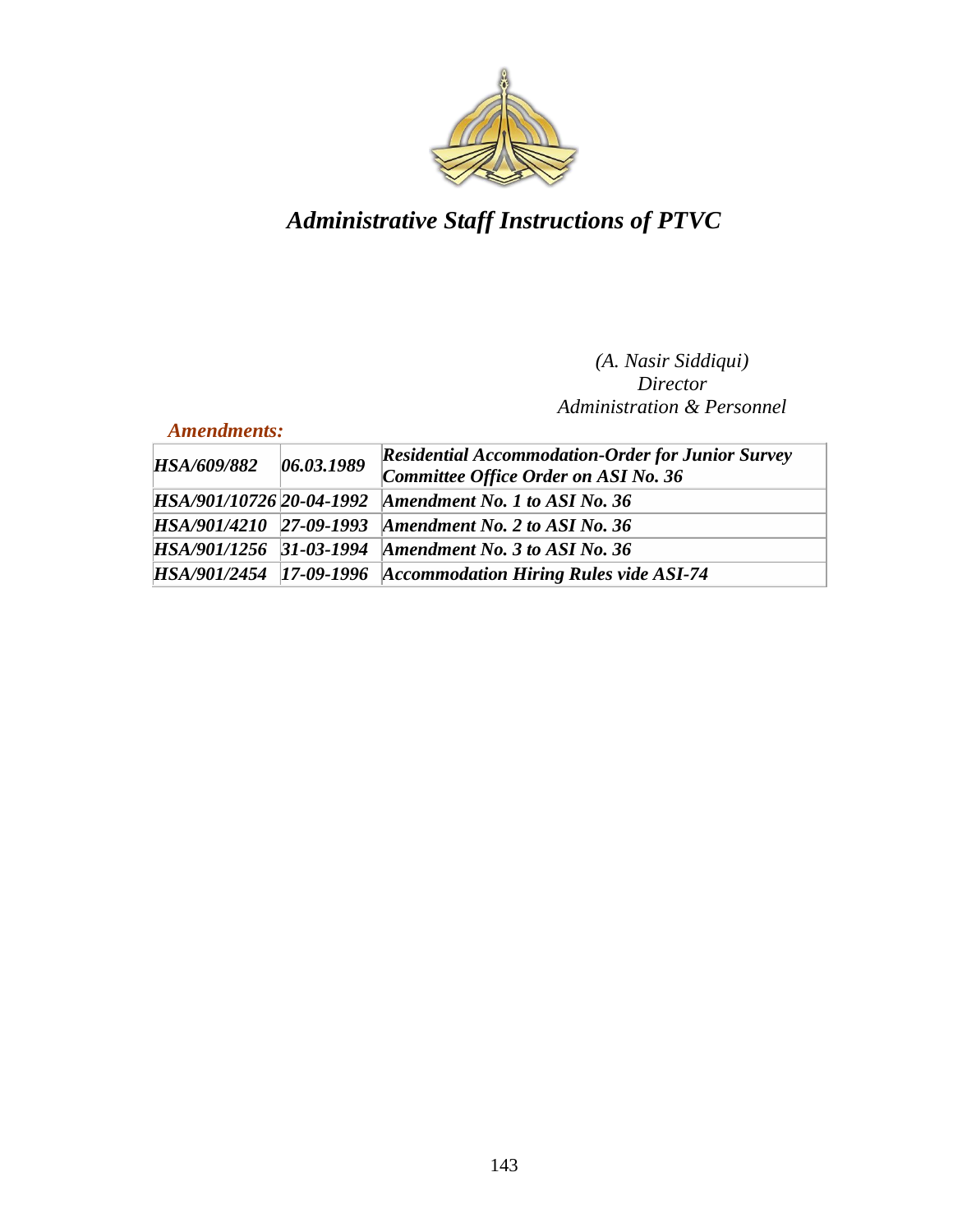

138

Annexure-I

## PAKISTAN TELEVISION CORPORATION LIMITED **CERTIFICATE,**

I certify that:

- $(i)$ residence with effect from  $\frac{1}{\sqrt{1-\frac{1}{\sqrt{1-\frac{1}{\sqrt{1-\frac{1}{\sqrt{1-\frac{1}{\sqrt{1-\frac{1}{\sqrt{1-\frac{1}{\sqrt{1-\frac{1}{\sqrt{1-\frac{1}{\sqrt{1-\frac{1}{\sqrt{1-\frac{1}{\sqrt{1-\frac{1}{\sqrt{1-\frac{1}{\sqrt{1-\frac{1}{\sqrt{1-\frac{1}{\sqrt{1-\frac{1}{\sqrt{1-\frac{1}{\sqrt{1-\frac{1}{\sqrt{1-\frac{1}{\sqrt{1-\frac{1}{\sqrt{1-\frac{1}{\sqrt{1-\frac{1$
- I have inspected the house, and have also noted the readings of Electricity,  $(ii)$ Gas and Water meters.
- No bills on account of the above 3 utilities are outstanding.  $(iii)$

OR

There are some bills still due for the above utilities, and the owner has promised to clear the outstanding bills. I accept the promise of the owner and hereby indemnify PTV from any such outstanding payments.

- An inventory of fixture and fittings has been drawn up, which has been duly  $(iv)$ signed by me and the owner/owner's representative. Any damages, shortages occurring during my occupancy of the house will be made good by me at the time of vacation. If I fail to do so, I hereby authorise PTV to deduct the amount involved from my salary.
- I will personally check the meter readings of electricity / Gas/Water at the time  $(v)$ of vacation of the house in the presence of the landlord/landlady or his representative. Any bill received after the vacation of the house, pertaining to the period of my occupancy, will be payable by me. In case I fail to do so on receipt of such bills, I hereby authorise PTV to make payments of such bills and to deduct the amount involved from my salary.
- I will personally ensure proper handing over of the premises to the  $(v<sub>i</sub>)$ landlord/landlady or his representative before a ctually vacating the premises. settling all disputes, and will render a certificate that PTV will not be involved<br>in any dispute whatsoever at a later stage.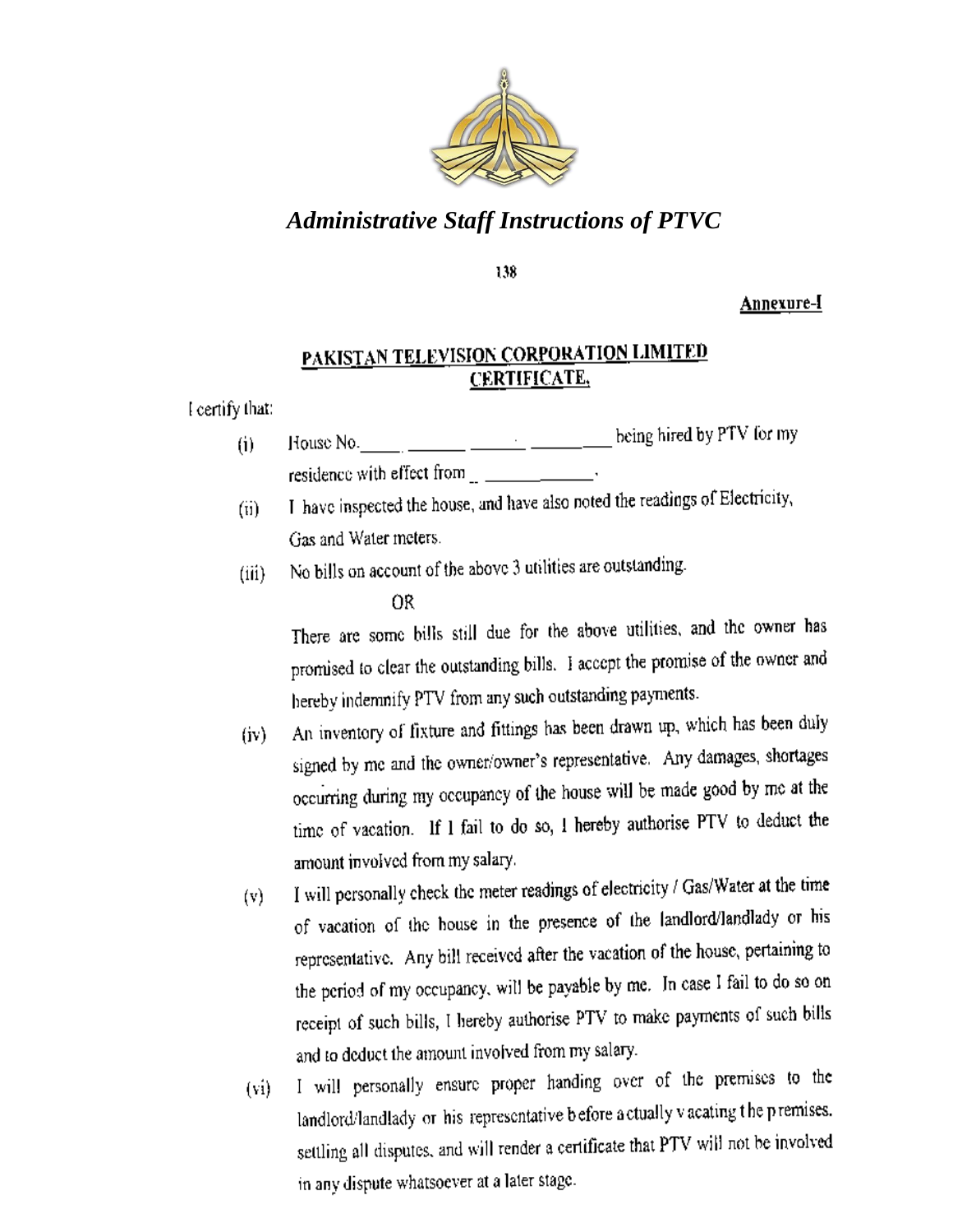

### *Pakistan Television Corporation Limited Federal TV Complex, F-5/1, Islamabad*

#### *HSA/609/882 6*

#### *th March, 1989*

#### *Office Order*

#### *Sub: Residential Accommodation-Order for Junior Survey Committee*

*1. In accordance with the Office Order No.HP/103/808 dated 30th January, 1989, the rental ceiling of PTV Employees has been revised w.e.f. 01.01.1989. In order to assess the rental value of the selected houses to be hired for the employees in Pay Group-1 to 6, the following Junior Survey Committees have been constituted:-*

#### *PTV-Headquarters Office:*

- *i) Senior Admn. & Personnel Officer/Administrative Officer*
- *ii) Accounts Officer (Bill)*
- *iii) Quantity Surveyor*

#### *TV Centres/CSO Karachi:*

- *i) Senior Admn. & Personnel Officer/Administrative Officer*
- *ii) Senior Accounts Officer/Accounts Officer*
- *iii) Engineer Incharge*
- *iv) Care Taker*

*(Jr. Survey Committee of PTV-K will also function for CSO, Karachi)*

#### *Rebroadcast Stations:*

- *i) EIC / Sr. TVE / TVE*
- *ii) Admn. Asstt. / Security Asstt, where the post of Admn. Asstt. does not exist.*

*2. The requests received from the concerned employees for hiring residential accommodation will invariably be accompanied by the following:*

- *a) Approved plan of the house.*
- *b) Year of construction of the house.*
- *c) Covered area.*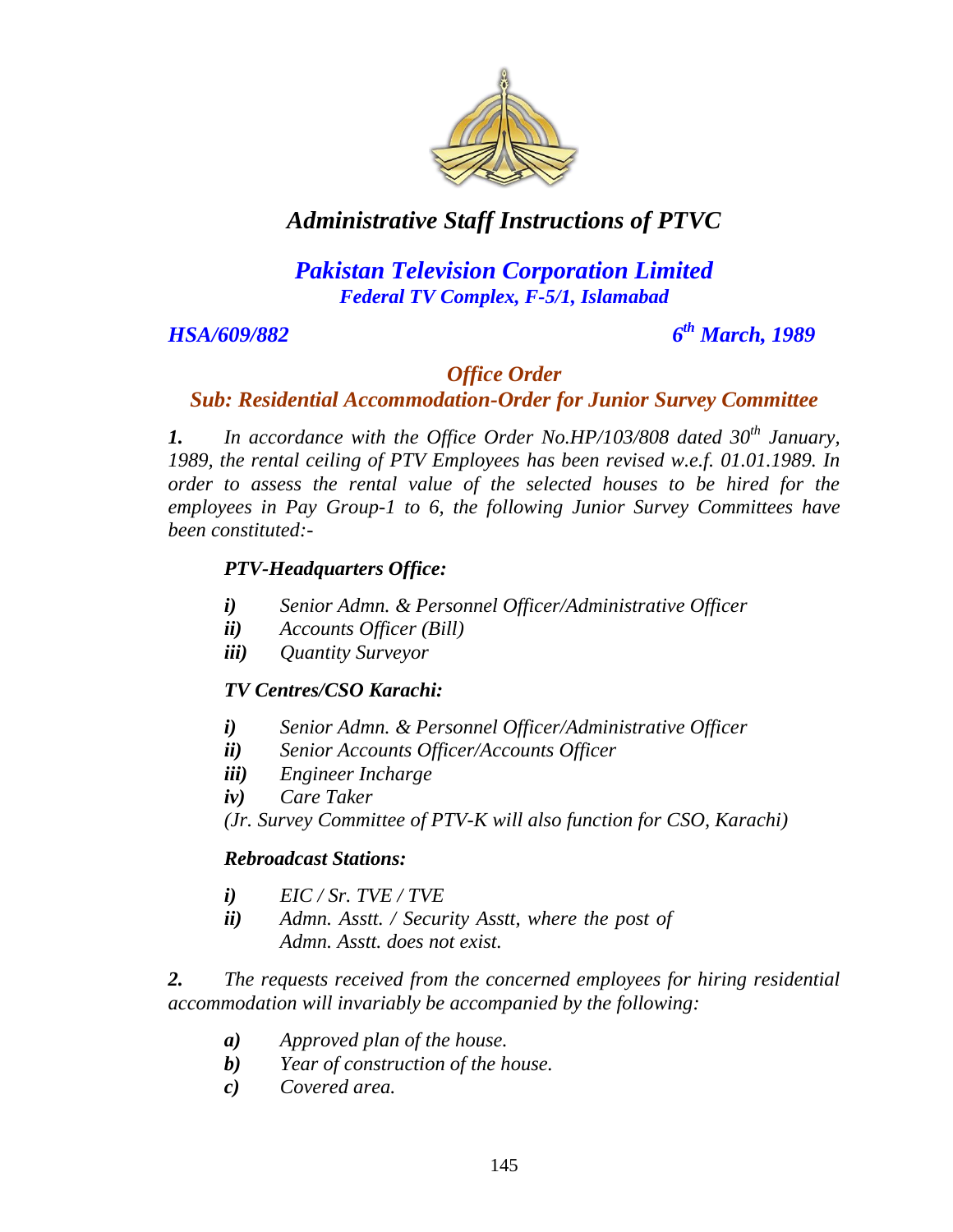

- *d) Amenities available.*
- *e) Total area of the plot.*
- *f) Documents pertaining to the ownership of the selected house.*
- *g) Any other information which will help in making a fair assessment of the rent of the house.*

*3. Engineer Incharge of Rebroadcast Stations will forward their requests for hiring residential accommodation along with the Survey Report / Documents mentioned in preceding Para to the Controller, Administration & Personnel, PTV Headquarters Office, Islamabad for approval.*

*4. The lease deeds of the approved houses will be between PTV and the owner of the houses. Advance rent for 6 months, 12 months and 24 months can be paid provided the period of the lease is one year, two years and 3 years, respectively.*

*5. Before leasing the house, an employee for whose residence the house is hired, will give a written under-taking, as per specimen at Annex-I, that he/she himself/herself be responsible for any breakage or damage to or loss of fixture and fittings etc., of the house, stating that in case of any dispute in this respect, PTV will pay the cost of such damage/loss and recover the amount so paid from the salary of the employee concerned in lump sum. The employee will also give an undertaking in writing to the effect that he will clear electricity, water and gas*  bills at the time of vacating the house, and if he does not do so, PTV will pay the *same and recover the amount so paid from the salary of the employee concerned in lump sum.*

> *(Burhanuddin Hasan) Director Administration & Personnel*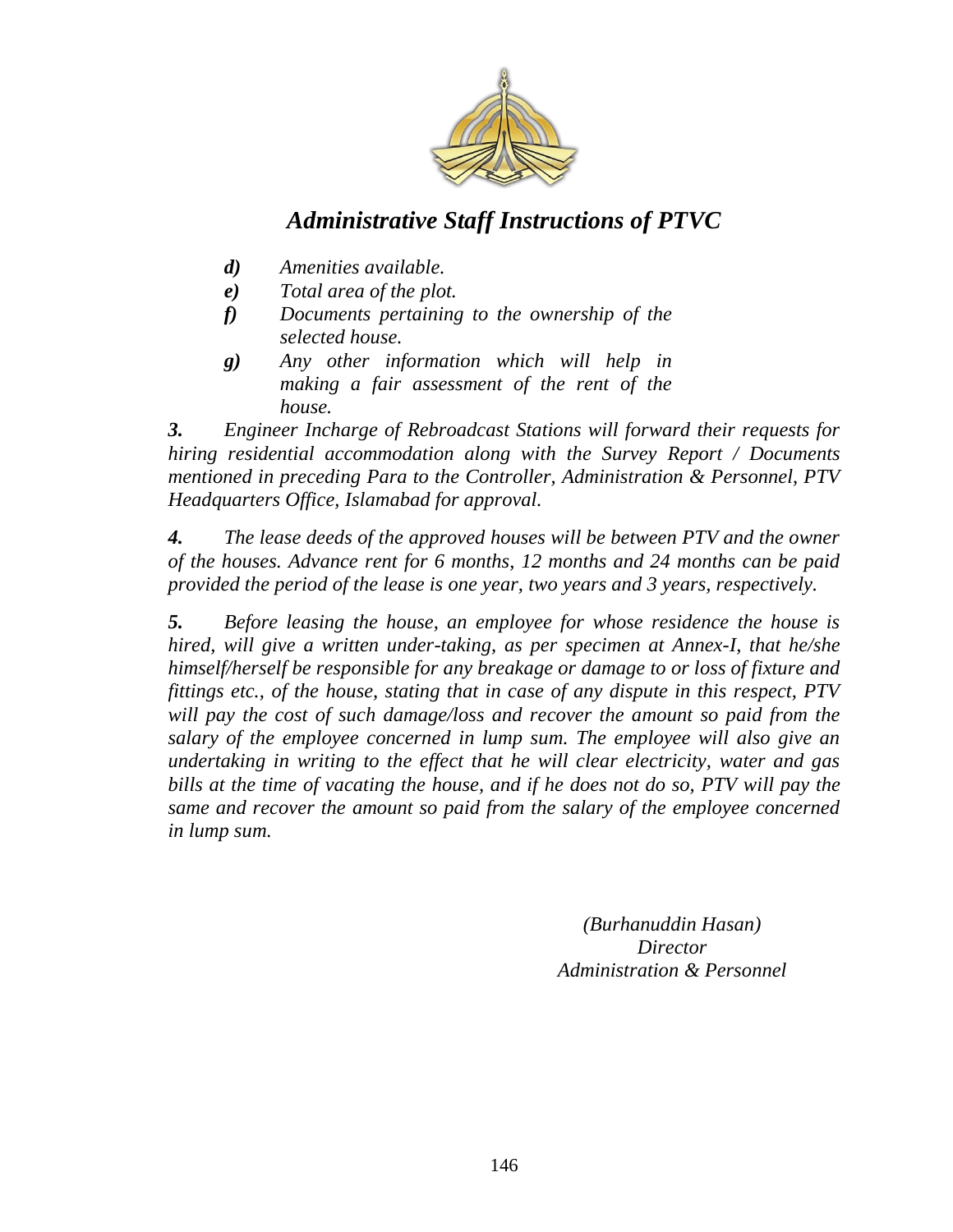

#### *Pakistan Television Corporation Limited Federal TV Complex, F-5/1, Islamabad*

*HSA/901/10726 20th April, 1992*

#### *Amendment No. 1 to ASI-36 Sub: Residential Accommodation*

*1. The following amendment be carried out in the second line at para-5 read*  with the heading "At Rawalpindi-Islamabad" of ASI-36 circulated vide No. *HSA/901/492 dated 06.03.1983:-*

*"Word DCAD be replaced with word Dy. Controller (Audit)"*

*(Abdul Khalique Awan) Deputy Managing Director*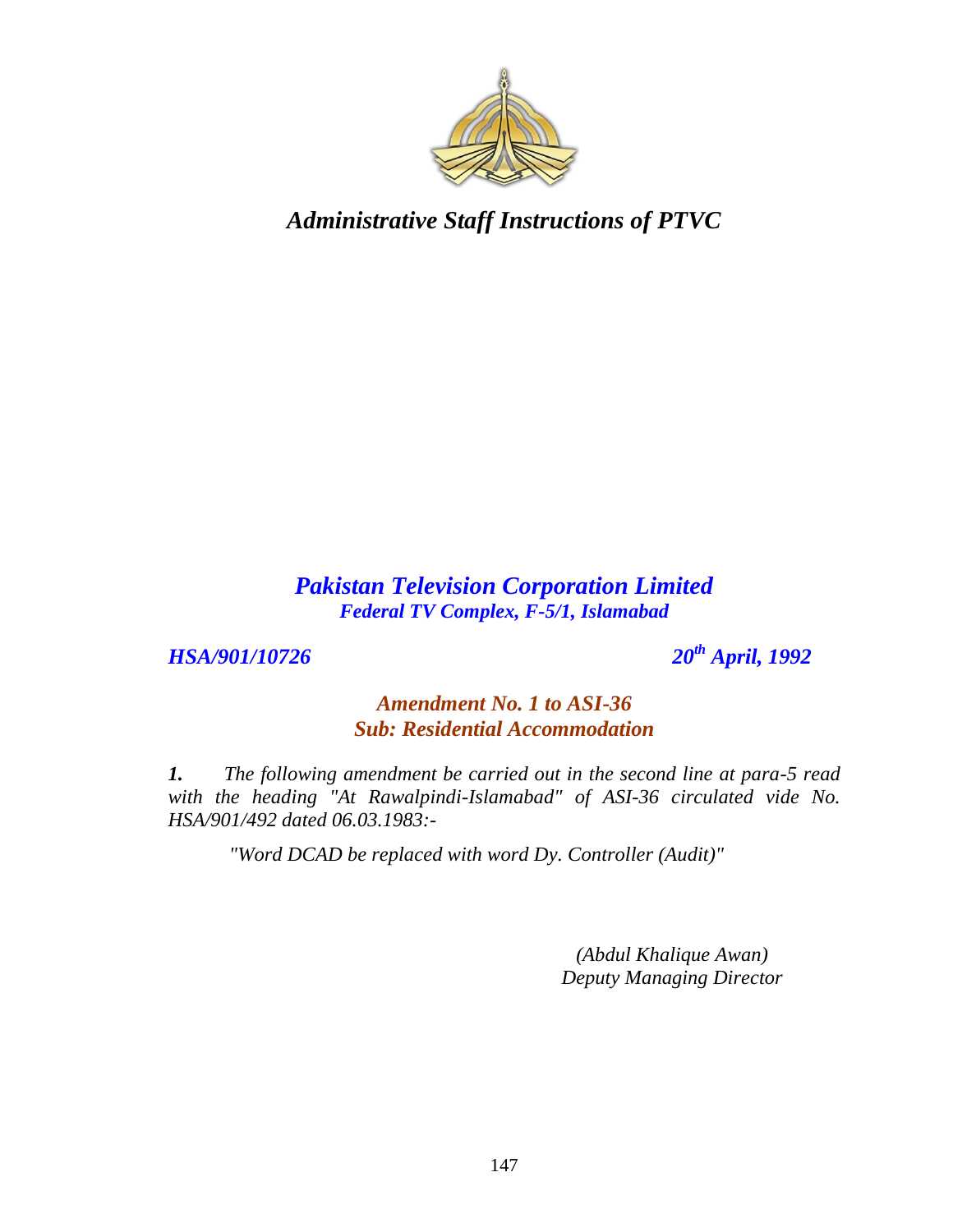

## *Pakistan Television Corporation Limited Federal TV Complex, F-5/1, Islamabad*

*HSA/901/4210 27th September, 1993*

#### *Amendment No. 2 to ASI-36 Sub: Residential Accommodation*

*1. A committee comprising of 3-4 officers at various Centres/Offices has been made to assess the rent of the selected house vide Para-5 of ASI-36 circulated vide No. HSA/901/492 dated 06-03-1983 is revised as under:-*

#### *For PTV-HQs Office Including Academy*

- *i) Deputy Controller Admin. & Personnel-I*
- *ii) Deputy Controller Audit.*
- *iii) Quantity Surveyor.*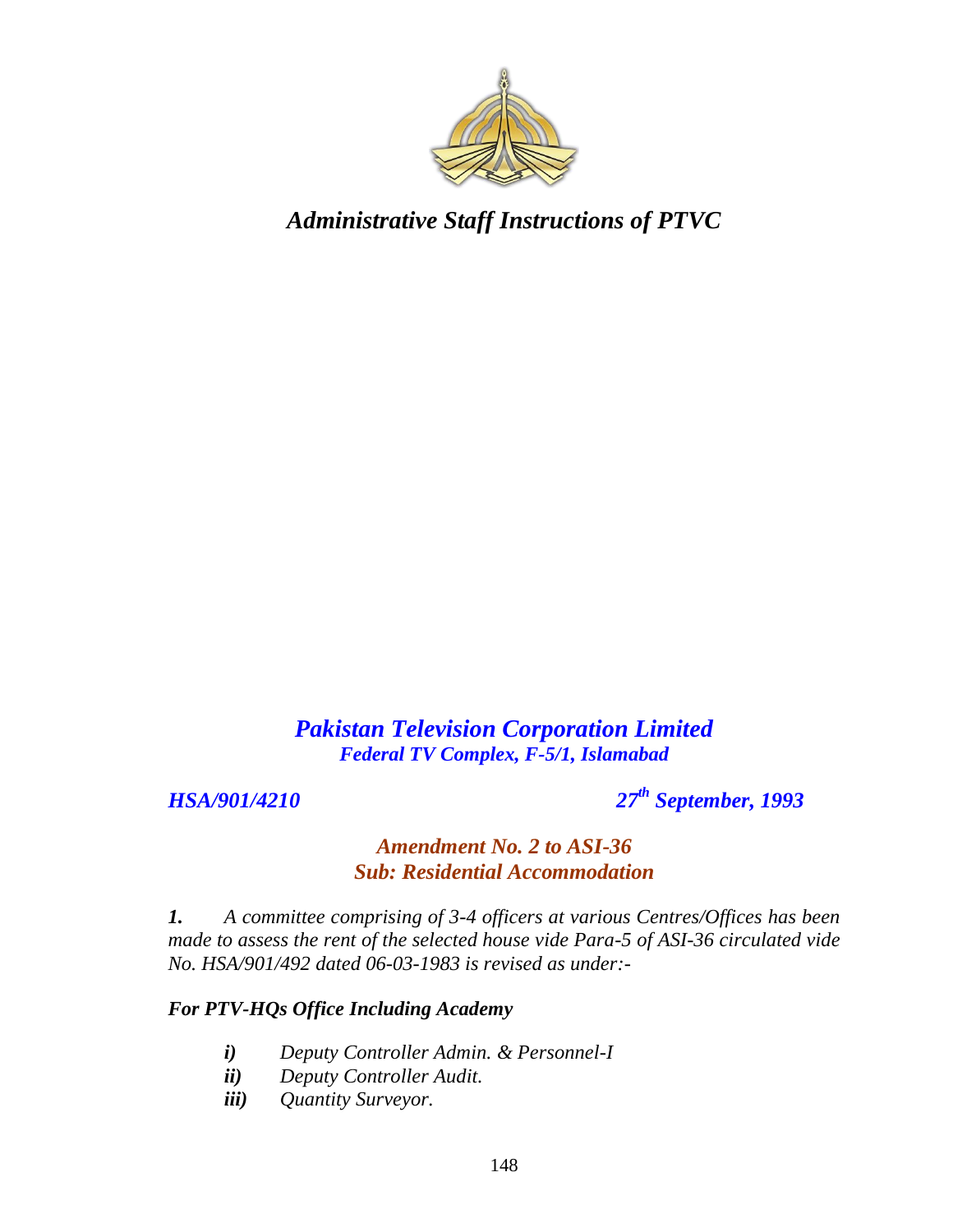

#### *For Television Centre Islamabad*

- *i) Administrative & Personnel Manager*
- *ii) Engineering Manager.*
- *iii) Finance Manager.*

#### *For ETV Centre Islamabad*

- *i) Administrative & Personnel Manager*
- *ii) Finance Manager.*
- *iii) Engineering Manager*

*2. There will, however, be no change in the members of the committees at TV Centres Lahore, Karachi, Peshawar and Quetta.*

> *Director Admin and Personnel*

### *Pakistan Television Corporation Limited Federal TV Complex, F-5/1, Islamabad*

*HSA/901/1256 31st March, 1994*

#### *Amendment No. 3 to ASI-36 Sub: Residential Accommodation*

*1. The following may be added in Para-7 of ASI-36 circulated vide No. HSA/901/492 dated 06-03-1982:-*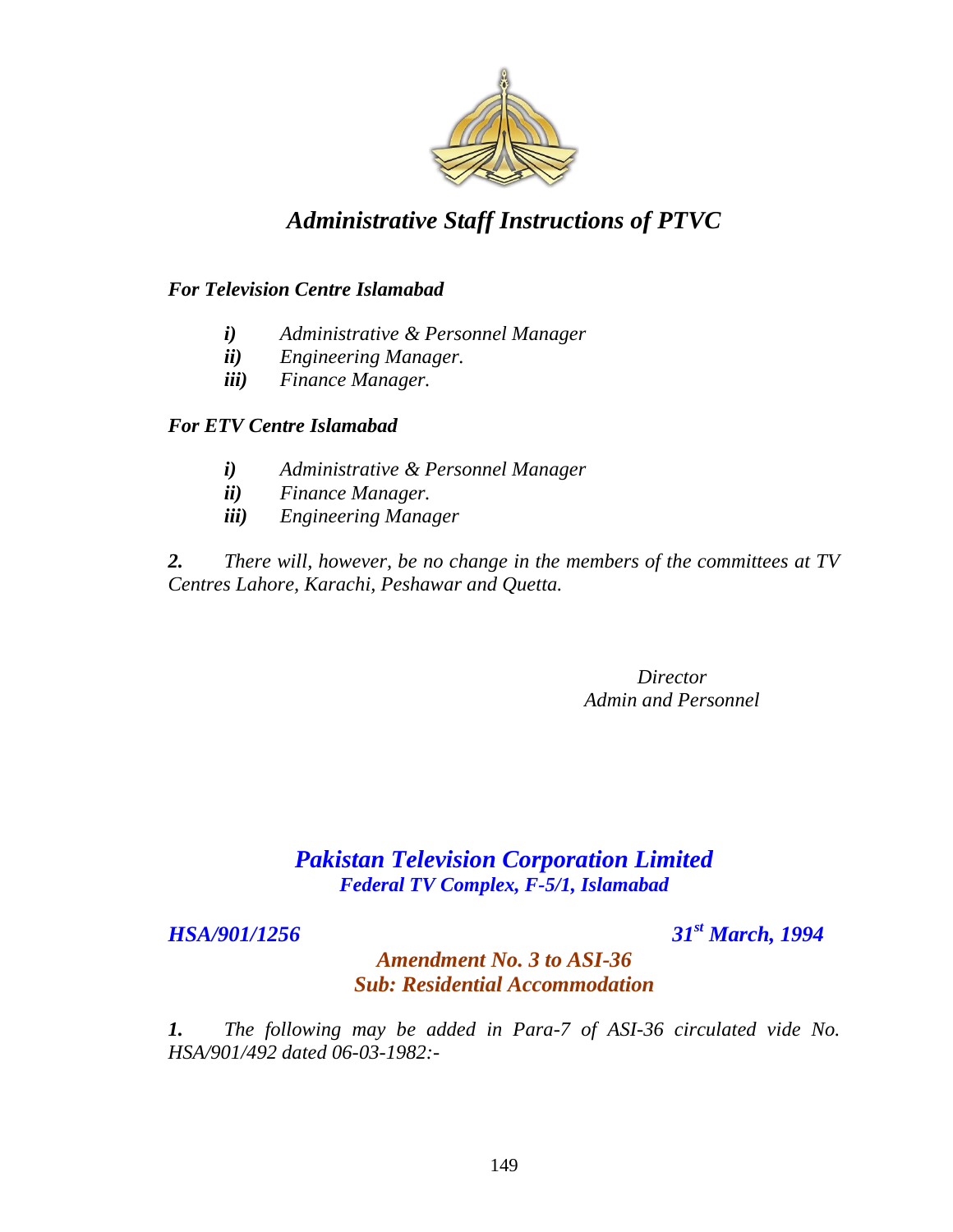

*" On the expiry of two years for which the advance rent already stands paid/adjusted the rent in lump-sum shall also be payable for the 3rd year provided the agreement of tenancy is still in force and has not rescinded, cancelled or amended towards revision of rent rate".* 

*2. This addendum will be effective on all categories of employees with immediate effect.*

> *(Fazal Kamaal) Director Administration & Personnel*

*Pakistan Television Corporation Limited Federal TV Complex, F-5/1, Islamabad*

*HSA/901/10442 2*

*nd May, 1983*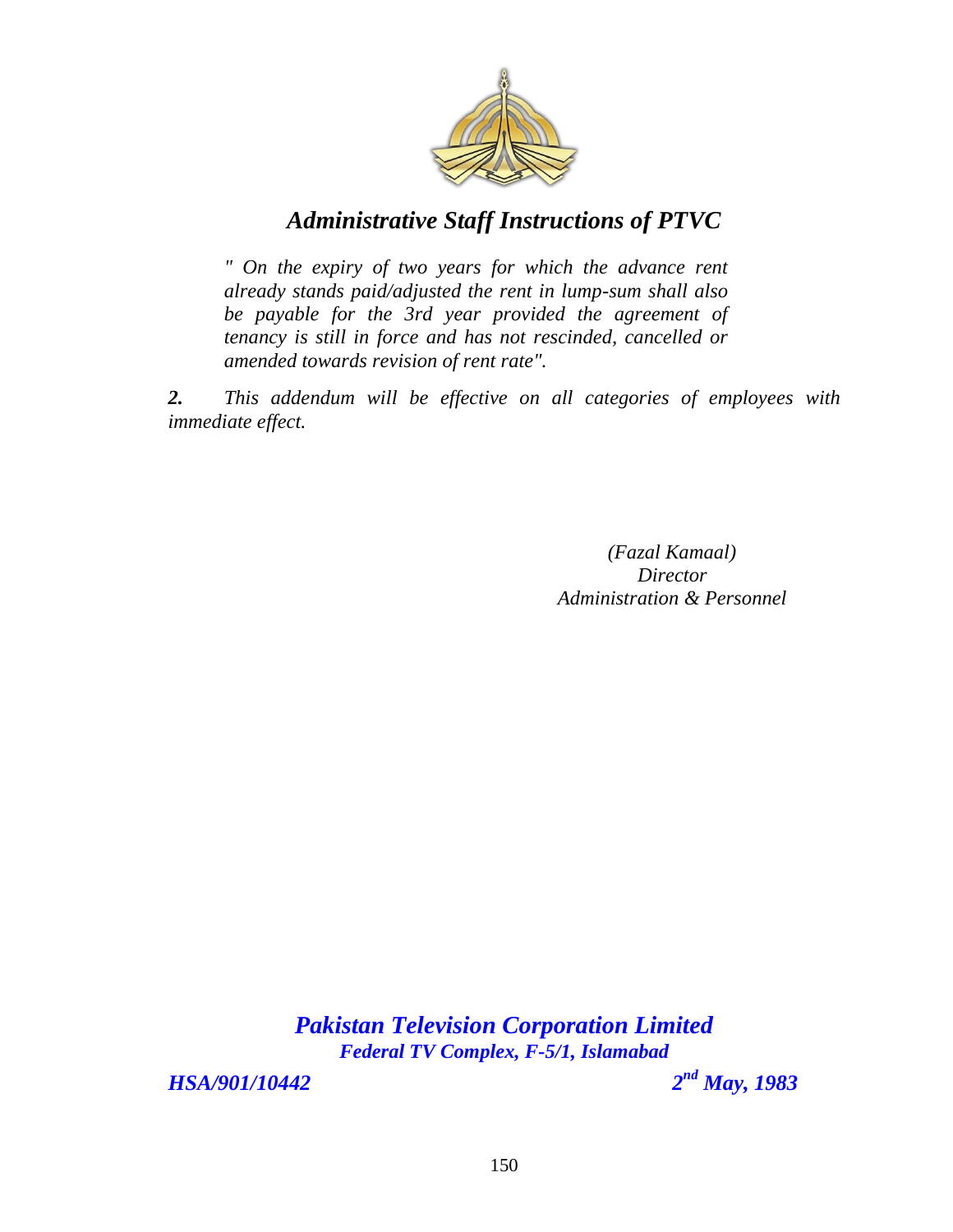

#### *Administrative Staff Instruction No. 37 Subject: Air/Rail/Hotel Bookings*

*1. Certain PTV officials have to undertake outstation tours in connection with their official duties. Chapter XIX of PTV Service Rules gives details of officers who can authorize outstation tours, authorized mode of transport, entitlement of hotel accommodation, entitlement of D.A. etc.* 

*2. It has been noticed that in many cases, PTV officials proceeding on outstation tours communicate to their respective Administration Departments, only verbally, for arranging air/rail tickets and hotel bookings for them. In quite a few cases, very short notice is given for making the above arrangements, and frequent changes are made in the travelling schedules. It is appreciated that in cases of officials in News and Current Affairs Cadres, short notices and frequent changes are unavoidable, but in most cases this can be avoided with a little advance planning, and would result in more efficient services and savings on cancellation charges.* 

*3. In order to ensure better handling of air/rail/hotel bookings, PTV officials undertaking outstation tours should send written intimations to Administration & Personnel Managers/Administrative Officers of their respective offices/Centres for arranging air/rail/tickets and hotel/rest house accommodation, on the prescribed form, a specimen of which is attached as Annexure-I to this Administrative Staff instruction. Except in emergencies, the intimation should be sent at least four days before the tour is to commence. When circumstances are such that written intimation cannot be given, arrangements will be made by APM/ AO on verbal requests. However, in such cases, written intimation should be sent immediately after completion of the outstation tour.* 

*4. Frequent changes in the air/rail bookings should be avoided as far as possible.* 

*5. In case a PTV official does not undertake the travel according to the bookings arranged for him, he should immediately return the un-utilized air/rail tickets to the Administration Department intimating reasons, in writing, for cancellation of the travel schedule.*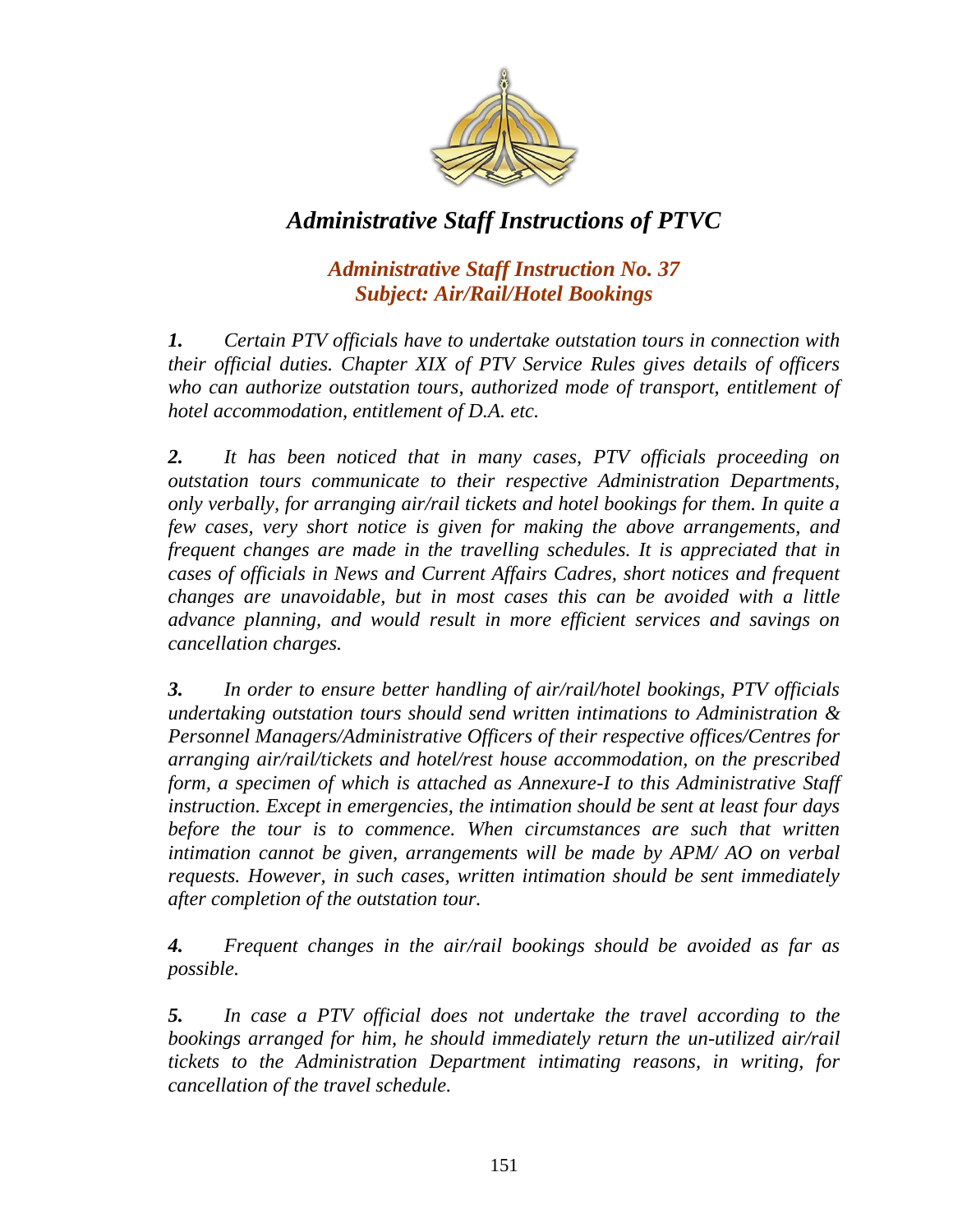

- *6. The above instructions should be brought to the notice of all concerned.*
- *7. Please acknowledge receipt.*

*(A. Nasir Siddiqui ) Director Administration & Personnel*

*Amendments:*

*HSA/901/3100 20-10-1983 Amendment No. 1 to ASI No. 37*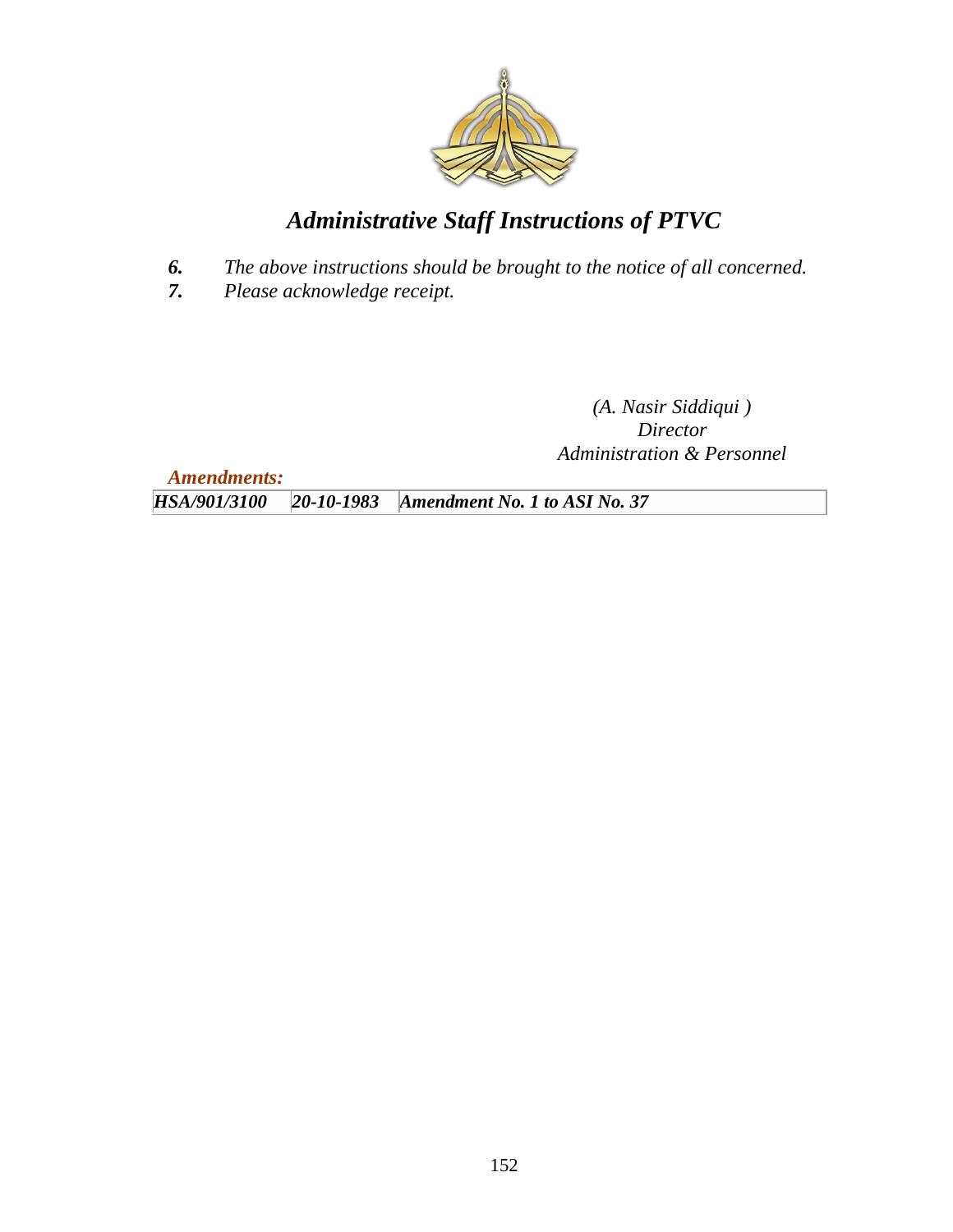

144

ANNEXURE - I OF ASI No. 37

# AIR/RAIL/HOTEL, BOOKING REQUISISTION.

|                                    |                     | Tour authorised by. $\frac{1}{\sqrt{1-\frac{1}{2}}\sqrt{1-\frac{1}{2}}\sqrt{1-\frac{1}{2}}\sqrt{1-\frac{1}{2}}\sqrt{1-\frac{1}{2}}\sqrt{1-\frac{1}{2}}\sqrt{1-\frac{1}{2}}\sqrt{1-\frac{1}{2}}\sqrt{1-\frac{1}{2}}\sqrt{1-\frac{1}{2}}\sqrt{1-\frac{1}{2}}\sqrt{1-\frac{1}{2}}\sqrt{1-\frac{1}{2}}\sqrt{1-\frac{1}{2}}\sqrt{1-\frac{1}{2}}\sqrt{1-\frac{1}{2}}\sqrt{1-\frac{1}{2}}\sqrt{1-\frac{1$ |  |  |
|------------------------------------|---------------------|----------------------------------------------------------------------------------------------------------------------------------------------------------------------------------------------------------------------------------------------------------------------------------------------------------------------------------------------------------------------------------------------------|--|--|
| Air/R <u>ail Booking Required.</u> |                     |                                                                                                                                                                                                                                                                                                                                                                                                    |  |  |
|                                    | (i)                 | Date / Time of departure $\frac{1}{2}$                                                                                                                                                                                                                                                                                                                                                             |  |  |
|                                    | (ii)                |                                                                                                                                                                                                                                                                                                                                                                                                    |  |  |
|                                    | (iii)               | Sector $(s)$ for which                                                                                                                                                                                                                                                                                                                                                                             |  |  |
|                                    |                     |                                                                                                                                                                                                                                                                                                                                                                                                    |  |  |
| <b>Hotel Booking Required.</b>     |                     |                                                                                                                                                                                                                                                                                                                                                                                                    |  |  |
|                                    | $\omega$            | Name of hotel(s)/rest house (s)<br>and the places where booking                                                                                                                                                                                                                                                                                                                                    |  |  |
|                                    |                     | Is required . $\frac{1}{2}$ $\frac{1}{2}$ $\frac{1}{2}$ $\frac{1}{2}$ $\frac{1}{2}$ $\frac{1}{2}$ $\frac{1}{2}$ $\frac{1}{2}$ $\frac{1}{2}$ $\frac{1}{2}$ $\frac{1}{2}$ $\frac{1}{2}$ $\frac{1}{2}$ $\frac{1}{2}$ $\frac{1}{2}$ $\frac{1}{2}$ $\frac{1}{2}$ $\frac{1}{2}$ $\frac{1}{2}$ $\frac{1}{2}$ $\frac{1}{2$                                                                                 |  |  |
|                                    |                     |                                                                                                                                                                                                                                                                                                                                                                                                    |  |  |
|                                    | (iii)               | Date (s) of stay at hotel $(s)$ .                                                                                                                                                                                                                                                                                                                                                                  |  |  |
|                                    |                     | rest house (s) $\qquad \qquad \qquad$                                                                                                                                                                                                                                                                                                                                                              |  |  |
|                                    |                     |                                                                                                                                                                                                                                                                                                                                                                                                    |  |  |
|                                    |                     |                                                                                                                                                                                                                                                                                                                                                                                                    |  |  |
| Hotel Booking Required.            |                     |                                                                                                                                                                                                                                                                                                                                                                                                    |  |  |
|                                    | $\ddot{\mathbf{0}}$ | For departure                                                                                                                                                                                                                                                                                                                                                                                      |  |  |
|                                    |                     | Date/Time $\frac{1}{2}$ and $\frac{1}{2}$ and $\frac{1}{2}$ and $\frac{1}{2}$ and $\frac{1}{2}$ and $\frac{1}{2}$ and $\frac{1}{2}$ and $\frac{1}{2}$ and $\frac{1}{2}$ and $\frac{1}{2}$ and $\frac{1}{2}$ and $\frac{1}{2}$ and $\frac{1}{2}$ and $\frac{1}{2}$ and $\frac{1}{2}$ and                                                                                                            |  |  |
|                                    | (ii)                | At other places                                                                                                                                                                                                                                                                                                                                                                                    |  |  |
|                                    |                     | Date(s) / Time(s)                                                                                                                                                                                                                                                                                                                                                                                  |  |  |
|                                    | (iv)                | For Arrival                                                                                                                                                                                                                                                                                                                                                                                        |  |  |
|                                    |                     | Date/Time<br>the contract of the contract of the contract of the contract of the contract of the contract of the contract of                                                                                                                                                                                                                                                                       |  |  |

Date  $\frac{1}{2}$  and  $\frac{1}{2}$  and  $\frac{1}{2}$  and  $\frac{1}{2}$  and  $\frac{1}{2}$  and  $\frac{1}{2}$  and  $\frac{1}{2}$  and  $\frac{1}{2}$  and  $\frac{1}{2}$  and  $\frac{1}{2}$  and  $\frac{1}{2}$  and  $\frac{1}{2}$  and  $\frac{1}{2}$  and  $\frac{1}{2}$  and  $\frac{1}{2}$  and  $\frac{1}{$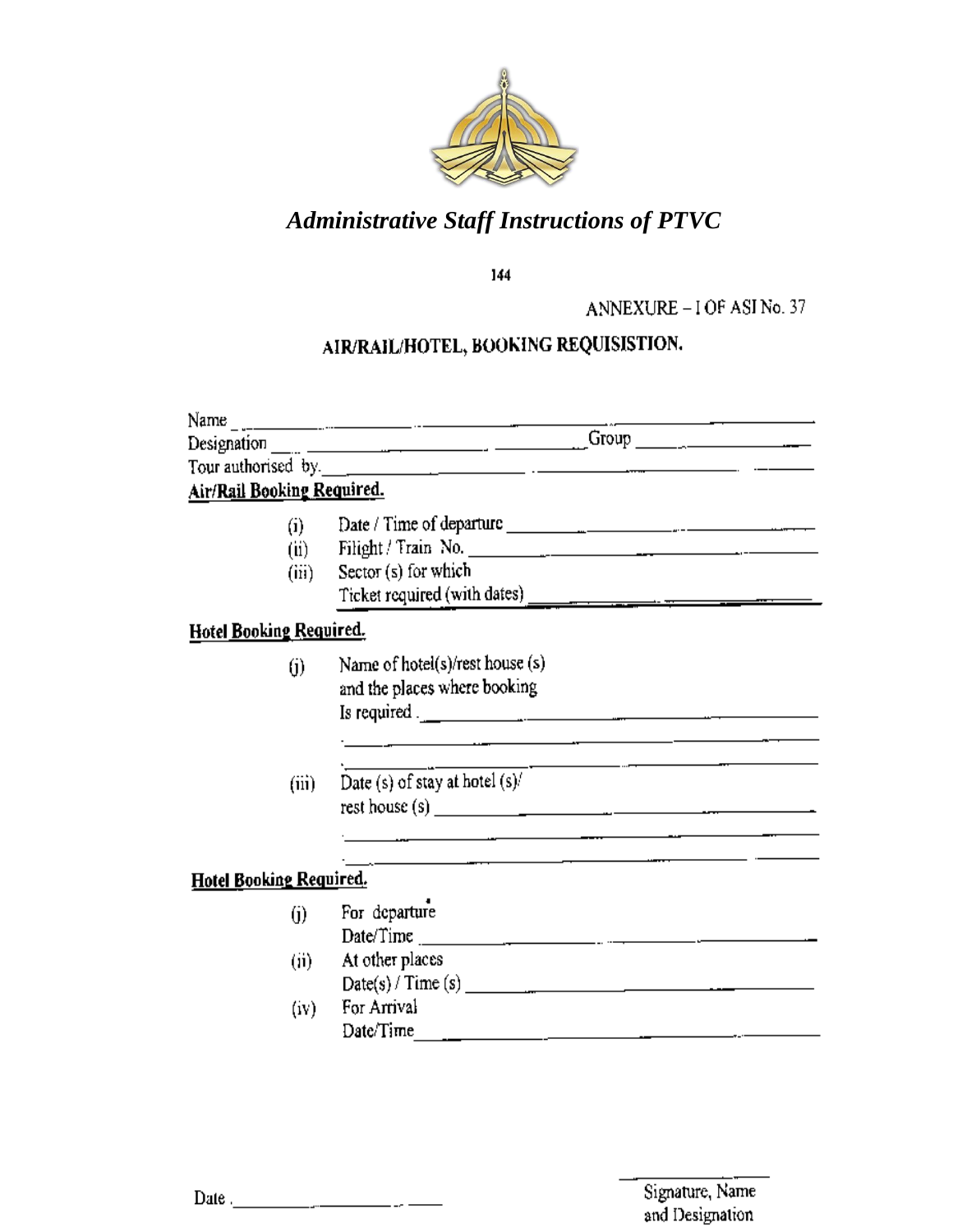

### *Pakistan Television Corporation Limited Federal TV Complex, F-5/1, Islamabad*

#### *HSA/901/3100 20th October, 1983*

#### *Amendment No. 1 to Administrative Staff Instruction No. 37 Subject: Air/Rail/Hotel Bookings*

*1. Administrative Staff instruction No. 37 issued under No. HSA/901/10442 dated 02-05-1983, is to be emended as follows:-*

*i) After Para 5 add the following as Para 6:*

*"A PTV Officer/Official undertaking outstation tour should return the utilized air ticket's to Administration & Personnel Departments with a covering Note so that the same is/are dispatched to Accounts Departments along with the invoice(s) of the travel agents. A copy of the covering Note may be marked to the Accounts Manager, for information".* 

- *ii) Renumber subsequent Para No.6 & 7 as 7 & 8 respectively.*
- *2. Please acknowledge receipt.*

*(A. Nasir Siddiqui) Director Administration & Personnel*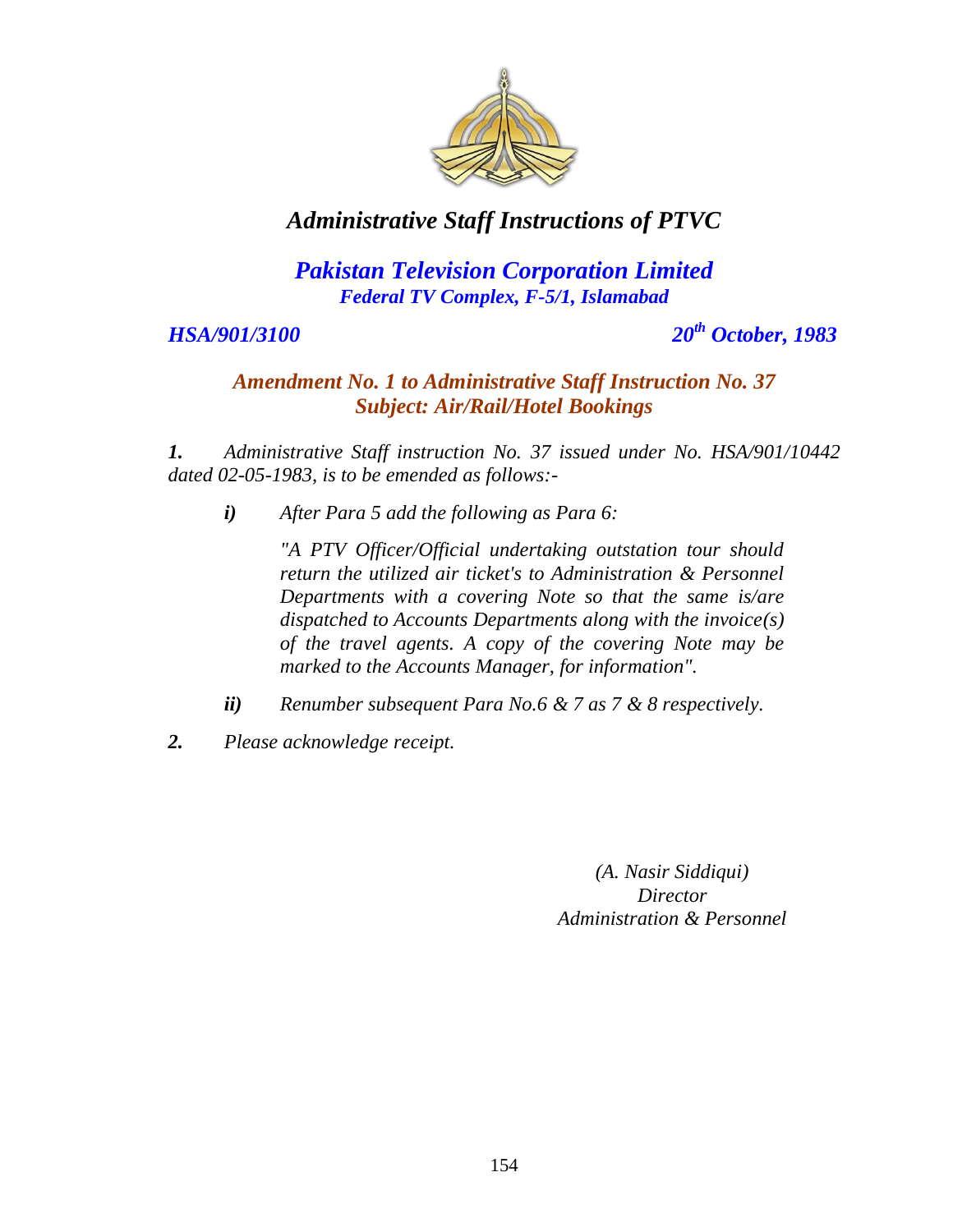

#### *Pakistan Television Corporation Limited Federal TV Complex, F-5/1, Islamabad*

#### *HSA/901/15408 28th June, 1983*

#### *Administrative Staff Instruction No. 38 Subject: Foreign Air Travels*

*1. In order to streamline the system of accounting for utilized air tickets/MCOs and unutilized portions of air tickets/MCOs, and in order to obviate delays and possibilities of any misuse of unutilized air tickets and MCOs, the following instructions are issued for strict compliance by all concerned:-*

- *i) Manager Training and Delegation will arrange all necessary travelling documents, including air tickets and MCOs, for PTV employees going abroad on official duty, assignment, delegation, training etc. He will then hand over such documents to individual employees, duly authorized by MD to undertake travel abroad, through a note in which full and complete details of the documents will be clearly mentioned.*
- *ii) While receiving the documents, PTV employees will check each one of them, and will sign a copy of MTD's note as a token of the receipt of the documents.*
- *iii) A photo copy of each signed note will be sent by MTD to DCAD for his information.*
- *iv) Within 15 days of return from tour abroad, PTV employees/ concerned officials will submit their accounts along with utilized /*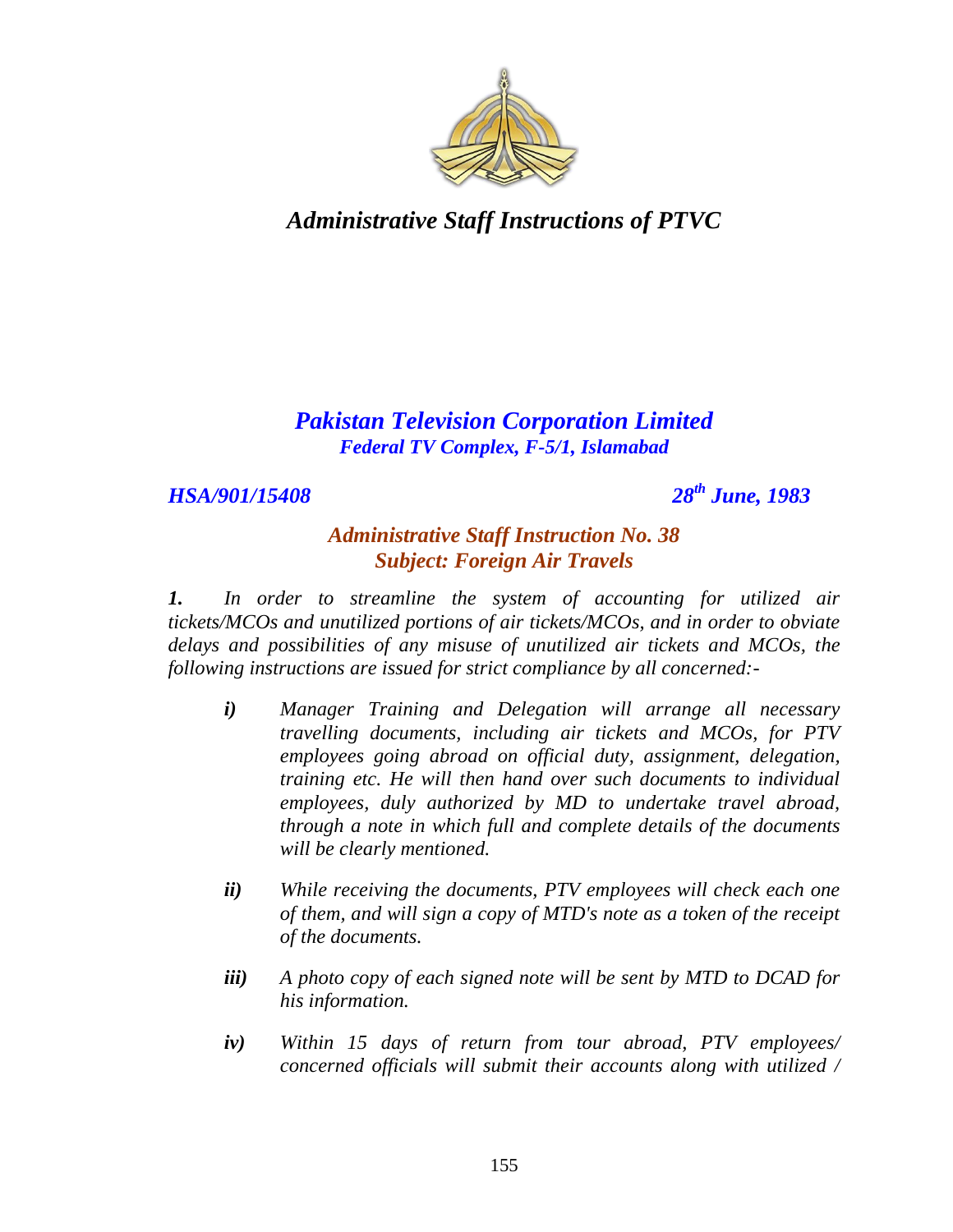

*unutilized air tickets/MCOs directly to DCAD, under intimation to MT&D.*

- *v) In case the accounts and utilized/unutilized air ticket/MCOs are not submitted by the concerned PTV employees to DCAD with the prescribed time limit, the un-adjusted amount will be debited to the personal account of concerned PTV employees for recovery.*
- *vi) If for any reason, PTV employees, on returning from abroad, are not in a position to render account, as per Para (iv) above, they should communicate reasons for not doing so to DCAD, stating the date on which they would be able to submit the accounts. If they fail to submit account even after the extended date, action as stated in Para (v) above will be taken.*
- *vii) Since MTD will be responsible for arranging air tickets and MCOs, according to the approved schedules, and will not be responsible for settlement of accounts by PTV employees going abroad on official duty, he will send the bills for air tickets and MCOs supplied by the travel agents, to Finance Division for settlement along with a photocopy of the letter through which he had requested the travel agents for supplying air tickets and MCOs. Such bills will be settled expeditiously without waiting for rendering of accounts by the PTV employees concerned, if these are otherwise in order. This is essential because travel agents will not continue to supply air tickets and MCOs on credit, if their bills are not paid within a reasonable period of time.*
- *viii) Claims for refund from travelling agents on account of unutilized air tickets/MCOs will be made by DCAD, under intimation to MTD.*

*(A. Nasir Siddiqui ) Director Administration & Personnel*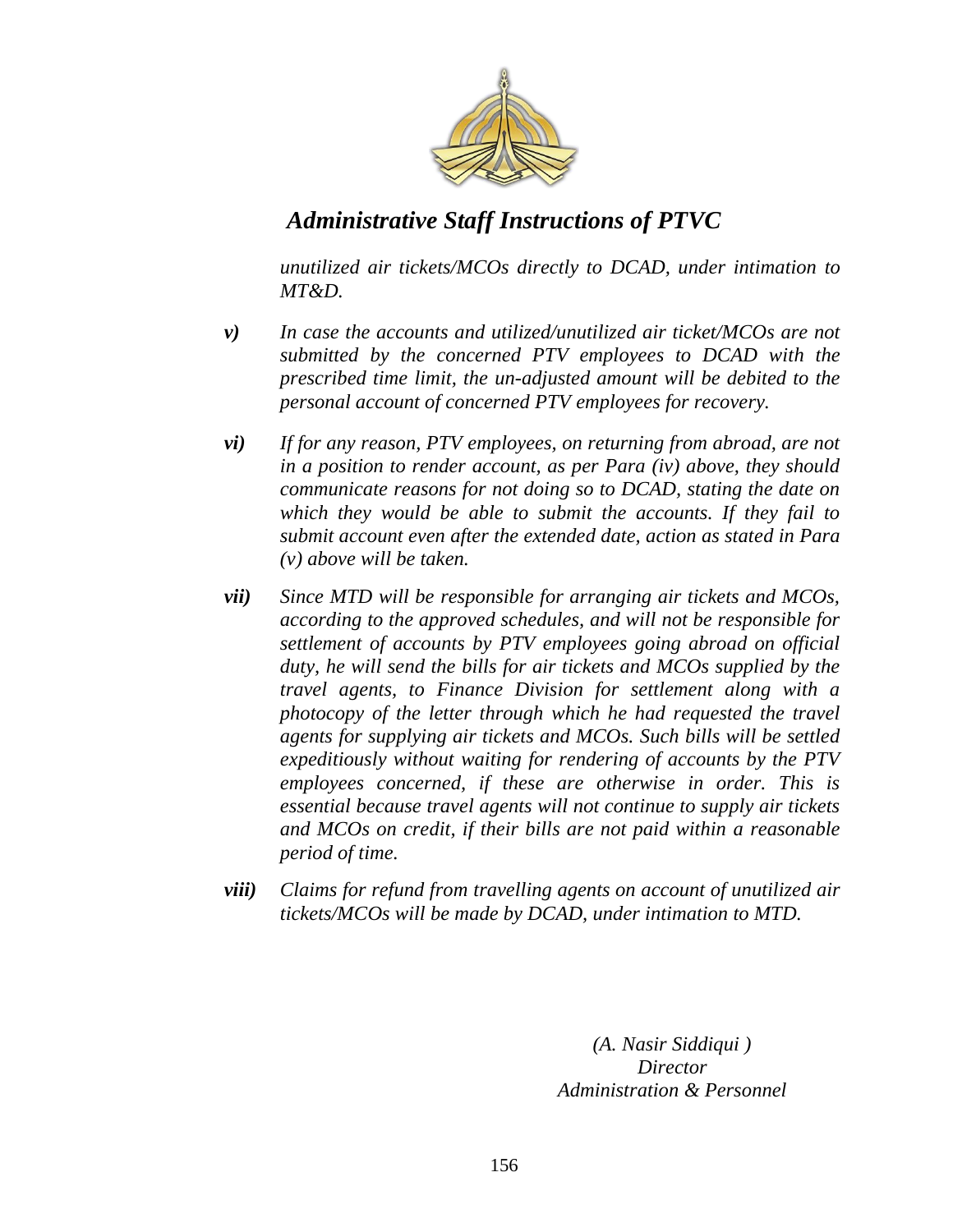

*Pakistan Television Corporation Limited Federal TV Complex, F-5/1, Islamabad*

*HSA/901/17703 19th July, 1983*

#### *Administrative Staff Instruction No. 39 Subject: PTV Rest House Murree "Rules"*

*1. PTV's rest house at RBS Murree has two independent suites ("First Suite" and "Second Suite") and can accommodate two families, independently. In addition, the rest house has one common drawing room. All the bed rooms have two beds each and are fully equipped with necessities.*

*2. The booking of the rest house will be open to all PTV employees posted at any TV Centre/Office/RBS, for a maximum period of 7(seven) nights. The booking*  will be approved by DAP, PTV-HQ's Office. In the absence of DAP, CAP will *approve the bookings.*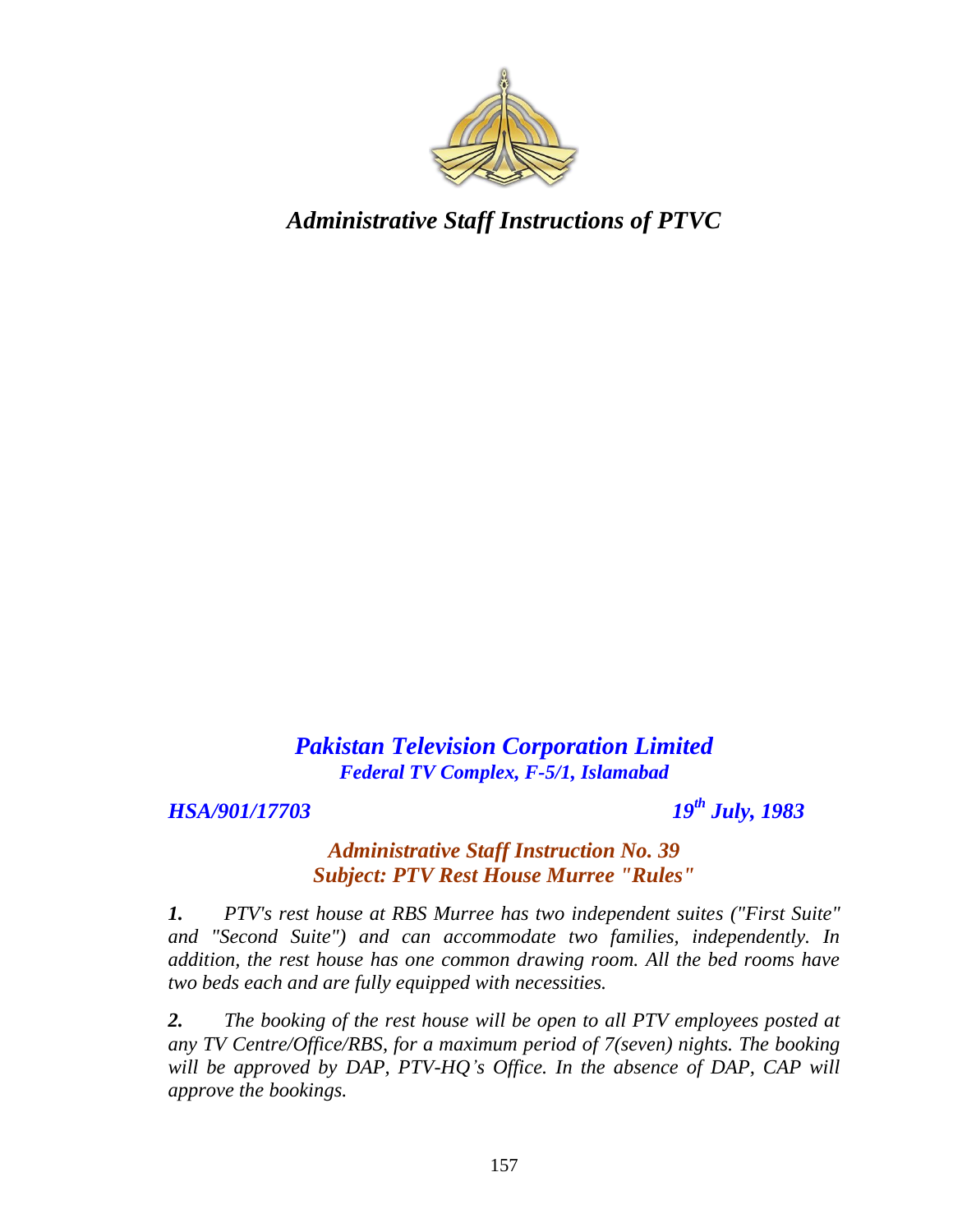

*3. The check in time at the rest house will be any time after 1200 hours whereas the check out time will be any time before 1200 hours. No occupant will be allowed to stay in the rest house after 1200 hours on the expiry of total number of nights allowed to him for stay at the rest house.* 

*4. PTV employees having family of more than four persons will have to carry their own bedding for family members in excess of 4.* 

*5. Requests for the booking of the rest house will be made on prescribed Proforma attached as Annexure-A to this ASI. These requests will be sent to Director Administration & Personnel through proper channel, and will be considered on first come first served basis. On allotment of rest house to an applicant, an authorization letter will be sent to EIC Murree with a copy of the allottee. The allottee has to show his copy of allotment to EIC at the time of occupying the rest house. It is to be clearly understood that allotment of the rest house to an employee will not entitle him to any sort of leave (which will be granted to him by respective leave sanctioning authority in the usual manner) nor will it form a basis for getting leave.* 

*6. Letters of allotment of the rest house will be issued as early as possible giving enough time to the allottee to make arrangements for journey to Murree. In case an allottee is unable to occupy the rest house, he must inform PTV-Headquarters Office immediately on receipt of the allotment letter. Allottees who fail to do so will not be allowed any future bookings.* 

*7. Over stay in the rest house will not be allowed in any circumstances and the occupant will have to leave the rest house on the expiry of his entitlement mentioned in his allotment letter.* 

*8. Kitchen facilities are available at the rest house. Staff members going to the rest house have, however, to arrange purchases of eatables themselves. PTV will not incur any expenditure in this respect.* 

*9. Authorized occupants and their entitled family members will be allowed medical assistance at Murree from the PTV's Medical Officer only. No reimbursement of expenses will be made if medical assistance is taken elsewhere.* 

*10. Management expects that the occupants will leave the rest house as neat and clean as they find it on occupation. In case carpets, curtains, beddings, kitchen utensils, crockery etc. are damaged by any occupant; the cost of the same*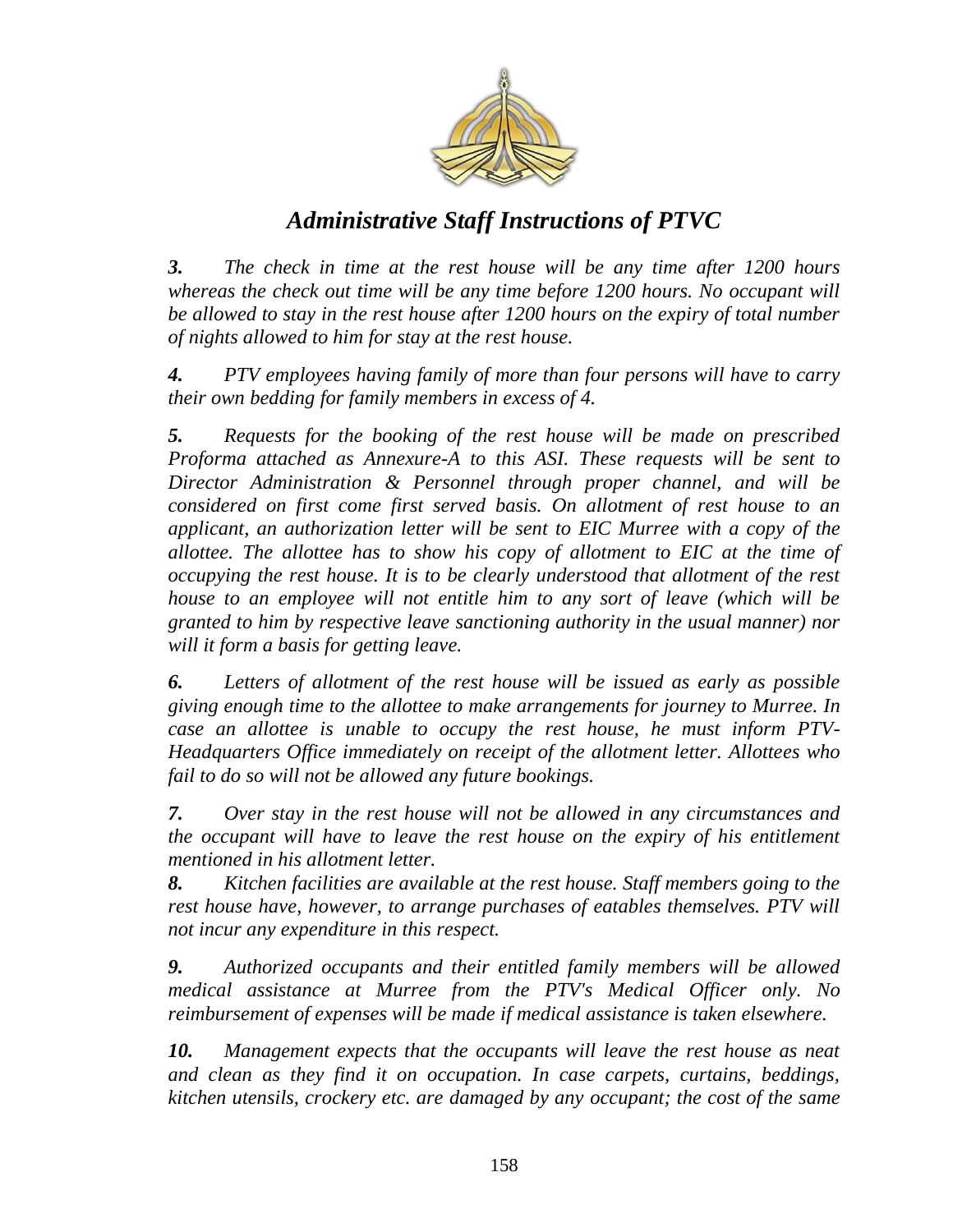

will be booked to his personal account and recovered from his salary. The *Security Assistant at RBS-Murree/EIC, RBS-Murree will hand over the suite to the allottee and will take charge from him on his return, after counting the items in the suite.* 

*11. No out-going telephone call will be allowed to any occupant of rest house, except in emergencies. Their messages will, however, be taken and delivered to them in writing.*

*12. PTV employees living in the rest house will be expected to stay in the rest house area only and not to roam about in the premises of RSB-Murree.* 

*13. All occupants will have to sign the guest register maintained at the rest house at the time of their departure from the rest house.*

> *(A. Nasir Siddiqui) Director Administration & Personnel*

*Amendments:*

| HSA/901/2255 |            | 29-07-1987 PTV Rest House Murree "Rules" vide ASI No. 59 |
|--------------|------------|----------------------------------------------------------|
| HSA/901/5675 | 18-06-1989 | Amendment No.1 to ASI No. 59                             |
| HP/2177/7752 | 10.08.1989 | <i>Circular (Amendment to ASI No. 59)</i>                |
| HP/2177/7911 | 21.08.1989 | <i>Circular (Amendment to ASI No. 59)</i>                |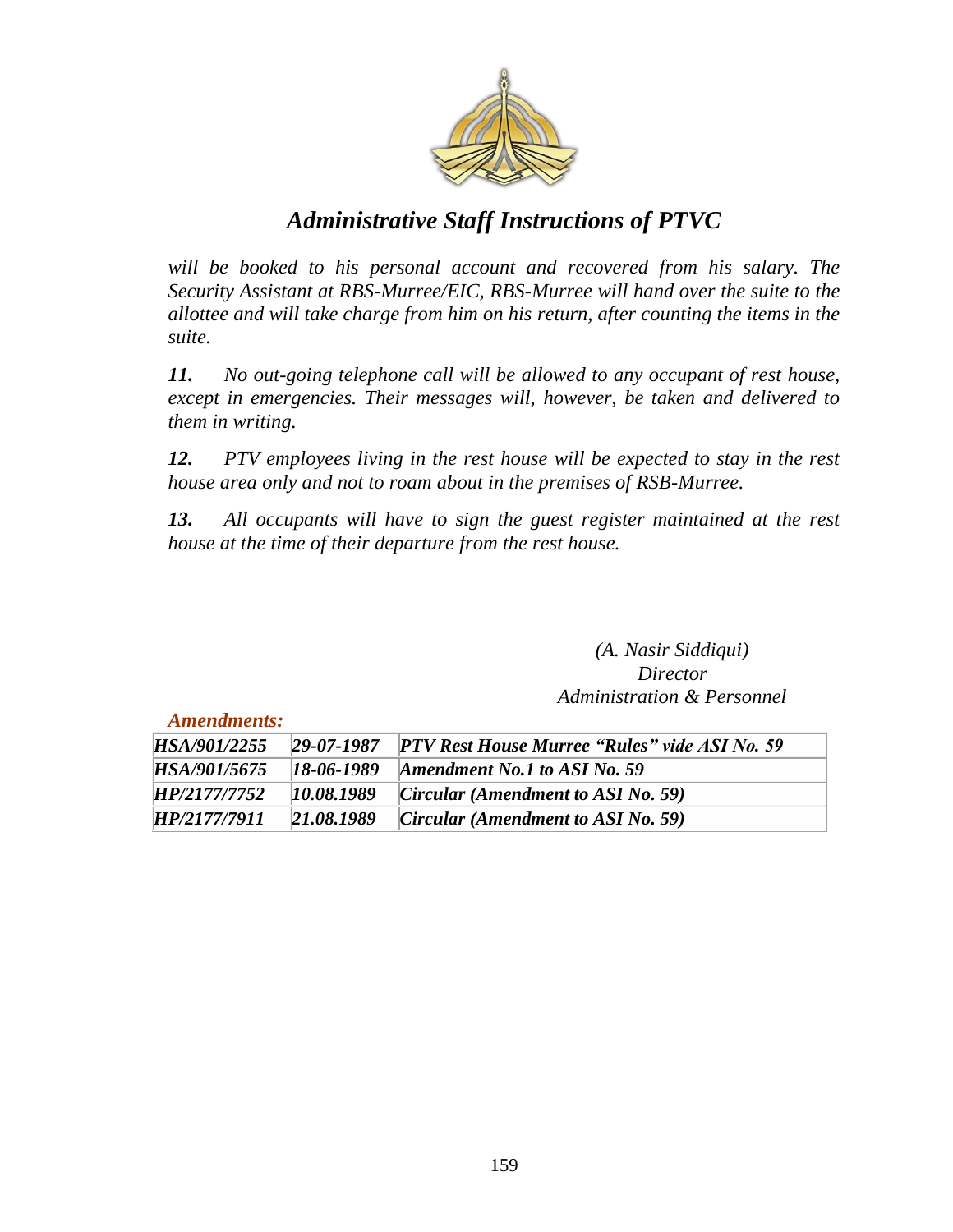

150

#### ABNEXURE "A" TO ASI NO.39.

#### PAKISTAN TELEVISION CORPORATION LIMITED Station/Office/RBS). t

## **REQUEST FOR BOOKING OF REST HOUSE MURREE.**

| Centre/Office/RBS:        |    |      |                         |  |                                                                                                                                                                                                                                                                                                                                                                                                                              |
|---------------------------|----|------|-------------------------|--|------------------------------------------------------------------------------------------------------------------------------------------------------------------------------------------------------------------------------------------------------------------------------------------------------------------------------------------------------------------------------------------------------------------------------|
| Date of request :         |    |      |                         |  |                                                                                                                                                                                                                                                                                                                                                                                                                              |
| <b>Booking requested.</b> |    |      |                         |  | Preferred: from $\frac{1}{\sqrt{1-\frac{1}{2}}\sqrt{1-\frac{1}{2}}\sqrt{1-\frac{1}{2}}\sqrt{1-\frac{1}{2}}\sqrt{1-\frac{1}{2}}\sqrt{1-\frac{1}{2}}\sqrt{1-\frac{1}{2}}\sqrt{1-\frac{1}{2}}\sqrt{1-\frac{1}{2}}\sqrt{1-\frac{1}{2}}\sqrt{1-\frac{1}{2}}\sqrt{1-\frac{1}{2}}\sqrt{1-\frac{1}{2}}\sqrt{1-\frac{1}{2}}\sqrt{1-\frac{1}{2}}\sqrt{1-\frac{1}{2}}\sqrt{1-\frac{1}{2}}\sqrt{1-\frac{1}{2}}\$                         |
| Alternate dates.          |    |      |                         |  |                                                                                                                                                                                                                                                                                                                                                                                                                              |
|                           |    |      |                         |  | 1. from $\frac{1}{\sqrt{1-\frac{1}{2}}}\cdot\frac{10}{\sqrt{1-\frac{1}{2}}}\cdot\frac{10}{\sqrt{1-\frac{1}{2}}}\cdot\frac{10}{\sqrt{1-\frac{1}{2}}}\cdot\frac{10}{\sqrt{1-\frac{1}{2}}}\cdot\frac{10}{\sqrt{1-\frac{1}{2}}}\cdot\frac{10}{\sqrt{1-\frac{1}{2}}}\cdot\frac{10}{\sqrt{1-\frac{1}{2}}}\cdot\frac{10}{\sqrt{1-\frac{1}{2}}}\cdot\frac{10}{\sqrt{1-\frac{1}{2}}}\cdot\frac{10}{\sqrt{1-\frac{1}{2}}}\cdot\frac{1$ |
|                           | 2. | from | <u> 1990 - Jan Jawa</u> |  | $\frac{1}{2}$                                                                                                                                                                                                                                                                                                                                                                                                                |

 $\ddot{\phantom{a}}$ 

I undertake the responsibility for keeping the rest house clean during my occupation, and to pay the cost of any item damaged/ broken by me or any member of my family during my/their stay at the rest house, Murree.

> 160 $(SIGNATURE)$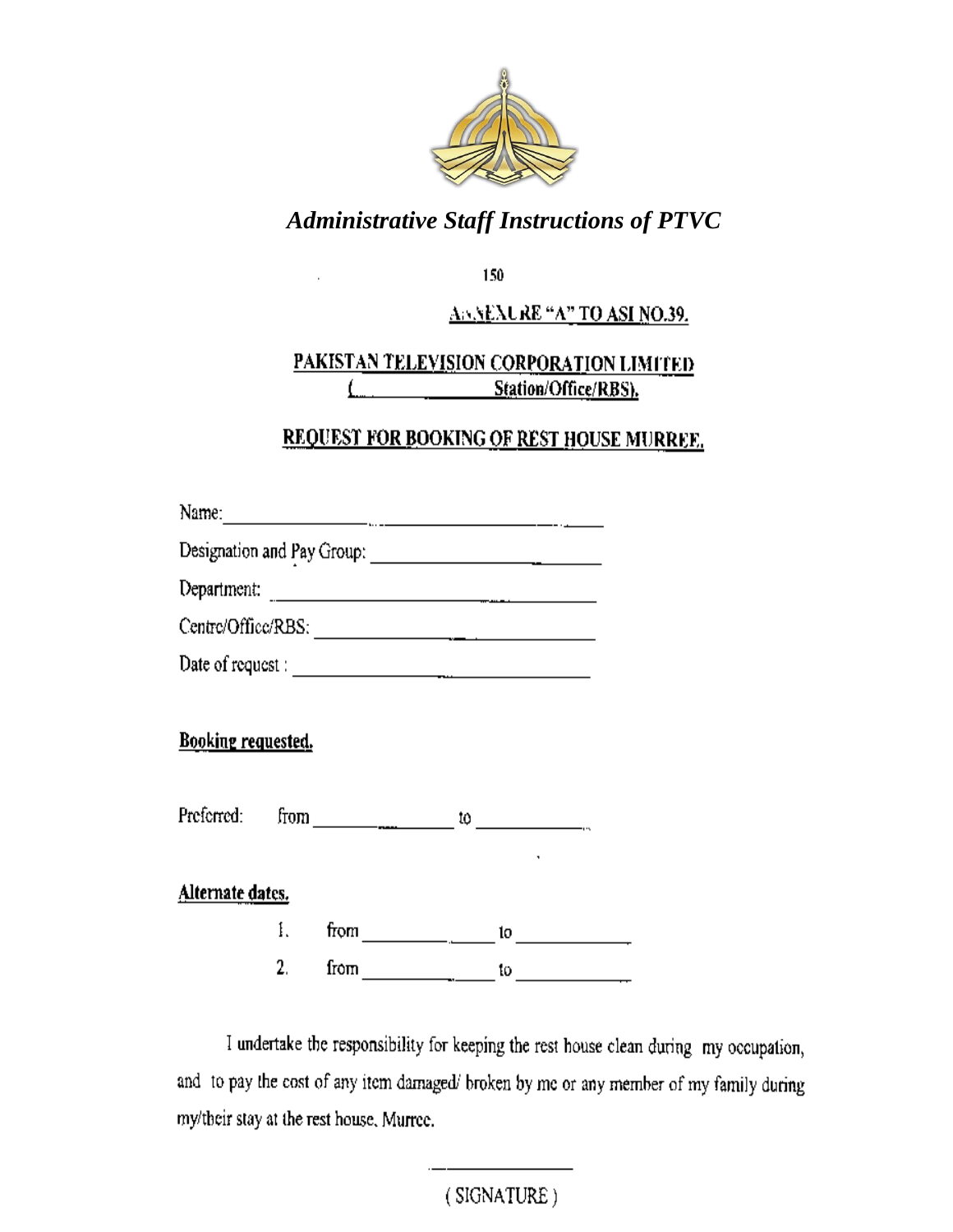

### *Pakistan Television Corporation Limited Federal TV Complex, F-5/1, Islamabad*

#### HSA/901/1889

*th October, 1983*

#### *Administrative Staff Instruction No. 40 Sub: Awards to Employees*

*1. Service Rule Clause 7.08 lays down that Managing Director may give rewards to an employee or to a team of employees for any of the following acts performed by them beyond the normal call of the duties and accepted by the Corporation as such:*

- *a) New Programme Idea.*
- *b) Better Programme Production Techniques.*
- *c) More efficient maintenance methods of machinery and equipment resulting in saving of cost and or in less wear and tear.*
- *d) Improvement in financial and Administrative efficiency resulting in direct saving of time, staff or money.*
- *e) Extraordinary service to the Corporation's sales efforts to increase revenue.*
- *f) Any other item which the Managing Director may approve.*

*2. In addition, it has further been decided that an incentive scheme be evolved to encourage ideas from within the organization so that the employees with fresh, imaginative and practical ideas may be properly rewarded. PTV is a medium where there is always room for improvement in various fields of its activities.* 

*3. It is quite likely that certain employees might have brilliant ideas which, for one reason or the other, do not come to the notice of the Management. It has, therefore, been decided that a suggestion Box, measuring I' x I' x I', should be fixed at each Television Centres/Office at a prominent place, in which employees may drop sealed envelops containing their suggestions for consideration by the Management. The following procedure in this respect is to be adopted:-*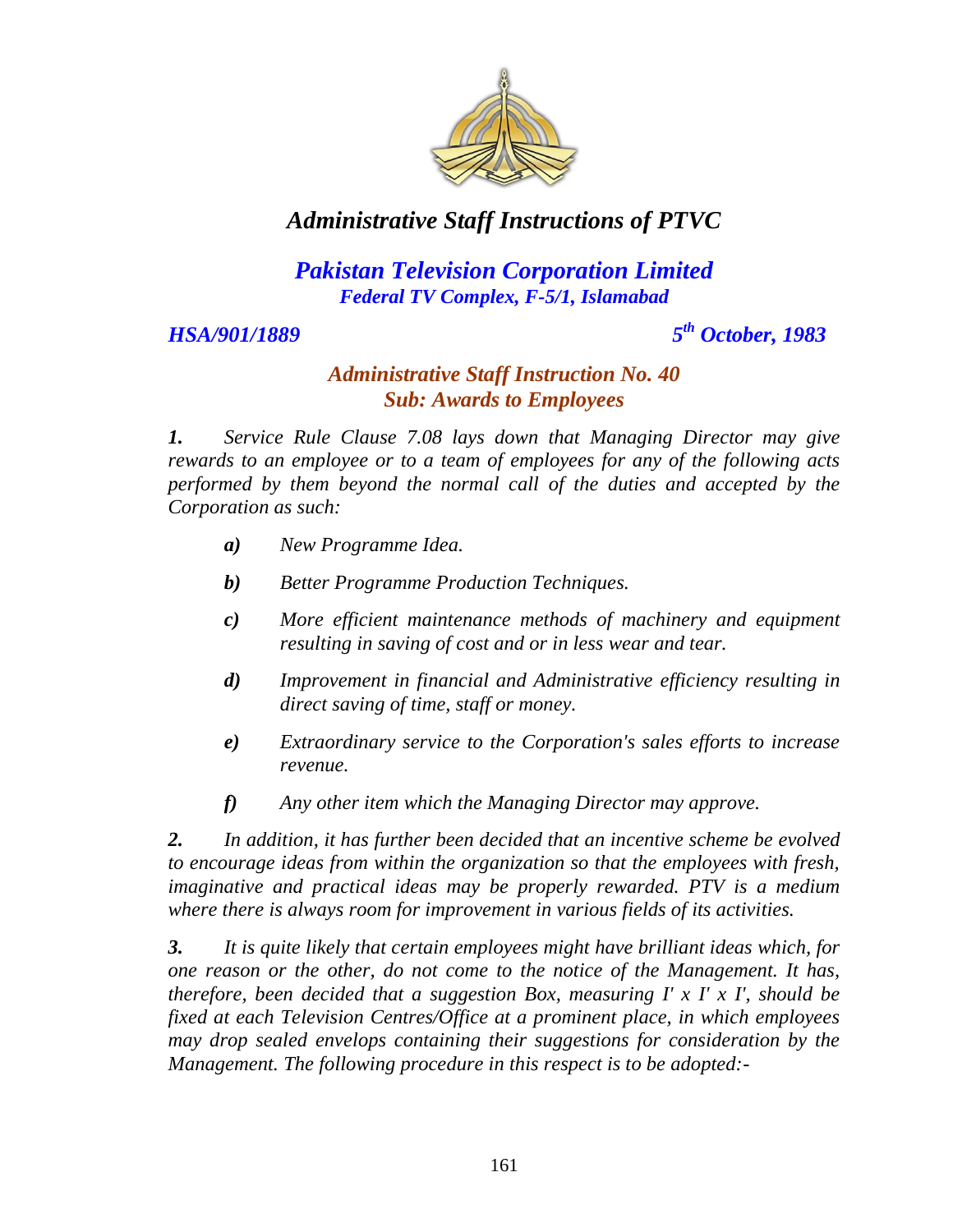

- *i) Suggestion Boxes according to the above mentioned dimensions should be fixed in the office rooms of PA"s to Executive Heads of Television Centres/Office/RBSs.*
- *ii) All employees may be advised to place their suggestions, in a sealed envelope, addressed to Director Administration & Personnel, Pakistan Television Corporation Headquarters Office, Islamabad.*
- *iii) The suggestion Boxes should be opened by the Executive Heads of Television Centre/Office/RBSs once a week, and all envelopes containing suggestions should be dispatched intact to Director, Administration & Personnel.*

*4. All the suggestions so received would be examined in detail at PTV Headquarters Office by a Committee appointed by the Managing Director. The employees whose, suggestions are accepted for adoption would be given suitable monetary awards.*

> *(A. Nasir Siddiqui) Director Administration & Personnel*

| <b>Amendments:</b> |              |                                                                                 |
|--------------------|--------------|---------------------------------------------------------------------------------|
|                    |              | HSA/901/26872 13-11-1983 Incentive to employees engaged in creative work ASI-42 |
| HSA/901/861        | $11-04-1985$ | Incentive to PTV employees engaged in creative work ASI-49                      |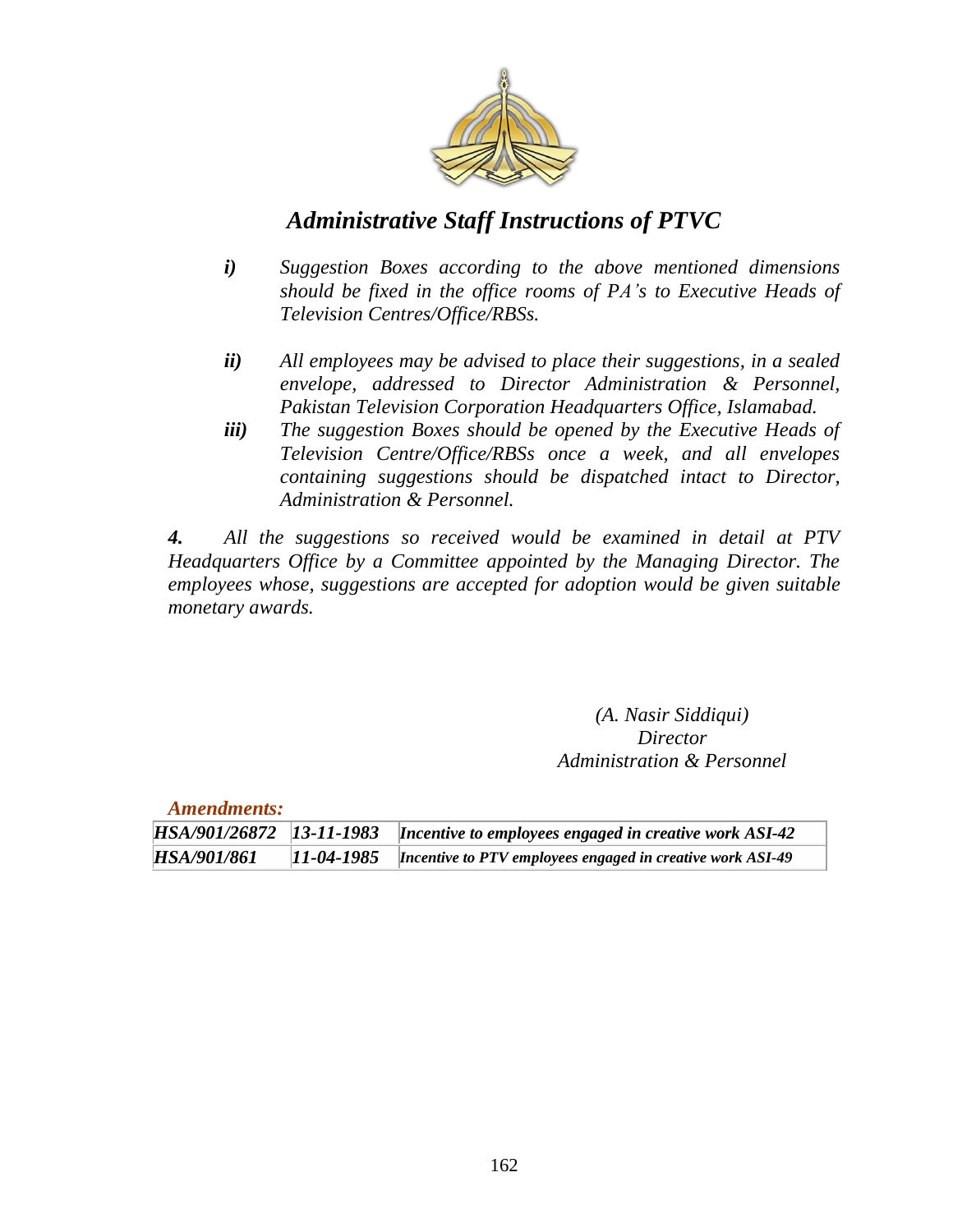

## *Pakistan Television Corporation Limited Federal TV Complex, F-5/1, Islamabad*

*HSA/901/4083 10th November, 1983*

### *Administrative Staff Instruction No. 41 Subject: Obtaining of Passports by PTV Employees*

*1. It has come to notice of the Management that some PTV Employee have obtained passports showing their profession as ''privates service" instead of "PTV service", in the application forms.*

*2. All PTV employees are to note that making false statement in connection with obtaining a passport is an offence under Passports Act, 1974, and it will also be treated as a misconduct under PTV Service Rules. Whenever it comes to the knowledge of the Management that an employee has obtained a passport and has shown his profession other than PTV Service, severe disciplinary action will be taken against him/her, which may lead to his/her dismissal from service.* 

*3. Likewise, if a PTV employee has obtained, or obtain in the future, more than one passports through concealment or misrepresentation about his service, in PTV, he/she will lay himself/herself open to disciplinary action.*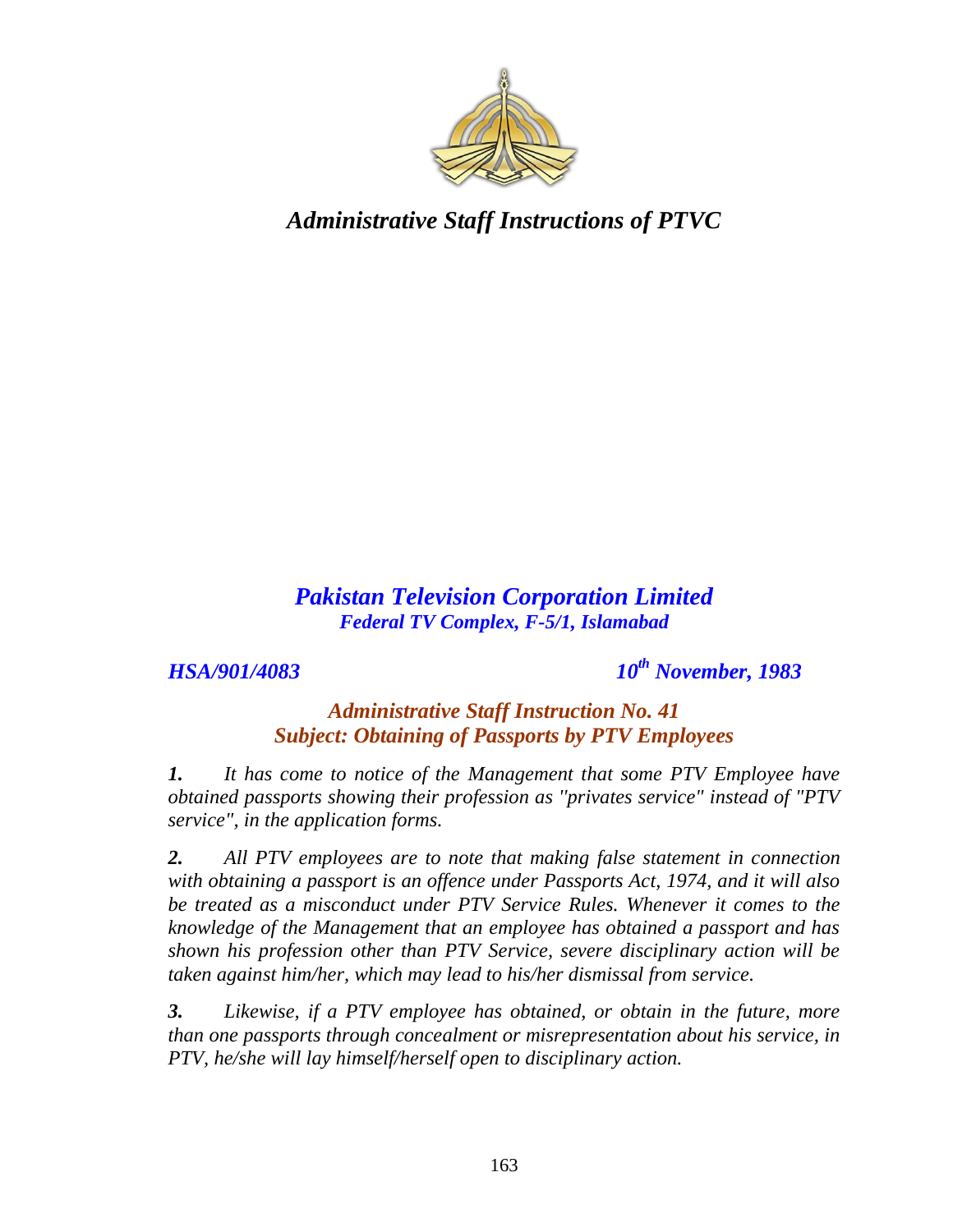

*4. Case of all those who have made a false statement or got a double passport which may come to the notice of officers of PTV should be reported to this office immediately.*

> *(A. Nasir Siddiqui) Director Administration & Personnel*

## *Pakistan Television Corporation Limited Federal TV Complex, F-5/1, Islamabad*

#### *HSA/901/26872 13th November, 1983*

#### *Administrative Staff Instruction No. 42 Subject: Incentives to PTV Employee Engaged in Creative Work*

*1. Introduction of an incentives scheme for PTV employees engaged in creative work has been under the consideration of the Management for sometime. It has now been decided to introduce Excellence Awards as an incentive. The features of this scheme are given below:*

*i) The scheme of Excellence Awards will be applicable to Producers, Producers Current Affairs, News producers, News Reporters,*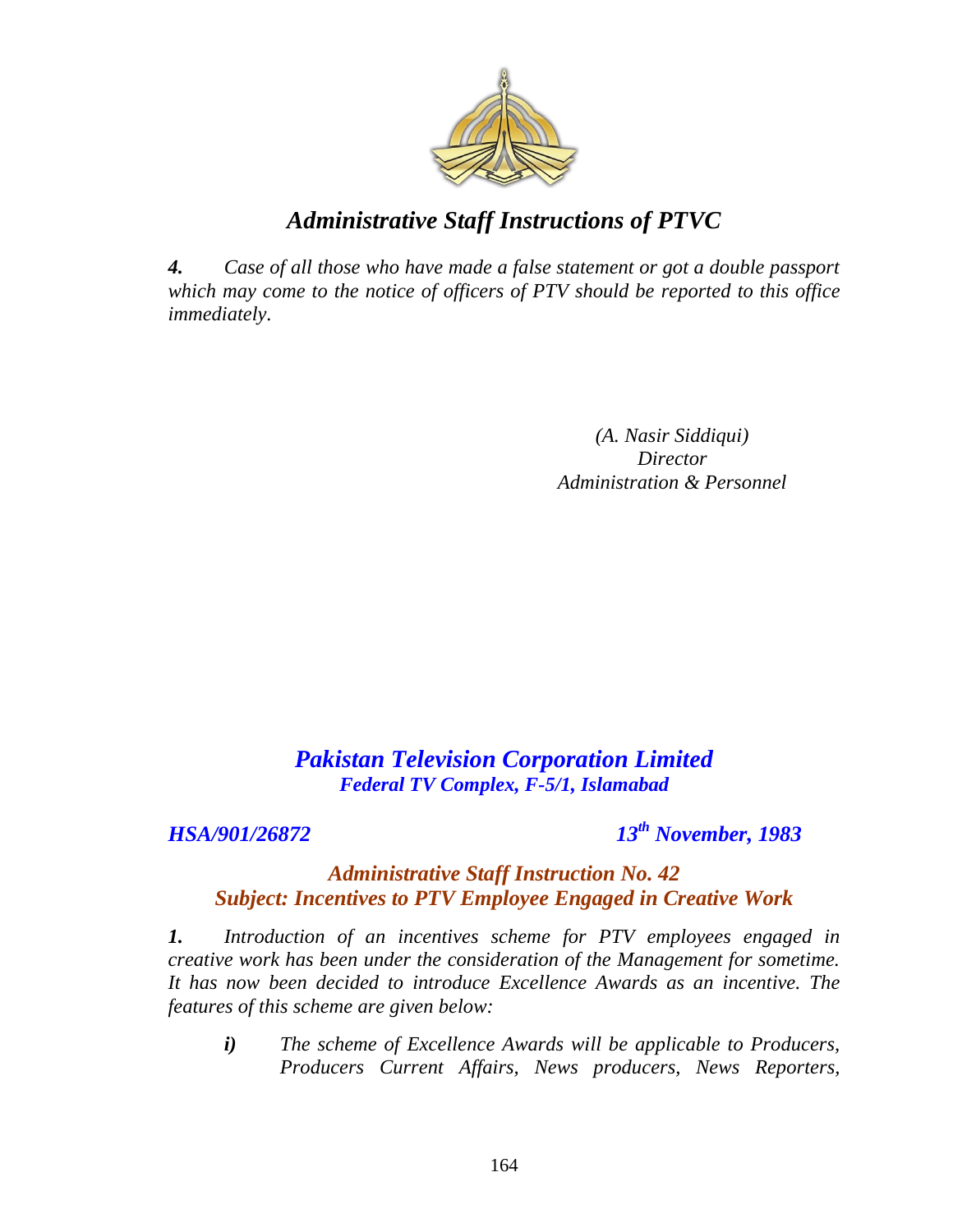

*Cameramen, Designers, Make Up Artists, Film Editors, Recording Engineers and Studio Engineers.* 

- *ii) Based on the quality and quantum of Programmes which the above category of PTV employees produce or help to produce, those who have made outstanding contribution during a year may be recommended by General Managers/Controllers News for an Excellence Award.*
- *iii) Recommendations from General Managers/Controllers News are to be finalized by the first week of January each year, on the basis of the number & quality of Programmes produced and telecasts from their Centres/NNB during the previous calendar year, and submitted to MD, PTV, so as to reach him by the second week of January each year.*
- *iv) The number of employees recommended for Excellence Award must not be more than 10% of the number of staff in the categories mentioned in Para (i) above.*
- *v) At PTV-HQ, these recommendations are to be scrutinized by a Committee headed by MD and comprising DPA, DAP, DE, DS, DCA and DN. This Committee is to make final recommendations to be approved by the Chairman PTV, by the third week of January each year.*
- *vi) Those whose names are finally approved by the Chairman, PTV, are to be given excellence award of Rs.5000/- cheques of this amount are to, be dispatched to the selected employees by the first week of February each year.*

*2. The above incentive scheme is to be put into operation with immediate effect. First recommendations are to cover the period 1st January 1983 to 31st December, 1983.* 

*3. It should, however, be noted that complaint of misconduct received against a person covered by this incentive scheme, if found genuine, will render him/her ineligible for the award for that year.*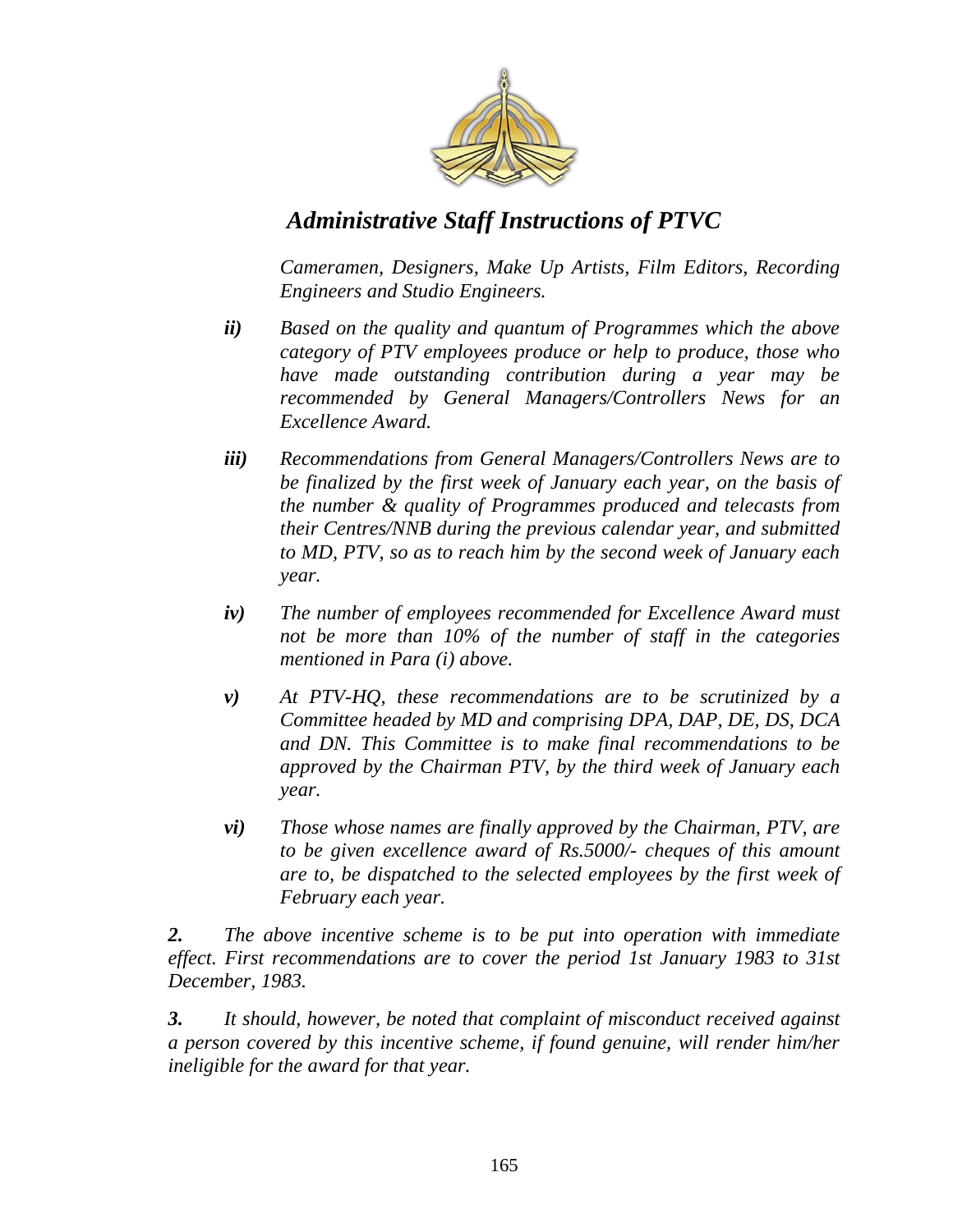

*4. Please acknowledge the receipt of this ASI, and ensure that the contents of this ASI are to be brought to the notice of all concerned and each and every employee covered by this scheme.*

> *(A. Nasir Siddiqui) Director Administration & Personnel*

*Amendments:*

*HSA/901/861 11-04-1985 Incentive to PTV employees engaged in creative work ASI-49*

*Pakistan Television Corporation Limited*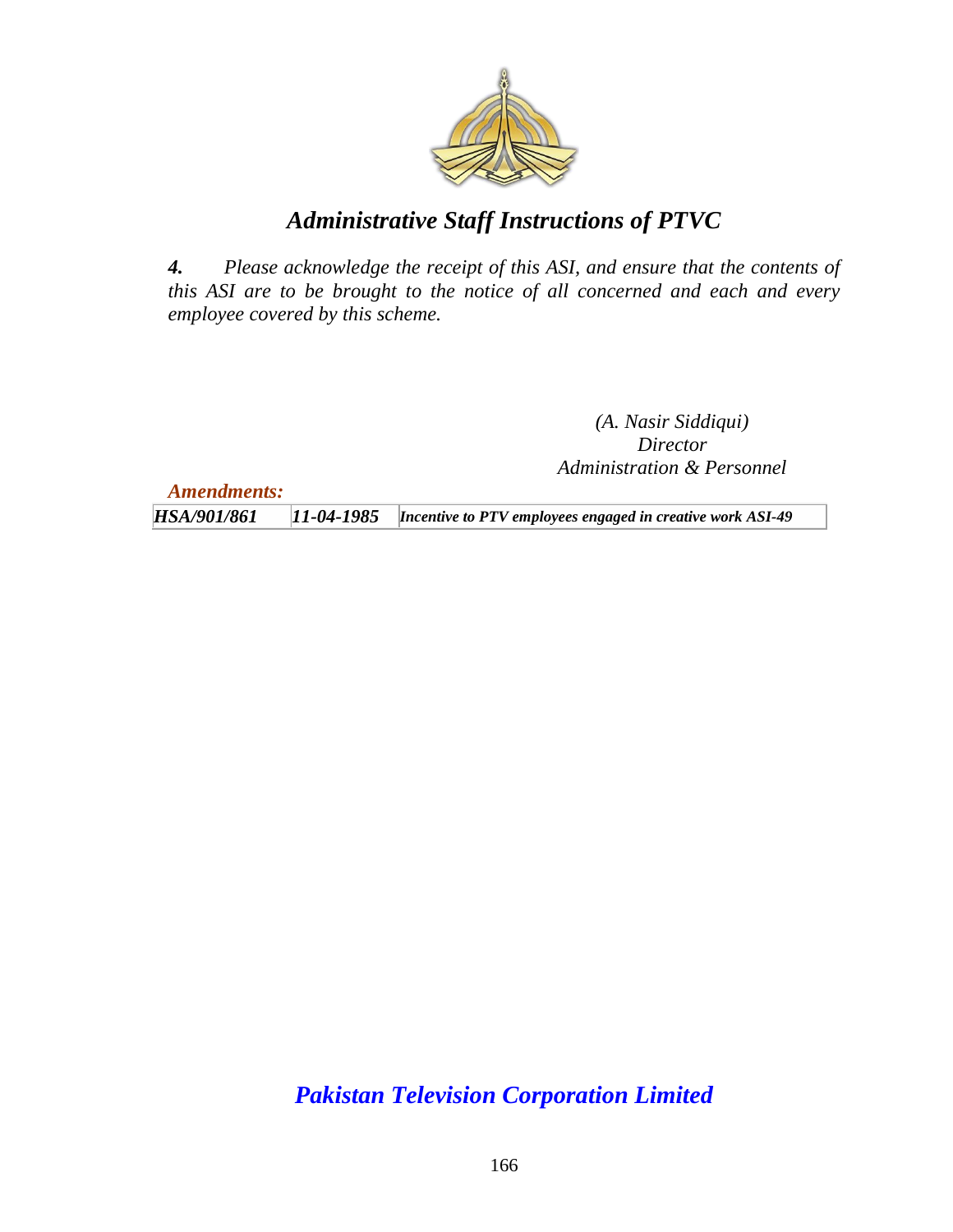

#### *Federal TV Complex, F-5/1, Islamabad*

*HSA/901/1390* 

*th June, 1984*

#### *Administrative Staff Instruction No. 43 Subject: Medical Attendance Rules*

*1. Medical Attendance Rules for PTV employees are given in the clause 18.01 to 18.19 under chapter xviii of PTV Service Rules. Thereafter, ASI No. 6 was issued under reference No. HSA/901/2862 date 26.02.1979, to regulate medical facilities to PTV employees and their dependents. This ASI was subsequently amended from time to time.*

*2. PTV provides facilities for free medical attendance, specialist consultations, free medicines, free hospitalizations and free clinical/laboratory tests to its employees and those members of their families who are wholly dependent on them. For this purpose, PTV has appointed panels of Medical Officers at places where TV Centre/Offices/RBSs are located, and sincere efforts are made to ensure that employees and their dependents are able to obtain proper medical treatment in as convenient a manner as possible. It has been left to the honesty of the employees to utilize these generous facilities in a legitimate manner, and not to misuse it.*

*3. It has, however, been noted with great regret that these medical facilities have been and are still being grossly misused. Some of the misuses that have come to light are listed below:*

- *a) PTV allows its employees to be treated under allopathic or homeopathic or Unani system of medicine, but some employees obtain all three kinds of medicine.*
- *b) Some employees obtain medicines on prescriptions from two or even three medical officers.*
- *c) Some employees take their relatives and friends to medical officers for medical consultations, and obtain medicines for them misrepresenting such persons as their dependent family members.*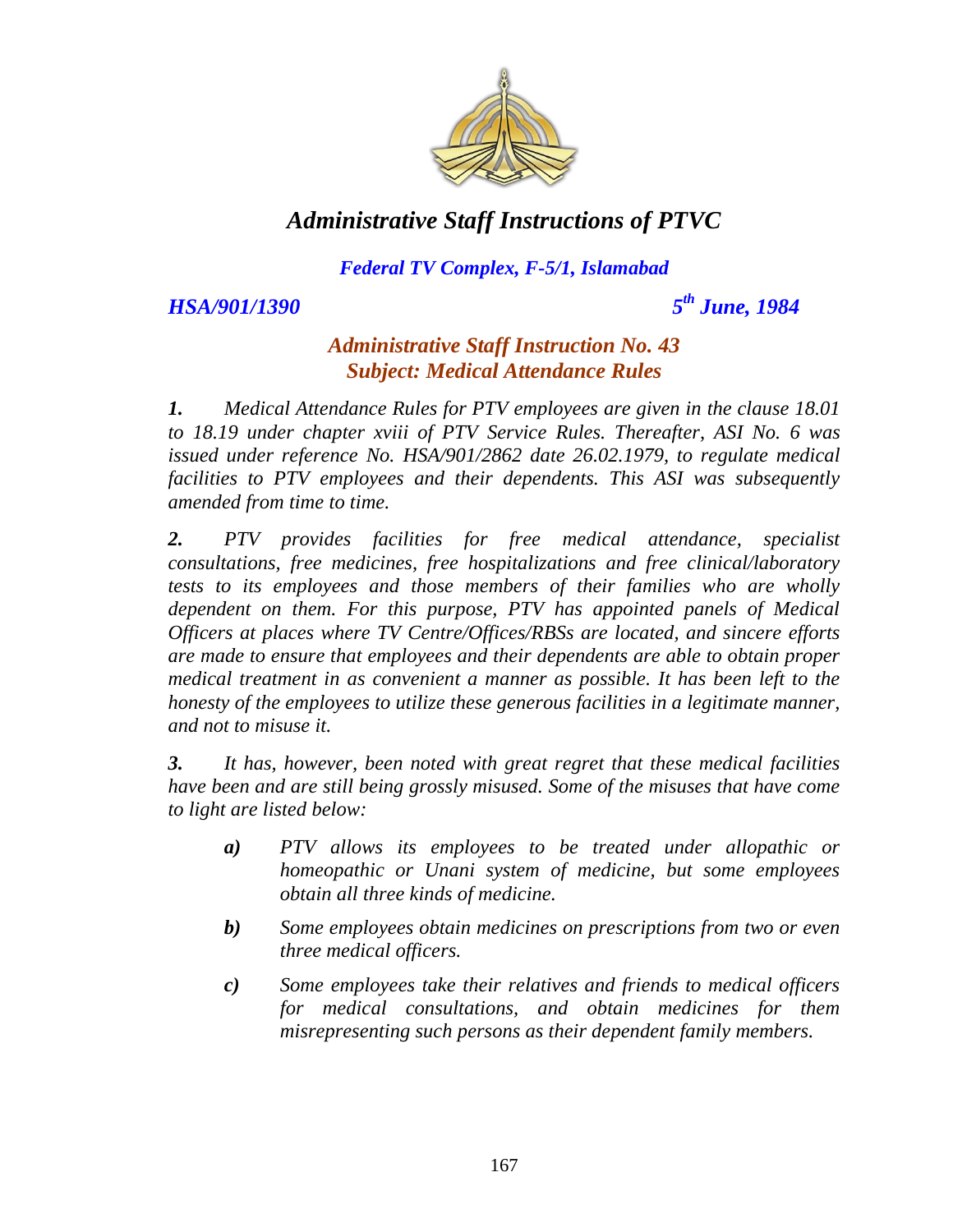

- *d) Some employees have arrangements with some dishonest chemists for either getting cash in exchange for prescriptions or for obtaining cosmetics or other items in lieu of prescribed medicines.*
- *e) Some employees, taking advantage of the provision to consult doctors other than medical officers in emergencies, obtain reimbursement of large amounts of money for medical consultation fees and cost of medicines.*
- *f) Some employees, when they or member of their family are hospitalized, occupy hospital rooms above their entitlement and manage certificates from attending doctors justifying such occupancies.*
- *g) Some employees, who are otherwise perfectly healthy, suddenly become seriously ill whenever they are transferred and whenever they are refused leave "and manage" to obtain medical certificates on such occasions.*
- *h) Some employees consult specialists on their own and then pester the Medical Officers to give them back-dated reference letters.*
- *i) Some employees, on returning from leave, bring with them fake or "managed" medical consultation bills and cash memos for medicines, and insist on the Medical Officers to countersign such bills/cash memos for reimbursements.*
- *j) Some employees obtain free medical treatment for their fathers and mothers inspite of the fact that their fathers either own property or run a business or are retired Government Servants and are not, therefore, dependent upon the employees concerned.*

*4. The above malpractices have resulted in very heavy increase in the medical expenditure of the Corporation. Since efforts made from time to time to check the above malpractices have not succeeded, it has become essential to lay down detailed rules and procedures for obtaining medical consultations, specialist consultations, medicines, hospitalization, clinical tests etc., and to enforce them strictly with a view to eliminating the prevalent malpractices.*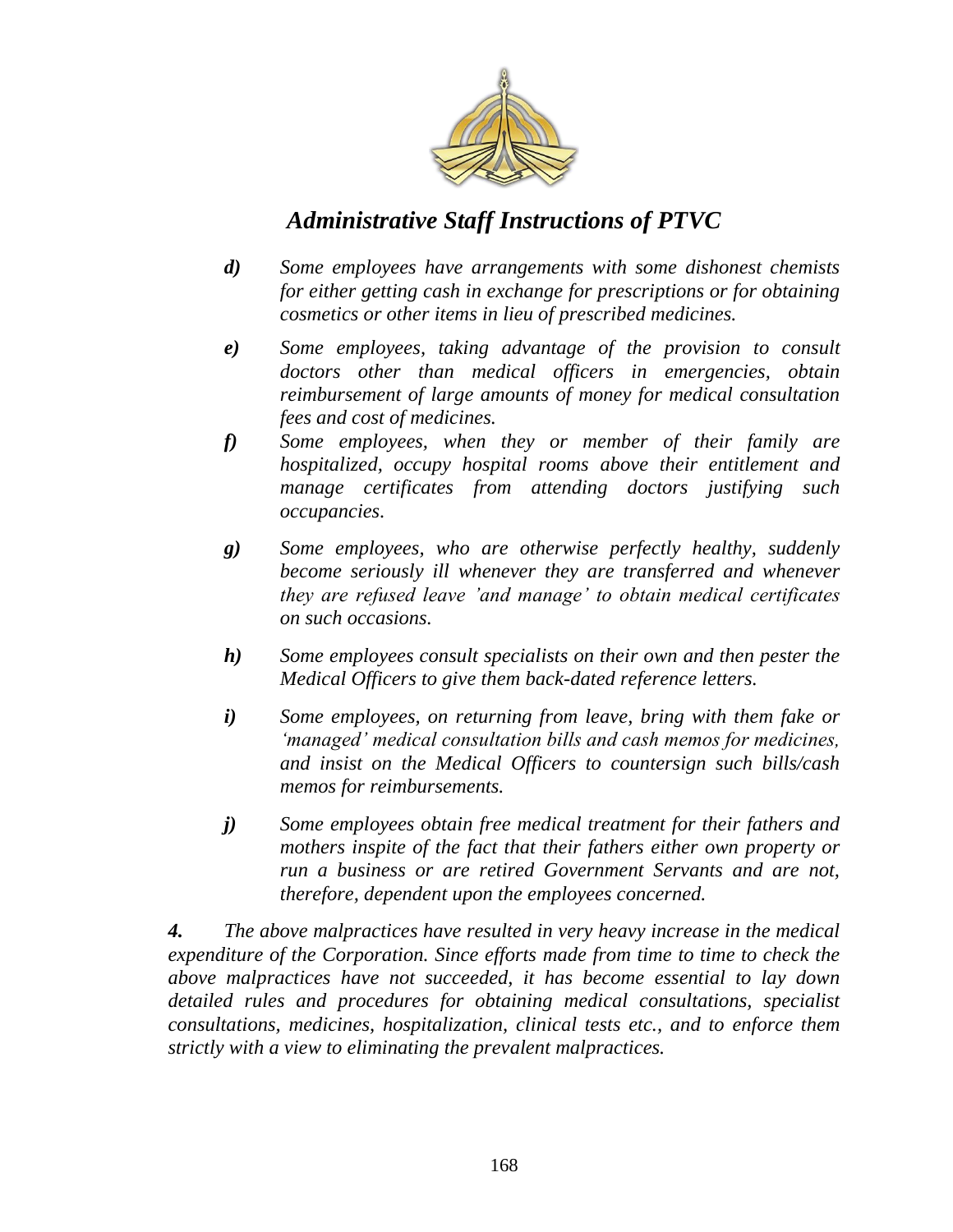

*5. In addition, clarifications on various aspects of medical rules sought by TV Centres/Offices/RBSs have necessitated issuance of this ASI, which supersedes all previous instructions on this subject.*

*6. Effective 1st July 1984, the following instructions are to be strictly implemented:-*

#### *a) Entitlement to Medical Facilities:*

- *i) PTV employees and members of their families, as defined in PTV Service Rule No. 3.14, shall be entitled to free medical facilities. Employees shall provide details of their dependent family members on the Proforma which is at Annexure-1.*
- *ii) Gainfully employed/ earning spouses of the employees are not to be provided medical facilities by PTV, under any circumstances.*
- *iii) Children of the female employees, whose spouses are gainfully employed elsewhere, shall be entitled to medical facilities from PTV only on production of a certificate from the employers of their husbands to the effect that their children are not provided medical facility by them.*
- *iv) Dependent parents of employees will be provided medical facilities by PTV only on production of a certificate by the employees concerned on the Proforma which is at Annexure-II, to the effect that his/her parent(s) is/are wholly dependent on him/her and residing with him/her. They have not any sustainable income of their own.*
- *v) PTV shall also provide medical facilities to the aged dependent parents of the employees if they are residing with the employees concerned or at a place where PTV has appointed Medical Officers. However, employees desiring to get medical treatment for their dependent parents at a place which is not their place of duty but where a PTV Medical Officer exists can do so only with prior written approval of the concerned Administrative Head.*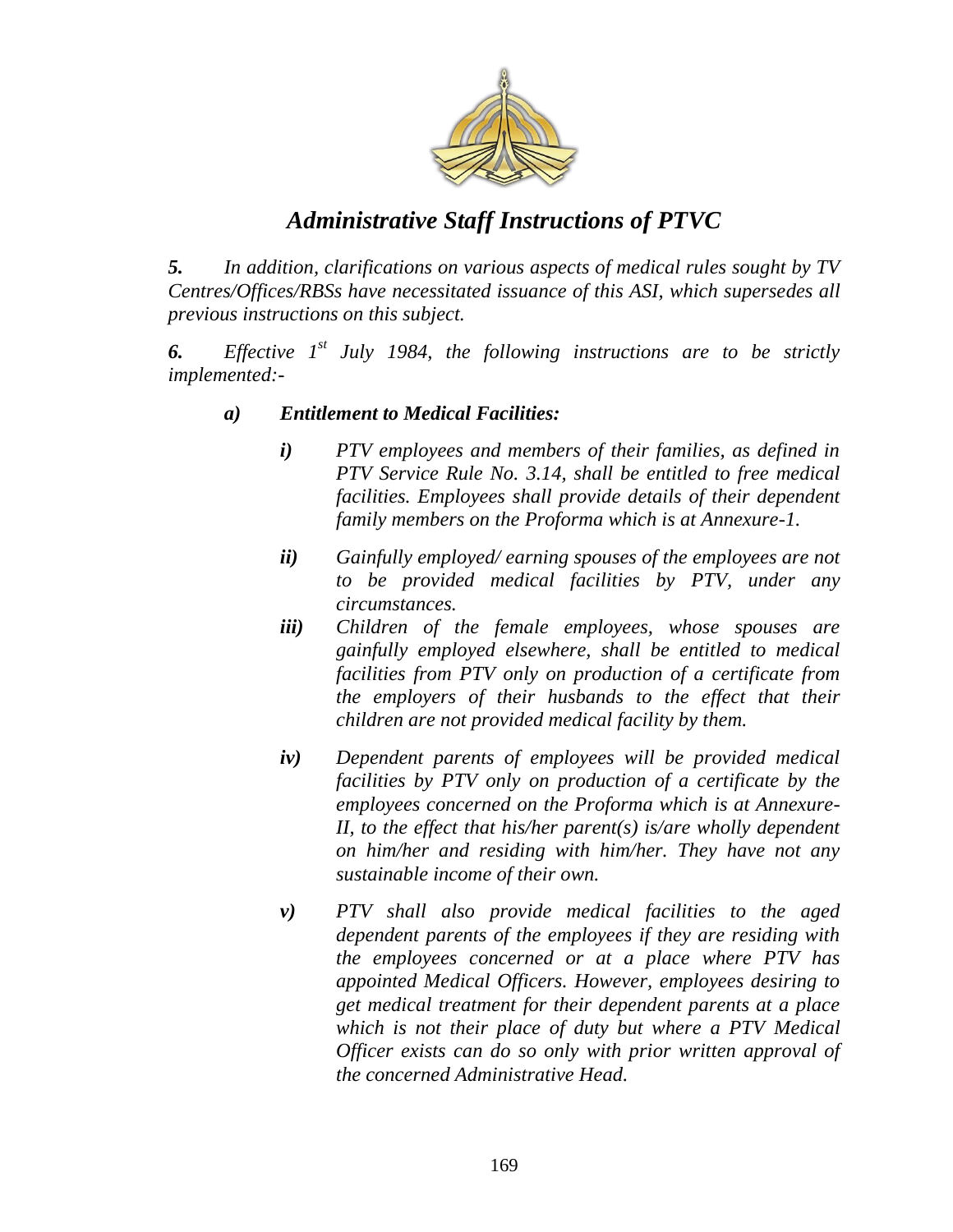

- *vi) Employees who wish to avail medical facility for their dependent family members, other than parents, at a place which is not their normal place of duty and where PTV has appointed Medical Officers can do so after obtaining prior written approval of the concerned Administrative Head.*
- *vii) Employees, who join the Corporation on or after 1st March 1984, shall be entitled to maternity expense only for the first two deliveries.*
- *viii) Medical facilities to employees on contract shall be provided in accordance with the terms and conditions of their contracts.*

#### *b) System of Medical Treatment:*

- *i) Normally, the employees and dependent members of their families shall be provided medical facilities under Allopathic system of medicine.*
- *ii) Employees can, however, opt for medical treatment of self and / or dependent members of their families under Unani system of medicine or Homeopathic system of medicine, with prior written permission of the Administrative Head of the Unit. Detailed instructions for consulting Homeopathic Practitioners and Hakims and for reimbursements of claims in such cases are given at Para (p), sub-Para (iii) below.*
- *iii) Employees who opt for treatment under Unani or Homeopathic system of medicine shall not be permitted to change their options. They and dependent members of their families will, however, be entitled to the following Allopathic facilities, on reference from the Medical Officers / Chief Medical Officers / Medical Adviser:*
	- *- Hospitalization*
	- *Dental Treatment*
	- *Eye treatment*
	- *Delivery*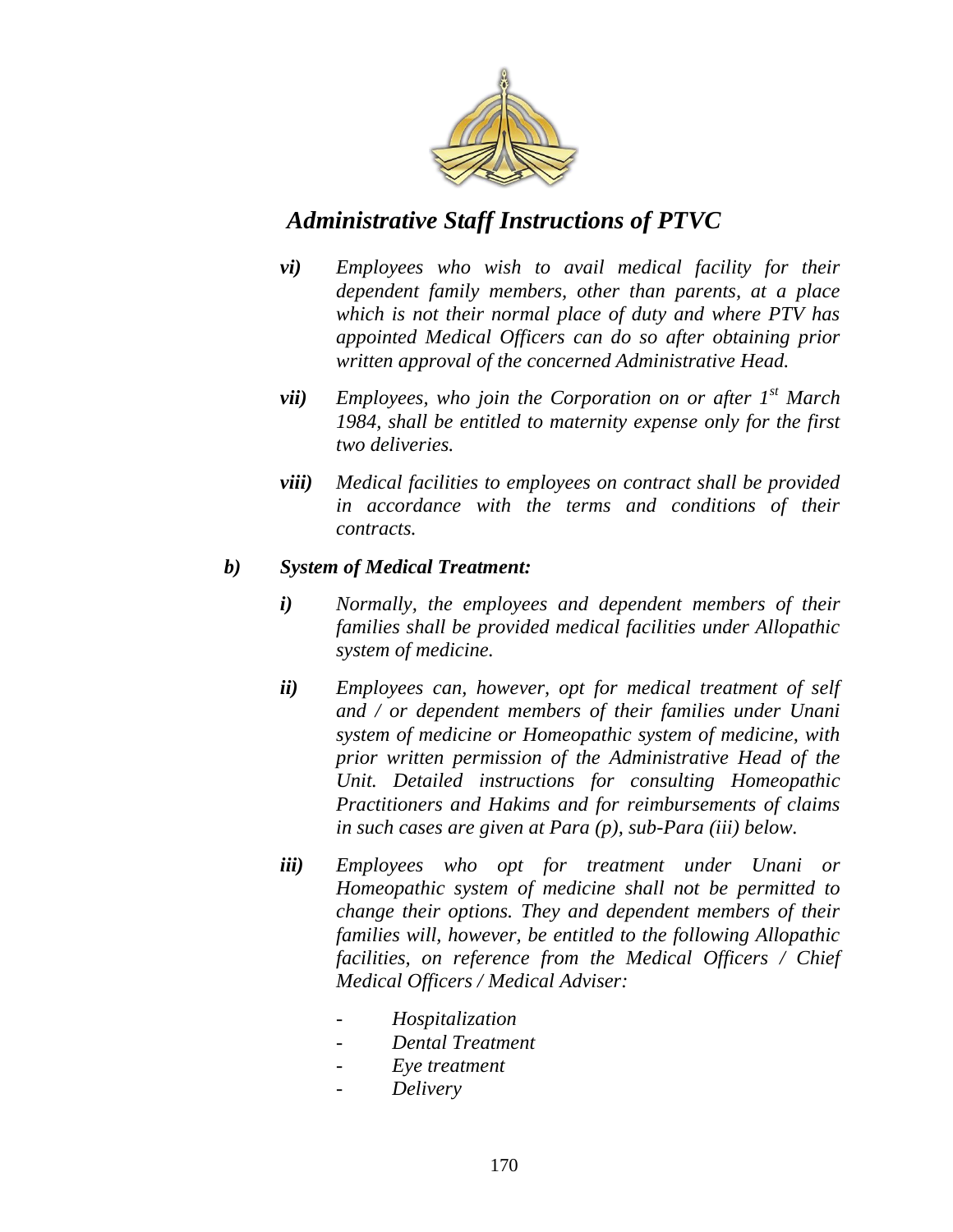

- *Circumcision of the male children*

#### *c) Medical Officers:*

*i) For providing medical consultations to the employees and dependent members of their families, a number of registered MBBS Doctors shall be appointed as Medical Officers in the following cities at fix monthly retainer fee, with written approval of Director Administration & Personnel:*

| <b>City</b>                     | No. of           | <b>Offices / Centres for which</b>                      | <b>Appointing Authority</b> |
|---------------------------------|------------------|---------------------------------------------------------|-----------------------------|
|                                 | Doctors to<br>be | to be appointed                                         |                             |
|                                 | appointed        |                                                         |                             |
| Lahore                          | 6                | <b>TV Centre Lahore</b>                                 | G M PTV-L                   |
| Karachi                         | 8                | TV Centre Karachi                                       | G M PTV-K                   |
| Quetta                          | $\mathfrak{Z}$   | TV Centre Quetta/RBS<br>Lakpass                         | $G$ M PTV- $Q$              |
| Peshawar                        | $\overline{4}$   | TV Centre, Peshawar                                     | G M PTV-P                   |
| Rawalpindi/<br><b>Islamabad</b> | 9                | PTV-HQ's Office, IBD,<br>TV Centre Rawalpindi           | CAP                         |
| <b>Murree</b>                   | $\mathfrak{I}$   | <b>RBS-Murree</b>                                       | <b>EIC</b>                  |
| Thana Bola Khan                 | $\mathcal{I}$    | RBS, Thana Bola Khan                                    | <b>EIC</b>                  |
| Sakesar                         | 1                | RBS-Sakesar                                             | <b>EIC</b>                  |
| Cherat                          | 1                | <b>RBS-Cherat</b>                                       | <b>EIC</b>                  |
| Shujaabad                       | $\boldsymbol{l}$ | RBS-Shujaabad                                           | <b>EIC</b>                  |
| Shikarpur                       | 1                | RBS-Shikarpur                                           | <b>EIC</b>                  |
| Abbotabad                       | $\mathcal I$     | RBS-Thandiani                                           | EIC                         |
| <i>Sahiwal</i>                  | 1                | RBS-Sahiwal                                             | <b>EIC</b>                  |
| Moro                            | 1                | RBS, Nurpur                                             | <b>EIC</b>                  |
| Jamal Din Wali                  | $\mathcal{I}$    | RBS Jamal Din Wali                                      | <b>EIC</b>                  |
| Faisalabad                      | 1                | RBS-Faisalabad/News unit<br>and Sales Office Faisalabad | <b>EIC</b>                  |
| Razmak                          | 1                | RBS-Razmak                                              | <b>EIC</b>                  |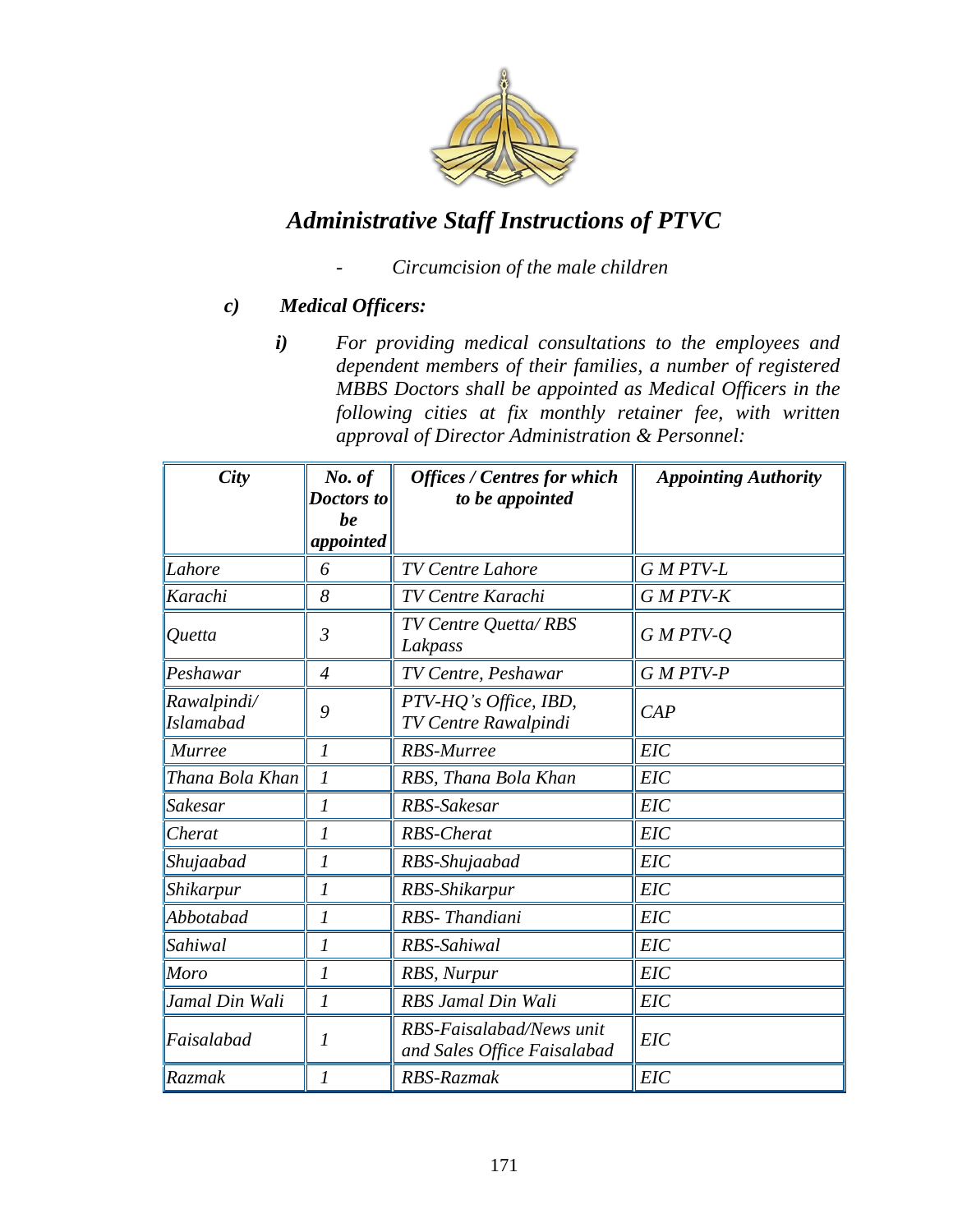

| $\vert$ Sibbi         | RBS-Sibbi                            | <b>EIC</b>                    |  |
|-----------------------|--------------------------------------|-------------------------------|--|
| $\ Pasrur\ $          | RBS, Pasrur                          | <b>EIC</b>                    |  |
| $\Delta$ lDina/Mangla | RBS, Mangla                          | <b>EIC</b>                    |  |
| $\vert Muz$ affarabad | News Unit, Muzaffarabad              | News Producer Incharge        |  |
| $H$ yderabad          | News unit, Sales Office<br>Hyderabad | News Producer Incharge        |  |
| Multan                | News Unit, Sales Office<br>Multan    | News Producer Incharge        |  |
| $\alpha$ Gujranwala   | Sales Office Gujranwala              | GM, PTV-L                     |  |
| $\mathbf$ Sukkur      | News Unit, Sukkur                    | <b>News Producer Incharge</b> |  |

- *ii) One of the Medical Officers at Lahore, Karachi, Quetta, Peshawar and Rawalpindi-Islamabad will be designated as Chief Medical Officer. Chief Medical Officer at Rawalpindi-Islamabad will have the designation "Medical Adviser".*
- *iii) Each PTV employee serving at any of the places listed above will be assigned to a particular Medical Officer for providing medical consultation to him/her family. Employees will not be allowed to consult and other Medical Officer with whom they are not attached, without written permission of the concerned Administrative Head. The assignment of employees to Medical Officers will be so made as to ensure allocation of near equal patient-load to the Medical Officers.*

#### *d) Medical Cards*

*i) Each employee and each dependent member of his/her family, entitled to medical facilities, will be issued a separate Medical Card as per specimens at Annexure III & IV, placed in a jacket as per specimen at Annexure V, from the Administration and Personnel Department or from the Incharge of respective RBS, News Unit or Sales Office where he/she is posted.*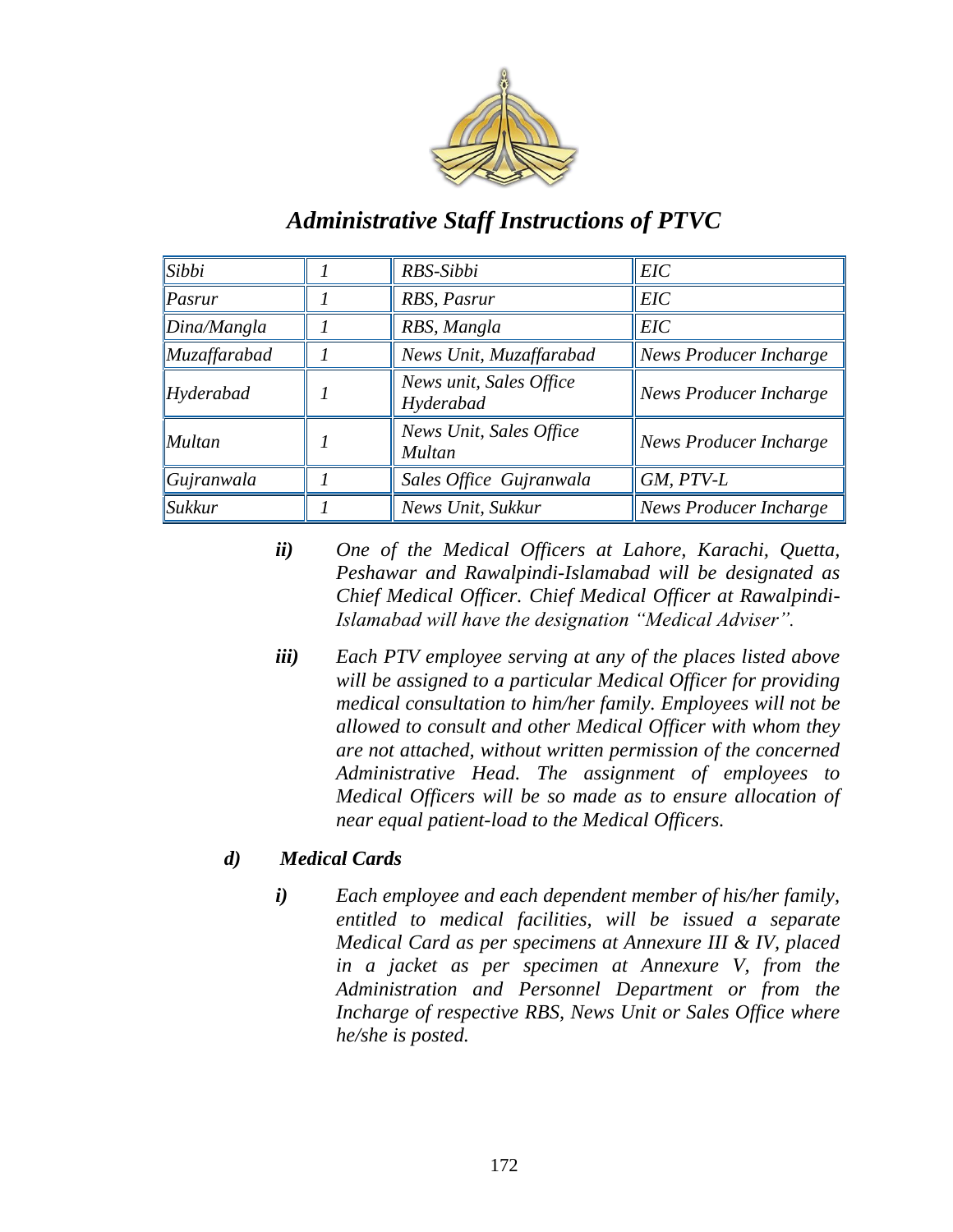

- *ii) Photocopies of National Identity Cards of each employee and his/her dependent family members of the age of 18 years and above shall be affixed on their Medical Cards.*
- *iii) Photographs of the dependent family members of the employees between the ages 5 to 18 shall be affixed on the Medical Cards. However, female members may not be asked to affix their photographs on the Medical Cards, against their wishes. They may put their signatures or thumb impressions on the Cards.*
- *iv) Whenever the employees or their dependents visit the Medical Officers for consultation / treatment, they must carry with them their Medical Cards. The Medical Officers can refuse to attend the patients not in possession of the Medical Cards.*

#### *e) Medical Consultation.*

- *i) Employees and their dependents will normally consult the Medical Officers in their clinics during the normal visiting hours.*
- *ii) The Medical Officers will write prescription slips and will hand over the same to the patients. Details of prescriptions will also be entered by the Medical Officers on the patient"s medical cards.*
- *iii) While writing prescription slips in respect of dependents of PTV employees, the Medical Officers shall note the names of the patients and their relationship with the employees concerned.*
- *iv) Medical Officers shall not issue prescriptions to the employees and their family members without physical examining them.*
- *v) An employee can request his/her Medical Officer for a house visit only in case of serious illness of the patient. Abuse of this facility, if reported by a Medical Officer, will result in disciplinary action against the offending employee.*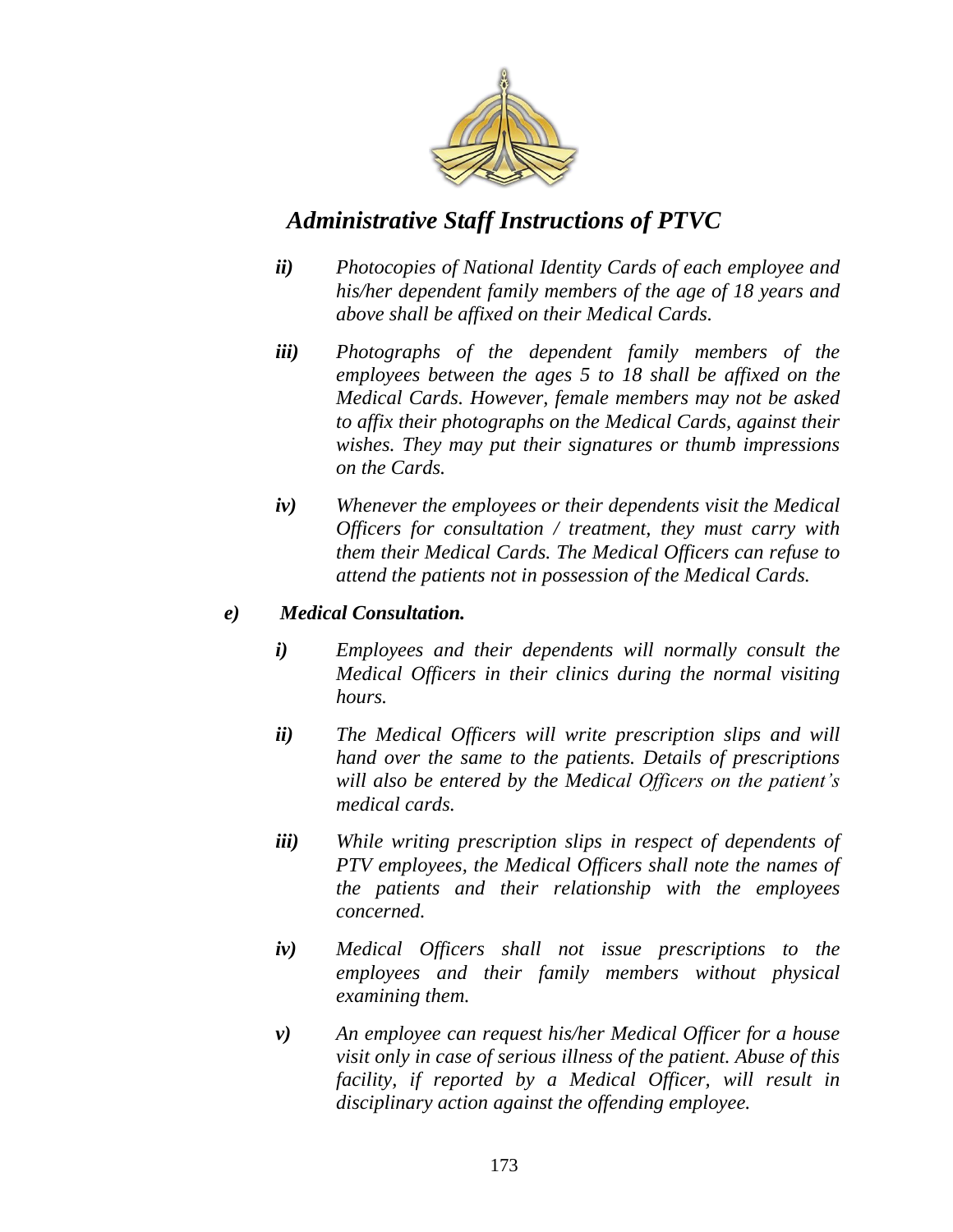

*vi) At outstation whether on duty or on properly sanctioned leave where PTV has appointed Medical Officers, employees and their dependent members (if accompanying them) can consult PTV"s Chief Medical Officer on production of PTV"s Identity Card.*

#### *f) Supply of Medicines:*

- *i) One registered dispensing chemist per Medical Officer will be appointed by the respective Centre/Office/RBS as listed at Para C Sub-Para (i). The Dispensing Chemists will provide medicines to the employees and their dependents exactly according to the prescriptions issued by the Medical Officers, after obtaining signatures/thumb impressions of the employees/their dependents on the credit memos, which should be filled in before obtaining signatures / thumb impression of the employees/their dependents. The Dispensing Chemists will retain the prescription slips for attaching the same with their monthly bills.*
- *ii) In the first week of each month, the Dispensing Chemists will send their bills for the previous month, accompanied by their credit memos and original prescription slips, to the respective Administration & Personnel Departments for settlement.*
- *iii) The employees and their dependents can also purchase medicines from the Chemists not on PTV"s panel, in case a particular medicine(s) is/are not available with PTV"s Dispensing Chemist concerned and he endorses nonavailability information on the prescription. The employee will be allowed reimbursement of cost of medicines on a claim supported by the Medical Officer"s prescription and the Chemist"s Cash Memos, duly verified by the Medical Officer concerned.*

#### *g) Consultation with Specialists:*

*i) A Medical Officer, if he considers it necessary, can refer an employee or a dependent member of his/her family to a Specialist for consultation or opinion. Cases will, however, be*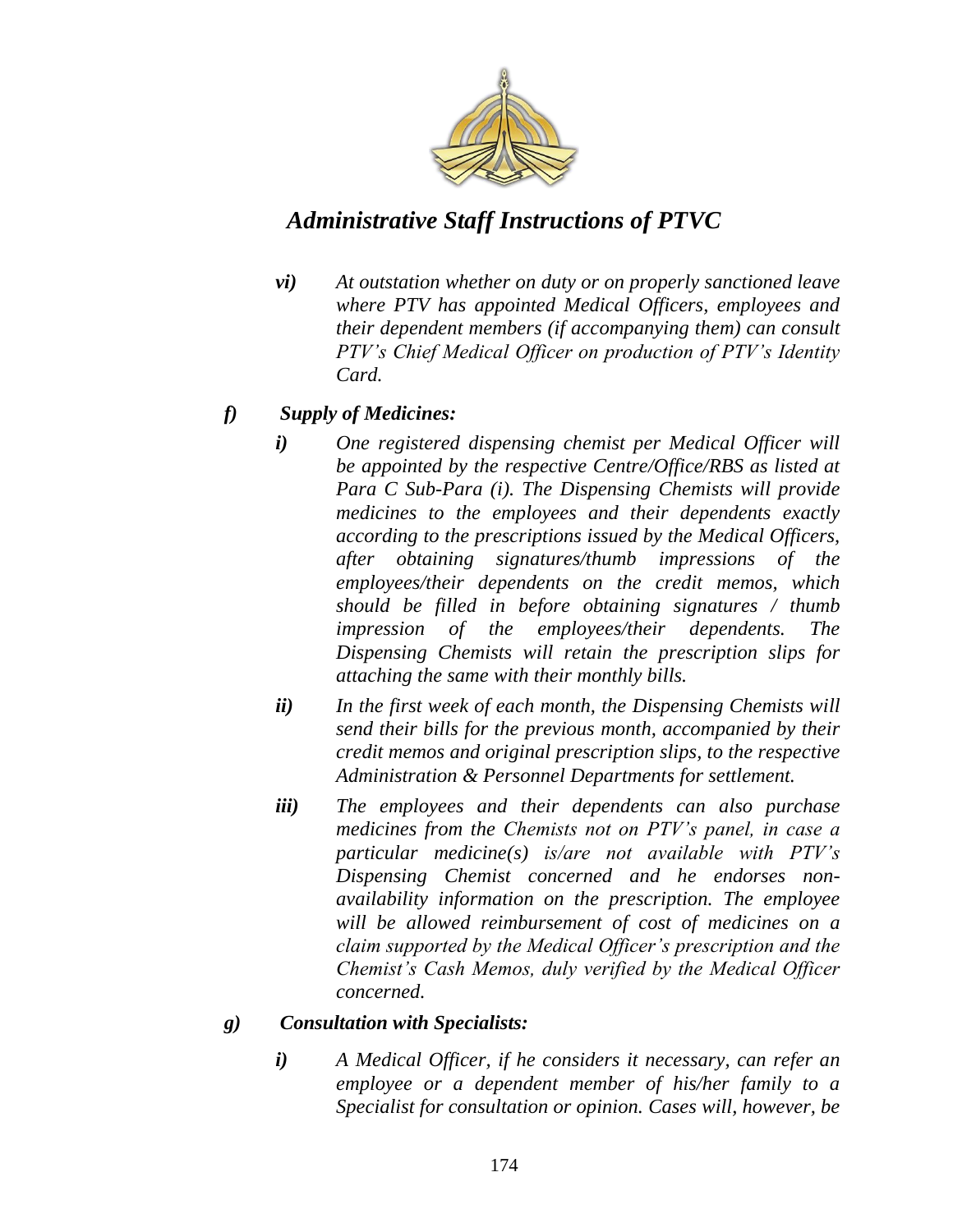

*referred only to those Specialists who are on the approved panel of PTV. The panel of Specialists will be drawn up by the Officers listed in Para C Sub-Para (i) in consultation with the Chief Medical Officers/Medical Adviser and circulated from time to time. The Specialists of all Government/Military Hospitals will also be treated as on the panel of PTV.*

- *ii) No employee or member of his/her family is allowed to consult a Specialist on his/her own, without a proper reference from the Medical Officer concerned.*
- *iii) Fees/bills of the Specialists will be reimbursed / paid by the Corporation on verification by the referring Medical Officers.*
- *h) Consultation with Doctors other than PTV's Medical Officers.*
	- *i) In emergencies and in extremely serious illnesses, where medical attendance is immediately needed and if at that time PTV"s Medical Officer is not available, an employee or a dependent member of his/her family is permitted to consult any registered MBBS doctor and to purchase medicines from any chemist.*
	- *ii) Employees and their dependents can also consult any Medical Officer of the Corporation in emergencies.*
	- *iii) The fees paid to the doctors consulted in emergencies and costs of medicines purchased on prescriptions of such doctors will be reimbursable, provided the doctor"s receipts are on their letter-heads showing their registration numbers and provided the cash memos for the medicines purchased are in printed form, both duly verified by the Medical Officer concerned to the effect that the treatment was obtained in emergency.*
	- *iv) At outstation whether on duty or on properly sanctioned leave-where Medical Officers have not been appointed by the Corporation, employees and dependent members of their families (if accompanying the employees) can consult any*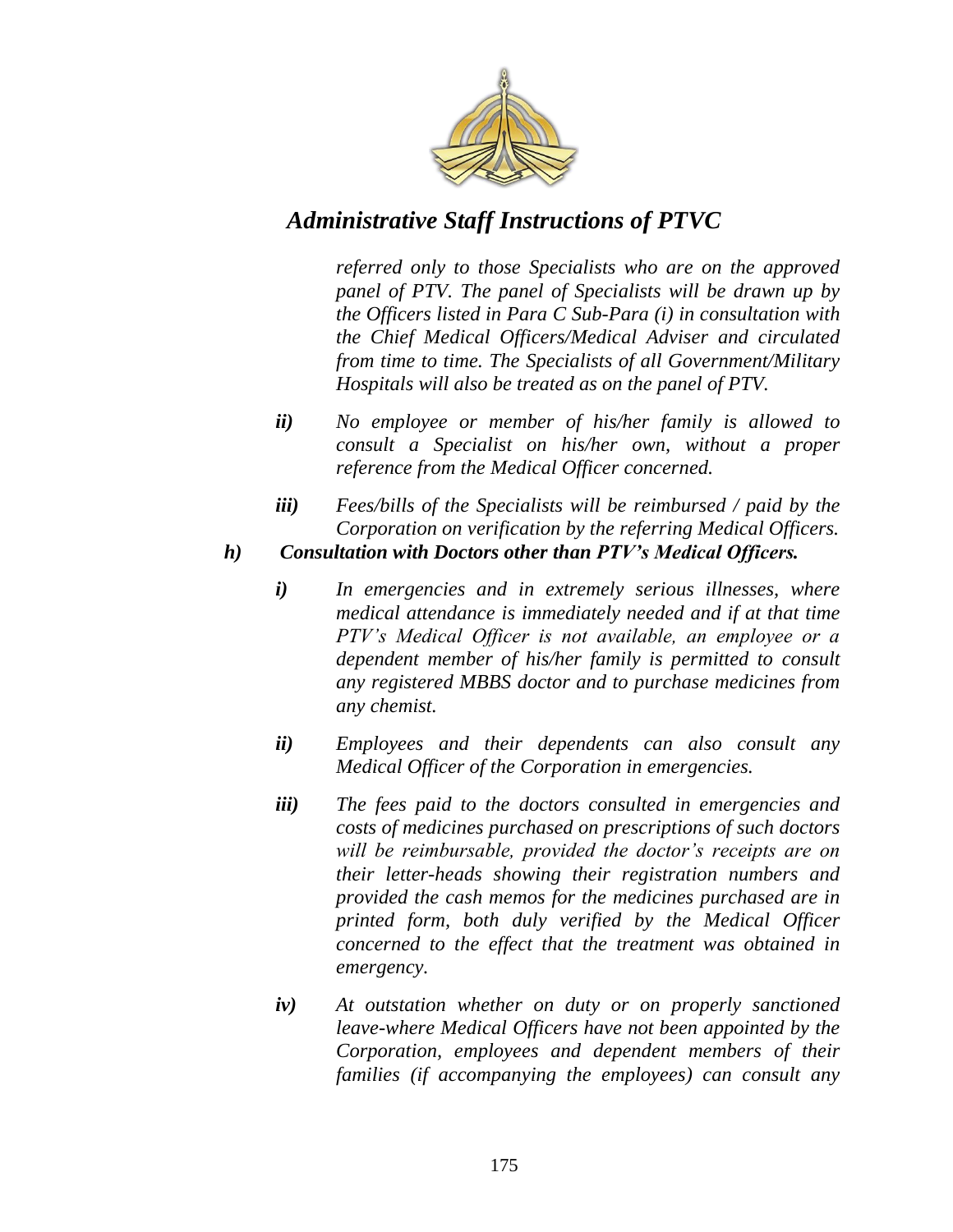

*registered MBBS doctor and can purchase medicines from any chemist.*

*v) Employees can claim reimbursement of expenses incurred on medical treatment of themselves and their dependent family members provided the doctor"s receipts are on their letterheads showing their Registration Number and provided the cash memos for medicines purchased on printed Forms. The employee will send their reimbursement claims to the respective Administration & Personnel Department of the Centre/Office intimating reasons for obtaining medical treatment at outstation. The Administration & Personnel Department will admit such claims for reimbursement after having these verified/countersigned by the concerned Chief Medical Officers/Medical Adviser and, in case of RBSs, by the concerned Medical Officers.*

#### *i) Dental Treatment:*

- *i) Officers listed at Para C Sub-Para (i) will appoint Dental Surgeons in consultation with Chief Medical Officers/Medical Adviser. Employees and dependent members of their families would be allowed to get dental treatment only from the Dental Surgeons who are on PTV"s panel, on a reference from the concerned Medical Officer / Chief Medical Officer / Medical Adviser.*
- *ii) Payment to the Dental Surgeon will be made according to their rates which will be approved in consultation with the Chief Medical Officers/Medical Adviser.*
- *iii) In the first week of each month, the Dental Surgeons will send to the Administration and Personnel Departments of the respective Centres/Offices their bills for the previous month, accompanied by reference slips and dental treatment cards of the respective employees/their dependent family members. The cards must bear signature/thumb impressions of the employees concerned or their dependents to whom dental treatment is provided.*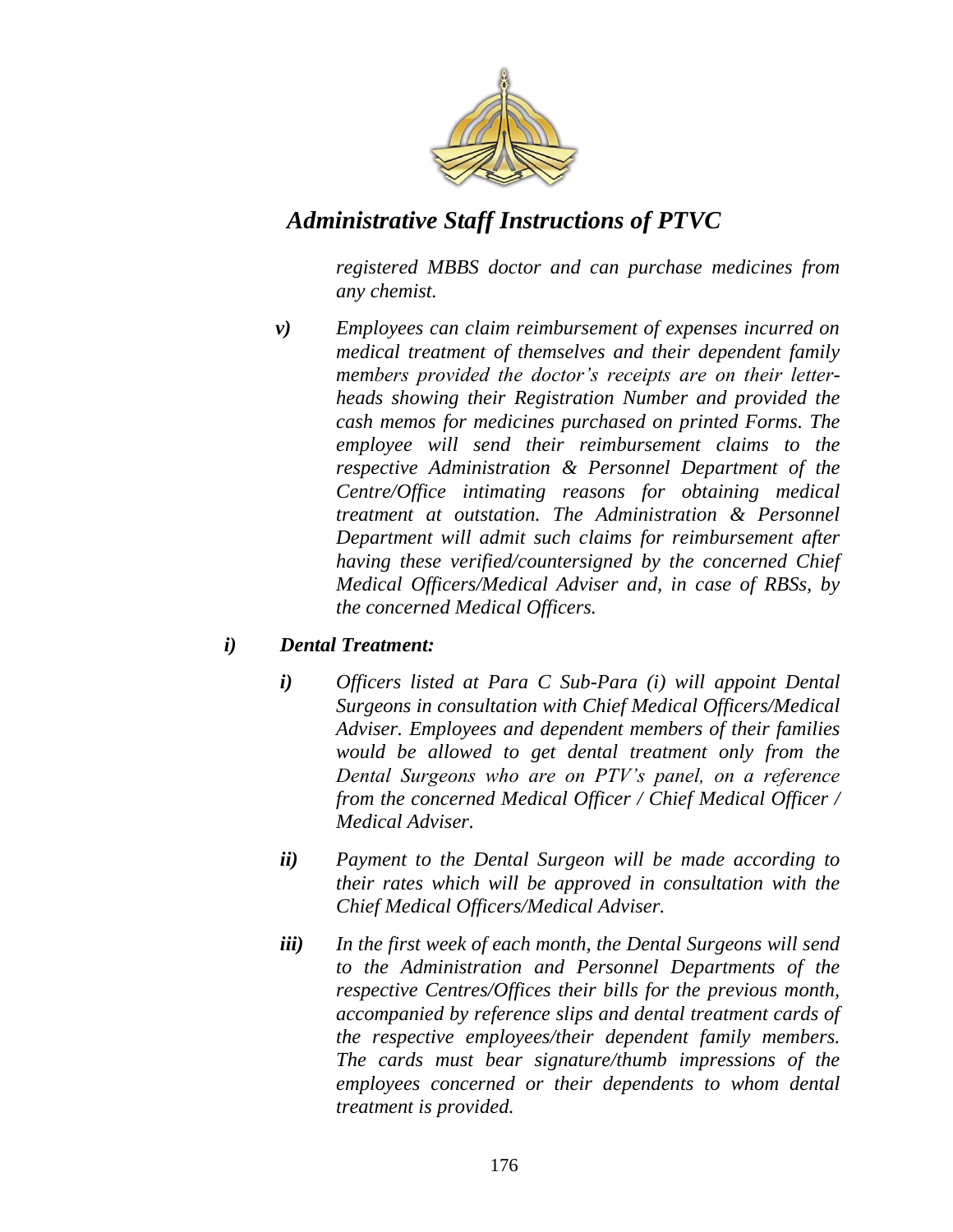

- *iv) Employees are not to sign/affix their thumb impressions on blank dental treatment cards, under any circumstances.*
- *v) Dental Surgeons are not allowed to issue medical certificates to the employees for the purpose of medical leave. They can, however, recommend to the concerned Medical Officer to grant leave to an employee if he/she is in pain due to a dental illness.*

#### *j) Eye Treatment:*

- *i) Officers listed at Para (C) sub-Para (i) will appoint Eye Specialists in consultation with the Chief Medical Officers/Medical Adviser. Employees and dependent members of their families would be allowed to get eye treatment only from the Eye Specialists who are on PTV"s panel, on a reference from the concerned Medical Officer/Chief Medical Officer/Medical Adviser.*
- *ii) Payment to the Eye Specialists will be made according to their rates which will be approved in consultation with the Chief Medical Officers/Medical Adviser.*
- *iii) In the first week of each month, the Eye Specialists will send to the Administration & Personnel Departments of the respective Centres/Offices their bills for the previous month, accompanied by reference slips and eye treatment / consultation cards. The cards must bear signatures/thumb impressions of the employees concerned or their dependents to whom eye treatment is provided.*
- *iv) Eye Specialists are not allowed to issue medical certificates to the employees for the purpose of leave. They can, however, recommend to the concerned Medical Officer to grant leave to an employee suffering from an eye ailment.*

#### *k) Hospitals/Nursing Homes:*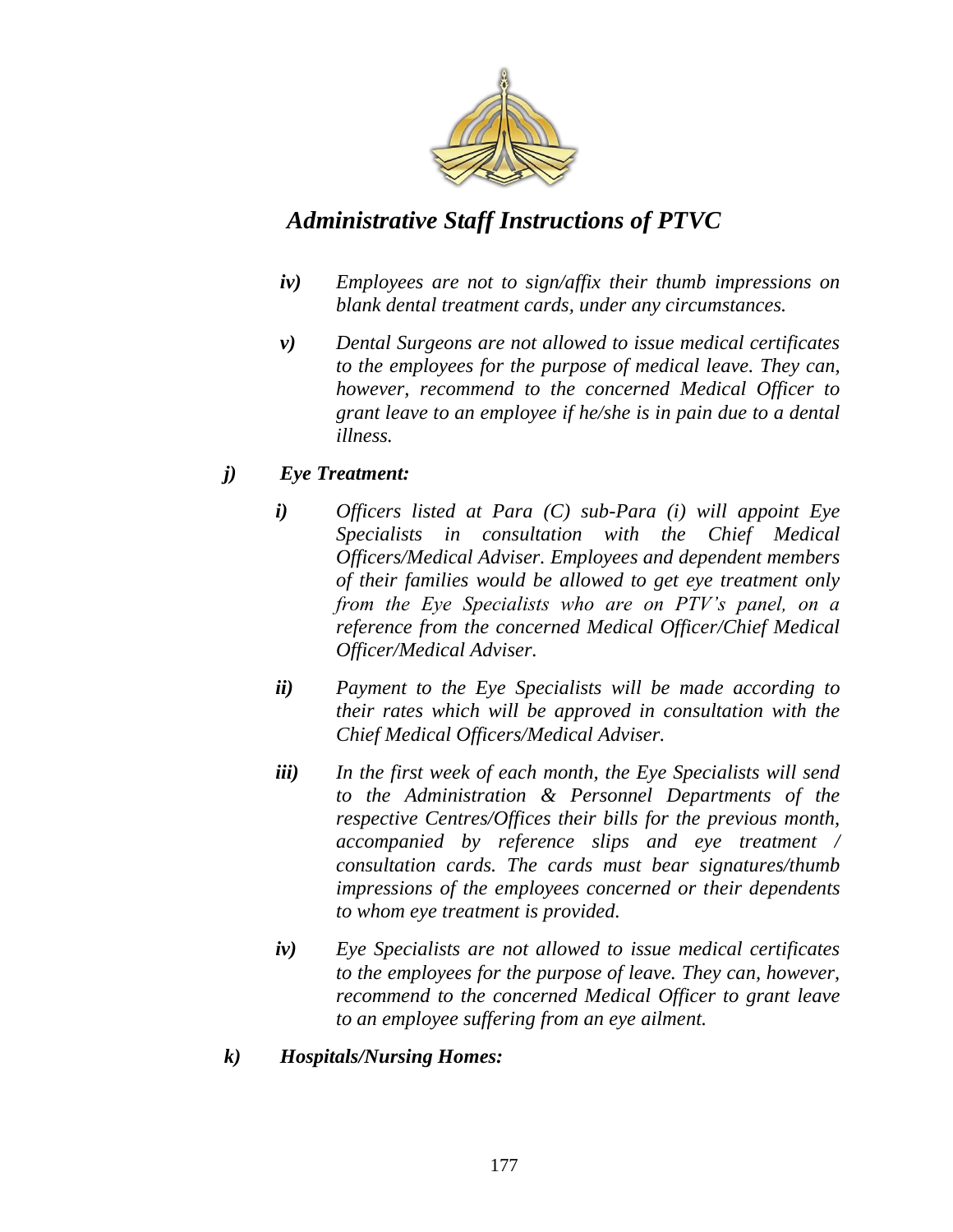

- *i) Officers Listed at Para C Sub-Para (i) will draw up a list of Hospitals/Nursing Homes, in consultation with Chief Medical Officers/Medical Adviser for providing hospitalization facilities to the employees and dependent members of their families.*
- *ii) Rates of various services of the Hospitals/Nursing Homes, placed on PTV"s panel, will be approved in consultation with Chief Medical Officers/Medical Adviser.*
- *iii) The Hospital/Nursing Homes will send their bills to the Administration and Personnel Departments of the respective Centres/Offices for settlement, duly accompanied by the reference slips of the Medical Officers concerned, in the first week of each month. The bills must invariably be signed/affixed with thumb impression of the employees or their dependents to whom medical treatment is provided.*
- *iv) In addition to the Hospitals/Nursing Homes placed on the panel of PTV, all hospitals under the control of the Federal Government/Provincial Government/Local Government and Military Hospitals will be considered to be on the panel of PTV, for the purpose of hospitalization of the employees and their dependent family members.*

#### *l) Hospitalization:*

*i) Employees and dependent members of their families will normally be admitted in Hospitals on PTV"s panel, on a reference from Medical Officers/Chief Medical Officers/ Medical Adviser. In emergencies, at a time when the Medical Officer cannot be contacted or is not available employees and dependent members of their families can obtain admission in an approved Hospital on the authority of a letter from the Administration & Personnel Department or on their own, but in such cases, a reference slip from the Medical Officer must be obtained at the earliest possible opportunity after the admission in the Hospital.*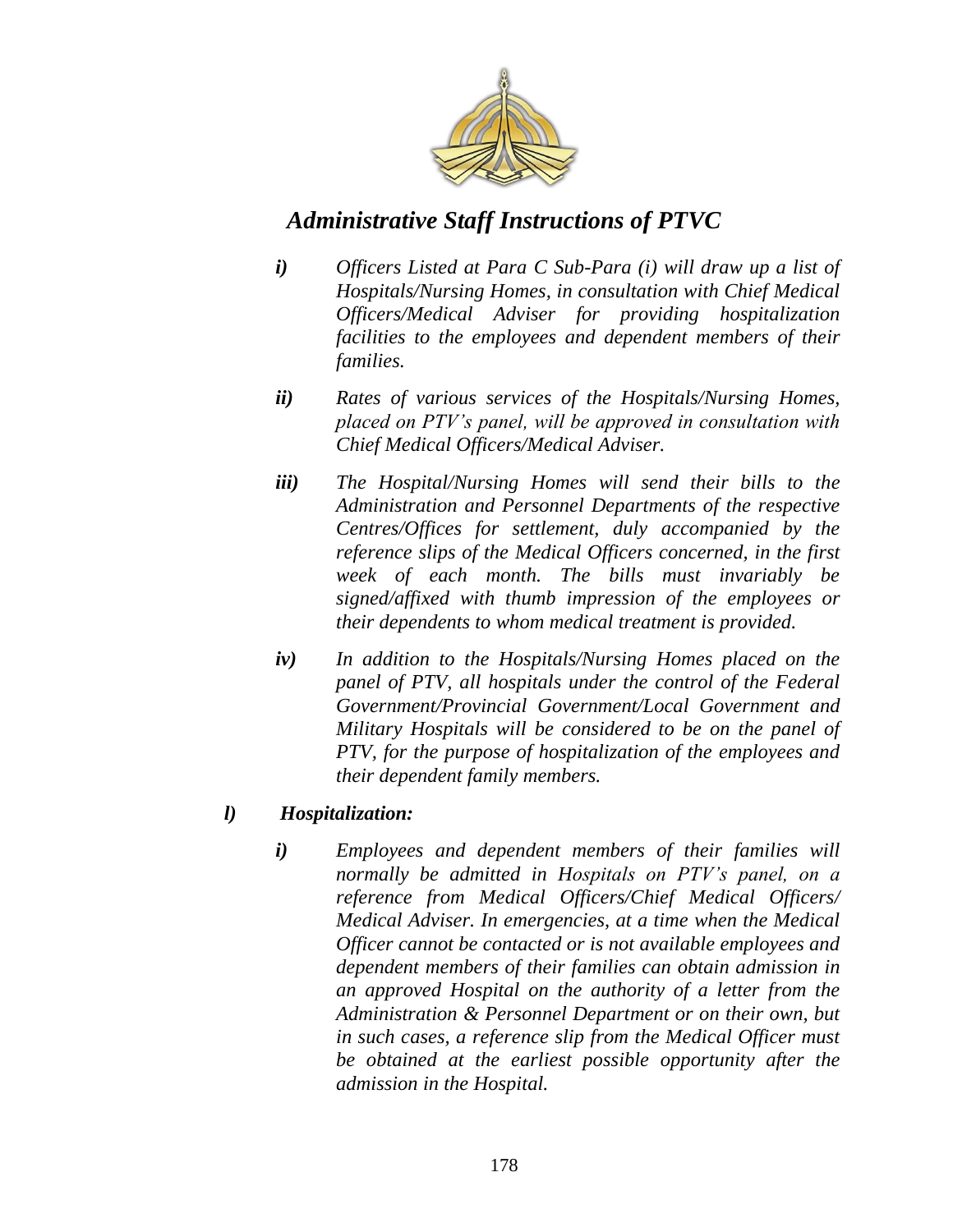

- *ii) For hospitalization and maternity confinement, the entitlement of employees and dependent members of their families is as follows:*
	- *- Employees in Group 1 to 4 – General Ward*
	- *- Employees in Group 5 to 6 – Semi Private*
	- *- Employees in Group 7 and -- Private Room above*
- *iii) In the event of non-availability of Private Rooms and Semi Private Rooms, employees and dependent members of their families entitled to these accommodations will be given Semi Private Rooms and General Wards respectively.*
- **iv)** *An employee or members of his/her family originally entitled to admission to a General Ward can be given a Semi Private Room, if so advised by the attending doctor of the hospital who must give detailed reasons for the same. In such a case, concurrence of the Chief Medical Officer/Medical Adviser and approval of the respective Administrative Head, immediately afterwards, will be necessary.*
- *v) If an employee or the dependent member of his/her family occupies accommodation higher than his/her entitlement in a hospital, without concurrence of the Chief Medical Officer/Medical Officer and without approval of the concerned Administrative Head, excess room rent and consequential excess expenses will be borne by the employee himself/herself. In emergencies, the concurrence of the Chief Medical Officer/Medical Adviser and the approval of the concerned Administrative Head can be obtained afterwards, i.e. immediately after the admission of the patient to a Semi-Private Room. Such concurrence/ approval will be denied if the request for the same is not sought within 3 days.*
- *vi) The cost of any special facility, such as special nursing service or special Airconditioning etc., availed by an employee or the dependent member of his/her family during hospitalization, without proper written approval of the concerned Administrative Head, will be borne by the employee himself/herself.*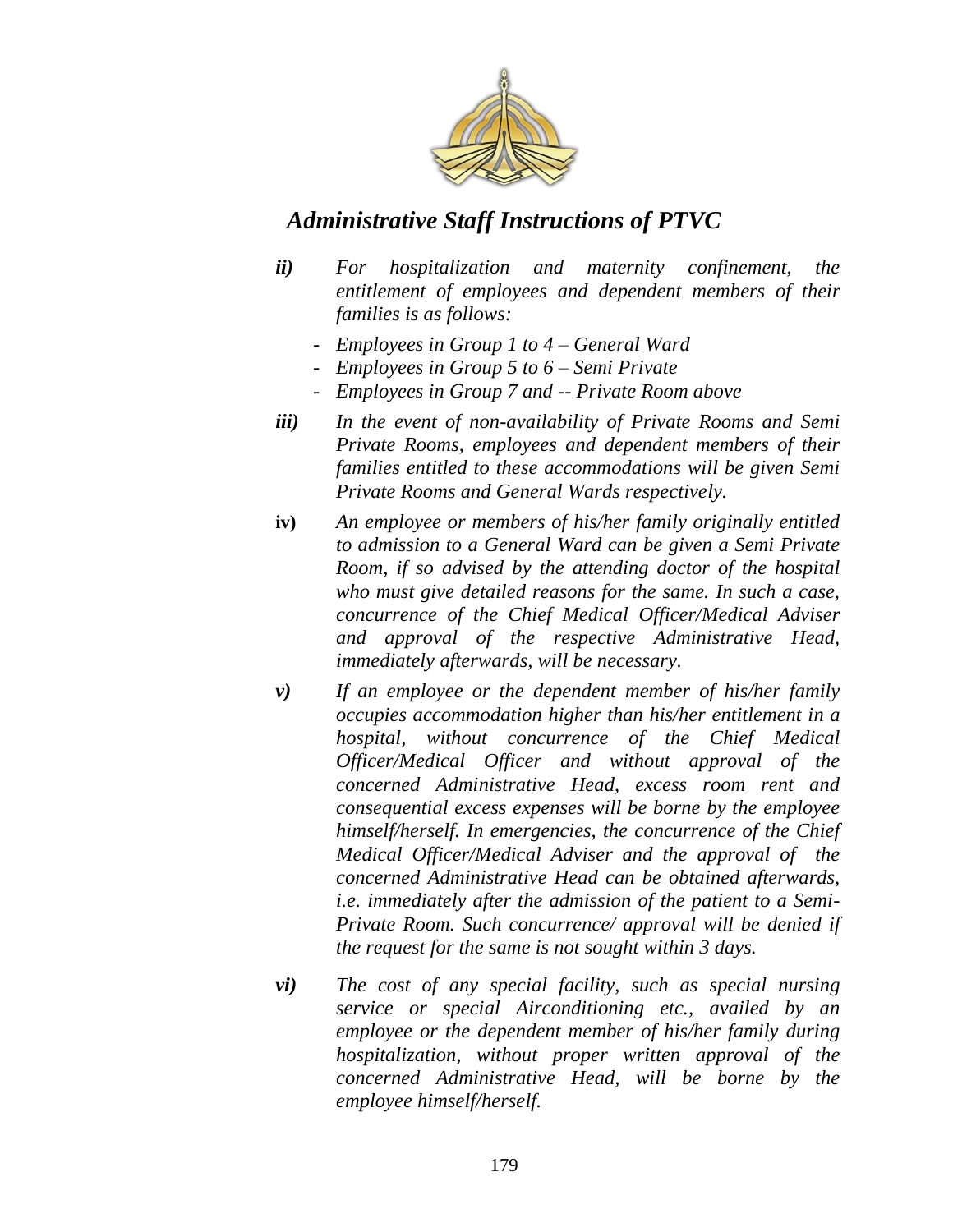

- *vii) Diet charges during hospitalization, unless these are included in room rent, shall be borne by the employee himself/herself.*
- *viii) Reimbursement of expenses incurred by an employee or his/her dependents on hospitalization in a hospital/clinic which is not a Government Hospital or on the panel of PTV, will not be allowed.*

#### *m) Delivery cases at Home:*

- *i) Delivery cases of female employees and wives of employees will normally be done in the Hospitals / Nursing Homes on PTV"s panel.*
- *ii) Delivery cases can also be done at the residences of the employees but with prior written approval of the respective Administrative Head.*
- *iii) For delivery at home, reimbursement of the delivery fee shall be restricted to a maximum of Rs.500/-, if the delivery is done by a registered MBBS Lady Doctor, and upto a maximum of Rs.200/- if the delivery is done by a midwife, provided the claim is supported by a receipt from the Lady Doctor/Midwife concerned and a proper birth certificate.*
- *iv) Cost of medicines purchased for delivery at home by a registered MBBS Lady Doctor will also be reimbursable to the employees, provided the claim is accompanied by printed cash memos supported by the prescriptions of the Lady Doctor concerned. Such claims will be reimbursed after verification by Medical Officer/Chief Medical Officer/ Medical Adviser.*

#### *n) Circumcision at Home:*

*i) All cases of circumcision of male children of employees will normally be done at the Hospitals / Nursing Homes on PTV"s panel.*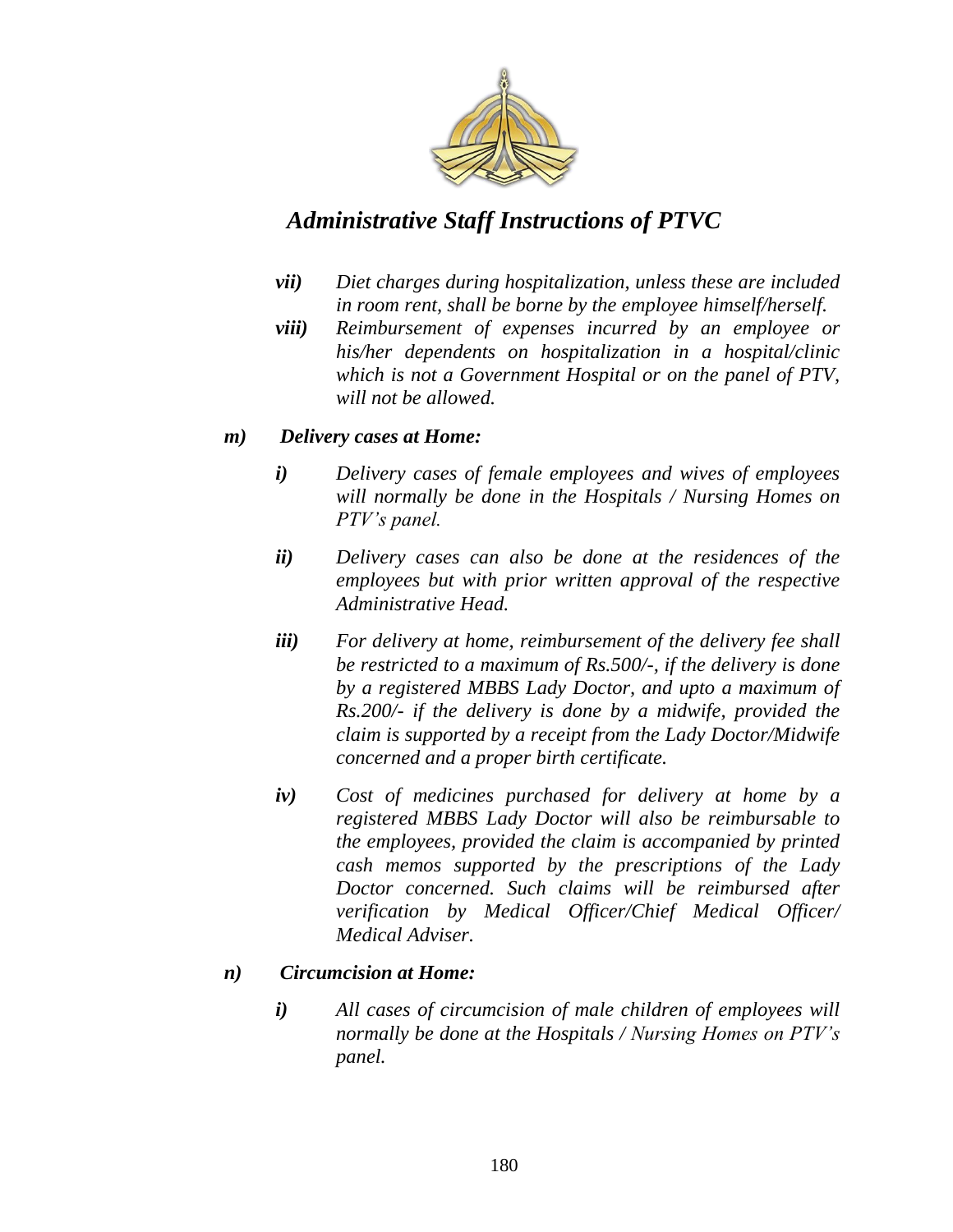

- *ii) In case where circumcision is done at a place other than the Hospitals/Nursing Homes on PTV"s panel, reimbursement of circumcision fee of Rs.50.00 only will be allowed to the employee concerned, provided the claim is supported by a proper receipt.*
- *iii) Reimbursement of expenses on account of circumcision will be allowed for only first two male children in case of those employees who joined service on or after 01 July 1984.*

#### *o) Laboratory/Clinical Tests:*

- *i) Officers listed in Para C Sub-Para (i) will draw up a list of Laboratories/Clinics, in consultation with Chief Medical Officers/Medical Adviser, for obtaining services of X-Rays/Clinical Tests etc. for the employees and dependent members of their families. Laboratories/Clinics of the Government will also be considered as on the panel of PTV.*
- *ii) Medical Officers will refer the employees and dependent members of their families for X-rays, Laboratories/Clinical tests etc. only to the Laboratories/Clinics on PTV"s panel.*
- *iii) Reimbursement claims from the employees will be admitted only if these are accompanied by reference slips of the Medical Officers and a receipt from the Laboratory/Clinic on the printed form.*
- *iv) Medical Officers are not allowed to get X-Rays/Laboratory/Clinical Tests of the employees and their dependents done at their own clinics.*

#### *p) Homeopathic and Unani Treatment:*

*i) Employees who opt for homoeopathic system of medicines can consult any qualified Homoeopathic Practitioner (Registered) and purchase medicines from him.*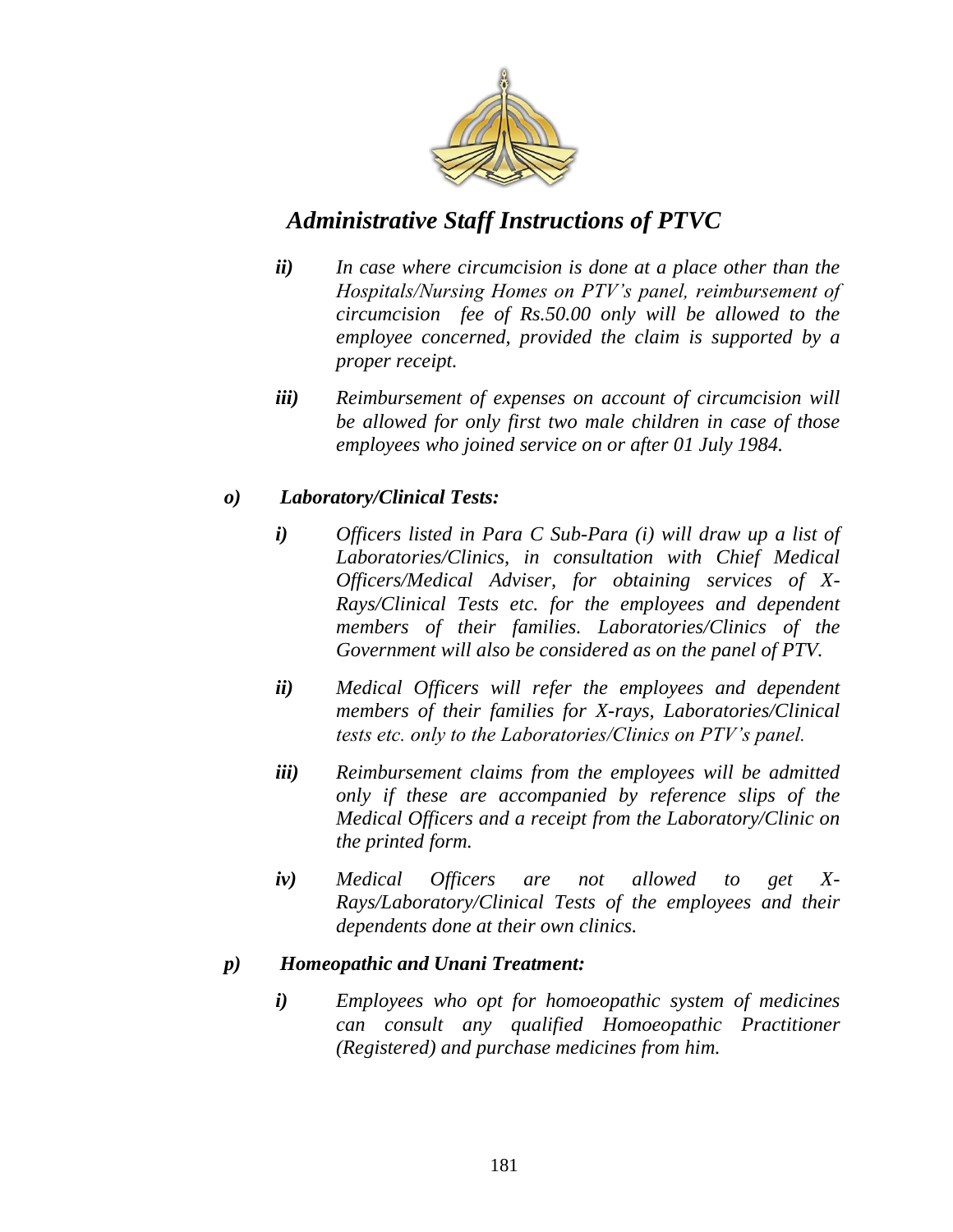

- *ii) Employees who opt for Unani system of medicines can consult any specified Dawakhana of Hamdard Foundation or of Hakim Ajmal Khan, and purchase medicines from them.*
- *iii) Employees who opt for Homoeopathic system of medicines or Unani system of medicines will themselves pay consultation fees of the Homoeopathic Practitioners/Hakims, if any, and the cost of medicines. Reimbursement claims will be allowed only if these are supported by proper receipts showing full details of the medicines prescribed by Homoeopath / Hakim.*

*7. Medical certificates for purposes of Medical leave to the employees and Fitness Certificates after availing Medical leave will be accepted only from the following:*

- *a) The Medical Officer/Chief Officer/Medical Adviser, if the employee is ill at the place of his normal duty.*
- *b) The Superintendent / Administrator / Administrative Head of the Government Hospital, if the employee is ill at a place where PTV has not appointed a Medical Officer, but where a Government Hospital exists.*
- *c) Any registered MBBS Doctor, if the employee is ill at a place where there is neither a PTV"s Medical Officer nor a Government Hospital.*
- *d) The Chief Medical Officer/Medical Adviser, if the employee is under transfer orders, and if the employee has opted for Homoeopathic system of medicines or Unani system of medicines.*

*8. Where an employee submits medical certificate(s) genuineness of which is considered doubtful, the concerned Administrative Head can order medical examination of such an employee by a Special Medical Board, comprising Chief Medical Officer/Medical Adviser and one Medical Officer. If the employee does not appear before the Special Board at the given time, date and place, or if the examination by the Special Medical Board reveals that the employee is not so ill as to be unable to attend to his duties, the medical certificate in respect of such an employee shall not be accepted. Such an employee will also be liable to disciplinary action according to PTV Rules.*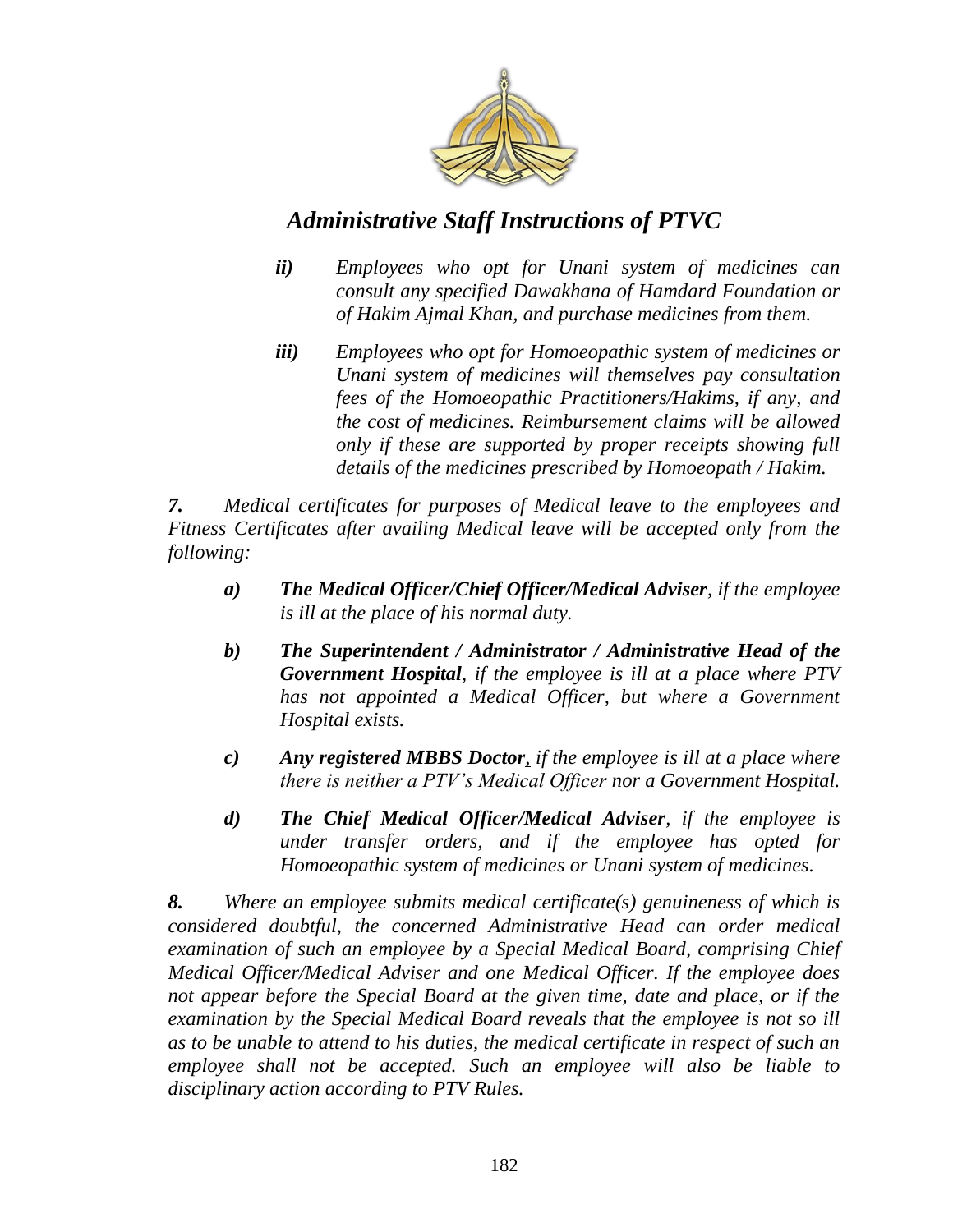

*9. Newly appointed employees, who are entitled to medical facilities, shall be medically examined by the Chief Medical Officer/Medical Adviser. For this purpose, a Medical Examination Form, the specimen of which is enclosed as Annexure-VI, shall be used. Only those employees will be allowed to join PTV who are declared medically fit following the medical examination.*

*10. All serving employees in Group-5 and above will be medically examined by their respective Medical Officers once every year during the first quarter of the succeeding year, according to a schedule to be approved by the Administrative Heads. The record of the Annual Medical Examination will be made on the Medical Examination Form, mentioned in Para 9 above. If the annual medical examination of an employee reveals that he/she is suffering from an incurable disease or if it reveals that he/she is physically unfit to perform his/her duties, his/her case will immediately be reported by the Administrative Head to the Director Administration and Personnel for consideration whether or not the employee should be retained in PTV"s service. A report about the annual medical examination of the employee in Group-5 and above will be sent by all the Centres/Offices to the Controller Administration and Personnel by 1 st April every year.*

*11. Preventive treatment like BCG, DPT and Polio injections to the children of the employees are to be given at appropriate times, in accordance with the recommendations of the Chief Medical Officers/Medical Adviser. ATT & TAB Injections (against Cholera and Typhoid) to the employees and their dependents are to be given by the respective Medical Officers in the month of August and September each year.*

*12. Administration & Personnel Department of each TV Centre/Office will maintain a Medical Expenses Register as per specimen at Annexure-VII, showing proper record of medical expenses, such as cost of medicines, hospitalization charges specialists consultation fees, clinical tests etc., incurred on each employee and dependent members of his/her family.*

*13. Heads of Administration & Personnel Departments will prepare a monthly statement of expenses as per Annexure-VII indicating total expenditure on medical facilities incurred during the month. The statements will also high-light cases where abnormal medical expenses are incurred by individual employees and their dependent family members through a statement a specimen of which is at*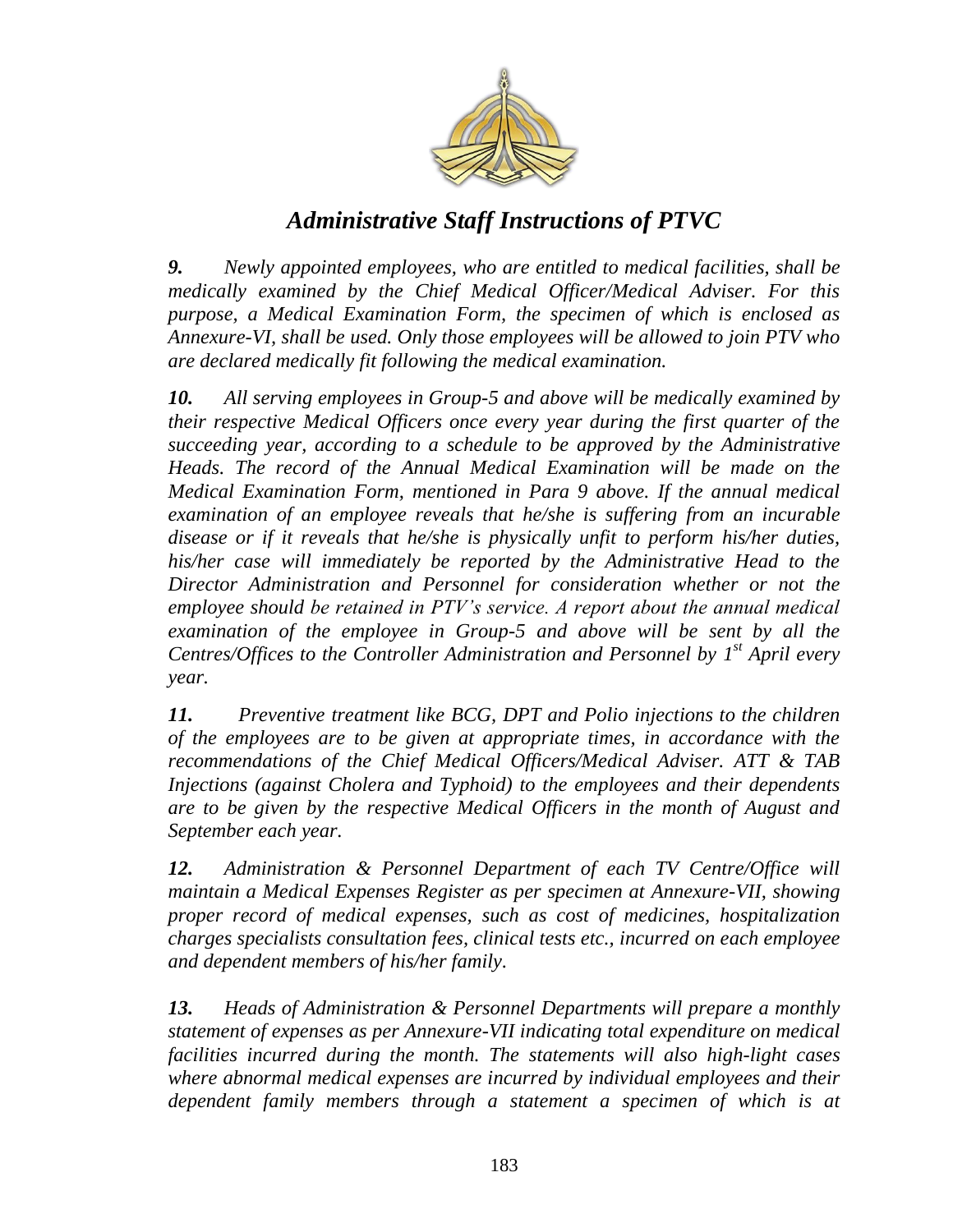

*Annexure-IX. Copies of this statement will be sent to Administrative Head and to the Controller Administration and Personnel at PTV-Headquarters Office on the first day of the succeeding second month, i.e. , the statement for the month of July is to be sent on the 1st of September, and so on. Cases of excessive medical expenses in respect of the employees and their department will be scrutinized at PTV-Headquarters Office and, if considered necessary, will be referred to Medical Adviser/Chief Medical Officers for their opinion and further necessary action.*

*14. Please acknowledge receipt and ensure strict compliance with the instructions contained in this ASI.*

> *(A. Nasir Siddiqui) Director Administration & Personnel*

*Amendments:*

| <i>HSA/901/1886</i> | $08 - 08 - 1984$ | Amendment No. 1 to ASI No. 43        |
|---------------------|------------------|--------------------------------------|
| HSA/901/1528        | $11 - 07 - 1985$ | Amendment No. 2 to ASI No. 43        |
| <i>HSA/901/4284</i> | $29 - 10 - 1986$ | Amendment No. 3 to ASI No. 43        |
| HSA/901/1921        | $28 - 06 - 1987$ | Medical Attendance Rules vide ASI-58 |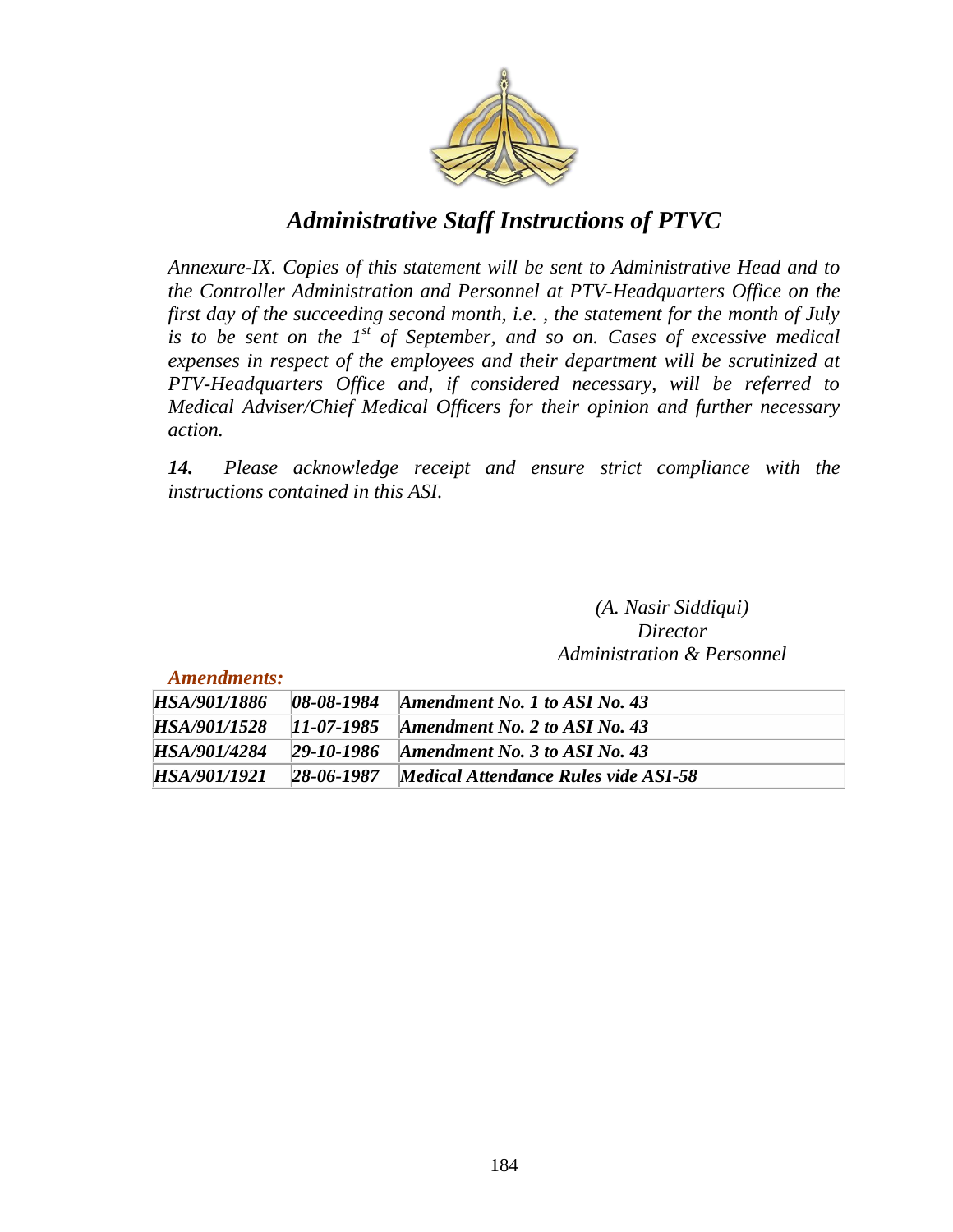

| AN TELEVISION CORPORATION LIMITED<br>PAKIST                                                                                                                                                                                 | Announce                       |
|-----------------------------------------------------------------------------------------------------------------------------------------------------------------------------------------------------------------------------|--------------------------------|
| <b>LIST OF DEPENDENT FAMILY MEMBERS</b>                                                                                                                                                                                     |                                |
| me of Employees:                                                                                                                                                                                                            |                                |
| signation                                                                                                                                                                                                                   |                                |
| y Group                                                                                                                                                                                                                     |                                |
| rsonal No.                                                                                                                                                                                                                  |                                |
| partment/Section                                                                                                                                                                                                            |                                |
| Centres/Cffice/RBS                                                                                                                                                                                                          |                                |
| Cards/Photographs, in duplicate for the purpose of issuance of medical cards:<br>my family member's who are wholly dependent on me and enclose herewith<br>otocopies of their National Identity<br>I give below the list of |                                |
| Registration No./NIC No.<br>Date of Birth/age<br>Name<br>ż                                                                                                                                                                  | Relationship with the employee |
|                                                                                                                                                                                                                             |                                |
| ertify that:-                                                                                                                                                                                                               |                                |
| My parents are wholly dependent upon me as declared<br>My spouse is not employed apywhere<br>employed<br>None of my children is<br>€<br>Ξ                                                                                   |                                |
| in the attached certificates.                                                                                                                                                                                               |                                |
|                                                                                                                                                                                                                             | Signature of employees<br>Date |
| Note: Signatures/Thumb impression in respect of female dependents<br>can be provided instead of photographs.                                                                                                                | Present Address                |
|                                                                                                                                                                                                                             |                                |
| Ě                                                                                                                                                                                                                           |                                |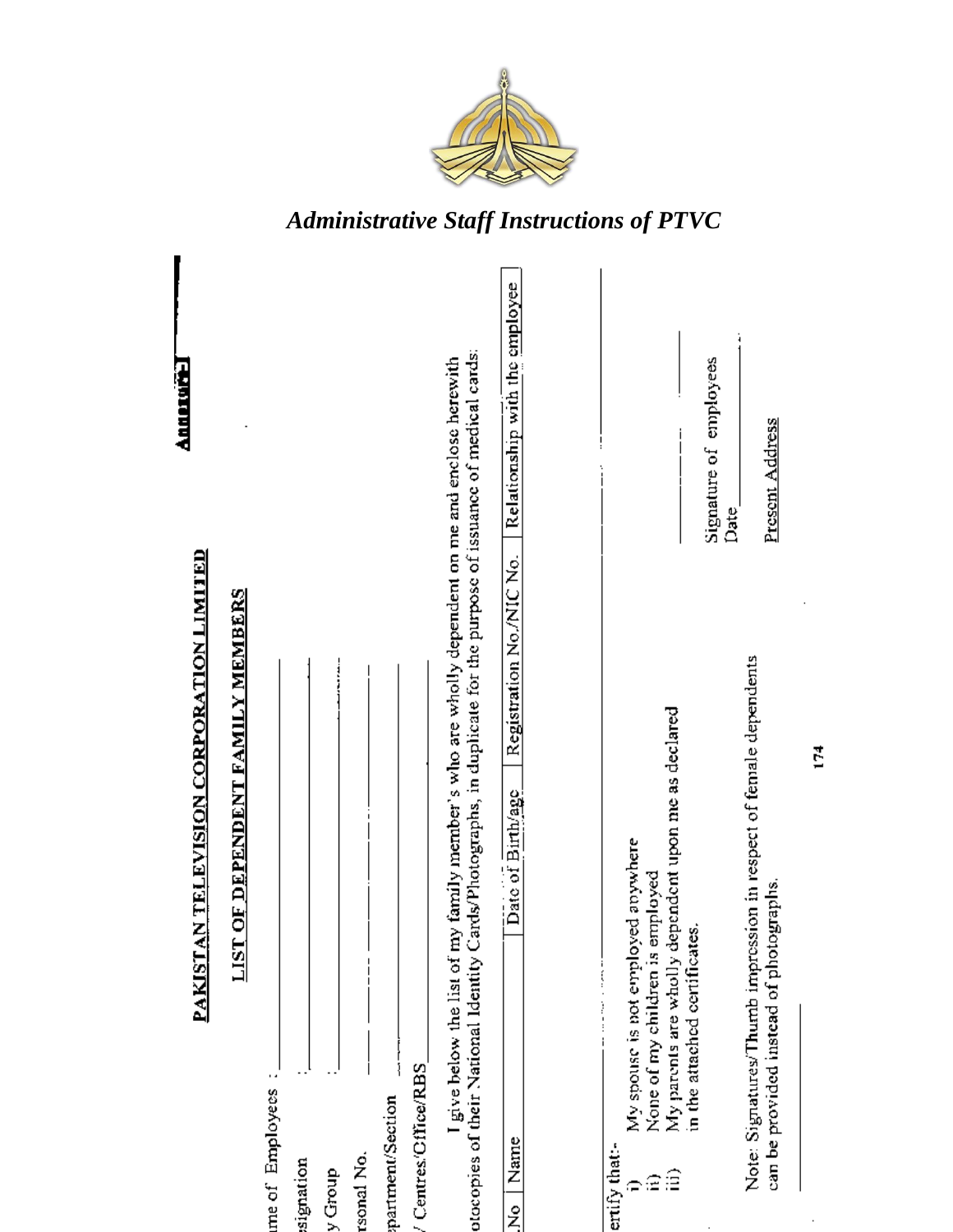

# *Annexure-II*

# *Pakistan Television Corporation Limited*

### *Certificate*

*1. I certify that my parents, whose particulars are given below, are wholly dependent upon me;*

*Particulars of Father*

| Name | Date of birth/age | National Identity Card No |
|------|-------------------|---------------------------|
|      |                   |                           |

#### *Particulars of Mother*

| Name | Date of birth/age | National Identity Card No |
|------|-------------------|---------------------------|
|      |                   |                           |

*2. I further certify that:*

- *i) My parents do not own any property.*
- *ii) My parents have no sustainable income from any source.*

*3. I declare that if any of the above particulars are found to be incorrect, I would be liable to disciplinary action under PTV Service Rules which may lead to termination of my services. I also undertake that in such an eventuality all expenses borne by PTV on the Medical treatment of my parents shall be deducted from my salary.*

| <i>Signature</i>   |  |
|--------------------|--|
| Name of employee_  |  |
| <i>Designation</i> |  |
| Pay Group          |  |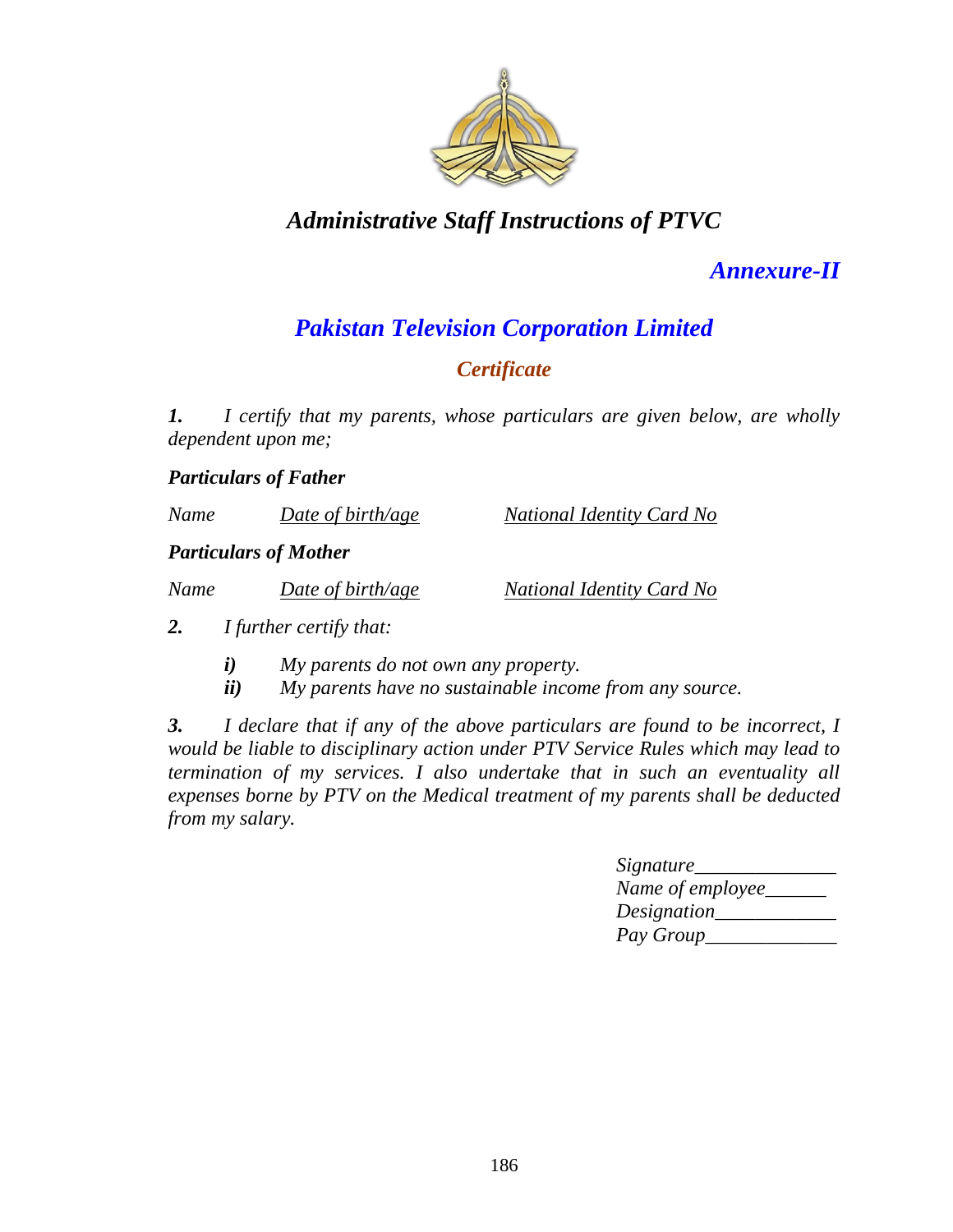

Annexure-III

### PAKISTAN TELEVISION CORPORATION LIMITED TV CENTRE/OFFICE/RBS

 $\mathcal{A}^{\mathcal{A}}$ 

MEDICAL CARD NO.  $\qquad \qquad$  DATE OF ISSUE

DEPARTMENT/SECTION: \_\_\_\_PTV IDENTITY CARD NO. \_\_\_\_\_\_\_

SIGNATURE OF EMPLOYEE:  $\frac{1}{\sqrt{1-\frac{1}{2}}\sqrt{1-\frac{1}{2}}\sqrt{1-\frac{1}{2}}}}$ 

SIGNATURE OF ADMN. & PERSONNEL MANAGER/

#### MEDICAL HISTORY

| DATE OF VISIT | <b>DIAGNOSIS</b> | <b>PRESCRIPTION</b> |
|---------------|------------------|---------------------|
|               |                  |                     |
|               |                  |                     |
|               |                  |                     |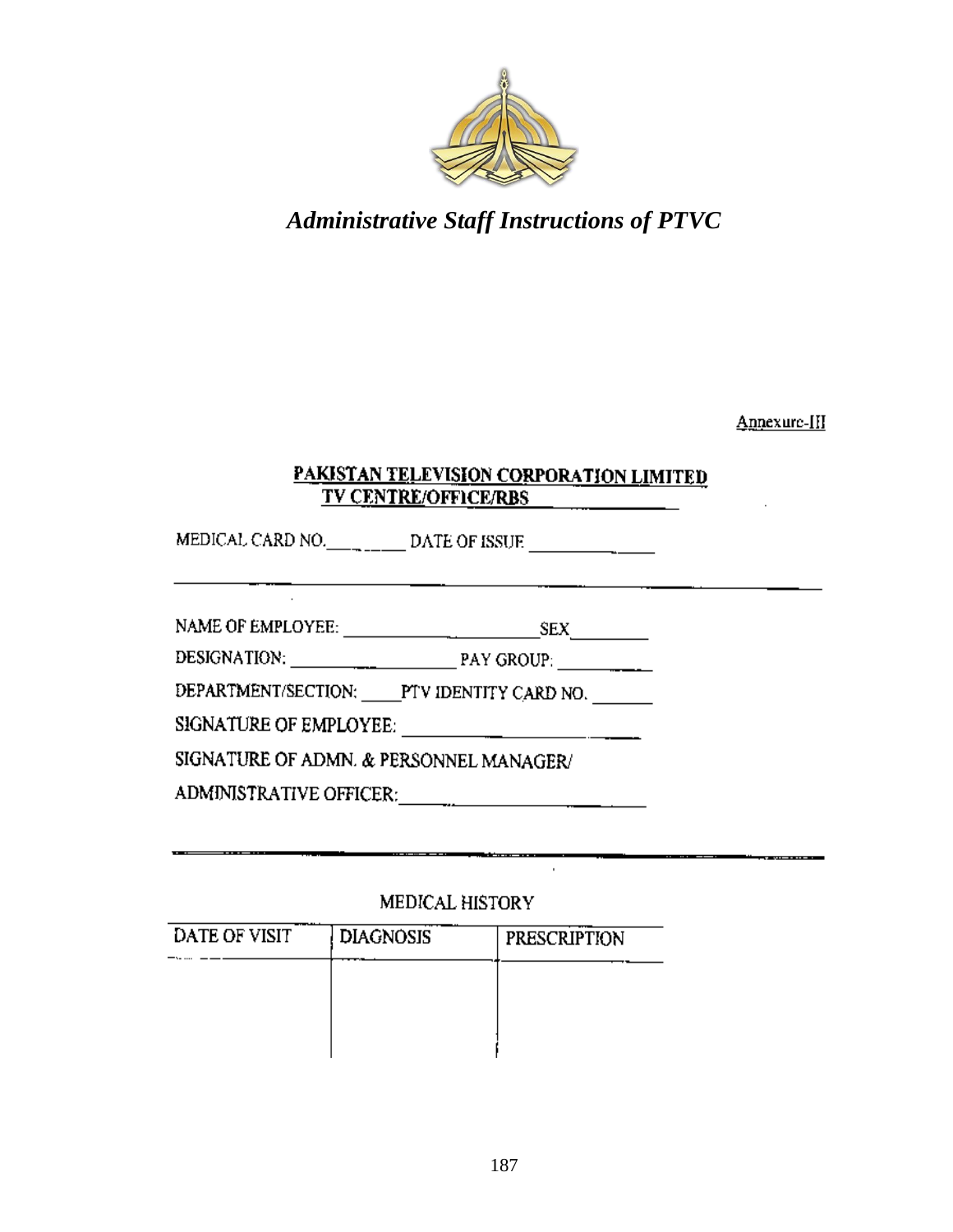

Annexure-IV

#### PAKISTAN TELEVISION CORPORATION LIMITED **TV CENTRE/OFFICE/RBS**

|  | NAME OF DEPENDENT: | SEX |
|--|--------------------|-----|
|--|--------------------|-----|

DATE OF BIRTH /AGE: \_\_\_\_\_\_\_PTV IDENTITY CARD NO. \_\_\_\_\_\_\_

SIGNATURE OF DEPENDENT

SIGNATURE OF ADMN. & PERSONNEL MANAGER/

ADMINISTRATIVE OFFICER: Production of the set of the set of the set of the set of the set of the set of the set of the set of the set of the set of the set of the set of the set of the set of the set of the set of the set

#### MEDICAL HISTORY

| DATE OF VISIT | <b>DIAGNOSIS</b> | <b>PRESCRIPTION</b> |
|---------------|------------------|---------------------|
|               |                  |                     |
|               |                  |                     |
|               |                  |                     |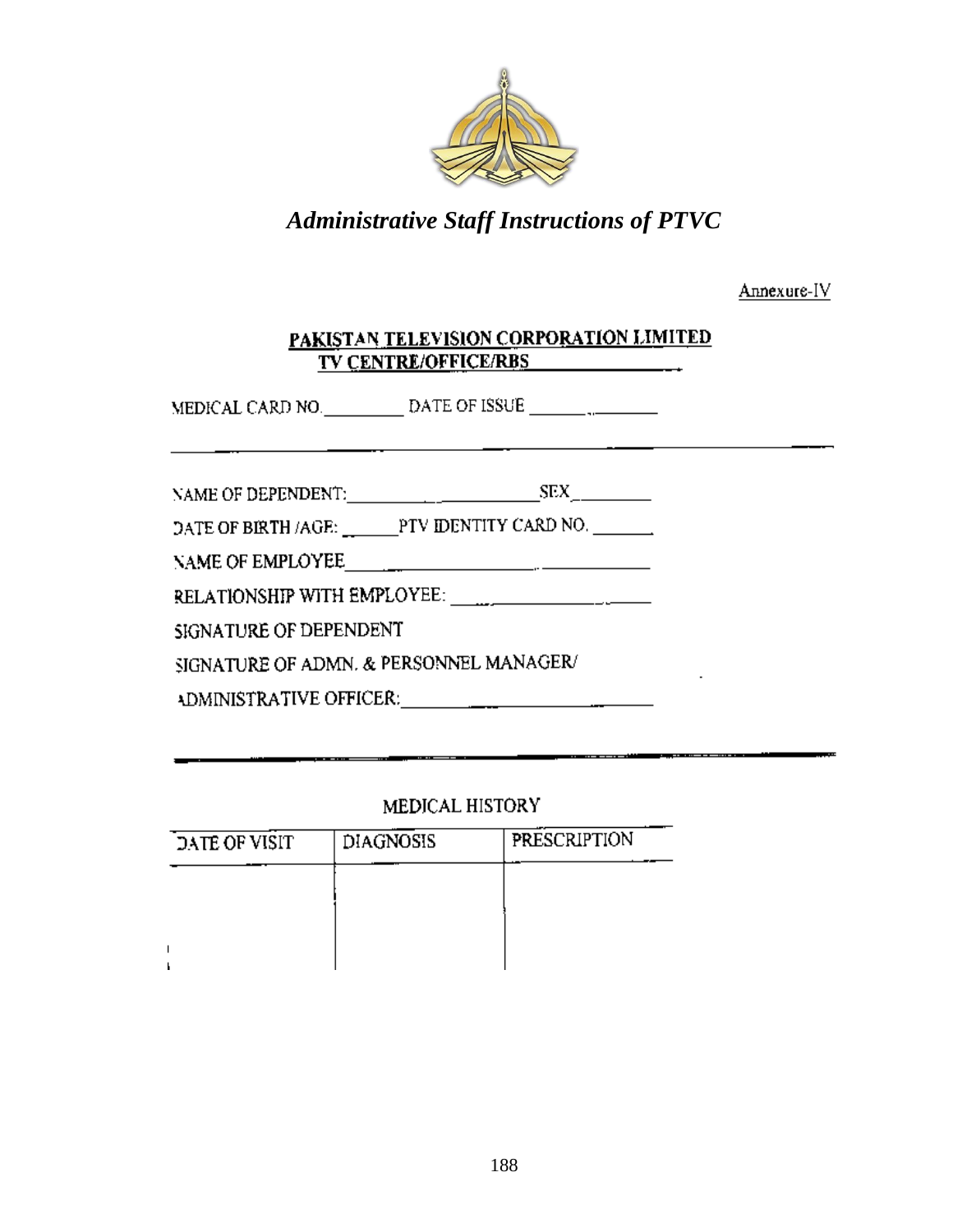

**ANNEXURE-V** Age<br>< ag<br>C ક્ષ્ Age'  $\mathbf{A}^{\mathrm{ge}}_{\mathrm{g}}$ Date Signature of Admin. & Personnel Manager/ Relationship Relationship Relationship Relationship Names Of dependent Family Members Number Of Family Members Relationship PAKISTAN TELEVISION CORPORATION LIMITED Administrative Officer. Seal of Office. <u>TELEVISION CENTRE/OFFICE/RBS</u> Name<sub>.</sub>  $\overline{\phantom{a}}$ Nanue Name\_ Name Name<sub>.</sub> Vame of the Medical Officer lame Of Employee. Jate of birth<br>
tesidential Address lepartment/Section Address. \_\_\_\_.<br>Telephone No.\_ besignation. quorp Gr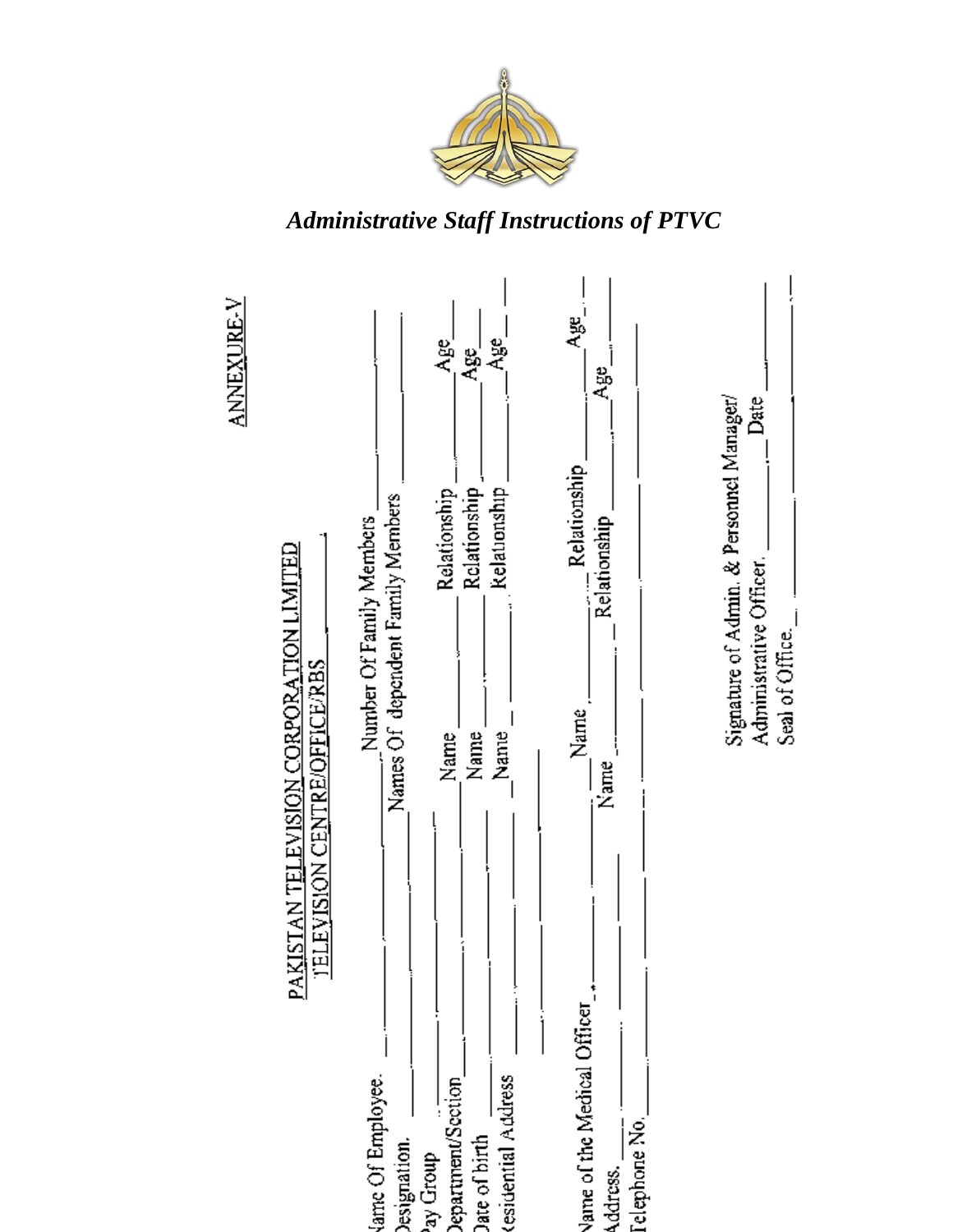

Annexure-VI

#### PAKISTAN TELEVISION CORPORATION LIMITED  $PTV$ Ŀ

**MEDICAL EXAMINATION REPORT** 

FIRST EMPLOYMENT/ANNUAL/SPECIAL

| 1. Name of employee |                          | 2 Designation 3. Group                                             |                 |
|---------------------|--------------------------|--------------------------------------------------------------------|-----------------|
|                     |                          | 4. Date of employment 5 Residential Address 6. Department/ Section | Address         |
| 7. Date of Birth    | 8. Sex. 9. Maπtal Status | the contract of the contract of the                                | 10. Name/Age of |
| dependents          |                          |                                                                    |                 |

Past medical history.  $11.$ 

Colour:

Did he ever suffer from or has any of the following:

|                             | Yes                  | N٥ |                                        | Yes | No. |
|-----------------------------|----------------------|----|----------------------------------------|-----|-----|
| Asthma                      |                      |    | Heroia or Rupture                      |     |     |
| Anemia                      |                      |    | Hemorrhoids                            |     |     |
| Cancer                      |                      |    | Kidney trouble                         |     |     |
| Chronic Cough & Cold        |                      |    | Varioese Veins                         |     |     |
| Convulsions                 |                      |    | Liver trouble                          |     |     |
| Chest pains or shortness of |                      |    | Malana                                 |     |     |
| breath                      |                      |    |                                        |     |     |
| <b>Diabetes</b>             |                      |    | Nervous breakdown                      |     |     |
| Dplilepsy                   |                      |    | Palpitation                            |     |     |
| Tuberculosis or Pleasurisy  |                      |    | Prostrate trouble                      |     |     |
| <b>Fainting</b>             |                      |    | Rheumatism                             |     |     |
| Gall Blader Trouble         |                      |    | Scarlat fever                          |     |     |
| Thyroid problem             |                      |    | Swelling Aches                         |     |     |
| Hyfever                     |                      |    | Swellen Joints                         |     |     |
| Heart trouble               |                      |    | Venereal Disease                       |     |     |
| High Blood Pressure         |                      |    |                                        |     |     |
|                             |                      |    | Signature of employee<br>Date          |     |     |
| Medical Examination         |                      |    |                                        |     |     |
| 12. Temp.                   |                      |    | 13.Pulse   14. Hearing RL   15. Height |     |     |
| 16. Weight                  | 17 B.P.   Syst_Diast |    |                                        |     |     |
| 18. Vision: Uncorrected     |                      |    | Corrected                              |     |     |
| RΙ<br>Fат:                  |                      | R  |                                        |     |     |
| RL<br>Near                  |                      | Ŕ  |                                        |     |     |

Depth.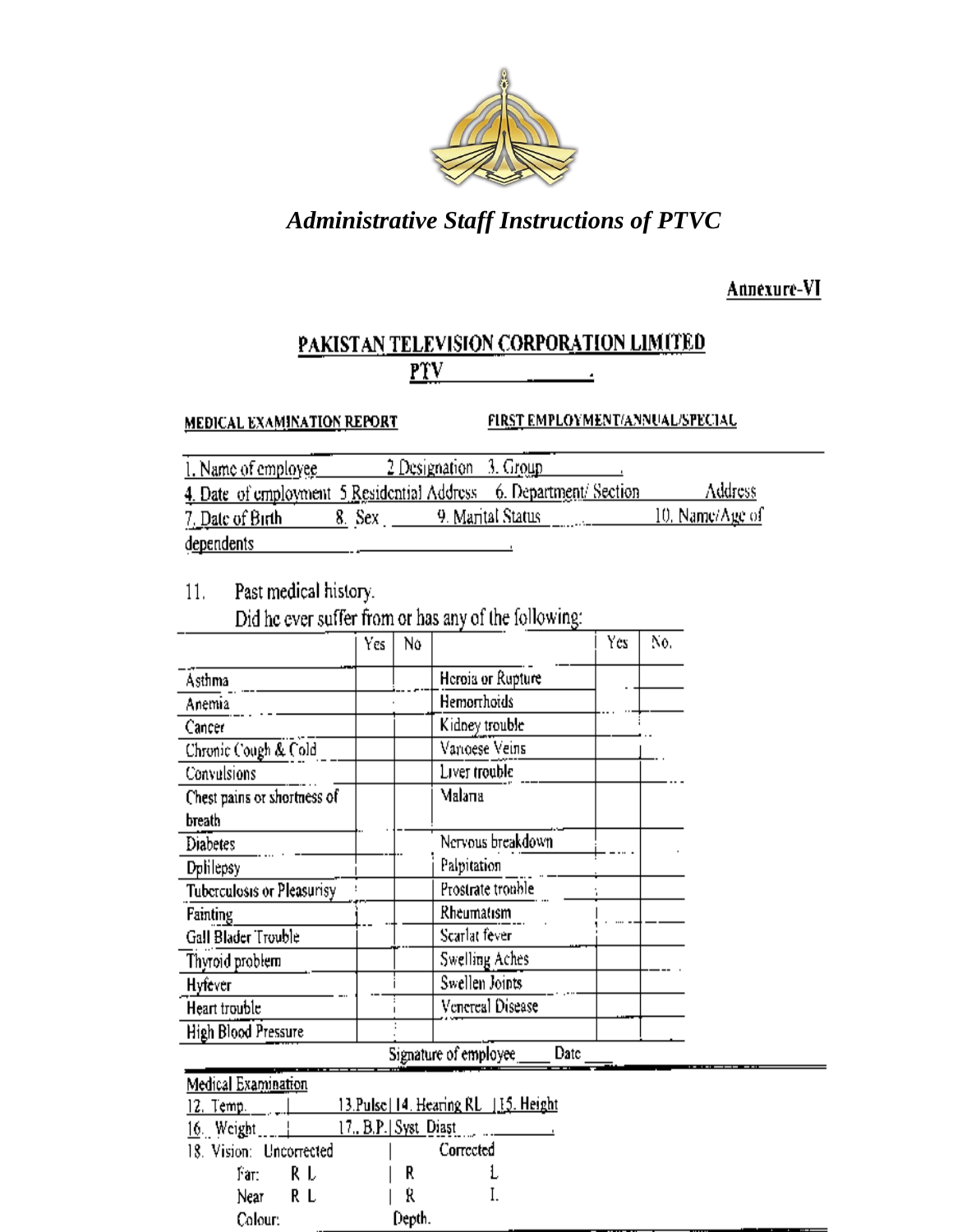

|         |                             | Code: O |      | Within normal limits.      |
|---------|-----------------------------|---------|------|----------------------------|
|         |                             |         | L    | Significantly abnormal     |
|         |                             |         | X    | Not examined.              |
|         |                             |         |      |                            |
|         | Arca                        |         | Code | Remarks (Discuss abnormal) |
|         |                             |         |      | Findings in detail         |
| 19.     | General appearance          |         |      |                            |
| 20.     | <u>Head and neck</u>        |         |      |                            |
| 21.     | <u>Eyes</u>                 |         |      |                            |
| 22.     | Ears                        |         |      |                            |
| 23.     | Nosc                        |         |      |                            |
| 24.     | <u>Mouth</u>                |         |      |                            |
| 25.     | Teeth                       |         |      |                            |
| 26,     | Chest and Lungs             |         |      |                            |
| 27.     | <u>Heart</u>                |         |      |                            |
| 28.     | Abdomen                     |         |      |                            |
| 29.     | <b>Spine</b>                |         |      |                            |
| 30.     | <u>Skin</u>                 |         |      |                            |
| 31.     | Nurologic                   |         |      |                            |
| 32.     | Emotional status            |         |      |                            |
| 33.     |                             |         |      |                            |
| 34.     |                             |         |      |                            |
| 35.     |                             |         |      |                            |
| 36,     |                             |         |      |                            |
| 37.     |                             |         |      |                            |
| 38.     | Medical Officer's comments. |         |      |                            |
|         |                             |         |      |                            |
| 39.     | Classification:             |         |      |                            |
|         | A: Medically fully fit.     |         |      |                            |
|         |                             |         |      |                            |
|         | C: Deferred for             |         |      |                            |
|         | D: Medically not fit        |         |      |                            |
|         |                             |         |      |                            |
|         |                             |         |      |                            |
|         | Medical Officer's name      |         |      |                            |
|         | Registration No.            |         |      |                            |
|         |                             |         |      |                            |
| Address |                             |         |      |                            |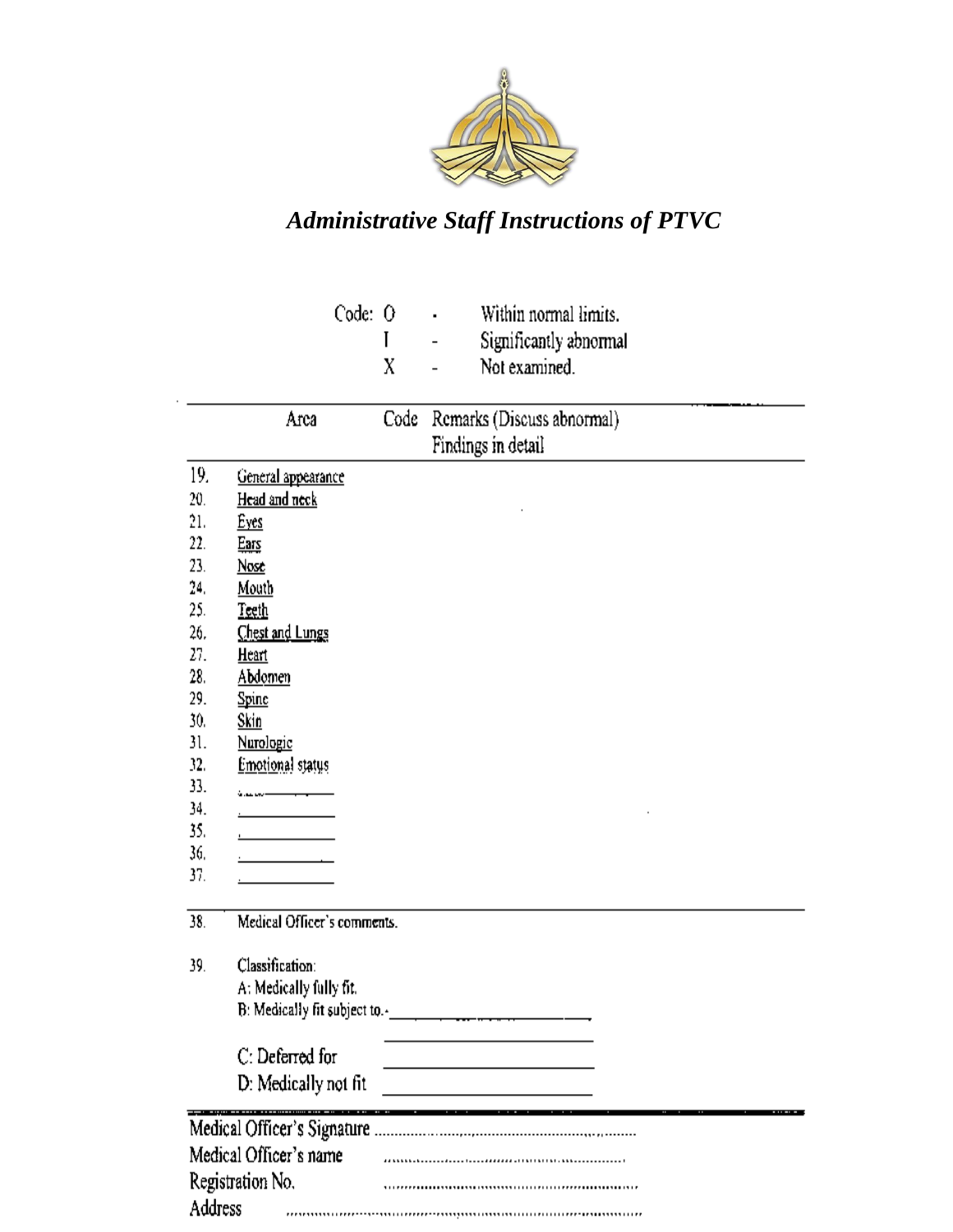

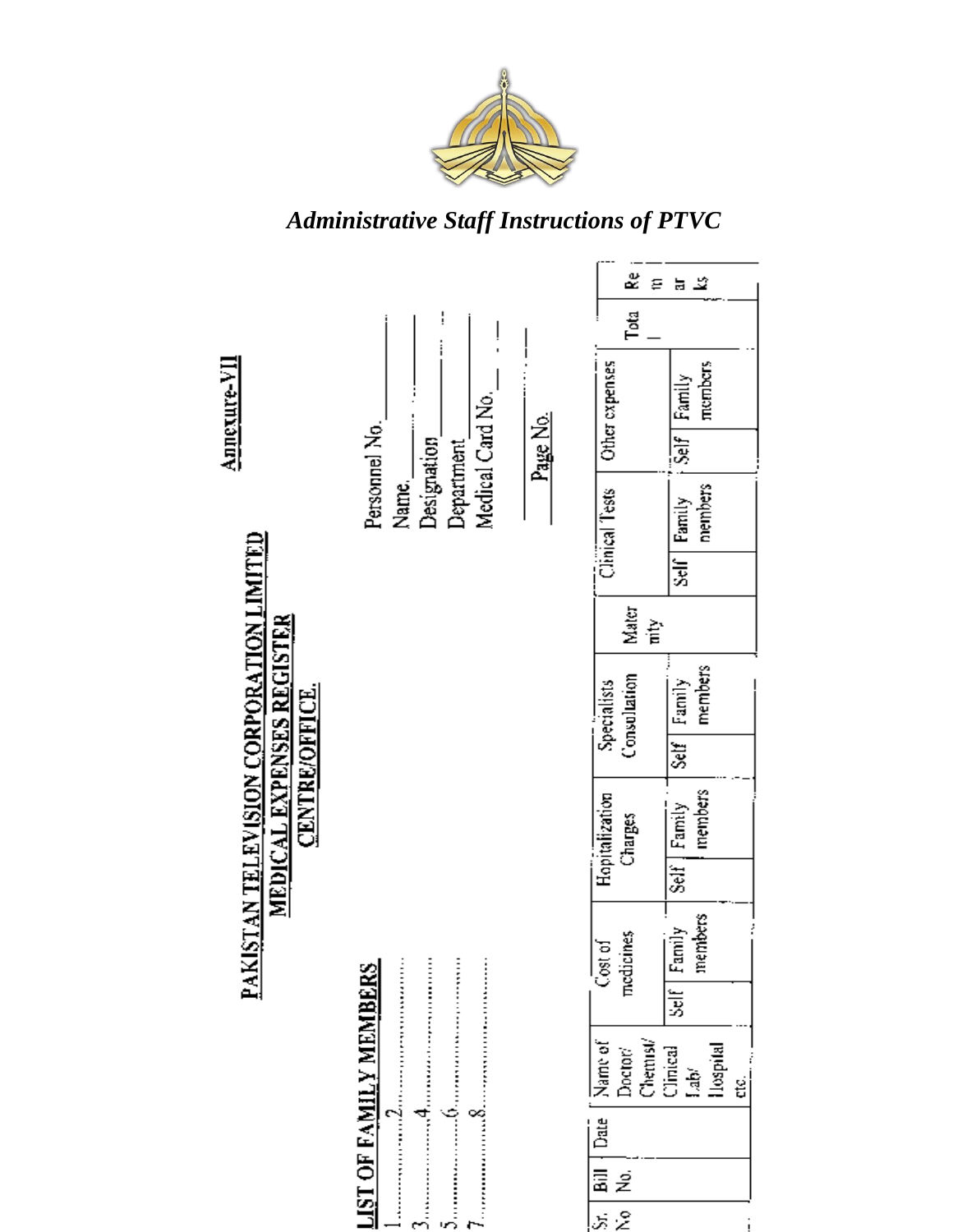

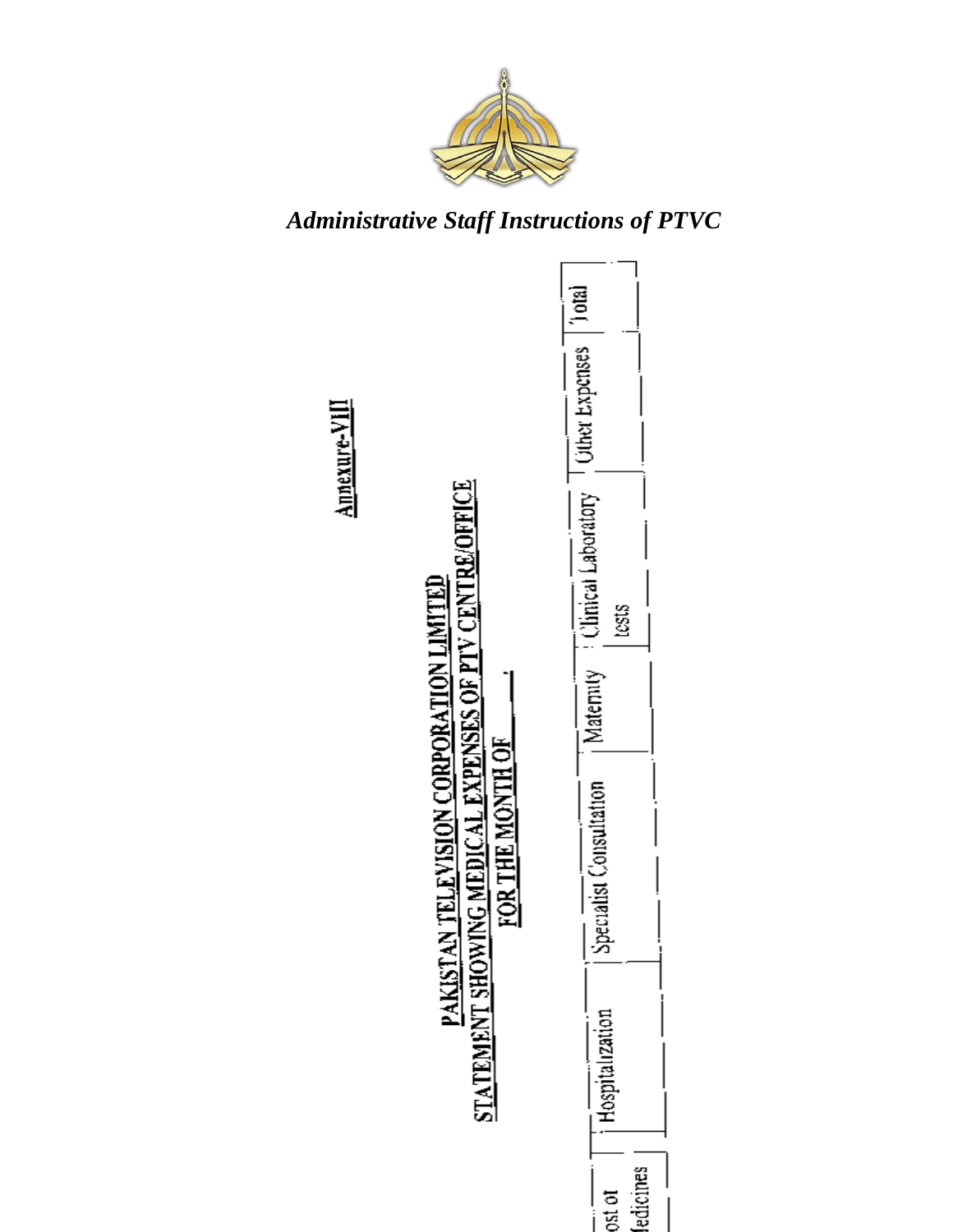

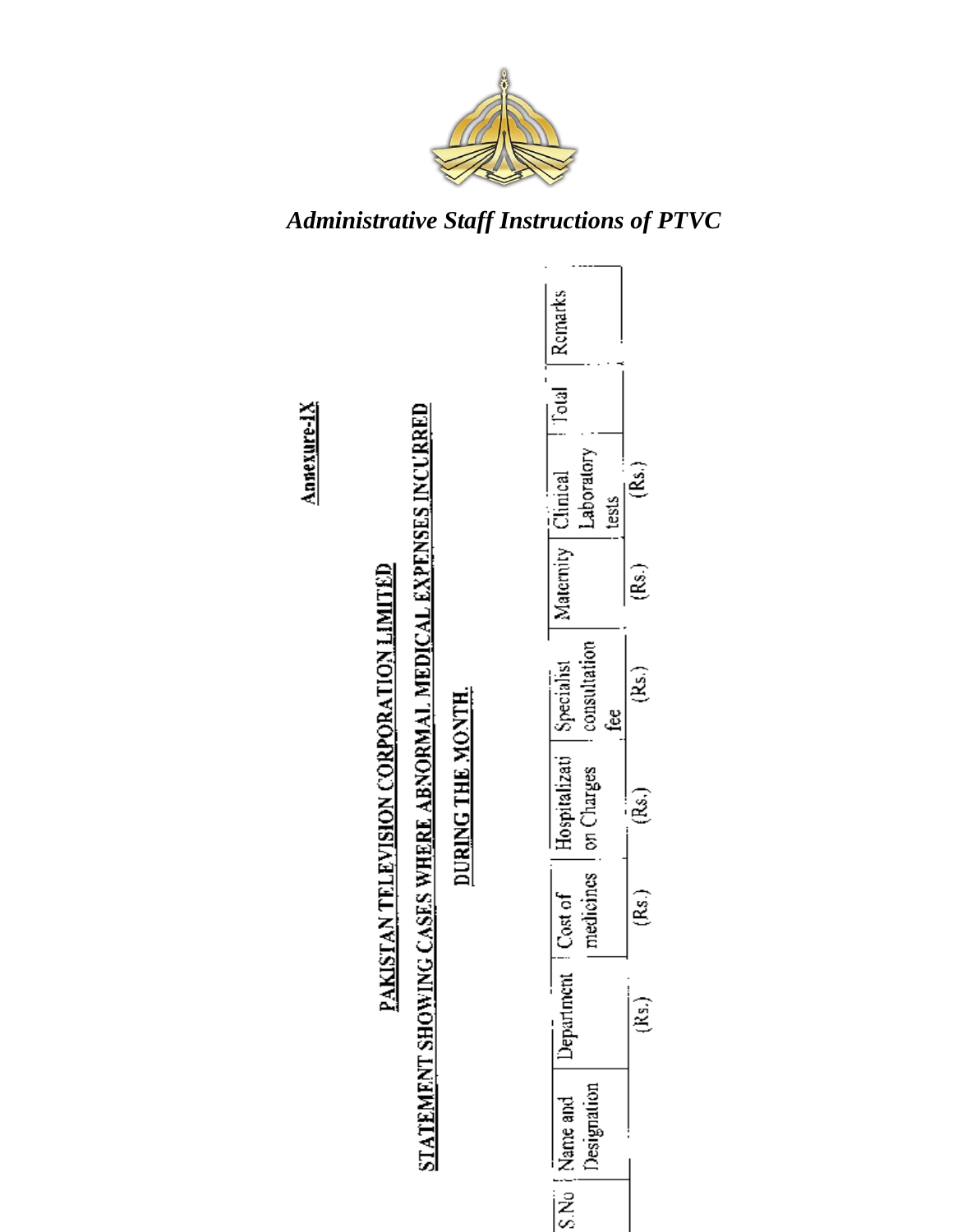

### *Pakistan Television Corporation Limited Federal TV Complex, F-5/1, Islamabad*

#### *HSA/901/1886*

*th August, 1984*

#### *Amendment No. 1 to ASI-43 Sub: Medical Attendance Rules*

*1. The following amendments may please be incorporated in the ASI No. 43 issued under No. HSA/90l/1390 dated 05-06-1984:-*

- *i) Clause No. ii of Para 6 (a) may be deleted in Toto.*
- *ii) Clause No. iv of Para 6 (a) may be replaced by the following:*

*"Dependent parents of the employees will be provided medical facilities by PTV only on production of a certificate by the employee concerned on the Proforma, which is at annexure-II, to the effect that, (a) his/her parent is/are wholly dependent on him/her and residing with him/her, (b) they do not have sustainable income of their own, (c) the father of employee concerned is above 60 years of age. However, if the father of an employee is below 60 years of age and is declared "invalid" by a competent medical authority, he will be entitled to free medical facility by PTV. Further, widow mother of an employee, irrespective of her age, will be entitled to free medical facility by PTV".*

> *(A. Nasir Siddiqui ) Director Administration & Personnel*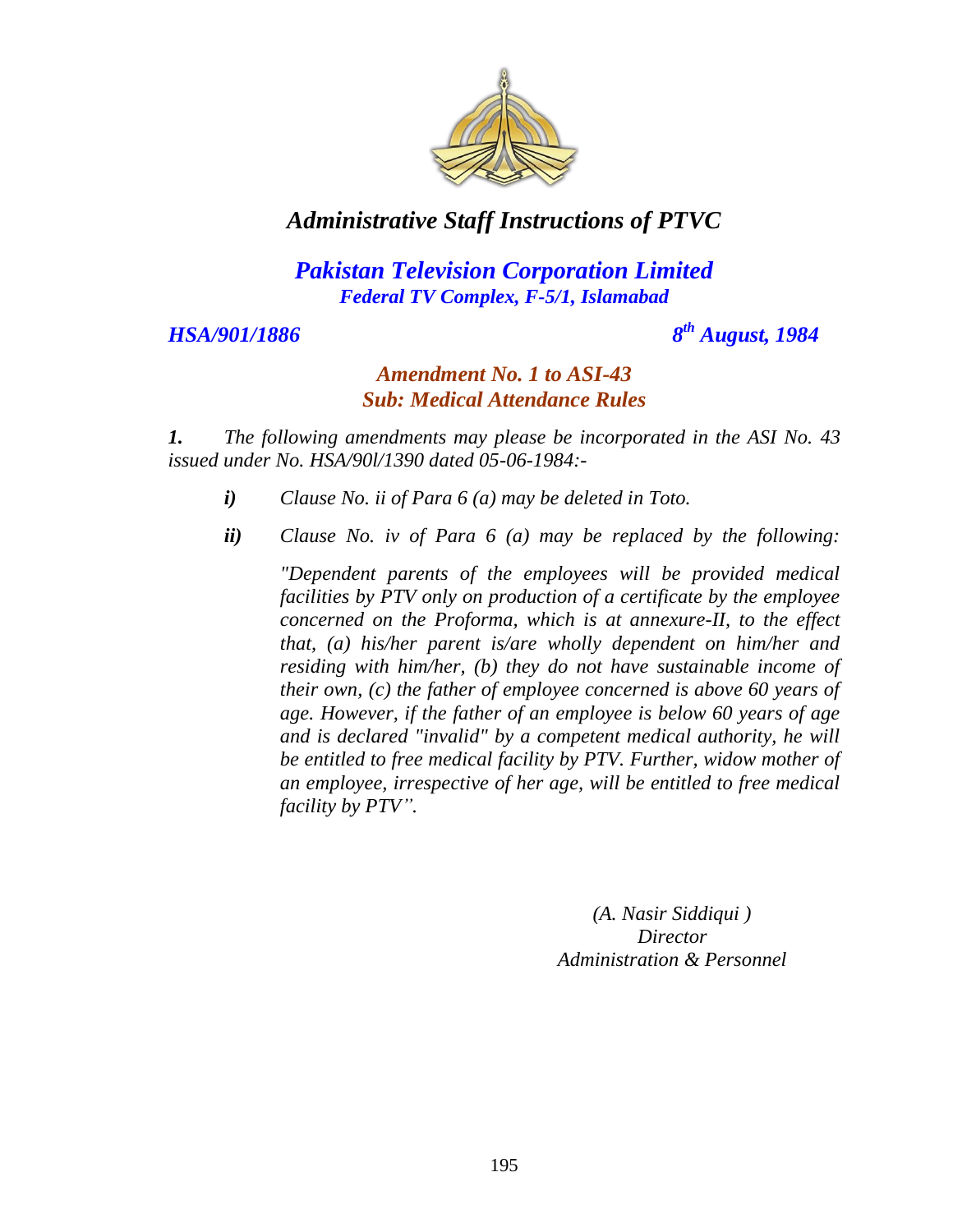

# *Annexure-II*

# *Pakistan Television Corporation Limited*

### *Certificate*

*1. I certify that my parents, whose particulars are given below, are wholly dependent upon me;*

#### *Particulars of Father*

*Name Date of birth/age National Identity Card No*

#### *Particulars of Mother*

*Name Date of birth/age National Identity Card No*

*2. I further certify that:*

- *i) My parents do not own any property.*
- *ii) My parents have no sustainable income from any source.*

*3. I declare that if any of the above particulars are found to be incorrect, I would be liable to disciplinary action under PTV Service Rules which may lead to termination of my services. I also undertake that in such an eventuality all expenses borne by PTV on the Medical treatment of my parents shall be deducted from my salary.*

| <i>Signature</i> |  |
|------------------|--|
| Name of employee |  |
| Designation      |  |
| Pay Group        |  |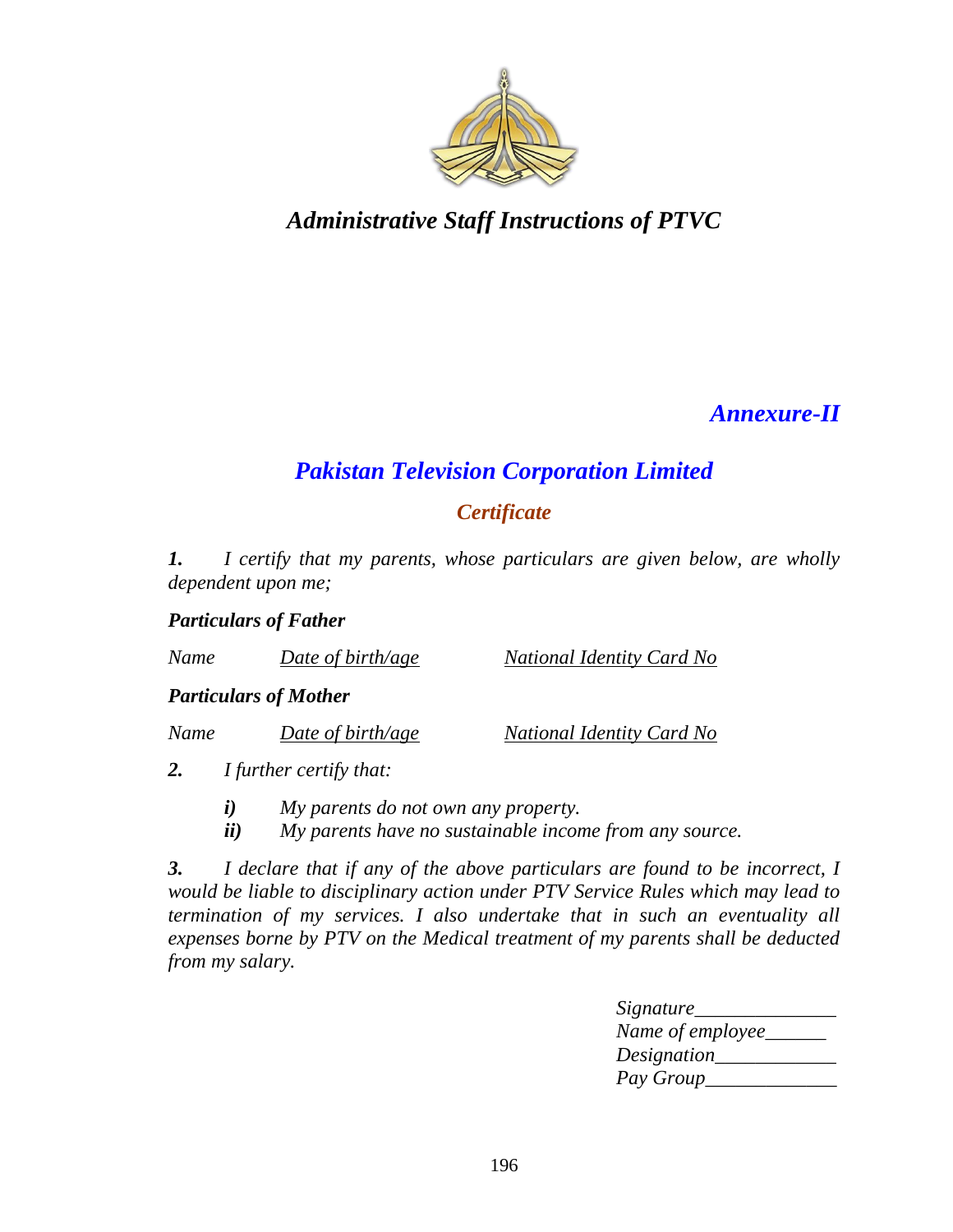

### *Pakistan Television Corporation Limited Federal TV Complex, F-5/1, Islamabad*

*HSA/901/1528 11th July, 1985*

#### *Amendment No. 2 to ASI-43 Subject: Medical Attendance Rules*

*1. The following sentence may be added as Sub Para (IV) of Para-6 (b) in the ASI-43 issued under No. HSA/901/1390 dated 05-06-1984:-*

*"Employees who have opted for Allopathic System of medicine can avail Unani or Homoeopathic System of medicine for the treatment of specific diseases with prior written approval of Administrative Head of Unit".*

> *(A. Nasir Siddiqui ) Director Administration & Personnel*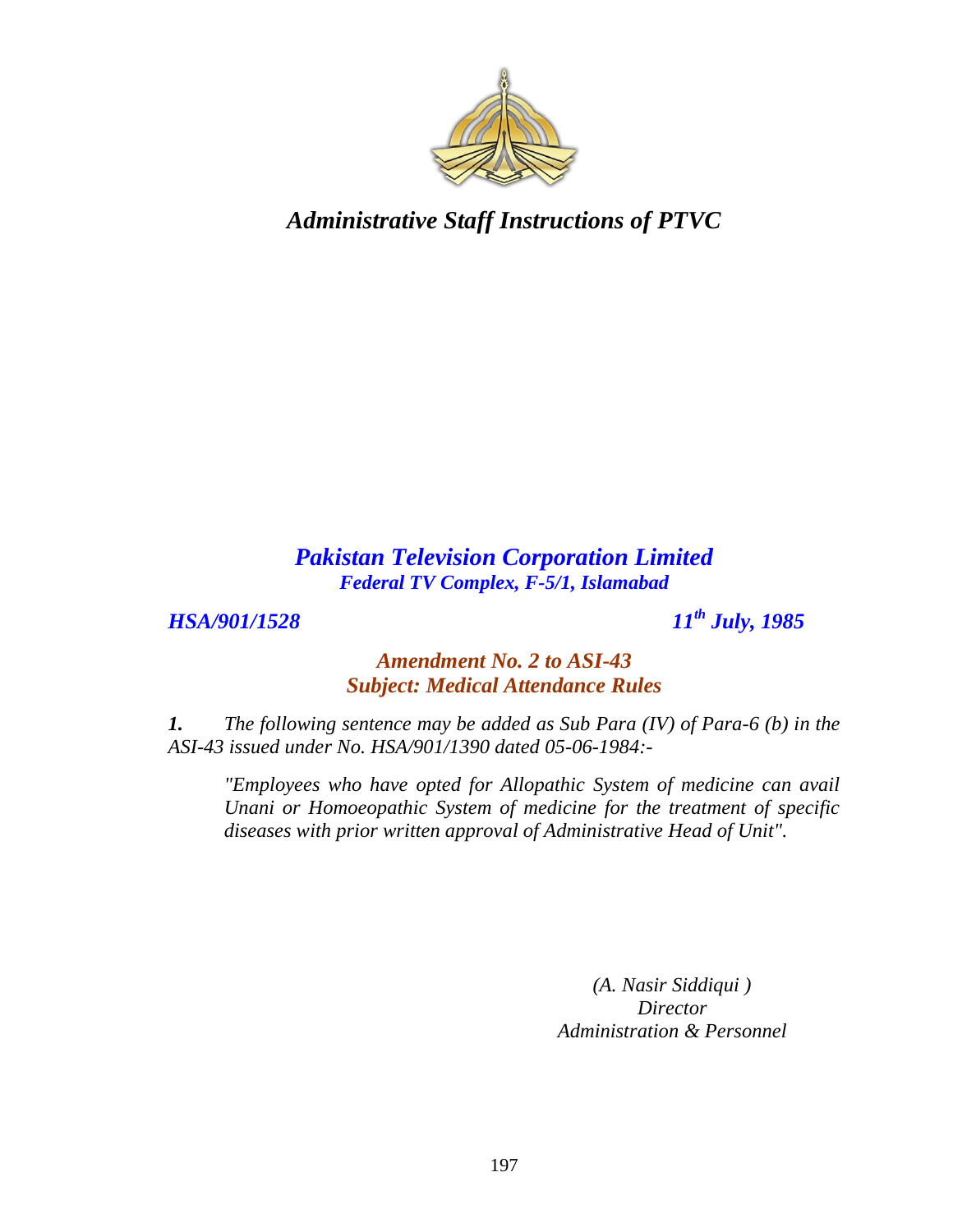

### *Pakistan Television Corporation Limited Federal TV Complex, F-5/1, Islamabad*

*HSA/901/4284 29th October, 1986*

*Amendment No. 3 to ASI-43 Subject: Medical Attendance Rules*

*1. The following amendment may be incorporated in the ASI-43, issued under No. HSA/901/1390 dated 05-06-1984:-*

#### *Para-6 Sub Para (n) Clause - (ii)*

*"Reimbursement of circumcision fee of Rs.50/- has been enhanced to Rs.l00/-".*

*2. This shall take effect from 9th July, 1986.*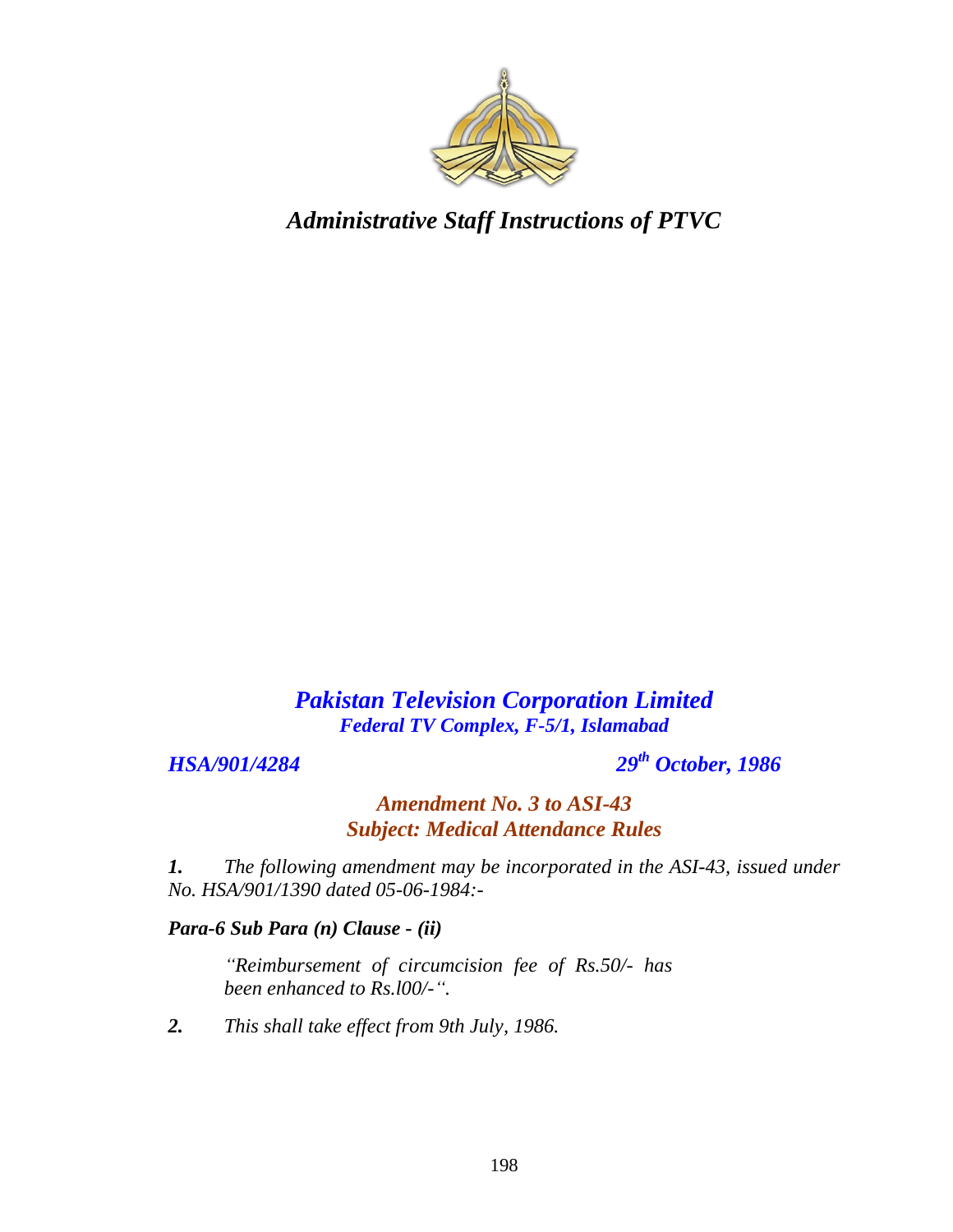

*(Burhanuddin Hasan) Director Administration & Personnel*

*Pakistan Television Corporation Limited Federal TV Complex, F-5/1, Islamabad*

*HSA/901/1790 26th July, 1984*

#### *Administrative Staff Instruction No. 44 Subject: Determination of Date of Birth of PTV Employees*

*1. According to PTV Service Rule No. 5.09 " A declaration of age supported by matriculation certificate or a school leaving certificate or an affidavit made by an applicant at the time of, or for the purpose of, his entry into the Corporation's*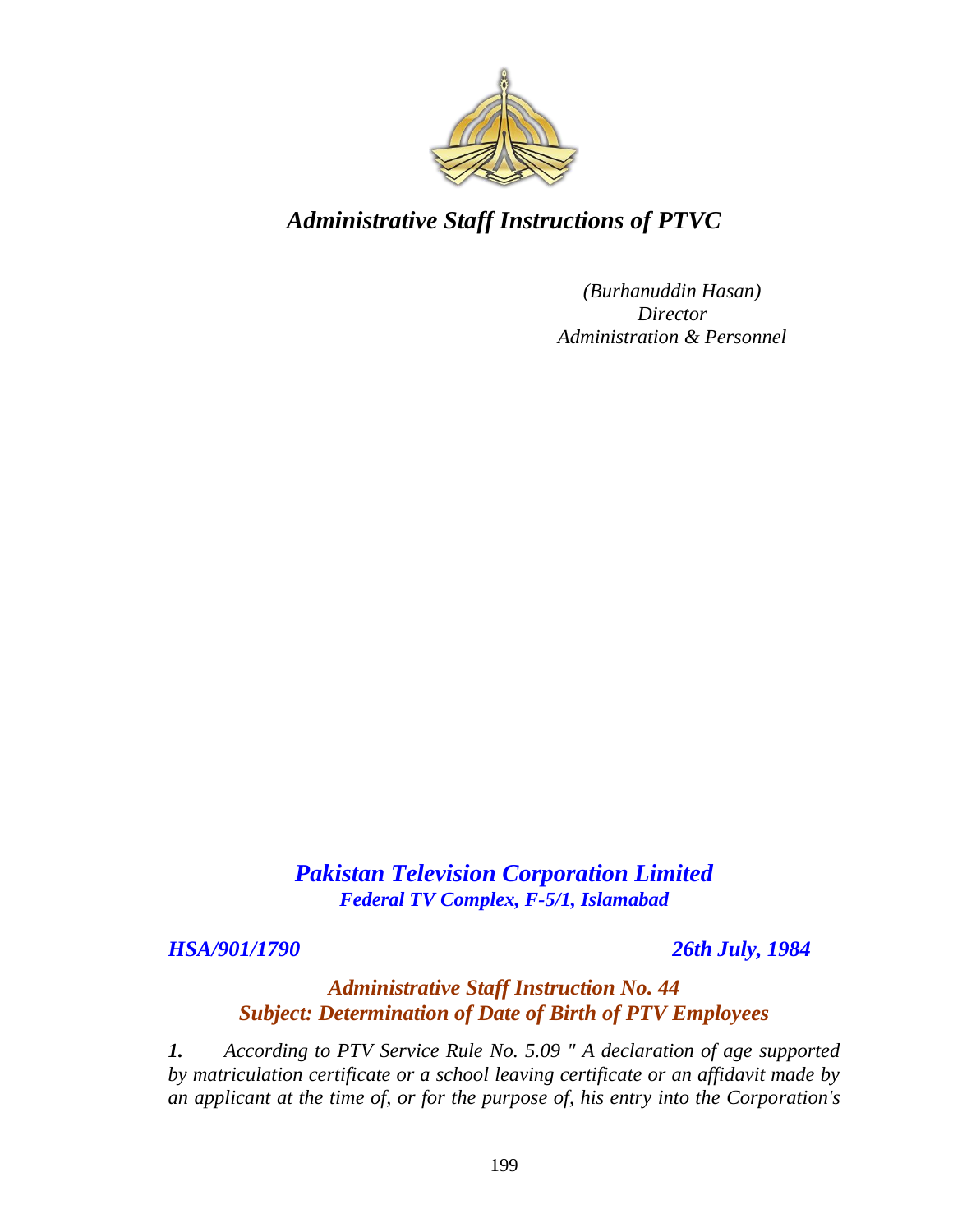

*service, shall be deemed to be binding on the person who makes it, and no revision of such declaration shall be allowed to be made by him at a late date for any purpose whatsoever."*

*2. This rule does not cover determination of the date, month and year of birth in cases of employees who did not possess a school leaving certificate or who did not have any other evidence of their date of birth, at the time of joining the Corporation. The following procedures shall, therefore, govern the matters relating to the date of birth of such PTV employees:-*

- *i) Every person newly appointed to a post in PTV should, at the time of the appointment, declare the date of his birth by the Christian era with confirmatory documentary evidence such as matriculation certificate, school leaving certificate or a municipal birth certificate. If the exact date of birth of a new employee is not known, an approximate date may be given. The actual or the assumed date of birth as determined under Para-2 (ii) below should be recorded in the bio data form or any other record that may be maintained in respect of the PTV employees, and, once recorded, it cannot be altered, except in the case of a clerical error, without the previous orders of the Managing Director.*
- *ii) a) If a PTV employee is unable to state his exact date of birth but can state the year and month of birth, the 16th day of the month in that year may be treated as his/her date of birth. Illustration: If an employee states that he/she was born in May 1947, his/her date of birth will be determined as 16-05- 1947.* 
	- *b) If an PTV employee is unable to state his exact date of birth but can state only the year, the 1st July of that year may be treated as the date of his/her birth. Illustration: If an employee states that he/she was born in 1947, his/her date of birth will be determined as 01-07-1947.*
	- *c) If a PTV employee is able to state only his/her approximate age, his/her date of birth may be assumed to be the corresponding date after deducting the number of years*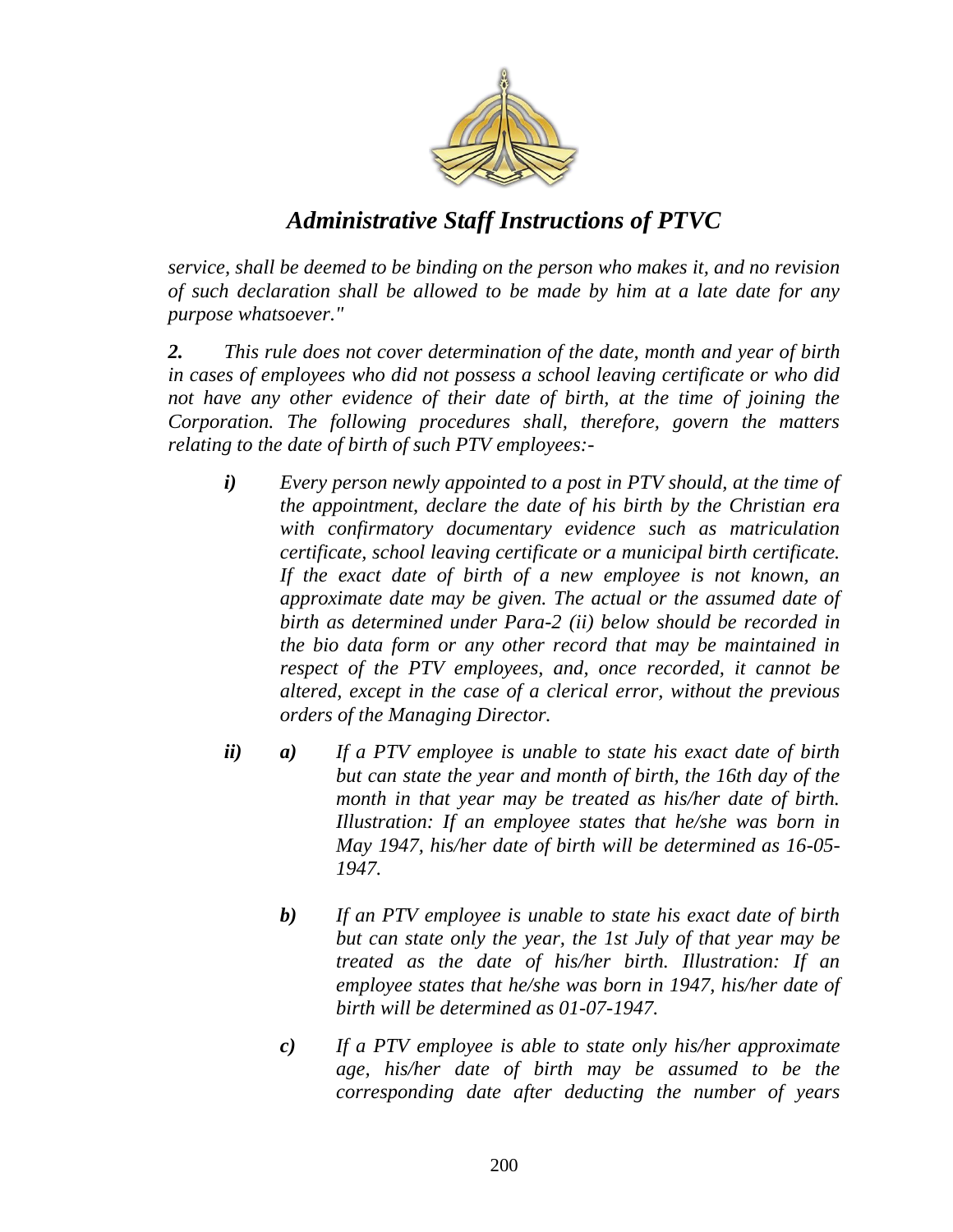

*representing his/her age from his/her date of appointment. Illustration: If an employee states in 1984 that he/she was 29 years old, his/her date of birth will be determined as 01-07- 1955.*

*d) When as ex-serviceman is employed in PTV, the date of birth for the purpose of employment in PTV shall be the date mentioned in his discharge certificate.* 

*3. In case the date of birth given in the National Identity Card of an employee does not correspond with his/her matriculation or school leaving certificate, or the municipal birth certificate or the discharge certificate (in respect of ex-Serviceman), the date given in the National Identity Card shall be ignored.* 

*4. It has to be borne in mind that giving false, incorrect or inaccurate information regarding age is one of the misconduct as per PTV Rules.* 

*5. The date of birth in cases of employees already in service, who fall under the category stated in Para-2 above, may be corrected, where necessary, after obtaining approval from PTV Headquarters Office.*

> *(A. Nasir Siddiqui) Director Administration & Personnel*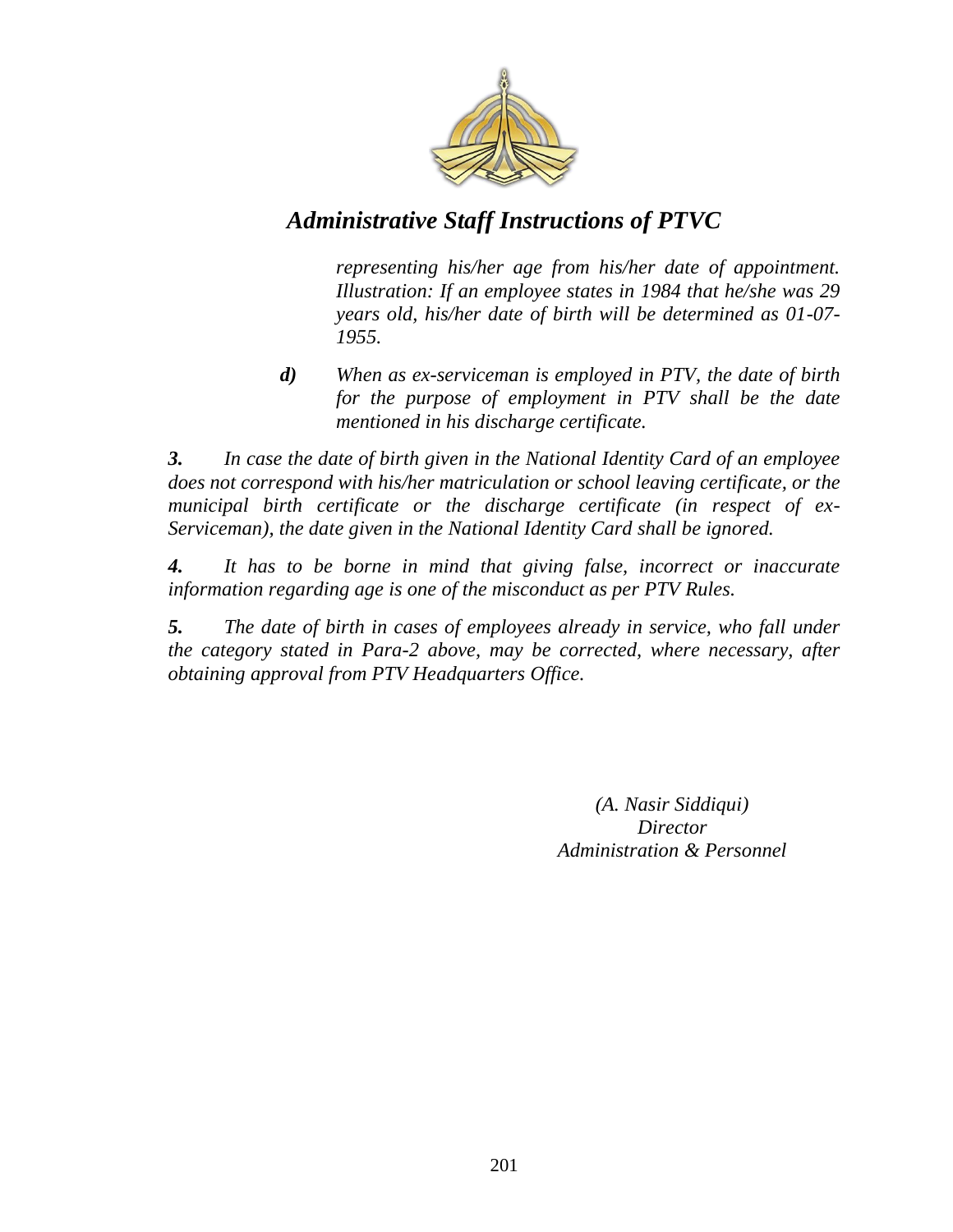

### *Pakistan Television Corporation Limited Federal TV Complex, F-5/1, Islamabad*

*HSA/901/1870* 

*th August, 1984*

#### *Administrative Staff Instruction No. 45 Sub: Privilege Leave*

*1. Permanent employees are entitled to 30 days privilege leave with pay for every 11 months completed service. They can accumulate their privilege leave up to 90 days. Further accumulation of privilege leave is permissible only if an employee applies for privilege leave for the period over and above 90 days, 0ne month before the completion of the 11 month cycle beginning from the date on which he had earned 90 days privilege leave, and only if the privilege leave applied for is refused by the Competent Authority. For still further accumulation of privilege leave, the above requirement of applying for privilege leave over and above 90 days and refusal by the Competent Authority, one month before the completion of each successive 11 month cycle, will have to be met. If this is not done, accumulated privilege leave beyond 90 days will laps.*

*2. There seems to be a misunderstanding in the minds of employees that once their application for privilege leave over and above 90 days is refused by the Competent Authority, privilege leave earned by them after that date will continue to be automatically accumulated. This impression is not correct. All employees at PTV Offices/Centres/RBSs should be informed of the correct position as laid down in this ASI.* 

*3. Please acknowledge the receipt of this ASI and confirm that its contents have been brought to the notice of all the employees.*

> *(A. Nasir Siddiqui) Director Administration & Personnel*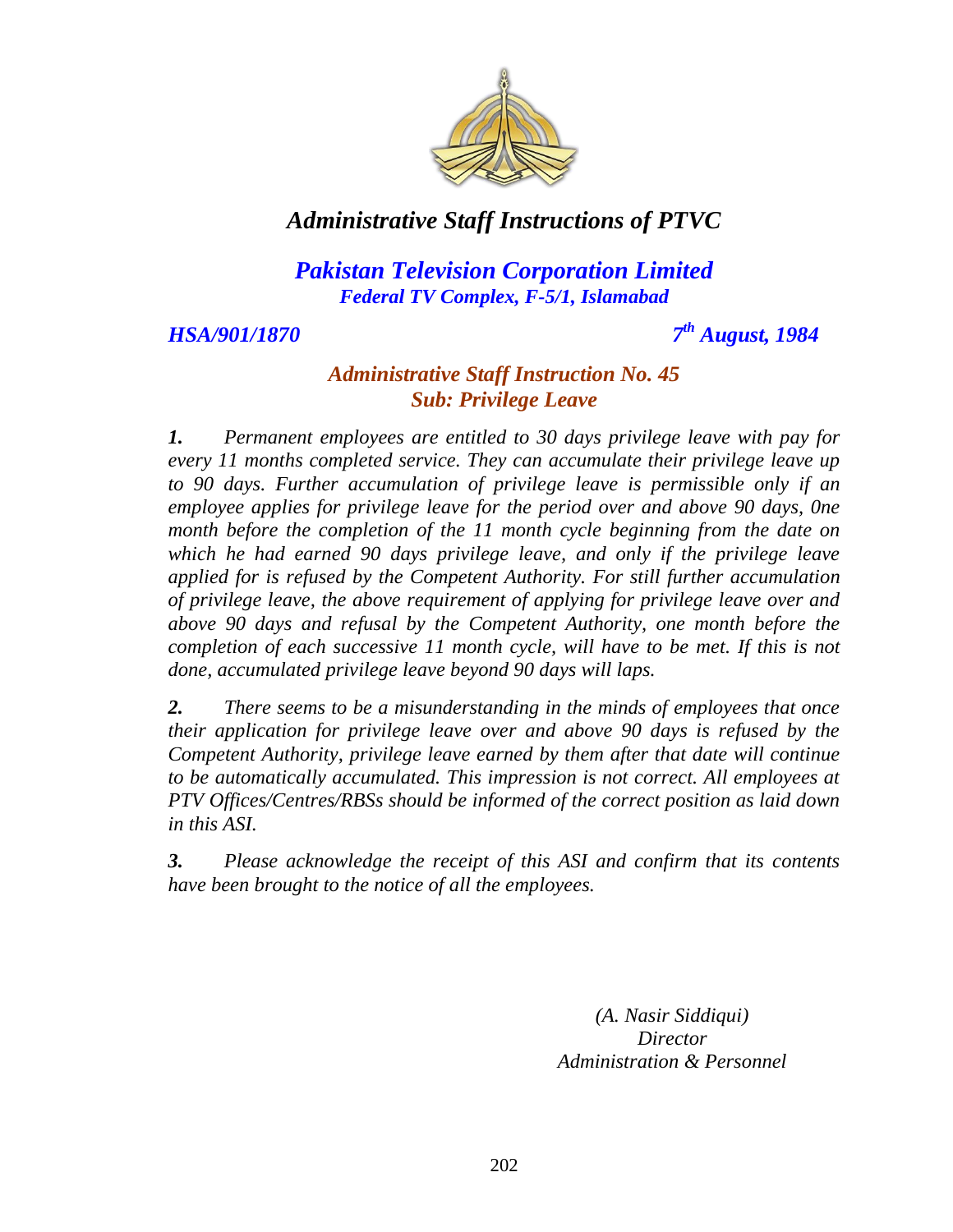

### *Pakistan Television Corporation Limited Federal TV Complex, F-5/1, Islamabad*

#### *HSA/901/2830 2*

# *nd December, 1984*

#### *Administrative Staff Instruction No. 46 Subject: Allowances/Reimbursements of Expenses on Normal Transfer*

*1. Allowances/reimbursements of expenses on normal transfer of PTV employees are listed in PTV Service Rule No. 9.10. This Revised ASI is being issued to supplement the above rule and will be effective from 01.12.1984.*

- *2. On normal transfer an employee will be entitled to the following;*
	- *a) Reimbursement of one-way fare of the authorized mode of transport for self and each adult member of his family who accompanies him and for whom full fare has actually been paid, and 1/2 (half) fare for each child for whom such half fare has actually been paid, from the place of duty to the place where transferred.*
	- *b) When an employee is authorized to transport his car/motor cycle/scooter at Corporation's expenses, he may do so by rail or by road, at his option. In case he/she opts to transport his/her car by rail, he/she can do so only by goods train, and may draw the actual freight charged by the railway. In case the employee desires to transport his/her motor cycle/ scooter by passenger train the actual freight charged by the railway may be reimbursed. When motor cycle/scooter is transported by goods train, the employee may be reimbursed, in addition to the freight charged by the railway, the cost of packing and transporting the packed motor cycle/scooter to and from the goods sheds at the railway stations of the places of departure and arrival, provided that the total amount so reimbursed (the freight charges, plus the packing charges plus the*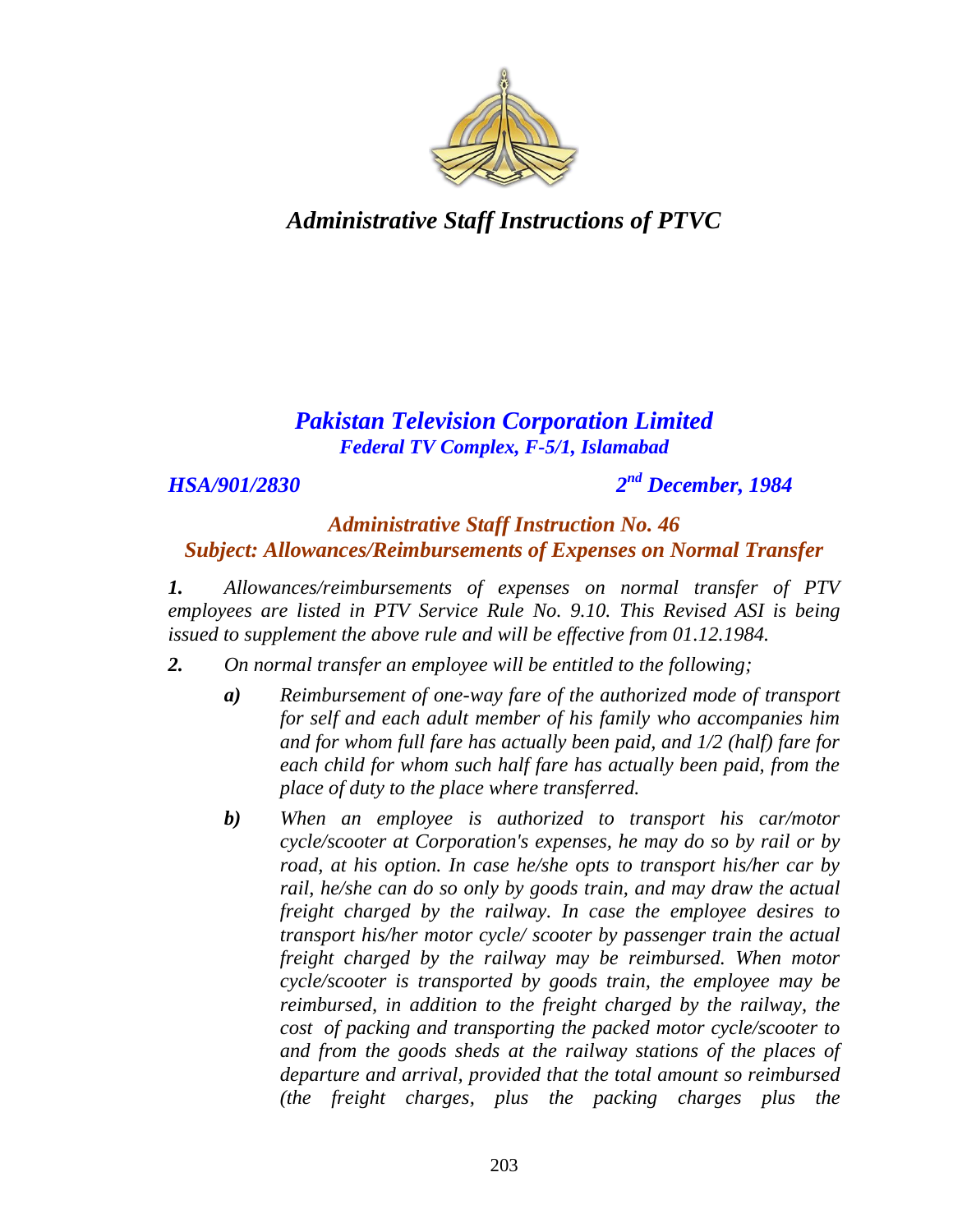

*transportation charges of the packed motor cycle/scooter to and from the railway goods sheds) shall not exceed the freight chargeable for transporting the motor cycle/scooter by passenger train. The rate of allowances admissible to an employee who transports his/her car/motor cycle / scooter by road between places connected by rail will be as under:*

- *i) In respect of car, 24 paisa per kilometre.*
- *ii) In respect of motor cycle/scooter, 8 paisa per kilometre.*

#### *c) Carriage of Personal Effects*

*Cost of carriage of personal effects will be allowed, as per weight entitlements given below at 1.66 paisa per kilometre per unit of 20 kilograms from the residence of the employees at the old place of duty to his new residence at new place of duty. The maximum weight limit up to which personal effects can be transported at PTV expense shall be as under;*

| Group      | <b>Married</b>         | <b>Unmarried</b>      |
|------------|------------------------|-----------------------|
| 7, $8 & 9$ | 4500 Kg $(120)$ maunds | 2240 Kg $(60)$ maunds |
| 5 & 6      | $3000$ Kg (80) maunds  | 1500 Kg $(40)$ maunds |
| 2, $3 & 4$ | 1500 Kg $(40)$ maunds  | 760 Kg $(20)$ maunds  |
|            | 560 Kg $(15)$ maunds   | 380 Kg $(10)$ maunds  |

#### *d) Transfer Grants*

*On transfer an employee will be granted the following;*

- *i) A married employee will be paid his/her one month's basic pay subject to a maximum of Rs. 2,000/-.*
- *ii) An unmarried employee will be paid his/her half a month's basic pay subject to a maximum of Rs. 750/-.*

#### *e) Daily Allowance during Journey Period*

*One Daily Allowance at the authorized rate will be payable to the employee for every 300 mile of distance between his/her old and new places of duty.* 

#### *f) Daily Allowance on Arrival at the New Place of Posting*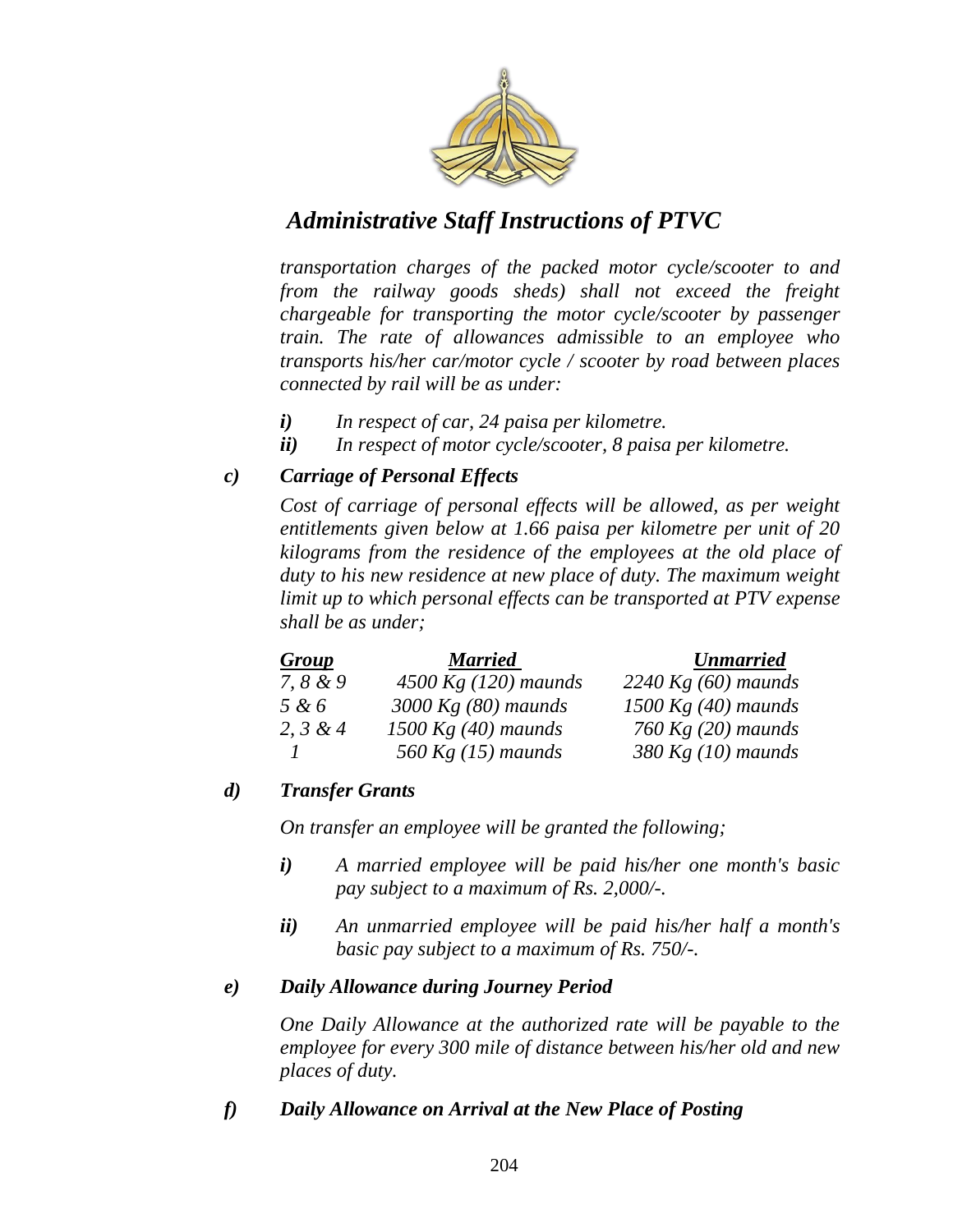

*One daily allowance shall be payable in respect of the employee and in respect of each member of his family above the age of 12 years and one half of the dally allowance for each member of his family between the ages of one and twelve years, for the day of arrival at the new place of his posting.* 

#### *g) Travelling Allowance Journey on Retirement*

*An employee shall be allowed T A, to the extent specified below, in respect of journey from place of his last posting, to his home town, performed either during leave preparatory to retirement, on or after retirement;*

- *i) Actual fare by rail of the class, to which he was entitled immediately before his retirement, for himself and for each member of his family. For journeys by road, between places not connected by rail, mileage allowance @ Rs.1/- per mile; shall be allowed.*
- *ii) Advance payment of expenditure, as listed in Para (g)(i) above, shall be made and be treated as final payment.*
- *iii) The home town, for purposes of Para (g) above, shall be determined according to entries pertaining to the permanent address of the employee in his service record, or according to the declaration made by him for the purpose of leave grant.*
- *iv) The term 'retirement' shall mean retirement on attaining the age of superannuation, as per PTV's Rules, or on completing prescribed service limits, or voluntary retirement on completion of 25 years qualifying service, or on compulsory retirement.*

#### *h) Grant of Travel Assistance to Families of Employees Who Die While in Service*

*The family of an employee who dies while in PTV's service will be allowed travel assistance according to provisions at Para (g), (i), (ii) & (iii) above, to enable the family to perform journey from the*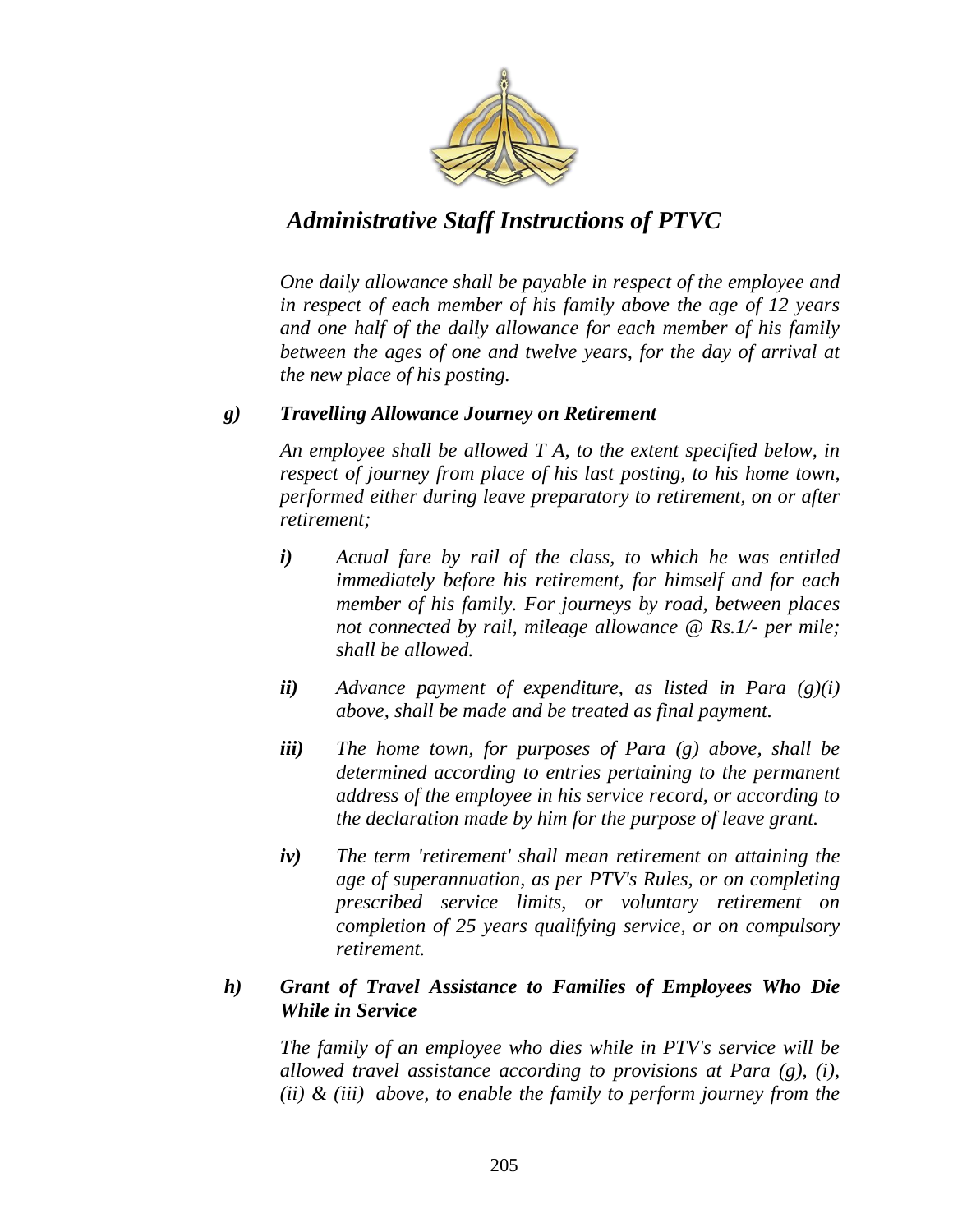

*place of last posting of the deceased employee to his home town or to such other place to which the family wishes to go, provided that the amount to be paid by PTV will not exceed the amount admissible from the place of last posting of the deceased to his home town. The amount of advances in such cases will be drawn by the Administrative and Personnel Manager / Administrative Officer of the PTV Unit concerned, and will be paid by him to the eldest member of the deceased employee's family, on an application to be submitted to the Administrative Head of the PTV unit concerned. The application should contain the following information(s);*

- *i) Name of the deceased employee, his designation and the name of the PTV Unit where he was serving at the time of his death.*
- *ii) Name and address of the applicant, showing his/her relationship with, the deceased.*
- *iii) Home town of the deceased employee, or the place where the family wishes to go.*
- *iv) Name of the family members of the deceased employee, showing their ages and relationships with the deceased employee.*
- *v) Approximate weight of personal effects to be transported.*

*3. The application should be countersigned either by a Grade-17 Civilian 0fficer or a Commissioned Armed Forces Officer or Administrative and Personnel Manager (Administrative Officer where the post of A & PM is not sanctioned), who will record a certificate thereon, in the following words:*

 *"Certified that I personally know the above particulars to be correct"* 

*4. This supersedes Revised ASI No. 9 issued vide No. HSA/901/4393 dated 27th December, 1982.*

*5. Please acknowledge receipt.*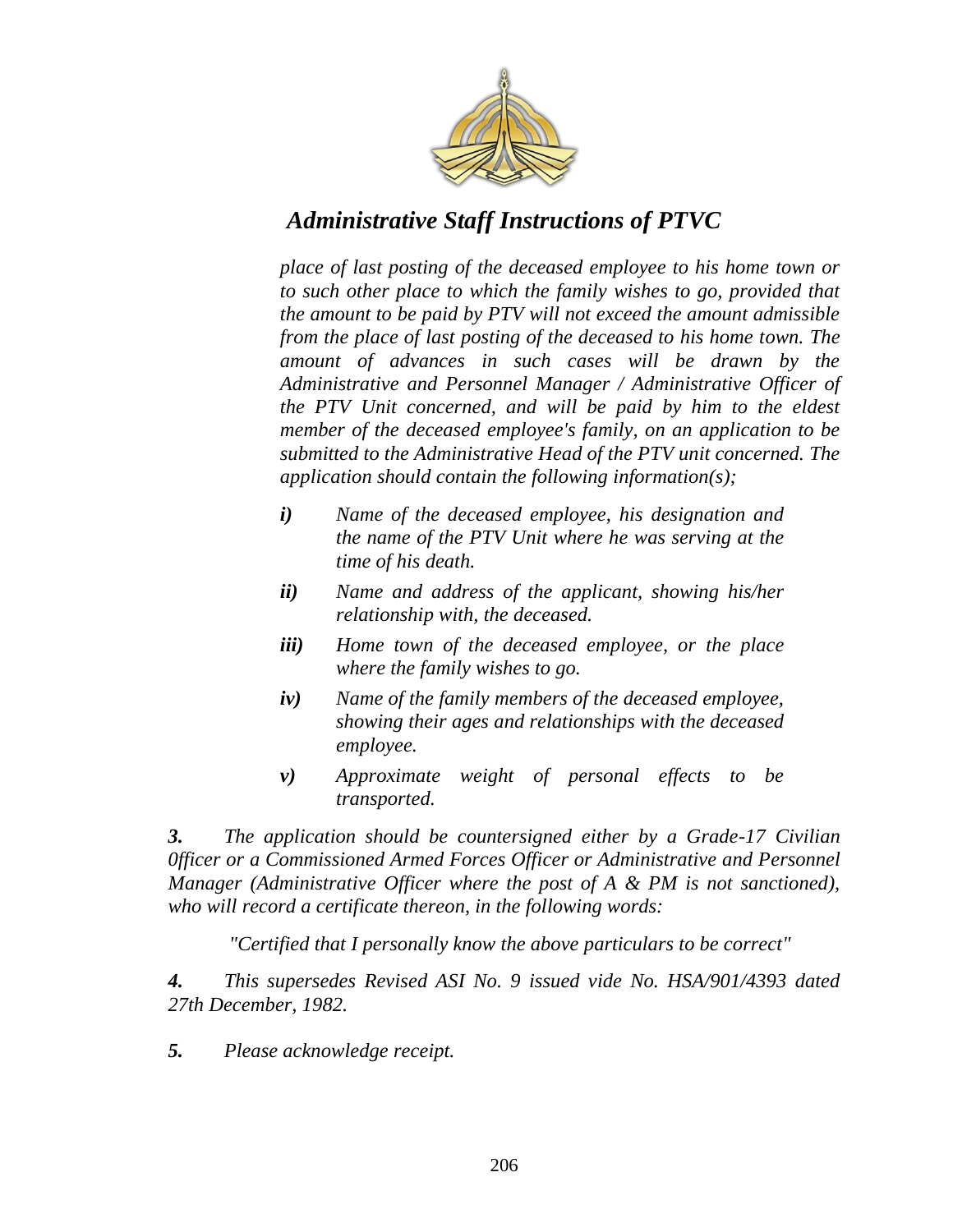

*(A. Nasir Siddiqui) Director Administration & Personnel*

*Amendments:*

*HSA/901/2079 22-08-1985 Allowance/Reimbursement of expenses on transfer ASI-51*

*Pakistan Television Corporation Limited Federal TV Complex, F-5/1, Islamabad*

*HSA/901/3032 30th December, 1984*

*Administrative Staff Instruction No. 47*